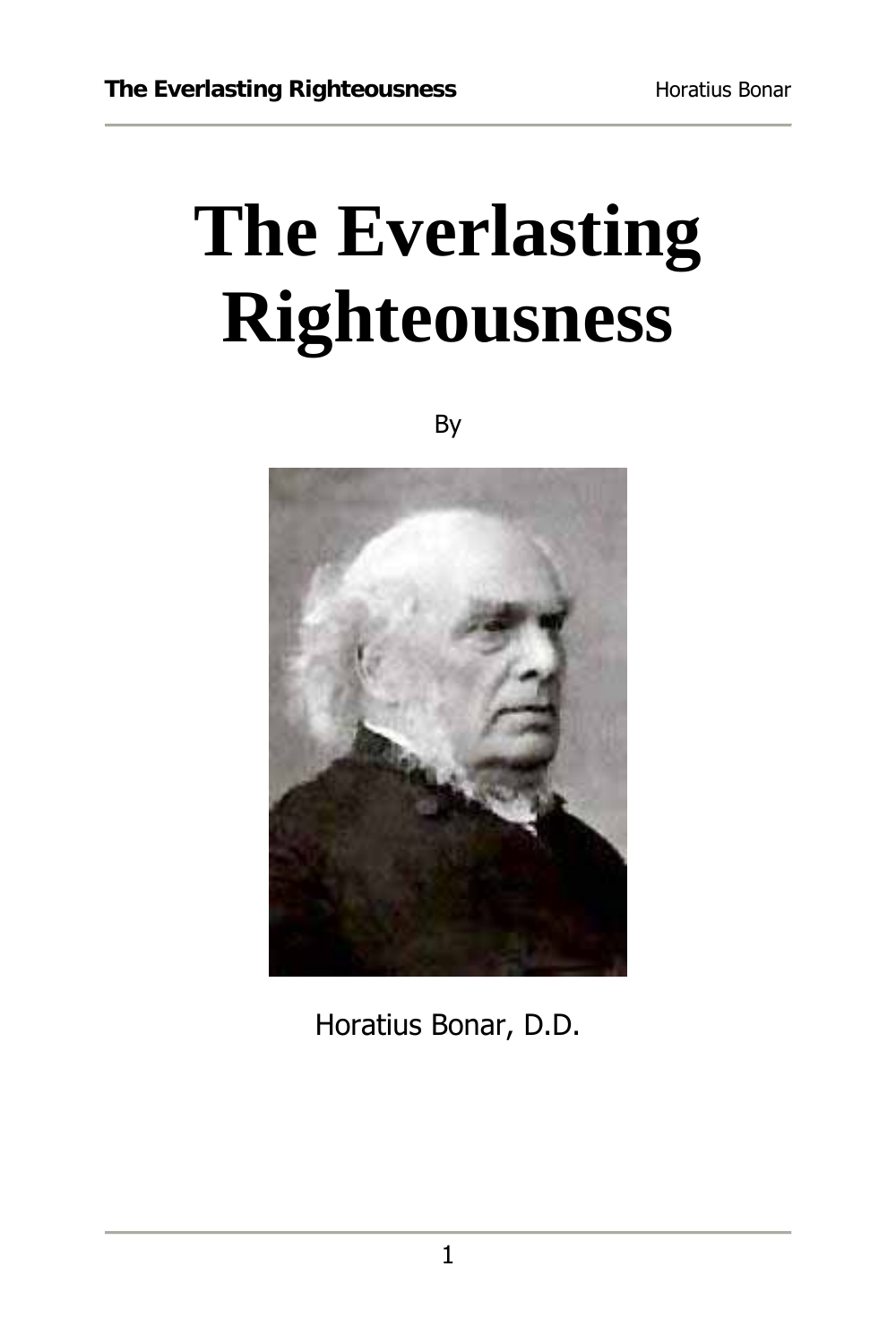# **The Everlasting Righteousness;**

or, How shall Man be Just with God?

Messrs. James Nisbet & Co., London.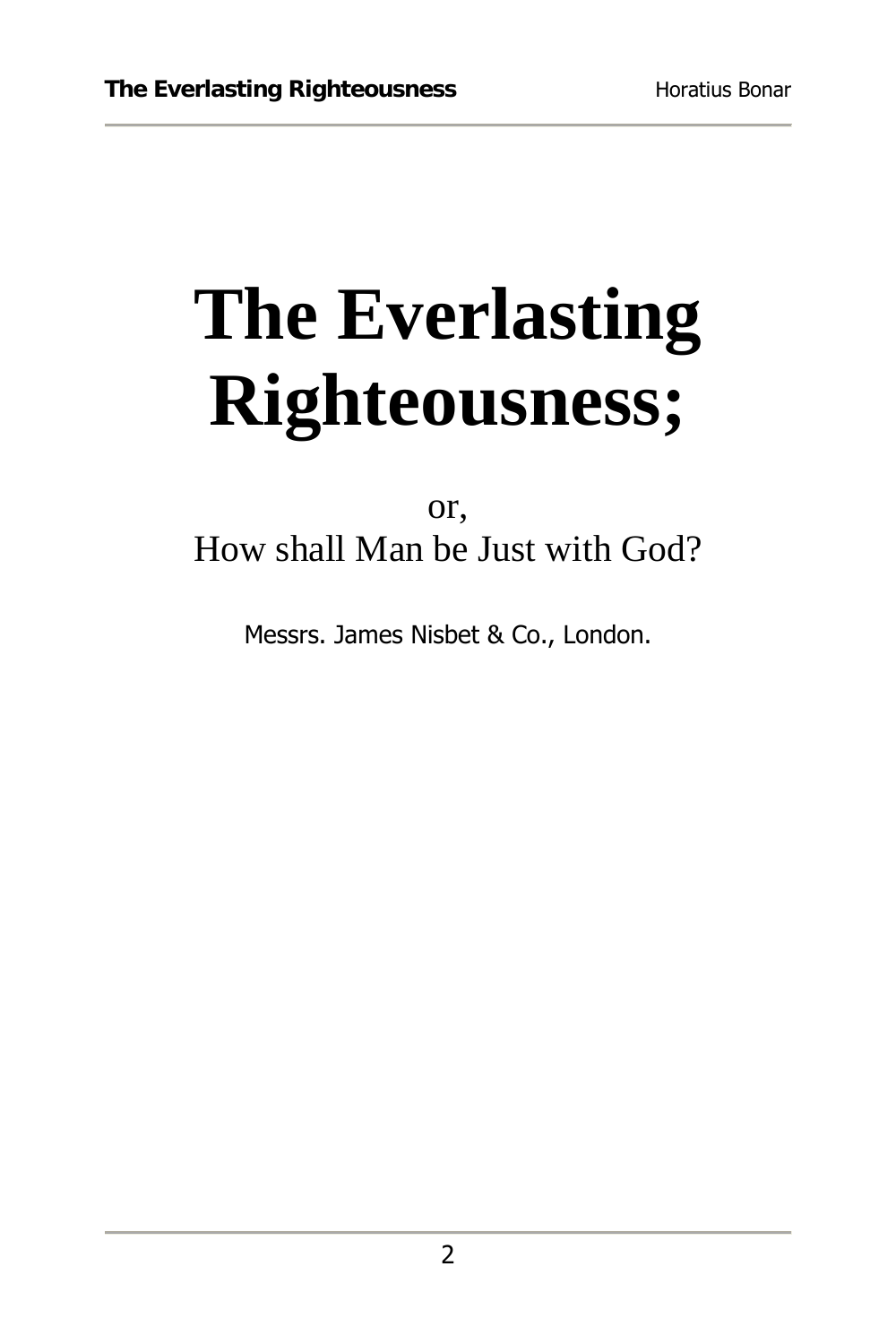## **Preface**

The awakened conscience of the sixteenth century betook itself to "the righteousness of God." There it found refuge, at once from condemnation and from impurity. Only by "righteousness" could it be pacified; and nothing less than that which is divine could meet the case. At the cross this "righteousness" was found; human, yet divine: provided for man, and presented to him by God, for relief of conscience and justification of life. On the one word tetelestai "It is finished," as on a heavenly resting•place, weary souls sat down and were refreshed. The voice from the tree did not summon them to do, but to be satisfied with what was done. Millions of bruised consciences there found healing and peace.

The belief of that finished work brought the sinner into favour with God; nor did it leave him in uncertainty as to this. The justifying work of Calvary was God's way, not only of bringing pardon, but of securing certainty. It was the only perfect thing which had ever been presented to God in man's behalf; and so peculiar was this perfection, that it might be used by man in his transactions with God, as if it were his own.

The knowledge of this sure justification was life from the dead to multitudes. All over Europe, from the Apennines to the Grampians, from the Pyrenees to the Carpathians, went the glad tidings that man is justified freely, and that God wishes him to know he is justified. It was not merely a new thought for man's intellect, but a new discovery for his soul, (1) As to the true source of spiritual health, viz. the setting of man's conscience right with God; (2) As to the continuation of that health, viz. the keeping of the conscience right.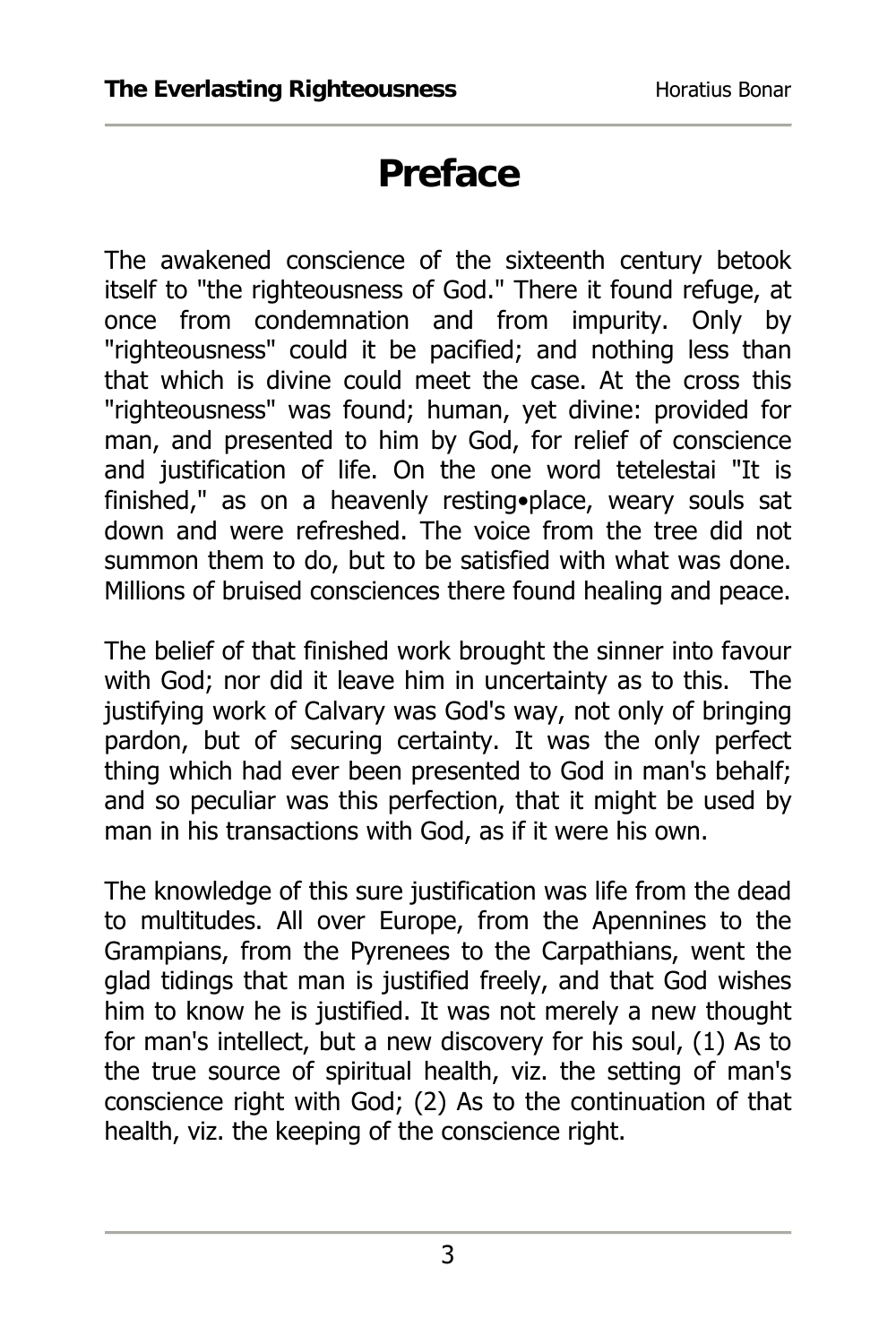The fruit of this was not merely a healthy personal religion, but a renovated intellect and a noble literature, and, above all, a pure worship. It was an era of resurrection. The graves were opened; and the congregation of the dead became the church of the living. Christendom awoke and arose. The resurrection-dew fell far and wide; nor has it yet ceased to fall.

For ages Christianity had groveled in the dust, smothered with semi•pagan rites; ready to die, if not already dead; bound hand and foot by a semi-idolatrous priesthood, unable to do aught for a world which it had been sent to regenerate. Now "it was lifted up from the earth, and made to stand upon its feet as a man, and a man's heart was given to it."

A new conscience was born; and with a new conscience came in new life and power. Nothing had been seen like this since the age of apostles.

The doctrine of another's righteousness reckoned to us for justification before God is one of the links that knot together the first and the sixteenth centuries, the Apostles and the Reformers. The creeds of the Reformation overleap fifteen centuries, and land us at once in the Epistle to the Romans. Judicial and moral cleansing was what man needed; and in that epistle we have both the imputed and imparted righteousness; the former the root or foundation of the latter. Not the one without the other; both together, inseparable; but each in its own order.

It was not Luther merely who took up the old watchword, "The just shall live by faith," and thus found the answer of a good conscience toward God. To thousands of hearts it came like a voice from heaven, they knew not how. Sunshine from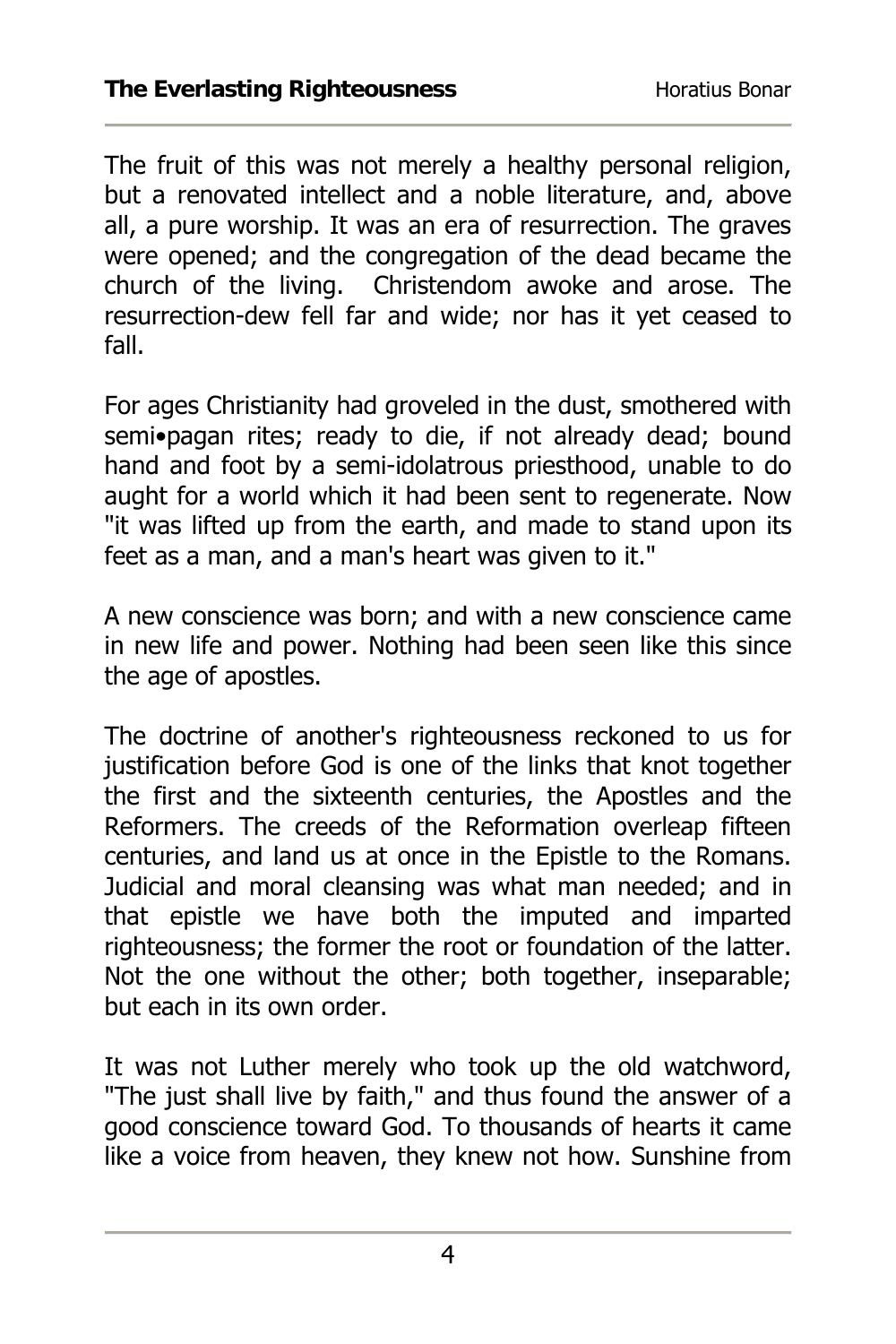above had fallen upon one grand text; the text which the age needed: men recognized the truth thus supernaturally lighted up. "The nations came to its light, and kings to the brightness of its rising." The inquiring men of that age, though not borrowing from each other, betook themselves to this truth and text. From every kingdom of Europe came the same voice; and every Protestant Confession bore witness to the unanimity of awakened Christendom. The long-needed, longmissing truth had been found; and eureka was the cry of gladness were heard announcing its discovery.

Our fathers saw that this truth was the basis of all real spiritual life. That which was superficial, and morbid, and puny, and second-rate, might do with some less deep, less broad foundation; but all that is healthy, and noble, and daring, and happy, and successful in religion must rest here. "The just shall live by faith."

Religion is fashionable in our age. But is it that which sprang up, after centuries of darkness, among our fathers in Europe? Is it that of apostles and prophets? Is it the calm yet thorough religion which did such great deeds in other days? Has it gone deep into the conscience? Has it filled the heart? Has it pervaded the man? Or has it left the conscience unpacified, the heart unfilled, the man unchanged, save with some external appliances of religiousness, which leaves him hollow as before? There is at this moment many an aching spirit, bitterly conscious of this hollowness. The doctrine, the profession, the good report of others, the bustle of work, will not fill the soul. God Himself must be there, with His covering righteousness, His cleansing blood, His quickening Spirit. Without this, religion is but a shell: holy services are dull and irksome. Joy in God, which is the soul and essence of worship, is unknown. Sacraments, prayer-meetings, religious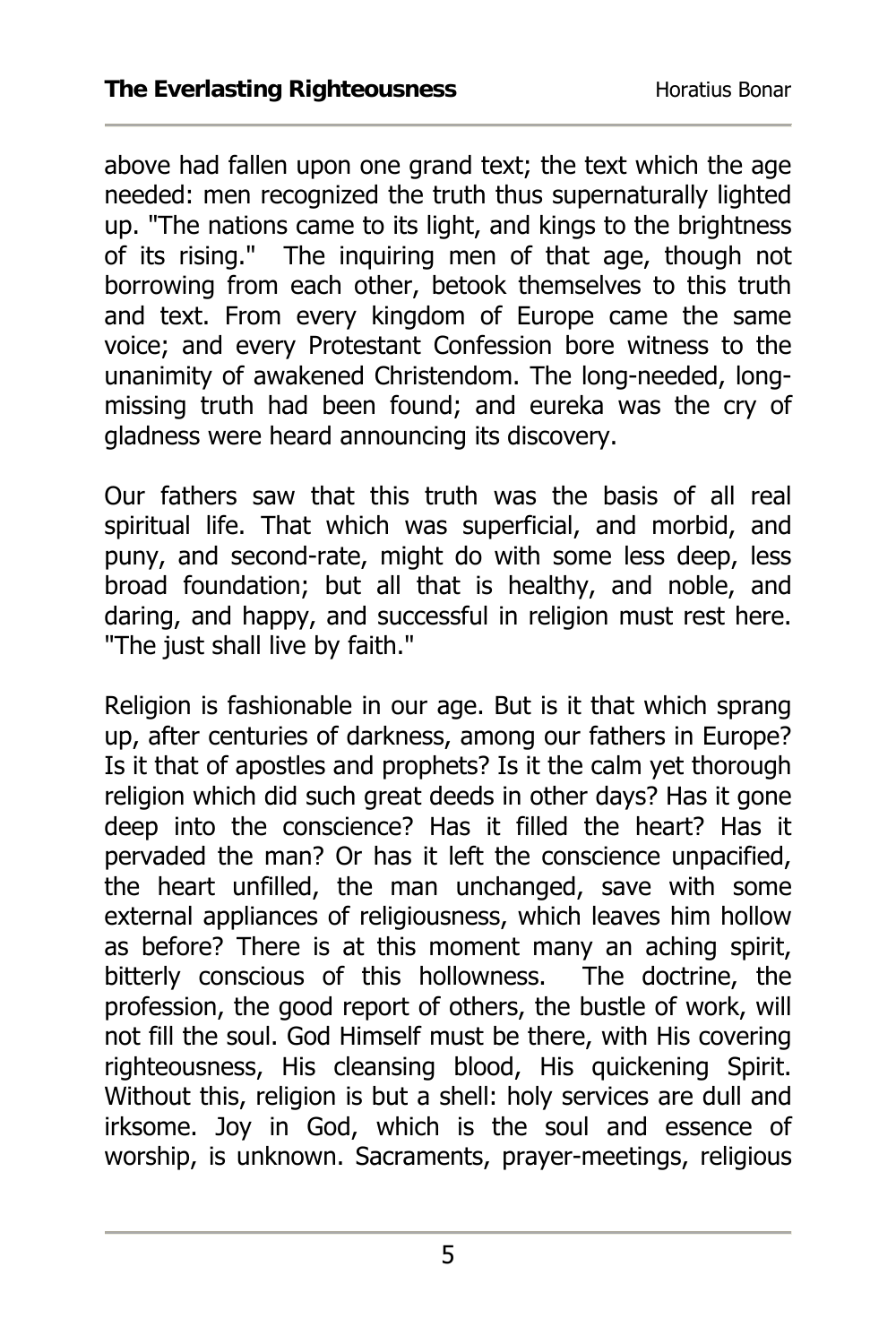services, labours of charity, will not make up for the living God.

How much of unreality there may be in the religious life of our age, it is for each individual to determine for himself, that he may not be deceived nor lose his reward. [1]

All unreality is weakness as well as irksomeness; and the sooner that we are stripped of unreality the better, both for peace and for usefulness.

Men with their feet firmly set on Luther's rock, "the righteousness of God," filled with the Spirit, and pervaded with the peace of God, do the great things in the church; others do the little.

The men of robust spiritual health are they who, like Luther, have made sure of their filial relationship to God. They shrink from no battle, nor succumb to any toil. The men who go to work with an unascertained relationship give way in the warfare, and faint under the labour: their life is not perhaps a failure or defeat; but it is not a victory, it is not a triumph.

"We do not war after the flesh," and "our weapons are not carnal" (2 Cor. 10:3,4). Our battle is not fought in the way that the old man would have us to fight it. It is "the fight of faith" (1 Tim 6:12). It is not by doubting but by believing that we are saved; it is not by doubting but by believing that we overcome. Faith leads us first of all to Abel's "more excellent sacrifice" (Heb. 11:4). By faith we quit Ur and Egypt and Babylon, setting our face to the eternal city (Heb. 11:16). By faith we offer up our Isaacs, and worship "leaning on the top of our staffs," and "give commandment concerning our bones." By faith we choose affliction with the people of God,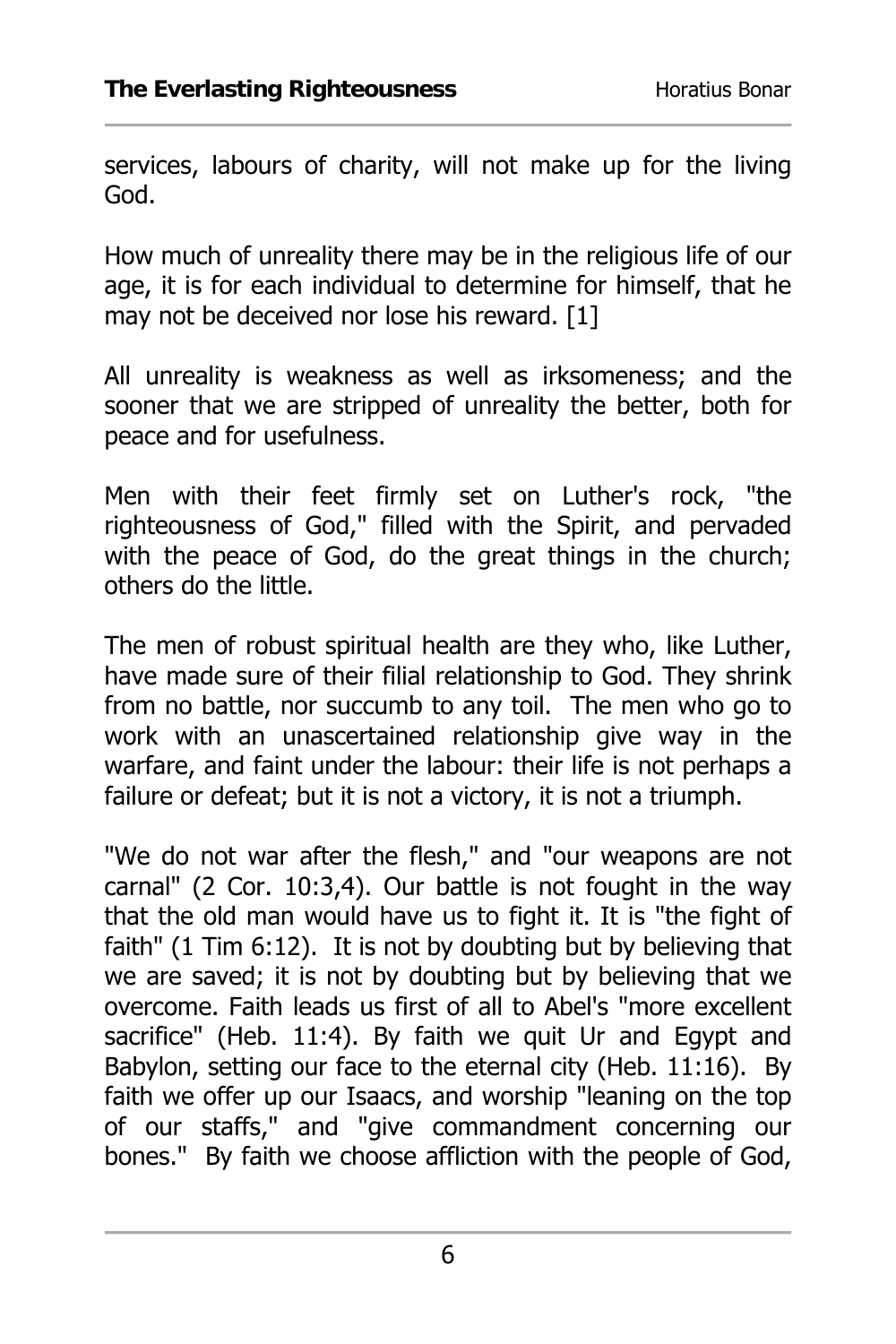and despise Egypt's treasures. By faith we keep our passover; pass through the Red Sea; overthrow Jerichos; subdue kingdoms; work righteousness; stop the mouth of lions; quench the violence of fire; turn to flight the armies of the aliens, and refuse deliverance in the day of trial, that we may obtain a better resurrection (Heb. 11:35).

It is "believing" from first to last. We begin, we go on, we end in faith. The faith that justifies is the faith that overcomes (1 John 5:4). By faith we obtain the "good report" both with God and man. By faith we receive forgiveness; by faith we live; by faith we work, and endure, and suffer; by faith we win the crown,•a crown of righteousness, which shall be ours in the day of the appearing of Him who is OUR RIGHTEOUSNESS.

THE GRANGE, EDINBURGH, November, 1872.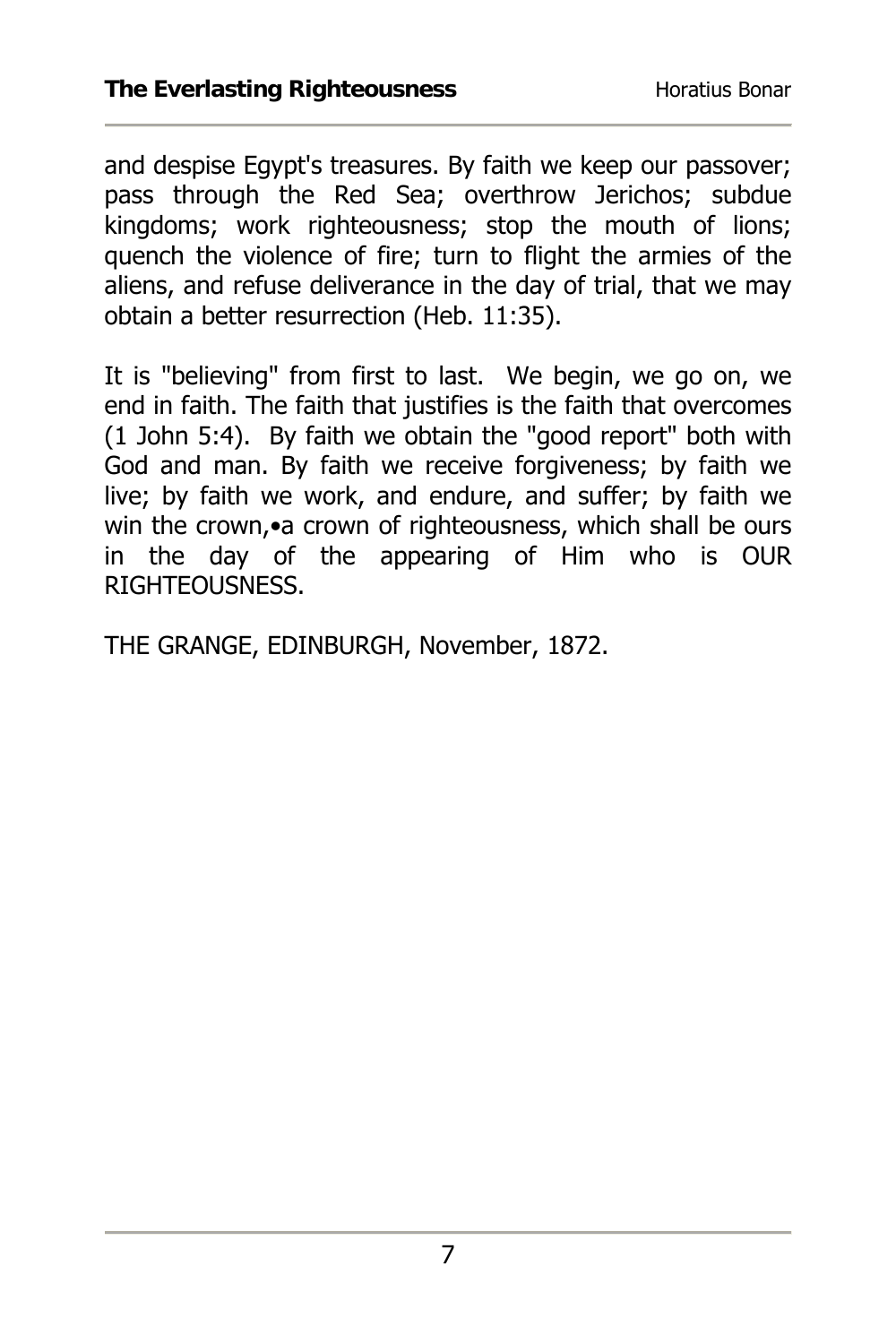## **CHAPTER 1**

#### **How Shall Man Be Just With God? God's Answer To Man's Question**

How may I, a sinner, draw near to Him in whom there is no sin, and look upon His face in peace?

This is the great question which, at some time or other, every one of us has asked. This is one of the awful problems which man in all ages has been attempting to solve. There is no evading it: he must face it.

That man's answers to this question should have been altogether wide of the mark, is only what might have been expected; for he does not really understand the import of the question which he, with much earnestness perhaps, is putting, nor discern the malignant character of that evil which he yet feels to be a barrier between him and God.

That man's many elaborate solutions of the problem which has perplexed the race since evil entered should have been unsatisfactory, is not wonderful, seeing his ideas of human guilt are so superficial; his thoughts of himself so high; his views of God so low.

But that, when God has interposed, as an interpreter, to answer the question and to solve the problem, man should be so slow to accept the divine solution as given in the word of God, betrays an amount of unteachableness and self-will which is difficult to comprehend. The preference which man has always shown for his own theories upon this point is unaccountable, save upon the supposition that he has but a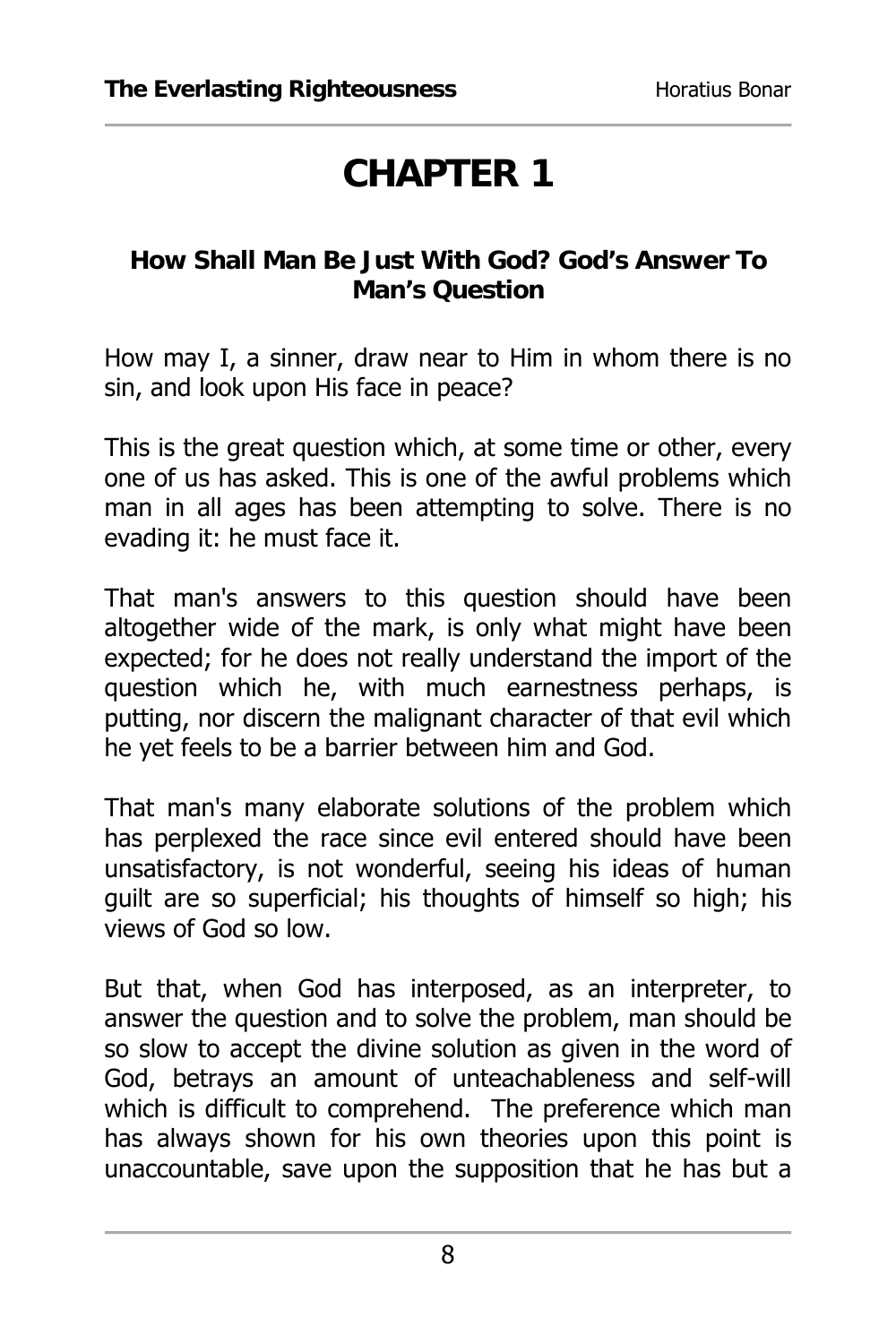poor discernment of the evil forces with which he professes to battle; a faint knowledge of the spiritual havoc which has been wrought in himself; a very vague perception of what law and righteousness are; a sorrowful ignorance of that Divine Being with whom, as lawgiver and judge, he knows that he has to do; and a low appreciation of eternal holiness and truth.

Man has always treated sin as a misfortune, not a crime; as disease, not guilt; as a case for the physician, not for the judge. Herein lies the essential faultiness of all mere human religions or theologies. They fail to acknowledge the judicial aspect of the question, as that on which the real answer must hinge; and to recognize the guilt or criminality of the evil-doer as that which must first be dealt with before any real answer, or approximation to an answer, can be given.

God is a Father; but He is no less a Judge. Shall the Judge give way to the Father, or the Father give way to the Judge?

God loves the sinner; but He hates the sin. Shall He sink His love to the sinner in His hatred of the sin, or His hatred of the sin in His love to the sinner?

God has sworn that He has no pleasure in the death of a sinner (Eze. 33:11); yet He has also sworn that the soul that sinneth, it shall die (Eze. 18:4). Which of the two oaths shall be kept? Shall the one give way to the other? Can both be kept inviolate? Can a contradiction, apparently so direct, be reconciled? Which is the more unchangeable and irreversible, the vow of pity or the oath of justice?

Law and love must be reconciled, else the great question as to a sinner's intercourse with the Holy One must remain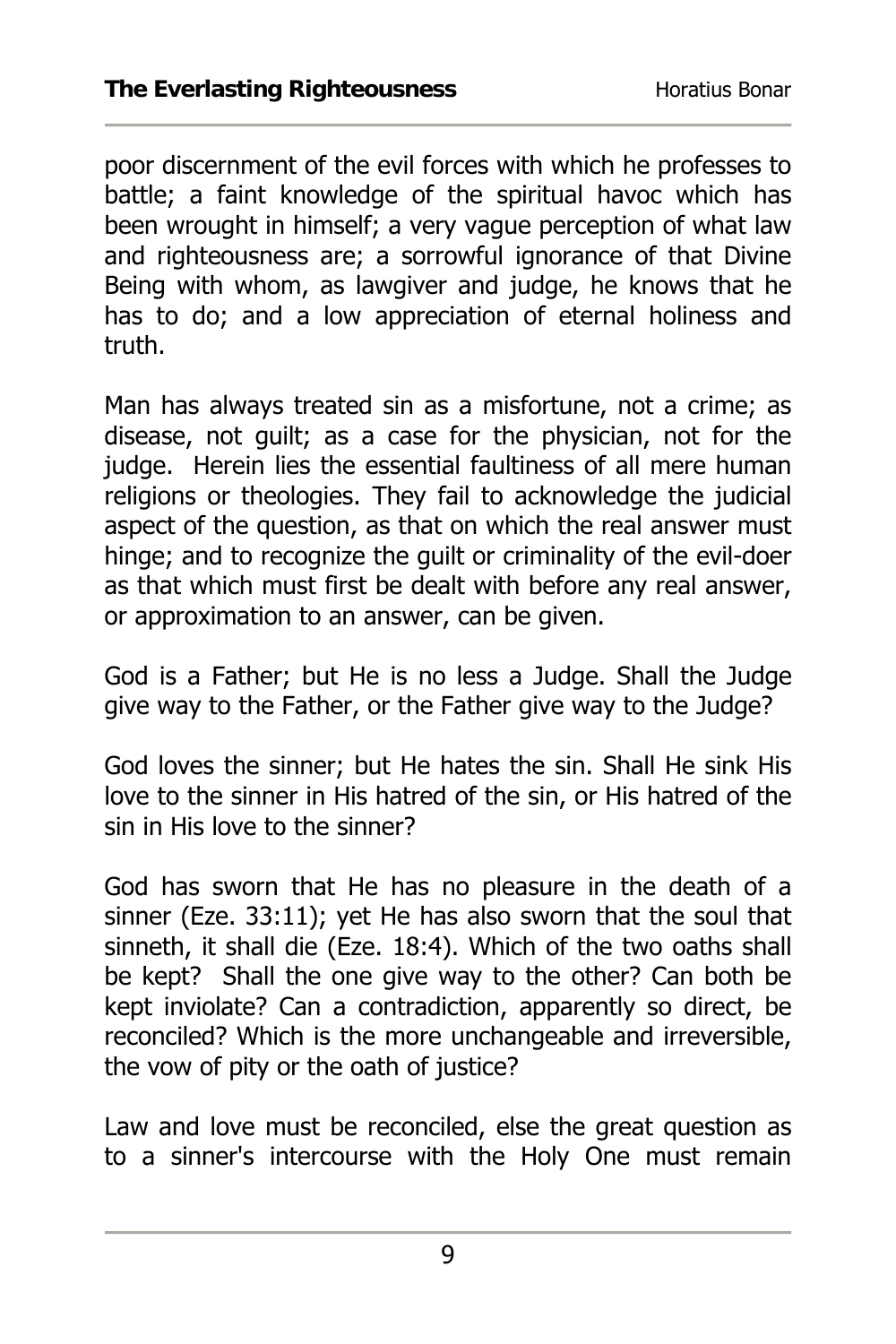unanswered. The one cannot give way to the other. Both must stand, else the pillars of the universe will be shaken.

The reconciliation man has often tried; for he has always had a glimpse of the difficulty. But he has failed; for his endeavors have always been in the direction of making law succumb to love.

The reconciliation God has accomplished; and, in the accomplishment, both law and love have triumphed. The one has not given way to the other. Each has kept its ground; nay, each has come from the conflict honored and glorified. Never has there been love like this love of God; so large, so lofty, so intense, so self-sacrificing. Never has law been so pure, so broad, so glorious, so inexorable.

There has been no compromise. Law and love have both had their full scope. Not one jot or tittle has been surrendered by either. They have been satisfied to the full; the one in all its severity, the other in all its tenderness. Love has never been more truly love, and law has never been more truly law, than in this conjunction of the two. It has been reconciliation, without compromise. God's honour has been maintained, yet man's interests have not been sacrificed. God has done it all; and He has done it effectually and irreversibly.

Man could not have done it, even though he could have devised it. But truly he could do neither. God only could have devised and done it. He has done it by removing the whole case into His own courts of law, that it might be settled there on a righteous basis. Man could not have gone into court with the case, save in the certainty that he would lose it. God comes into court, bringing man and man's whole case along with Him, that upon righteous principles, and in a legal way,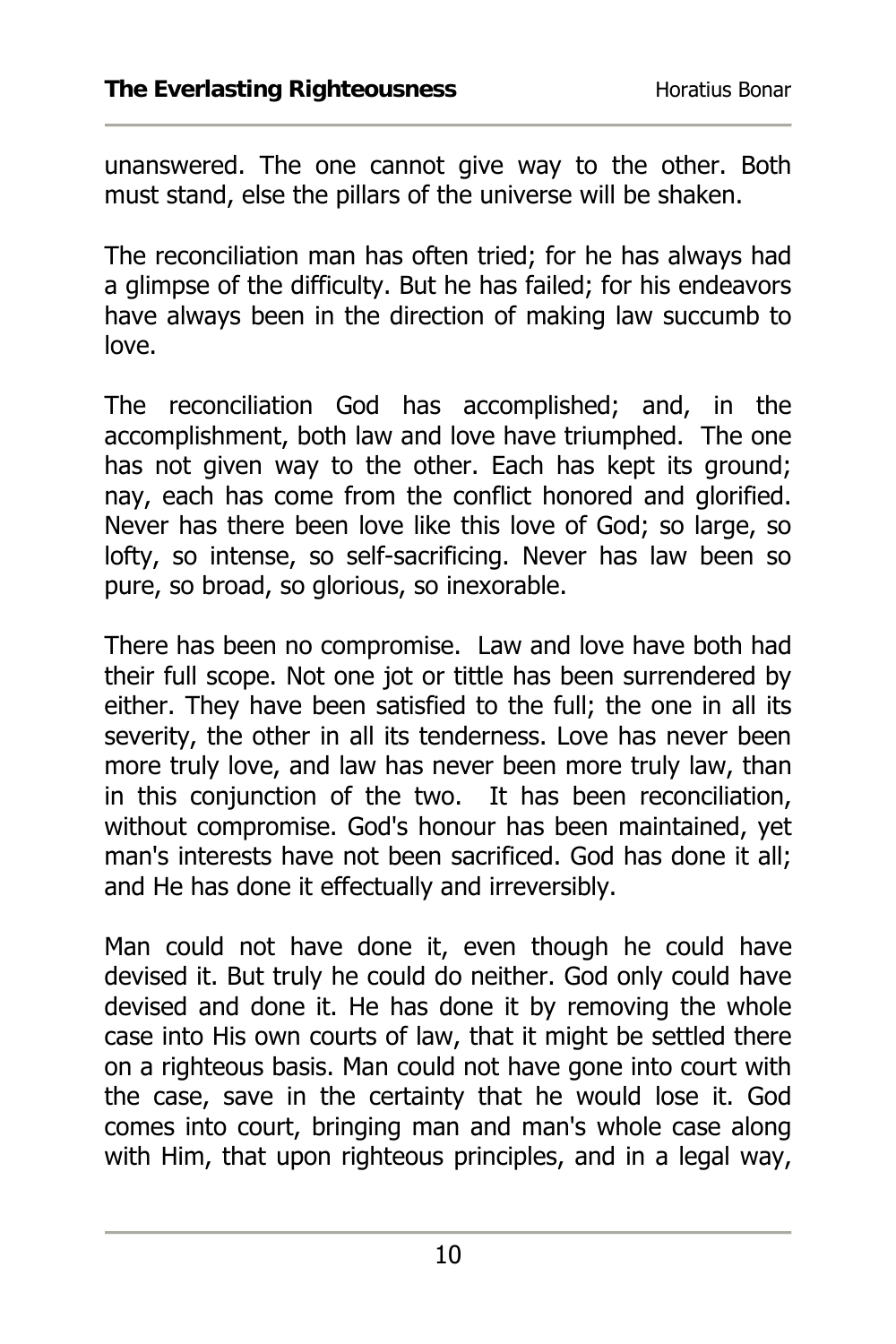the case may be settled, at once in favour of man and in favour of God. It is this judicial settlement of the case that is God's one and final answer to man's long unanswered question, "How shall man be just with God?" "Wherewith shall I come before the LORD, and bow myself before the high God?" (Micah 6:6).

God provides the basis of the reconciliation; a basis which demonstrates that there is no compromise between law and love, but the full expression of both; a basis which establishes both the authority and the paternity of Jehovah, as Lawgiver and Father; a basis which reveals in infinite awfulness the exceeding sinfulness of sin, the spotless purity of the statute, the unbending character of God's governmental ordinances; and which yet secures, in and by law, the righteous overflow of His boundless love to the lost sons of Adam.

This basis of reconciliation between law and love God has Himself not only provided, but brought into His own courts of law; proposing to the sinner that all the questions between Himself and the sinner should be settled on this basis,•so equitable, so friendly, so secure; and settled in judicial form, by a legal process, in which verdict is given in favour of the accused, and he is clean absolved,•"justified from all things."

The consent of parties to the acceptance of this basis is required in court. The law consents; the Lawgiver consents; Father, Son, and Spirit consent; and man, the chief party interested, is asked for his consent. If he consents, the whole matter is settled. The verdict is issued in his favour; and henceforth he can triumph, and say, "It is God that justifieth; who is he that condemneth?"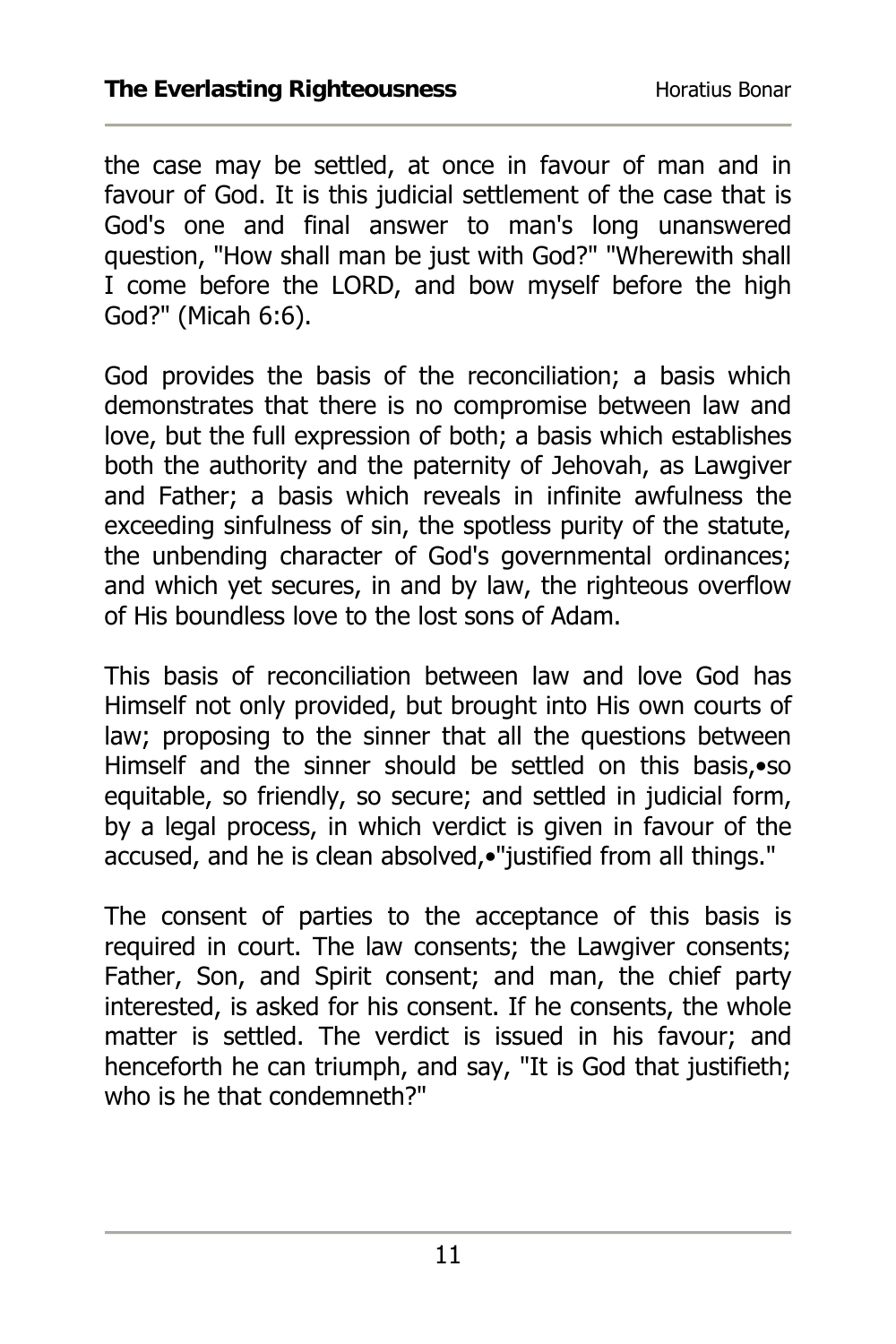Sin is too great an evil for man to meddle with. His attempts to remove it do but increase it, and his endeavours to approach God in spite of it aggravate his guilt. Only God can deal with sin, either as a disease or a crime; as a dishonour to Himself, or as a hinderer of man's approach to Himself. He deals with it not in some arbitrary or summary way, by a mere exercise of will or power, but by bringing it for adjudication into His own courts of law. As judge, seated on His tribunal, He settles the case, and settles it in favour of the sinner,•of any sinner on the earth that will consent to the basis which He proposes. Into this court each one may freely come, on the footing of a sinner needing the adjustment of the great question between him and God. That adjustment is no matter of uncertainty or difficulty; it will at once be granted to each applicant; and the guilty man with his case, however bad, thus legally settled, retires from court with his burden removed and his fears dispelled, assured that he can never again be summoned to answer for his guilt. It is righteousness that has reconciled God to him, and him to God.

As sin is too great an evil for any but God to deal with, so is righteousness too high for man to reach; to high for any but God to bring down and place at our disposal. God has brought down, and brought nigh, the righteousness. Thus the guilt which we have contracted is met by the righteousness which God has provided; and the exclusion from the divine fellowship, which the guilt produced, is more than reversed by the new introduction which the righteousness places at our disposal.

May I then draw near to God, and not die? May I draw near, and live? May I come to Him who hateth sin, and yet find that the sin which He hateth is no barrier to my coming, no reason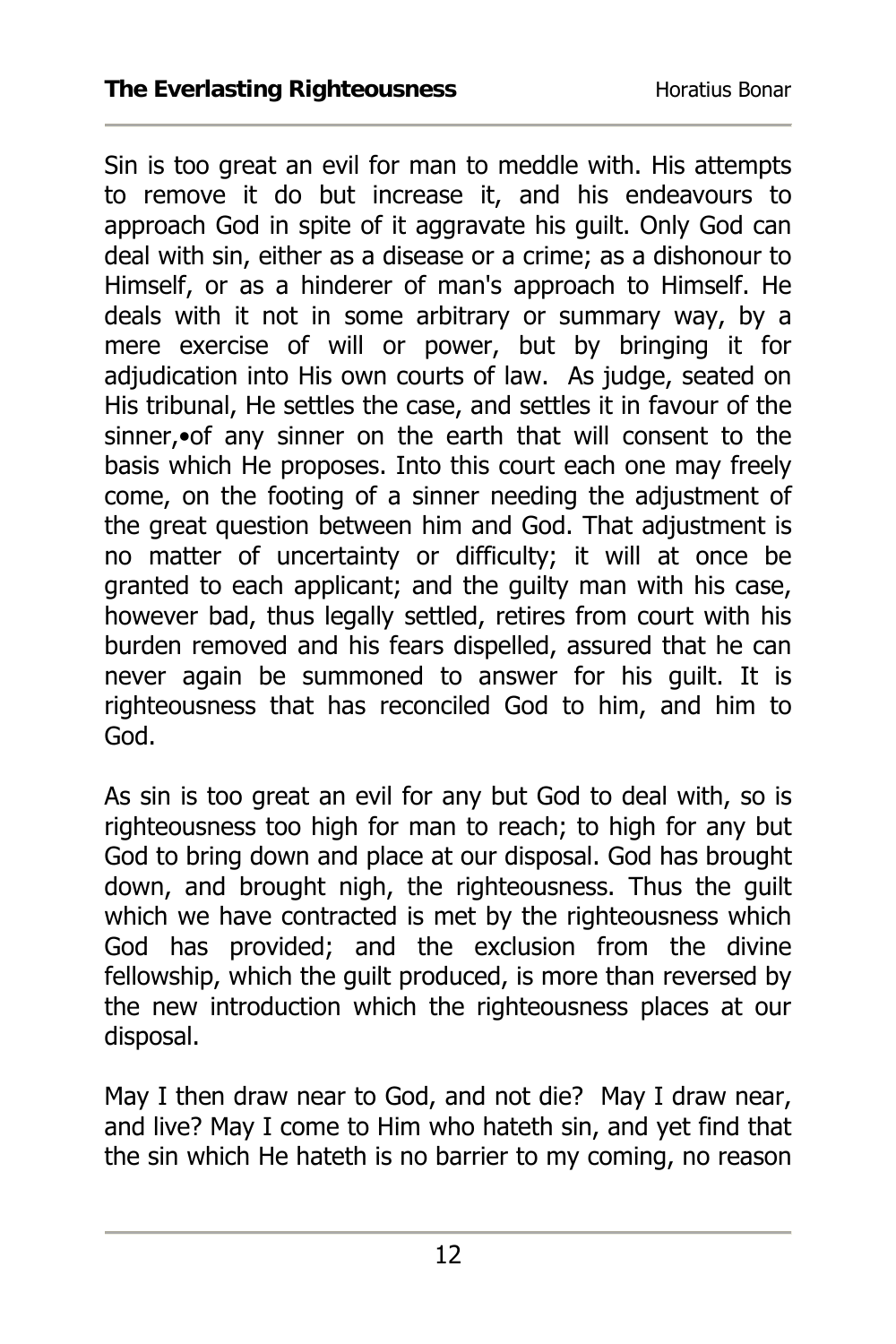for my being shut out from His presence as an unclean thing? May I renew my lost fellowship with Him who made me, and made me for Himself? May I worship in His holy place, with safety to myself, and without dishonour to Him?

These are the questions with which God has dealt, and dealt with so as to ensure a blessed answer to them all; an answer which will satisfy our own troubled consciences as well as the holy law of God. His answer is final and it is effectual. He will give no other; nor will He deal with these questions in any other way than He has done. He has introduced them into His courts of law, that there they may be finally adjusted; and out of these courts into which God has taken them who can withdraw them? Or what end would be served by such a withdrawal on our part? Would it make the settlement more easy, more pleasant, more sure? It would not. It would augment the uncertainty, and make the perplexity absolutely hopeless.

Yet the tendency of modern thought and modern theology is to refuse the judicial settlement of these questions, and to withdraw them from the courts into which God has introduced them. An extrajudicial adjustment is attempted; man declining to admit such a guilt as would bring him within the grasp of law, and refusing to acknowledge sin to be of such a nature as to require a criminal process in solemn court; yet admitting the necessity or desirableness of the removal of the sore evil under which humanity is felt to be labouring, and under which, if unremoved, it must ere long dissolve.

The history of six thousand years of evil has been lost on man. He refuses to read its awful lesson regarding sin, and God's displeasure against the sinner, which that history records. The flood of evil that has issued forth from one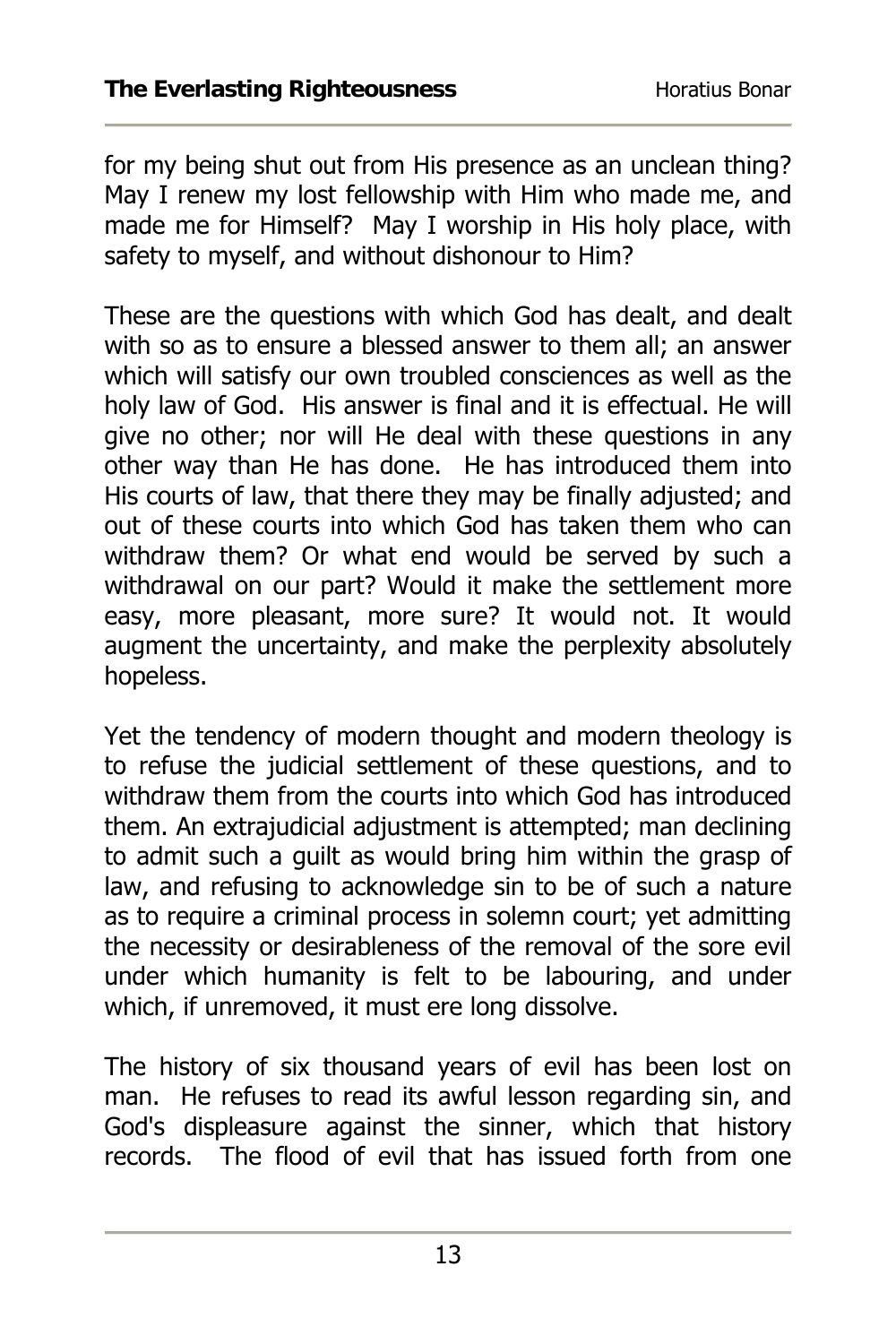single sin he has forgotten. The death, the darkness, the sorrow, the sickness, the tears, the weariness, the madness, the confusion, the bloodshed, the furious hatred between man and man, making earth a suburb of hell,•all this is overlooked or misread; and man repels the thought that sin is crime, which God hates with an infinite hate, and which He, in His righteousness, must condemn and avenge.

If sin is such a surface thing, a trifle, as men deem it, what is the significance of this long sad story? Do earth's ten thousand graveyards, where human love lies buried, tell no darker tale? Do the millions upon millions of broken hearts and heavy eyes say that sin is but a trifle? Does the moaning of the hospital or the carnage of the battlefield, the bloodstained sword, and the death-dealing artillery, proclaim that sin is a mere casualty, and the human heart the seat of goodness after all? Does the earthquake, the volcano, the hurricane, the tempest, speak nothing of sin's desperate evil? Does mans aching head, and empty heart, and burdened spirit, and shaded brow, and weary brain, and tottering limbs, not utter, in a voice articulate beyond mistake, that sin is GUILT, that that guilt must be punished,•punished by the Judge of all,•not as a mere "violation of natural laws," but as a breach of the eternal law, which admits of no reversal, "The soul that sinneth, it shall die"? For without law, sin is nothing. "The strength of sin is the law" (1 Cor. 15:56); and he who makes light of sin must defend moral confusion and injustice; he who refuses to recognize sin as guilt, must dissolve the law of the universe, or ascribe imbecility and injustice to the Judge of all.

The world has grown old in sin, and has now more than ever begun to trifle with it, either as a necessity which cannot be cured, or a partial aberration from good order which will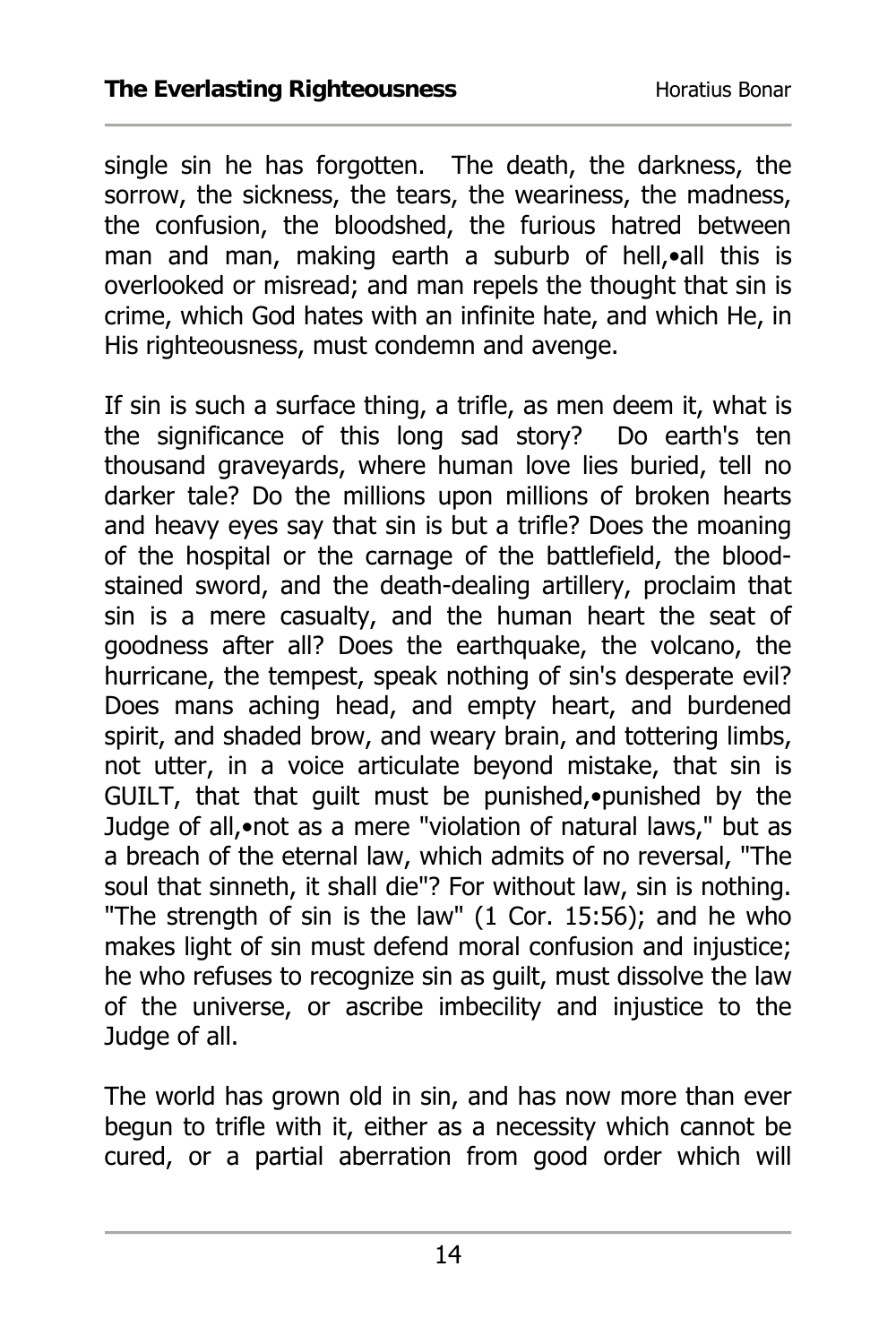rectify itself ere long. It is this tampering with evil, this refusal to see sin as God sees it, as the law declares it, and as the story of our race has revealed it, that has in all ages been the root of error, and of wide departure from the faith once delivered to the saints. Admit the evil of sin, with all its eternal consequences, and you are shut up to a divine way of dealing with it. Deny the evil of sin, and the future results of that evil, and you may deny the whole revelation of God, set aside the cross, and abrogate the law.

"By the law is the knowledge of sin." Therefore the connection between sin and law must be maintained, both in condemnation and in pardon. God's interposition in behalf of man must be a confirmation, not a relaxation of the law; for law cannot change, even as God cannot change or deny Himself.

Favor to the sinner must also be favor to the law. Favor to the sinner which would simply establish law, or leave its sanctities untouched, would be much; but favor to him which would deepen its foundations, and render it more venerable, more awful than before, is unspeakably higher and surer. Even so has it been. Law has not suffered at the hands of love, nor love been cramped and frozen by law. Both have had full scope, fuller scope than if man had never fallen.

I know that love is not law, and that law is not love. In law, properly, no love inheres. It is like the balance which knows not whether it be gold or iron that is laid upon it. Yet in that combination of the judicial and the paternal, which God's way of salvation exhibits, law has become the source and vehicle of love, and love law's upholder and honourer; so that even in this sense and aspect "love is the fulfilling of the law."(2)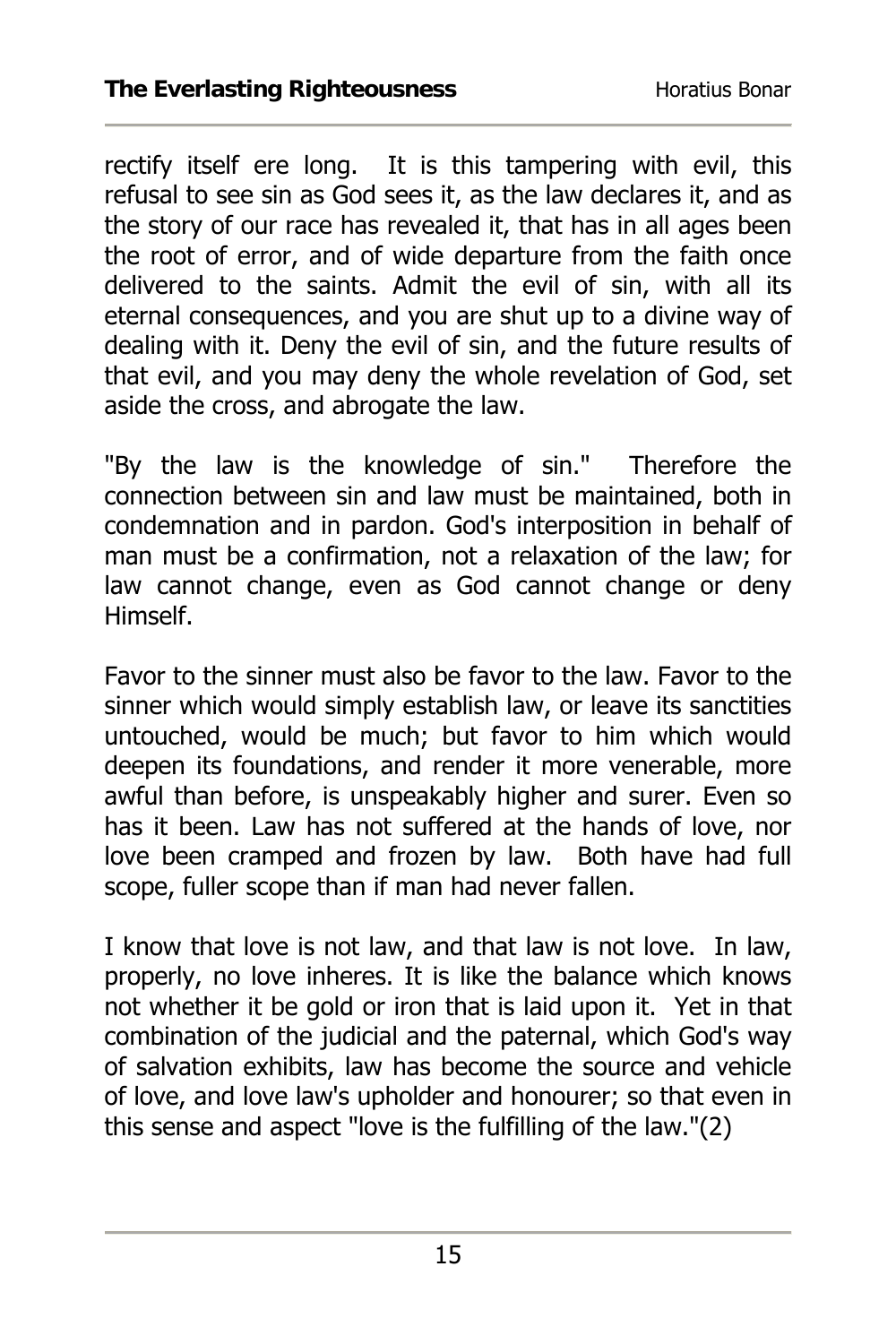The law that was against the sinner has come to be upon the sinner's side. It is now ready to take his part in the great controversy between him and God, provided he will conduct his case on the new principles which God has introduced for the settlement of all variances between Himself and the sinner; or rather, provided he will put that case into the hands of the divine Advocate, who alone knows how to conduct it aright, and to bring it to a successful issue,•who is both "propitiation" and "Advocate,"•the "propitiation for our sins" (1 John 2:2), "the Advocate with the Father, Jesus Christ the righteous" (1 John 2:1).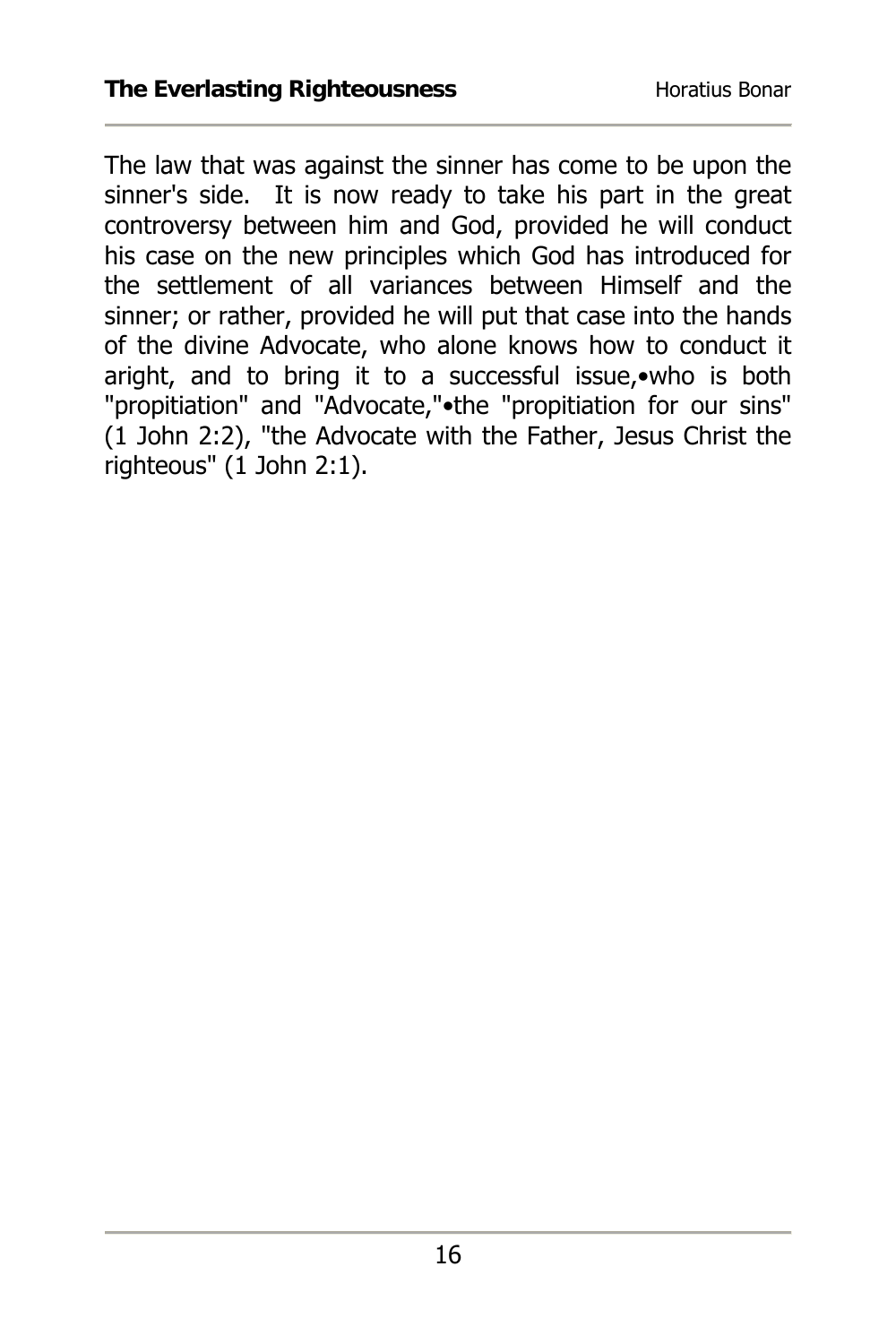## **CHAPTER 2**

### **God's Recognition Of Substitution**

The mere bringing the question into the courts of law would have availed nothing, had there not been provision made for so ordering their processes and judgments that the sinner might be righteously acquitted; that God might be 'just and the justifier" (Rom. 3:26), "a just God and a Saviour" (Isa. 45:21); that law might be brought to be upon the sinner's side; his absolver, and not his condemner.

This provision has been made by means of substitution, or transference of the penalty from him who had incurred it to One who had not.

In human courts, no such provision can be allowed, save in regard to the payment of debt. In that case there is no difficulty as to the exchange of person and of property. If the creditor receives his money from a third party, he is satisfied, and the law is satisfied, though the debtor himself has not paid one farthing. To a certain extent, this is substitution; so that the idea of such a thing is not unknown in common life, and the principle of it not unacknowledged by human law.

But beyond this the law of man does not go. Substitution in any wider aspect is something about which man has never attempted to legislate. Stripe for stripe is human law; "by His stripes we are healed" is superhuman, the result of a legislation as gracious as it is divine.

Substitution is not for man to deal with: its principle he but imperfectly understands; its details he cannot reach. They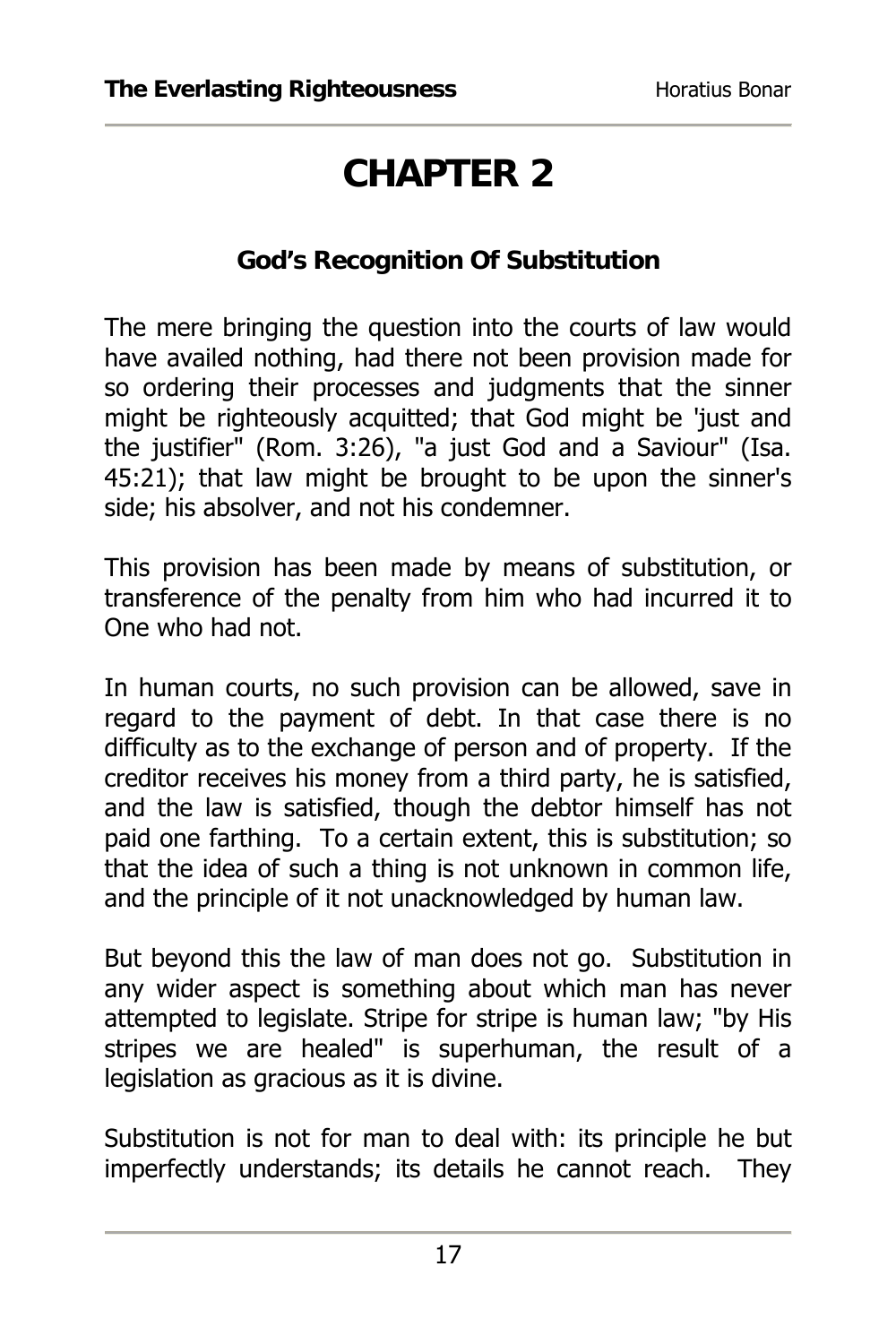are far too intricate, too far-reaching, and too mysterious for him to grasp, or, having grasped, to found any system of legislation upon them. In this, even though willing, he must ever be helpless.

But God has affirmed substitution as the principle on which He means to deal with fallen man; and the arrangements of His holy tribunal, His righteous governmental processes, are such as to bring this effectually and continually into play. It is through substitution that His righteous government displays its perfection in all its transactions with the sinner.

God has introduced the principle of substitution into His courts. There He sits as judge, "just and justifying"; acting on the principle of transference or representation; maintaining law, and yet manifesting grace: declaring that "all have sinned and come short of the glory of God" (Rom. 3:23); that "by the deeds of the law shall no flesh be justified in His sight, for by the law is the knowledge of sin" (Rom. 3:20); yet presenting a divine Surety, as "a PROPITIATION through faith in His blood, to declare His RIGHTEOUSNESS for the remission of sins that are past" (Rom. 3:25).

Salvation by substitution was embodied in the first promise regarding the woman's seed and His bruised heel. Victory over our great enemy, by His subjecting Himself to the bruising of that enemy, is then and there proclaimed. The clothing of our first parents with that which had passed through death, in preference to the fig-leaves which had not so done, showed the element of substitution as that on which God had begun to act in His treatment of fallen man. Abel's sacrifice revealed the same truth, especially as contrasted with Cain's. For that which made Abel's acceptable, and himself accepted, was the death of the victim as substituted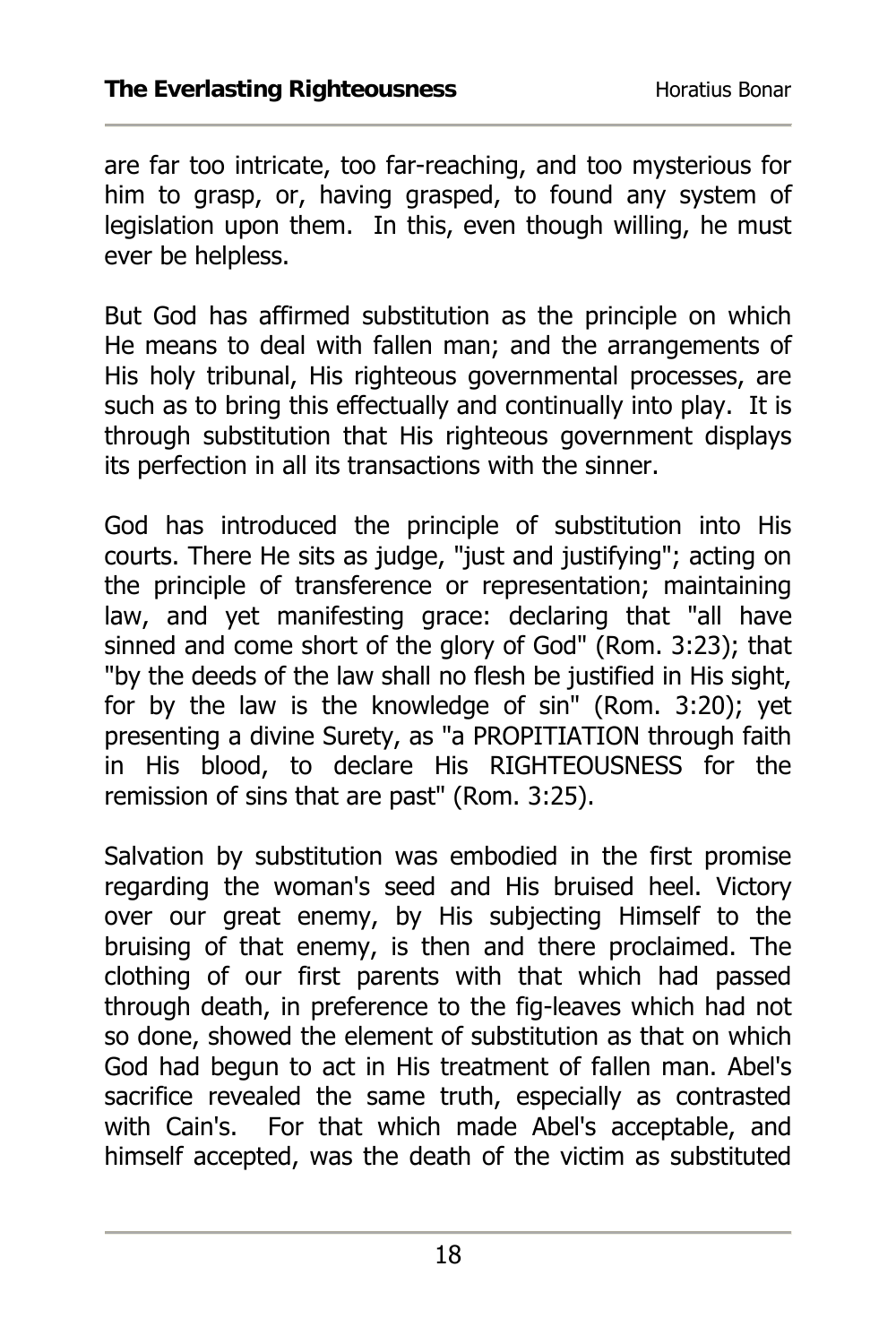for his own; and that which rendered Cain's hateful, and himself rejected, was the absence of that death and blood. The slain firstling was accepted by God as, symbolically, Abel's substitute, laid on the altar, till He should come, the "woman's seed," "made of a woman, made under the law, to redeem them that were under the law, that we might receive the adoption of sons" (Gal. 4:4,5).

From the beginning God recognized this principle in His dealings with man; the Just dying for the unjust; the blessed One becoming a curse that the cursed might be blessed. In all subsequent sacrifices it was the same. Noah's burnt-offering was like Abel's; and Abraham's resembled Noah's. Transference of guilt from one who could not bear the penalty without being eternally lost, to One who could bear it, and yet come forth from under it, free and glorious,•this was the deep truth into which God educated the patriarchs, as that which lay at the foundation of His procedure with the sinner. The consumption of Abraham's sacrifice by the divine fire told him that the divine displeasure which should have rested on him for ever, had fallen upon a substitute and been exhausted, so that there remained no more wrath, no darkness, "no condemnation" for him; nothing but deliverance and favor and everlasting blessedness.

But it was the arrangements of the tabernacle that brought out most fully this great principle of God's actings to the children of Adam.

In the passover-blood, the idea was chiefly that of protection from peril. The lamb stood sentinel at the door of each family; the blood was their "shield and buckler." There might be trembling hearts within, wondering perhaps how a little blood could be so efficacious, and make their dwelling so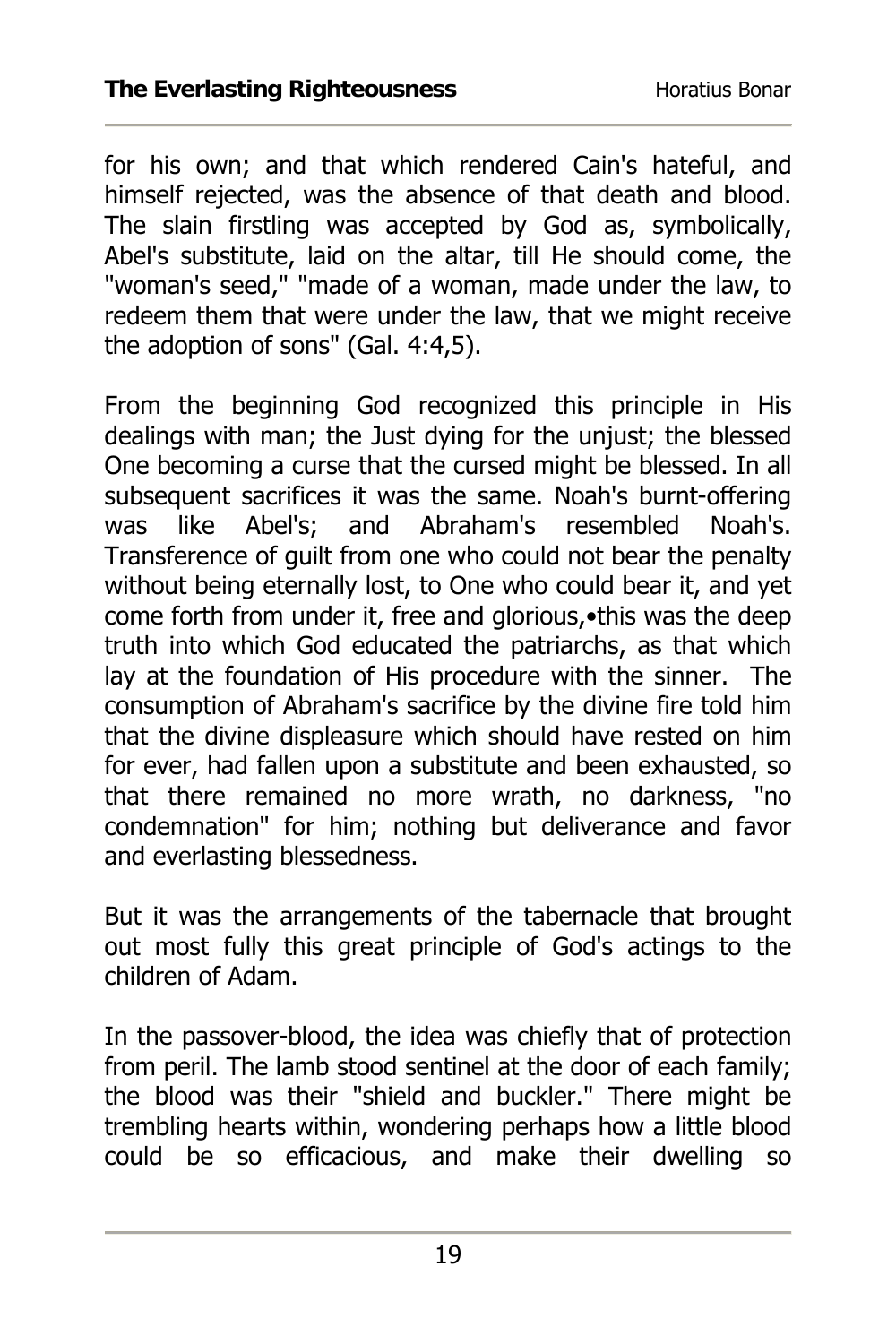impregnable; disquieted, too, because they could not see the blood, but were obliged to be content with knowing that God saw it (Exo. 12:13); yet no amount of fearfulness could alter the potency of that sprinkled blood, and no weakness of faith could make that God•given shield less efficacious against "the enemy and the avenger." The blood,•the symbol of substitution,•was on the lintel; and that was enough. They did not see it, nor feel it; but they knew that it was there, and that sufficed. God saw it, and that was better than their seeing it. They were safe; and they knew that they were so. They could feast upon the lamb in peace, and eat their bitter herbs with thankful joy. They could sing by anticipation the Church's song, "If God be for us, who can be against us?"

But still it was not in Egypt, but in the wilderness; not in their paschal chamber, but in the sanctuary of their God, that they were to learn the full and varied truth of pardon, and cleansing, and acceptance, and blessing through a substitute.

The old burnt-offering of the patriarchs, on the footing of which these fathers had in ages past drawn near to God, was split into many parts; and in the details of these we see the fullness and variety of the substitution.

The various sacrifices are well connected with the altar; and even that which was "burnt without the camp" was connected with the altar. It was no doubt carried forth without the camp, and burnt with fire (Lev. 6:30, 16:27); but "the blood was brought into the tabernacle of the congregation, to reconcile withal in the holy place." "The blood of the bullock was brought in, to make atonement in the holy place." Their connection with the altar is sufficient of itself to show the truth of substitution contained in them, for the altar was the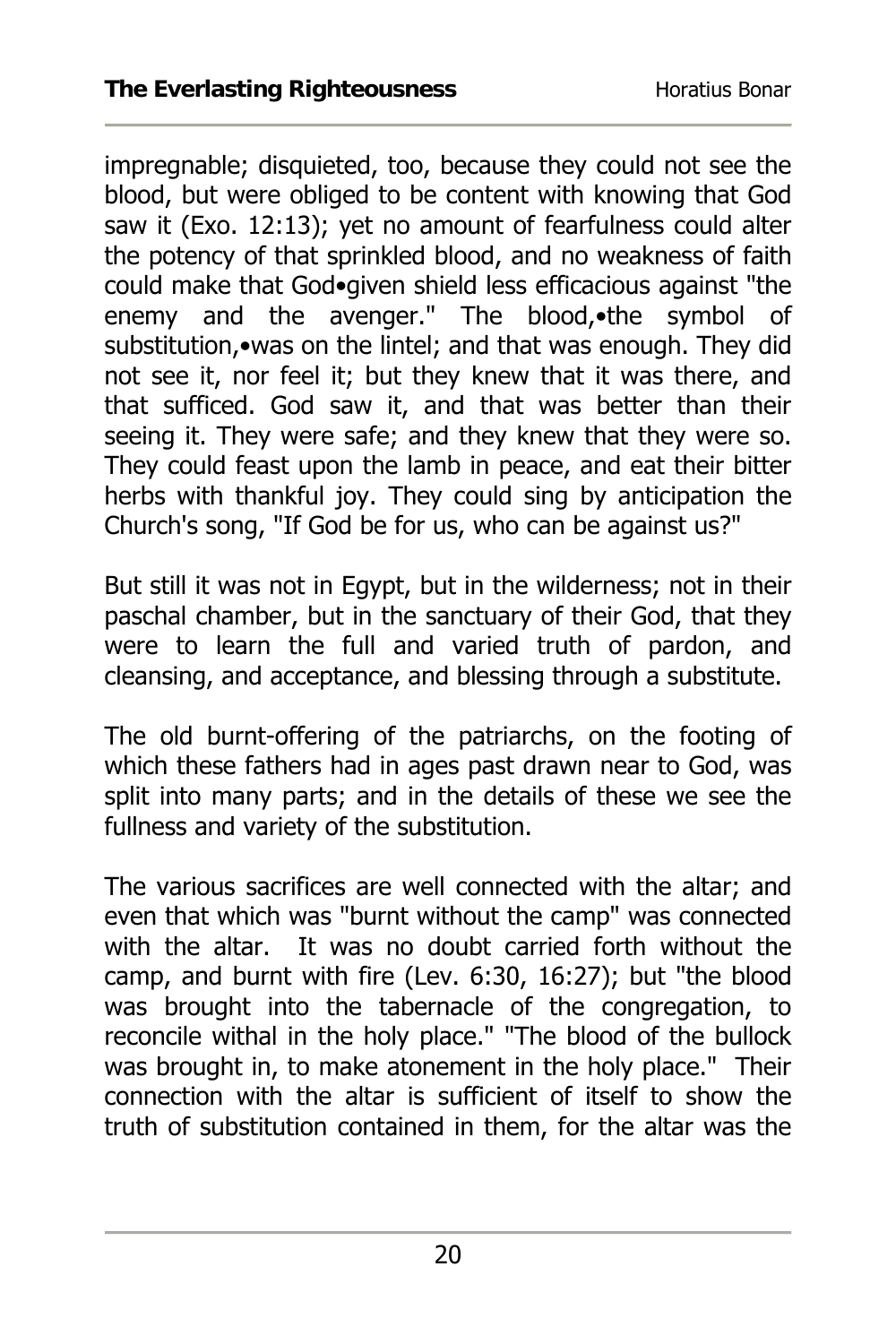place of transference. But in each of them we find something which expresses this more directly and fully.

In the burnt-offering we see the perfection of the substitute presented in the room of our imperfection, in not loving God with our whole heart. In the meat-offering we have the perfection of the substitute, as that on which, when laid upon the altar, God feeds, and on which He invites us to feed.

In the peace-offering we find the perfection of the substitute laid on the same altar as an atonement, reconciling us to God; removing the distance and the enmity, and providing food for us out of that which had passed through death; for "He is our peace."

In the sin-offering we see the perfection of the substitute, whose blood is sprinkled on the altar, and whose body is burnt without, as securing pardon for unconscious sins, sins of ignorance.

In the trespass-offering there is the same perfection of the substitute, in His atoning character, procuring forgiveness for conscious and willful sin.

In the drink-offering we have the perfection of the substitute poured out on the altar, as that by which God is refreshed, and by which we are also refreshed. "His blood is drink indeed."

In the incense we have the "sweet savor" of the substitute going up to God in our behalf, the cloud of fragrance from His life and death with which God is well pleased, enveloping us and making us fragrant with a fragrance not our own;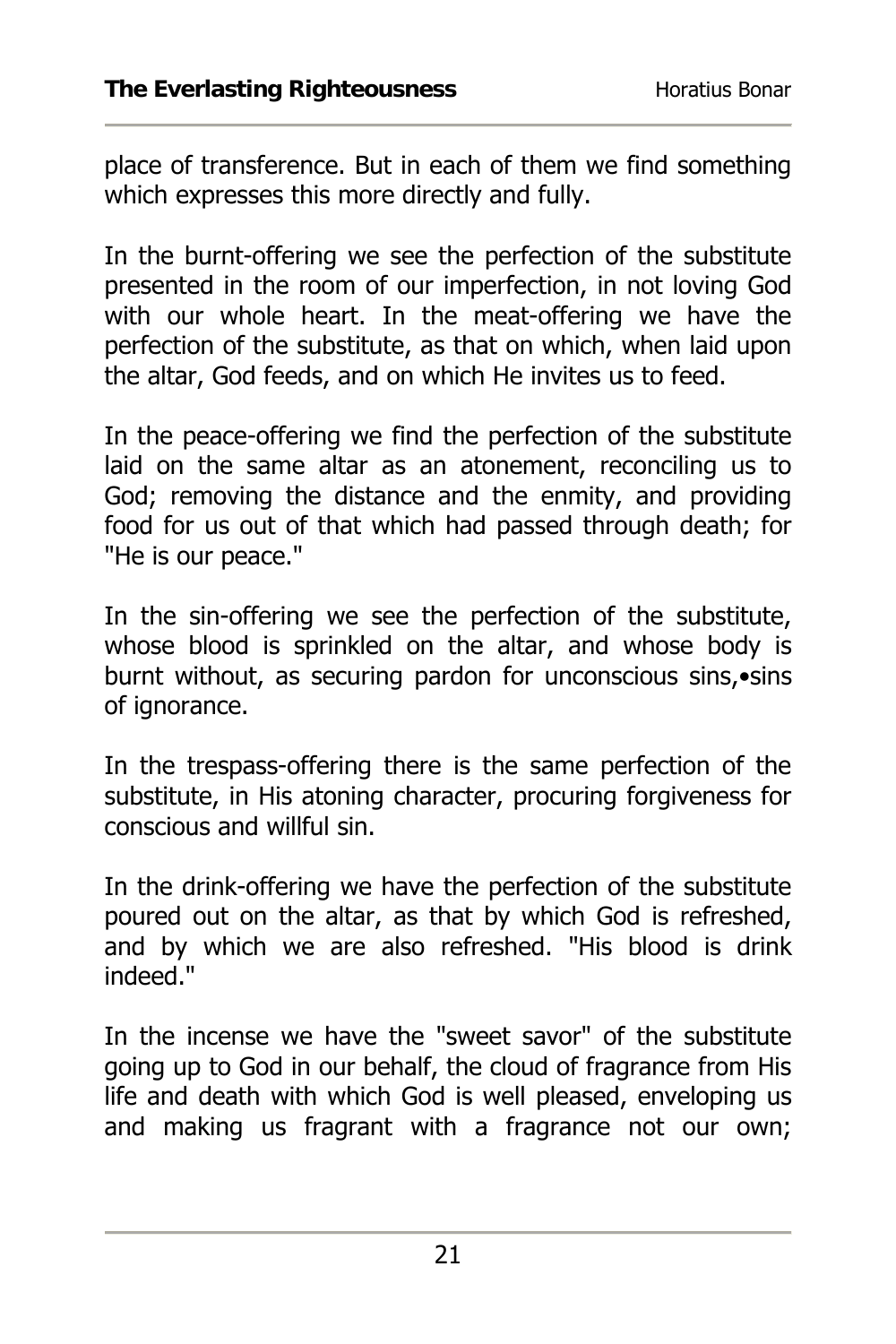absorbing all in us that is displeasing or hateful, and replacing it with a sweetness altogether perfect and divine.

In the fire we see the holy wrath of the Judge consuming the victim slain in the sinner's room. In the ashes we have the proof that the wrath had spent itself, that the penalty was paid, that the work was done. "It is finished," was the voice of the ashes on the altar.

In all this we see such things as the following: (1) God's displeasure against sin; (2) that displeasure exhausted in a righteous way; (3) the substitute presented and accepted; (4) the substitute slain and consumed; (5) the transference of the wrath from the sinner to his representative; (6) God resting in His love over the sinner, and viewing him in the perfection of his substitute; (7) the sinner reconciled, accepted, complete, enjoying God's favour, and feeding at His table on that on which God had fed; on that which had come from the altar, and had passed through the fire.

Thus God's acceptance of this principle, in His preparation of acceptable worshippers for His sanctuary, shows the fitness and value of it, as well as the divine intention that it should be available for the sinner in his drawing near to God. In this way it is that God makes the sinner "perfect as pertaining to the conscience" (Heb. 9:9), gives him "no more conscience of sins" (Heb. 10:2), and "purges his conscience from dead works to serve the living God" (Heb. 9:14). For that which satisfies the holiness of God cannot but satisfy the conscience of the sinner. God, pointing to the altar, says, "That is enough for me"; the sinner responds, and says, "It is enough for me."

As in the Epistle to the Hebrews we have this principle of substitution applied to the sanctuary, so in that to the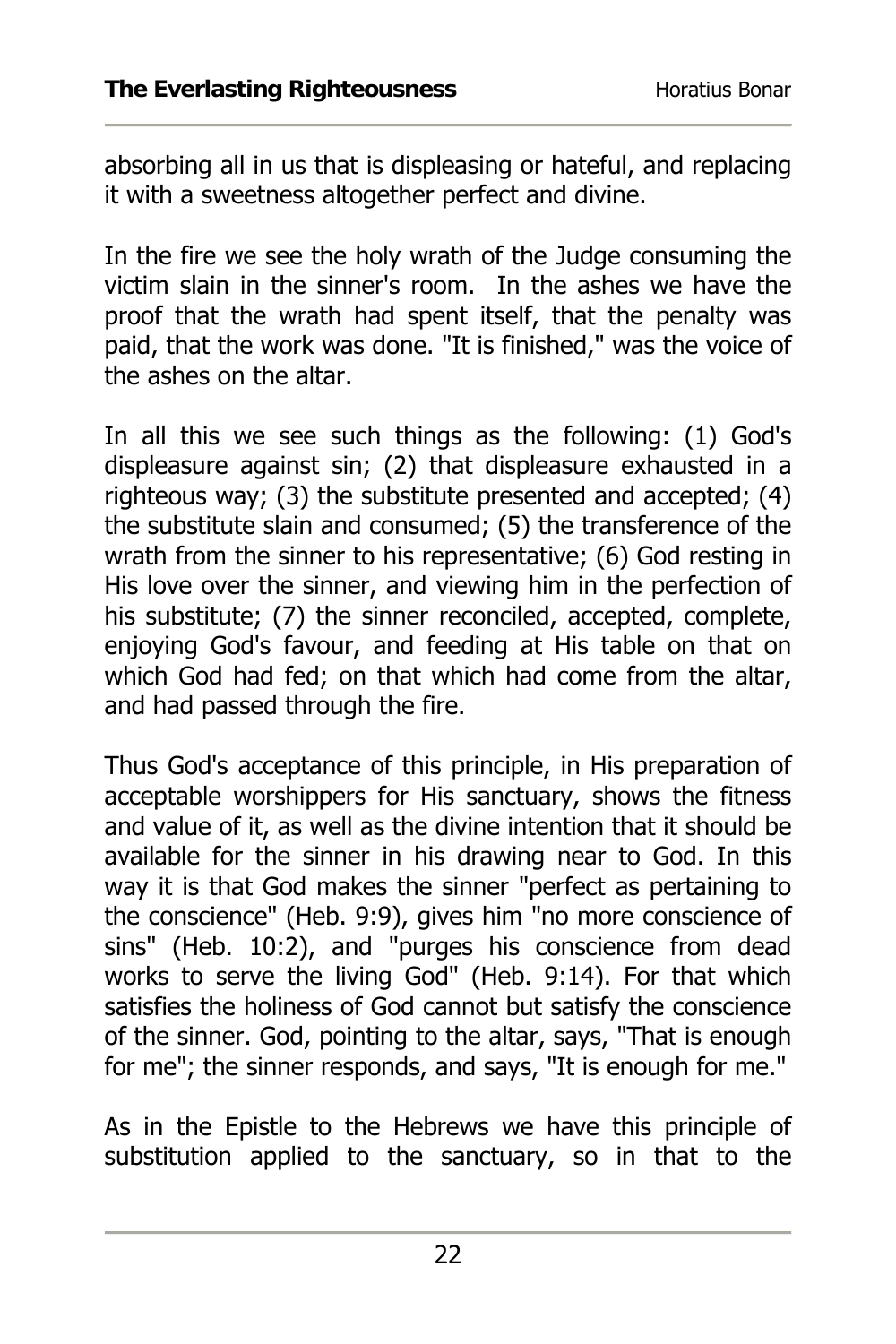Romans we find it applied to the courts of law. In the former we see God making the sinner perfect as a worshipper; in the latter, righteous as a servant and a son. In the one it is priestly completeness; in the latter it is judicial righteousness. But in both, the principle on which God acts is the same. And as He acts on it in receiving us, so does He invite us to act in coming to Him.

It is this truth that the gospel embodies; and it is this truth that we preach, when, as ambassadors for Christ, we pray men in Christ's stead to be reconciled to God. God's free love to the sinner is the first part of our message; and God's righteous way of making that free love available for the sinner is the second. What God is, and what Christ has done, make up one gospel. The belief of that gospel is eternal life. "All that believe are justified from all things" (Acts 13:39).

With a weak faith and a fearful heart many a sinner stands before the altar. But it is not the strength of his faith, but the perfection of the sacrifice, that saves; and no feebleness of faith, no dimness of eye, no trembling of hand, can change the efficacy of our burnt-offering. The vigor of our faith can add nothing to it, nor can the poverty of it take anything from it. Faith, in all its degrees, still reads the inscription, "The blood of Jesus Christ His Son cleanseth us from all sin"; and if at times the eye is so dim that it cannot read these words, through blinding tears or bewildering mist, faith rests itself on the certain knowledge of the fact that the inscription is still there, or at least that the blood itself (of which these words remind us) remains, in all its power and suitableness, upon the altar unchanged and uneffaced. God says that the believing man is justified; who are we, then, that we should say, "We believe, but we do not know whether we are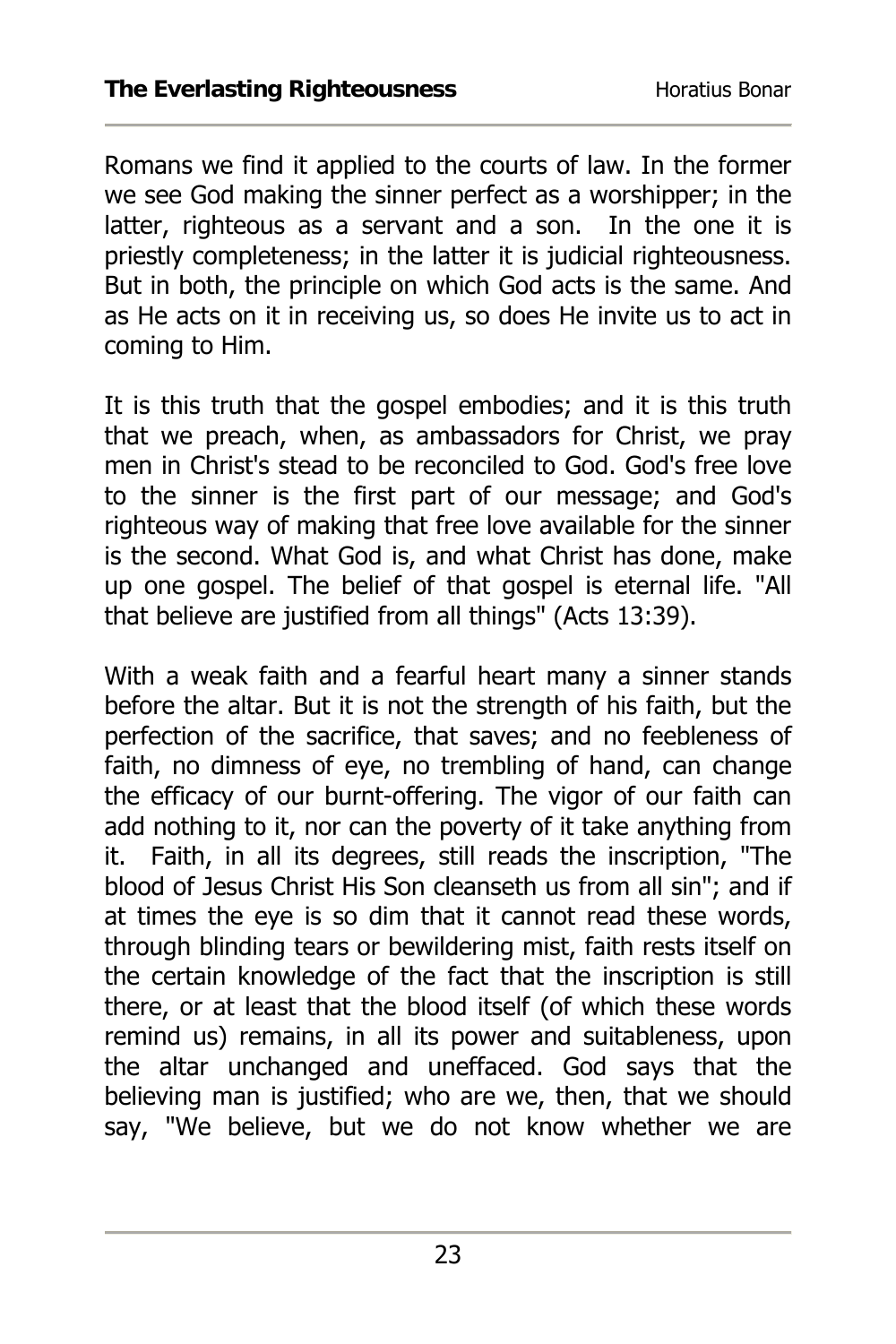justified"? What God has joined together, let not man put asunder.

The question as to the right way of believing is that which puzzles many, and engrosses all their anxiety, to the exclusion of the far greater questions as to the person and work of Him who is the object of their believing. Thus their thoughts run in a self-righteous direction, and are occupied, not with what Christ has done, but with what they have yet to do, to get themselves connected with His work.

What should we have said to the Israelite, who, on bringing his lamb to the tabernacle, should puzzle himself with questions as to the right mode of laying his hands on the head of the victim, and who should refuse to take any comfort from the sacrifice, because he was not sure whether he had laid them aright;•on the proper place, in the right direction, with adequate pressure, or in the best attitude? Should we not have told him that his own actings concerning the lamb were not the lamb, and yet that he was speaking as if they were? Should we not have told him that the lamb was everything, his touch nothing, as to virtue or merit or recommendation? Should we not have told him to be of good cheer; not because he had laid his hands on the victim in the most approved fashion, but because they had touched that victim, however lightly and imperfectly, and thereby said, Let this lamb stand for me, answer for me, die for me? The touching had no virtue in itself, and therefore the excellency of the act was no question to come up at all: it simply intimated the man's desire that this sacrifice should be taken instead of himself, as God's appointed way of pardon; it was simply the indication of his consent to God's way of saving him, by the substitution of another. The point for him to settle was not, Was my touch right or wrong, light or heavy? but,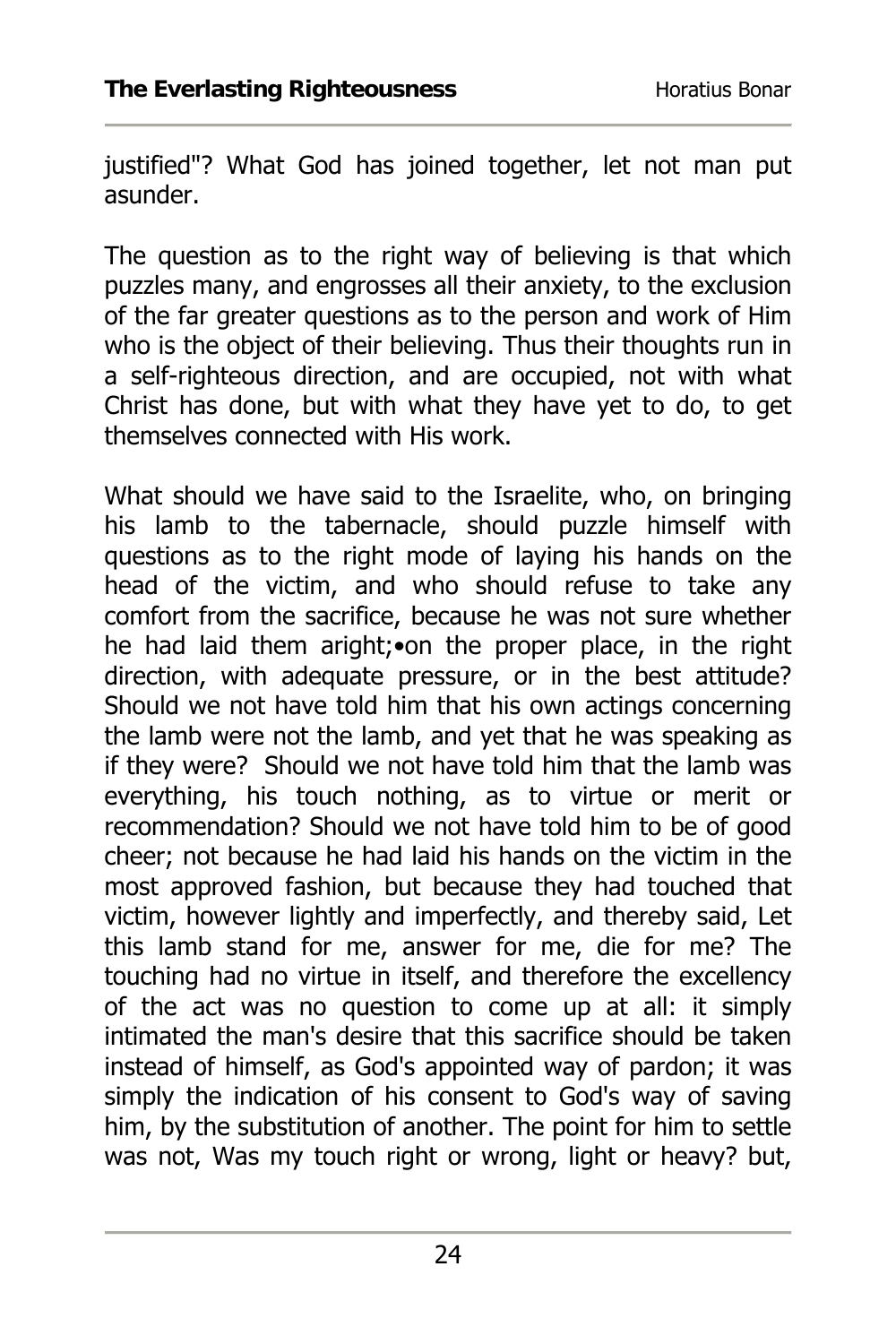Was it the touch of the right lamb, the lamb appointed by God for the taking away of sin?

The quality or quantity of faith is not the main question for the sinner. That which he needs to know is that Jesus died and was buried, and rose again, according to the Scriptures. This knowledge is life everlasting.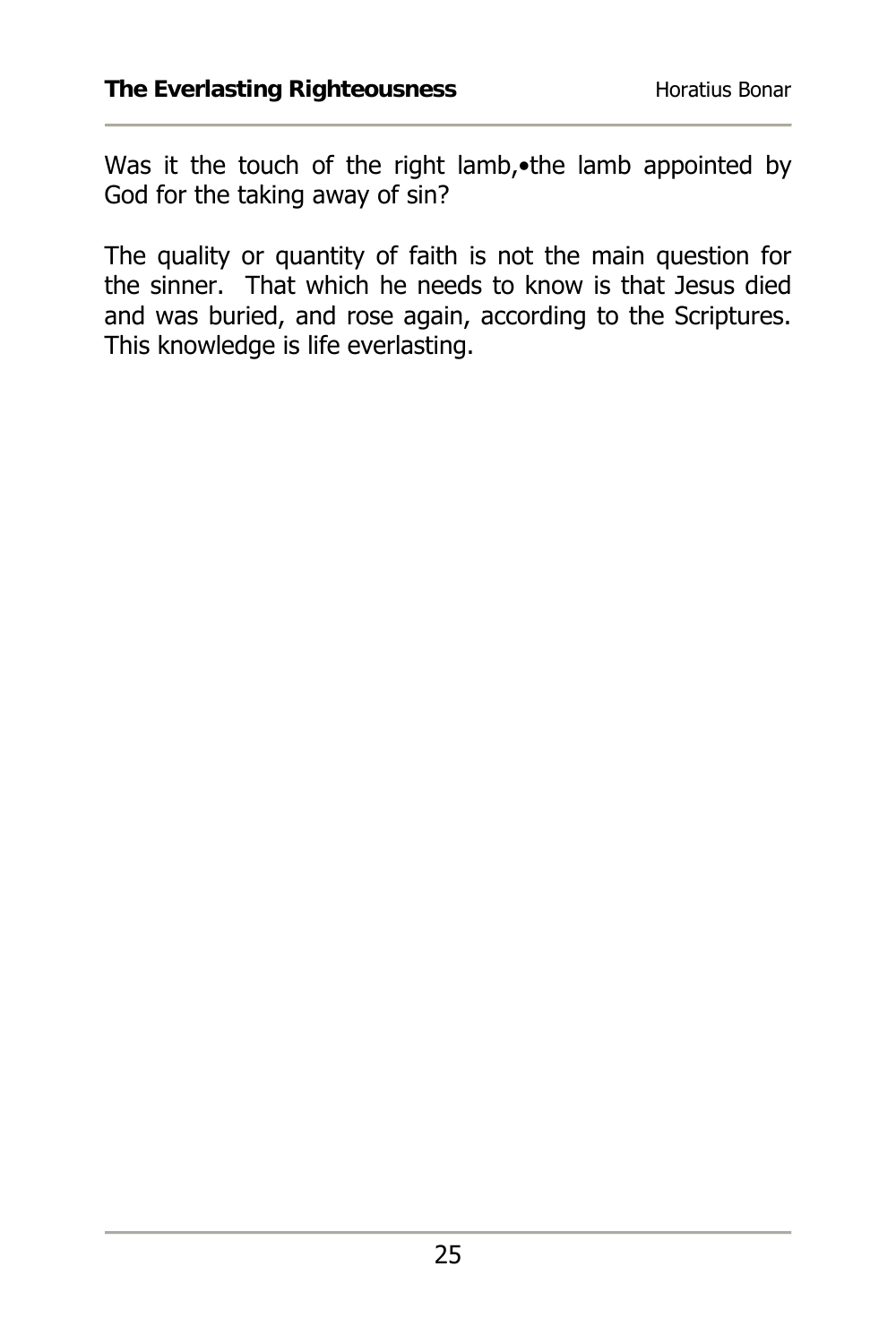## **CHAPTER 3**

### **The Completeness Of The Substitution**

In person and in work, in life and in death, Christ is the sinner's Substitute. His vicariousness is co-extensive with the sins and wants of those whom He represents, and covers all the different periods as well as the varied circumstances of their lives.

He entered our world as the Substitute. "There was no room for Him in the inn" (Luke 2:7),•the inn of Bethlehem, the city of David, His own city. "Though rich, for our sakes He had become poor" (2 Cor. 8:9). In poverty and banishment His life began. He was not to be allowed either to be born or died, save as an outcast man. "Without the gate" (Heb. 13:12) was His position, as He entered and as He left our earth. Man would not give even a roof to shelter or a cradle to receive the helpless babe. It was as the Substitute that He was the outcast from the first moment of His birth. His vicarious life began in the manger. For what can this poverty mean, this rejection by man, this outcast condition, but that His sin-bearing had begun? [3]

The name, too, that met Him as He came into our world intimated the same truth: "Thou shalt call His name JESUS, for He shall save His people from their sins" (Matt. 1:21). His name proclaimed His mission and His work to be salvation; "Jehovah the Savior" (Jesus) is that by which the infant is called. As the Savior, He comes forth from the womb; as the Savior, He lies in the manger; and if He is the Savior, He is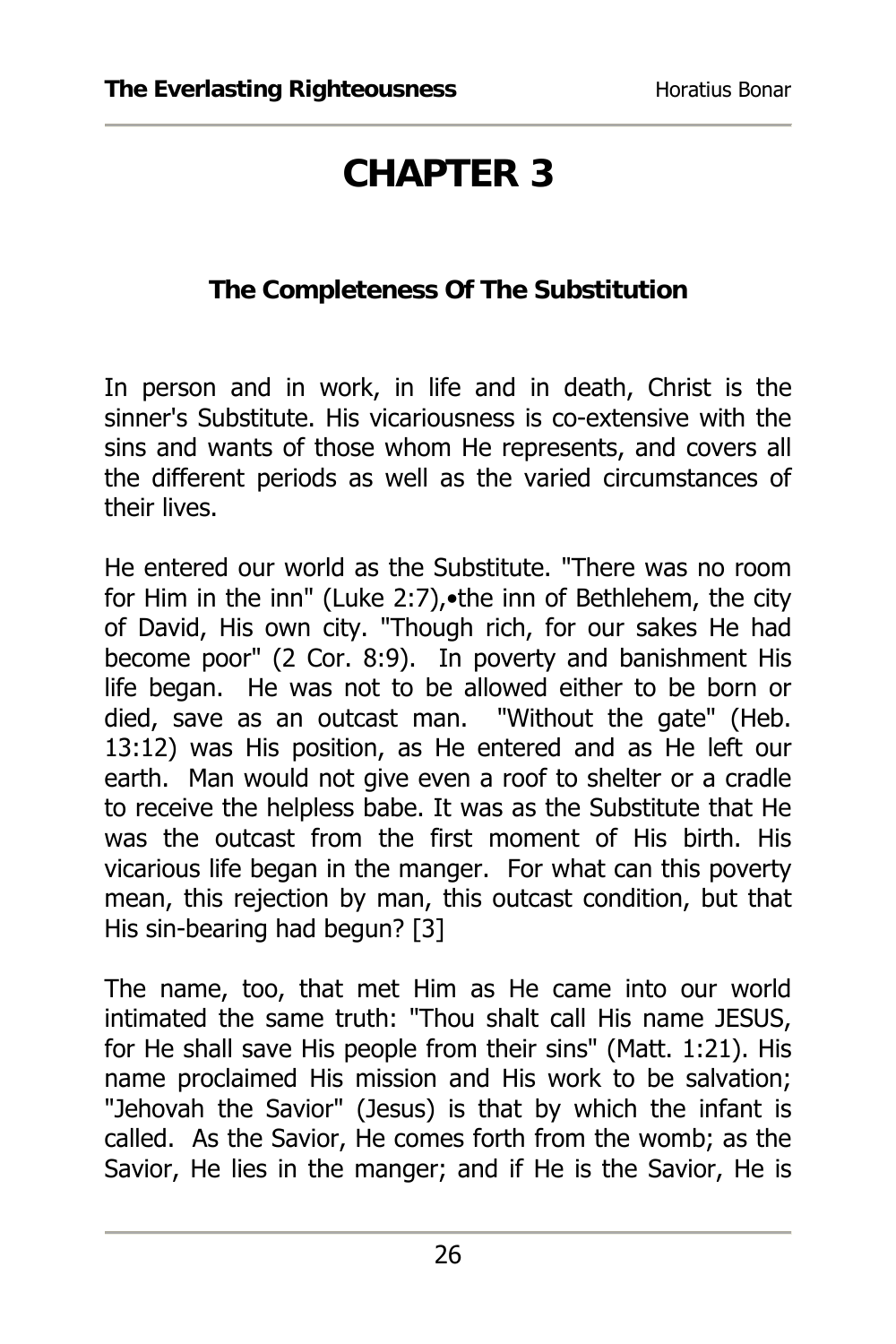the Substitute. The name Jesus was not given to Him merely in reference to the cross, but to His whole life below. Therefore did Mary say, "My soul doth magnify the Lord, and my spirit hath rejoiced in God my Savior (Luke 1:46,47). Therefore also did the angel say to the shepherds, "Unto you is born this day, in the city of David, a Savior, which is Christ the Lord" (Luke 2:11).

Scarcely is He born when His blood is shed. Circumcision deals with Him as one guilty, and needing the sign of cleansing.[4] He knew no sin, yet He is circumcised. He was not born in sin, nor shapen in iniquity, but was "the holy thing" (Luke 1:35); yet He is circumcised as other children of Abraham, for "He took on Him the seed of Abraham" (Heb. 2:16). Why was He circumcised if not as the Substitute? The rite proclaimed His vicarious birth, as truly as did the cross His vicarious death. "He who knew no sin was made sin for us, that we might be made the righteousness of God in Him" (2 Cor. 5:21). This was the beginning of that obedience in virtue of which righteousness comes to us; as it is written, "As by one man's disobedience many were made sinners, so by the obedience of one shall many be made righteous" (Rom. 5:19). For He Himself testified concerning His baptism, "Thus it becometh us to fulfil all righteousness" (Matt. 3:15); and what was true of His baptism was no less true of His circumcision. The pain and the blood and the bruising of His tender body, connected with that symbol of shame, are inexplicable save on the supposition that even in infancy He was the vicarious one, not indeed bearing sin in the full sense and manner in which He bore it on the cross (for without death, sin-bearing could not have been consummated), but still bearing it in measure, according to the condition of His years. Even then He was "the Lamb of God."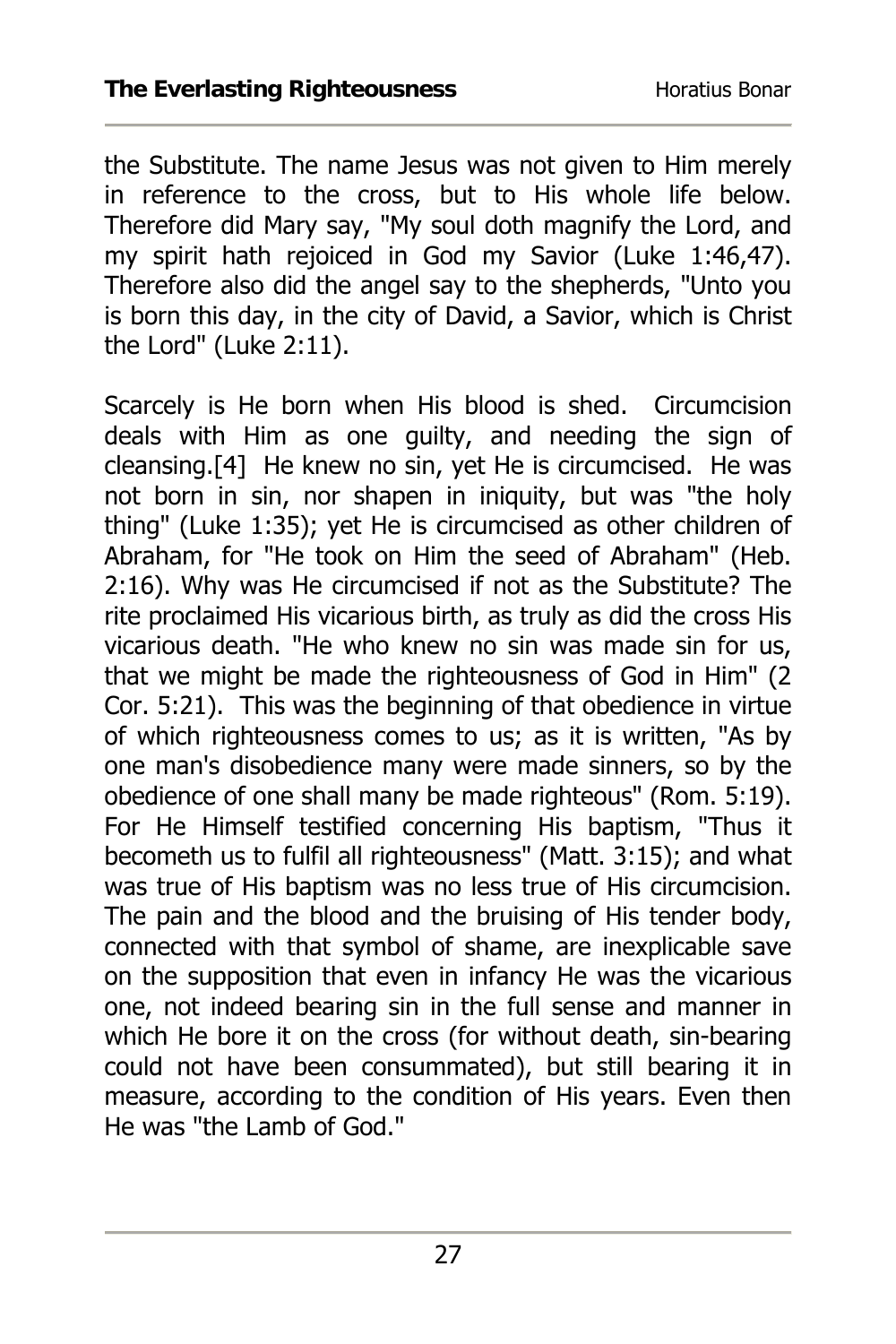His banishment into Egypt is referred to once and again by the old divines as part of that life of humiliation by which He was bearing our sins. As the banished one, He bore our banishment that we might return to God. He passed through earth as an outcast, because He was standing in the outcast's place;•"hurried up and down," says an old writer, "and driven out of His own land as a vagabond" (Flavel). In each part of His sin-bearing life there is something to meet our case. By the first Adam we were made exiles from God and paradise; by the last Adam we are brought back from our wanderings, restored to the divine favor, and replaced in the paradise of God.

His baptism is the same in import with His circumcision. He needed not the symbol of death and cleansing; for He was wholly pure, not liable to death on His own account. Why, then, should this sign of washing the unclean be applied to Him, if He was not then standing in the room of the unclean? What had water to do with the spotless One? What had "the figure of the putting away of the filth of the flesh, and of the answer of a good conscience toward God" (1 Pet. 3:21), to do with Him who had no filth of the flesh to put away, and on whose conscience not the very shadow of dispeace had ever rested? But He was the Substitute; and into all the parts and circumstances of our life He enters, fulfilling all righteousness in the name of those whom He had come to save. The water was poured upon Him as standing in our room, and fulfilling our obligations.[5]

In the Psalms we find Him giving utterance to His feelings while bearing sins that were not His own, but which were felt by Him as if they were His own. Again and again He confesses sin.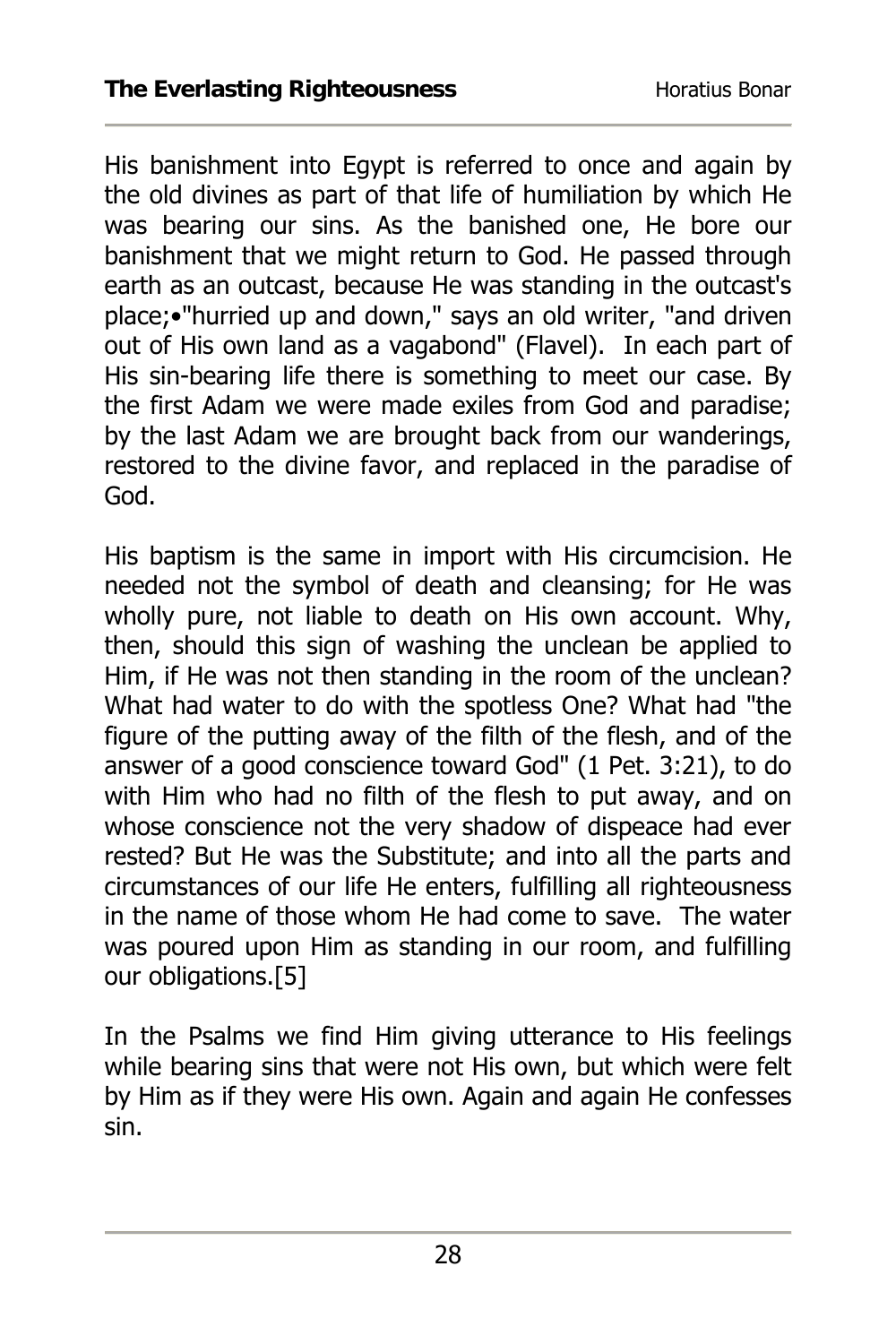But what had the Holy One to do with confession, or with strong crying and tears? What connection had He with the horrible pit and the miry clay, with the overwhelming floods and waves, with the deep waters, and the dust and darkness, and the lowest pit? Why shrank He from the assembly of the wicked that enclosed Him, from the "bulls that compassed Him, the strong bulls of Bashan that beset Him round," from the power of the dogs, from the sword, from the lion's mouth, from the horns of the unicorns? Why, during those days of His flesh, was He subjected to all this? and why were the powers of earth and hell let loose against Him? Because He was the Substitute, who had taken our place and assumed our responsibilities, and undertaken to do battle with our enemies. In these Psalms we find the seed of the woman at war with the seed of the serpent, and undergoing the varied anguish of the bruised heel.

He speaks not merely of the anguish of the cross when the full flood of wrath descended on Him, but of His lifetime's daily griefs: "I am afflicted and ready to die from my youth up: while I suffer Thy terrors, I am distracted" (Psa. 88:15). "My soul is full of troubles, and my life draweth nigh unto the grave," He said in the Psalms; just as afterwards He cried out, "My soul is exceeding sorrowful, even unto death." "Mine eye mourneth by reason of affliction... Thy fierce wrath goeth over me, Thy terrors have cut me off... Lover and friend hast Thou put far from me, and mine acquaintance into darkness." Thus was He "despised and rejected of men" (i.e. the despised and rejected of men), "a man of sorrows and acquainted with grief' (Isa. 53:3). And of the meaning of all this we can have no doubt, when we remember that He was always the sinless One bearing our sins, carrying them up to the cross as well as bearing them upon the cross (1 Pet. 2:24, anênegken ); also that it is written of Him, "Surely He hath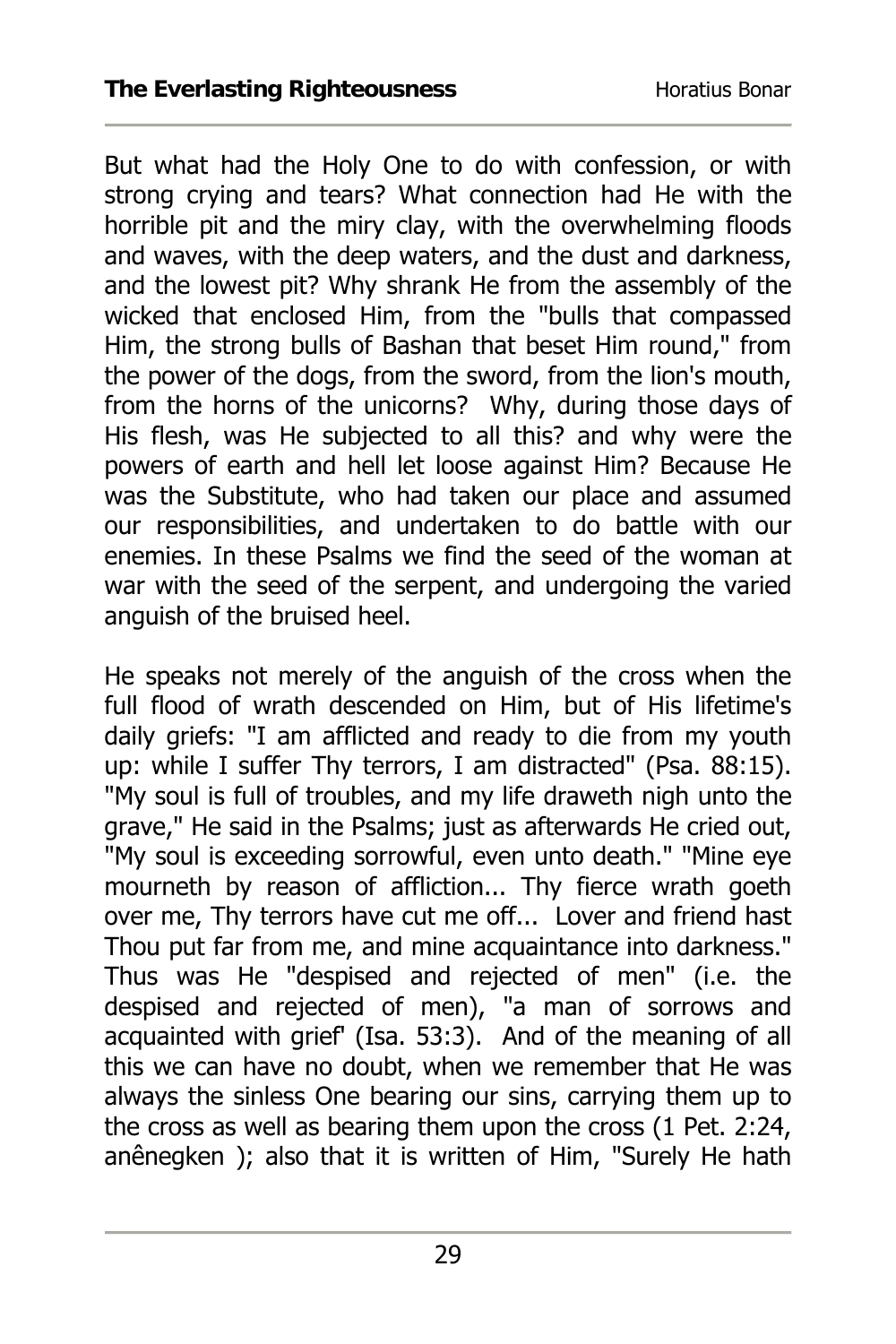borne our griefs and carried our sorrows" (Isa. 53:4); and yet again, that it is written expressly with reference to His daily life, "He healed all that were sick, that it might be fulfilled which was spoken by Esaias the prophet, saying, HIMSELF TOOK OUR INFIRMITIES, AND BARE OUR SICKNESSES" (Matt. 8:17).[6] Vicariousness, or substitution, attached itself to each part of His life as truly as to His death.[7] Our burden He assumed when He entered the manger, and laid it aside only at the cross. The utterance, "It is finished,' pointed back to a whole life's sin-bearing work.

The confessions of our sins which we find in the Psalms (where, as "in a bottle," God has deposited the tears of the Son of man, Psa. 56:8) are the distinctest proofs of His work as the Substitute. Let one example suffice: "0 LORD, rebuke me not in Thy wrath, neither chasten me in Thy hot displeasure; for Thine arrows stick fast in me, and Thy hand presseth me sore. There is no soundness in my flesh because of Thine anger, neither is there any rest in my bones because of my sin. For mine iniquities are gone over mine head; as an heavy burden, they are too heavy for me" (Psa. 38:1-4).

These confessions must be either those of the sinner or the sin•bearer. They suit the former; and they show what views of sin we should entertain, and what our confessions should be. But they suit the latter no less; and as they occur in those Psalms which are quoted in the New Testament as specially referring to Christ, we must take them as the confessions of the sin-bearer, and meant to tell us what He thought of sin when it was laid upon Him simply as a substitute for others. The view thus given us of the completeness of the substitution is as striking as it is satisfying. We see here our Noah building His wondrous ark for the salvation of His household. We see its beginning,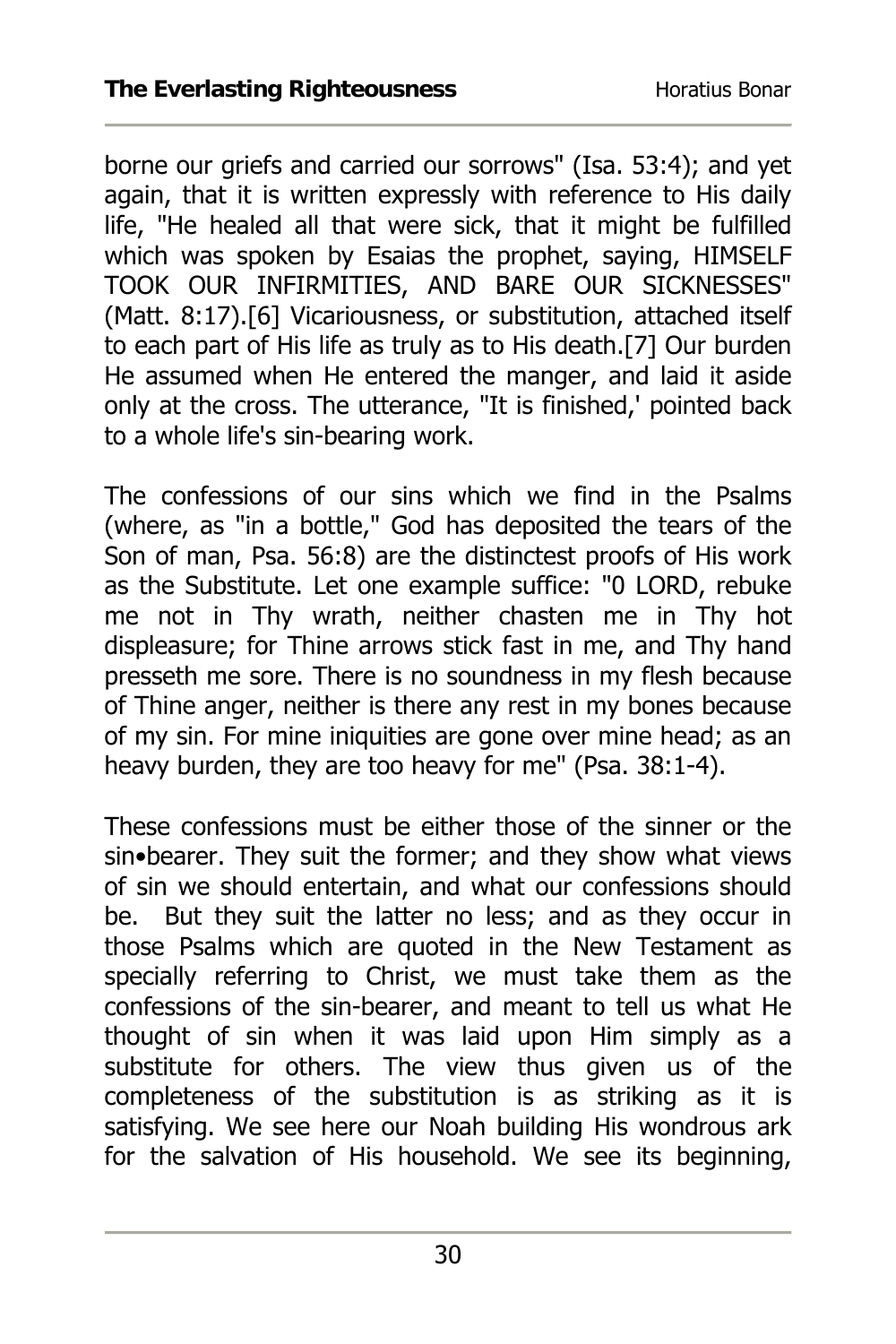middle, and end. We see its different parts, external and internal; each plank as it is laid, each nail as it is driven in. Its form is perfect; its structure in all details is complete; its strength and stability are altogether divine. Yet with what labour and amid what mockings is this ark constructed! Amid what strong crying and tears, what blood and agony, is it completed! Thus, however, we are assured of its perfection and security. Through the deep waters of this evil world it floats in peace. No storm can overset it, no billow break it, nor so much as loosen one of its planks. They who have fled to it as a hiding-place from the wind, and a covert from the tempest, are everlastingly safe.

When the Lord said, "Now is my soul troubled" (John 12:27); and when, again, He said, "My soul is exceeding sorrowful, even unto death" (Matt. 26:38), He spoke as the sin-bearer. For what construction can we possibly put upon that trouble and sorrow, but that they were for us?[8] Men, false to the great truth of a sin-bearing Christ, may say that in the utterance of this anguish He was merely giving us an example of patient endurance and self-sacrifice; but they who own the doctrine of Christ "suffering for sin, the just for the unjust," will listen to these bitter cries as to the very voice of the Substitute, and learn from them the completeness of that work of satisfaction, for the accomplishment of which He took our flesh, and lived our life, and died our death upon the tree.

But the completeness of the substitution comes out more fully at the cross. There the whole burden pressed upon Him, and the wrath of God took hold of Him, and the sword of Jehovah smote Him; He poured out His soul unto death, and He was cut off out of the land of the living.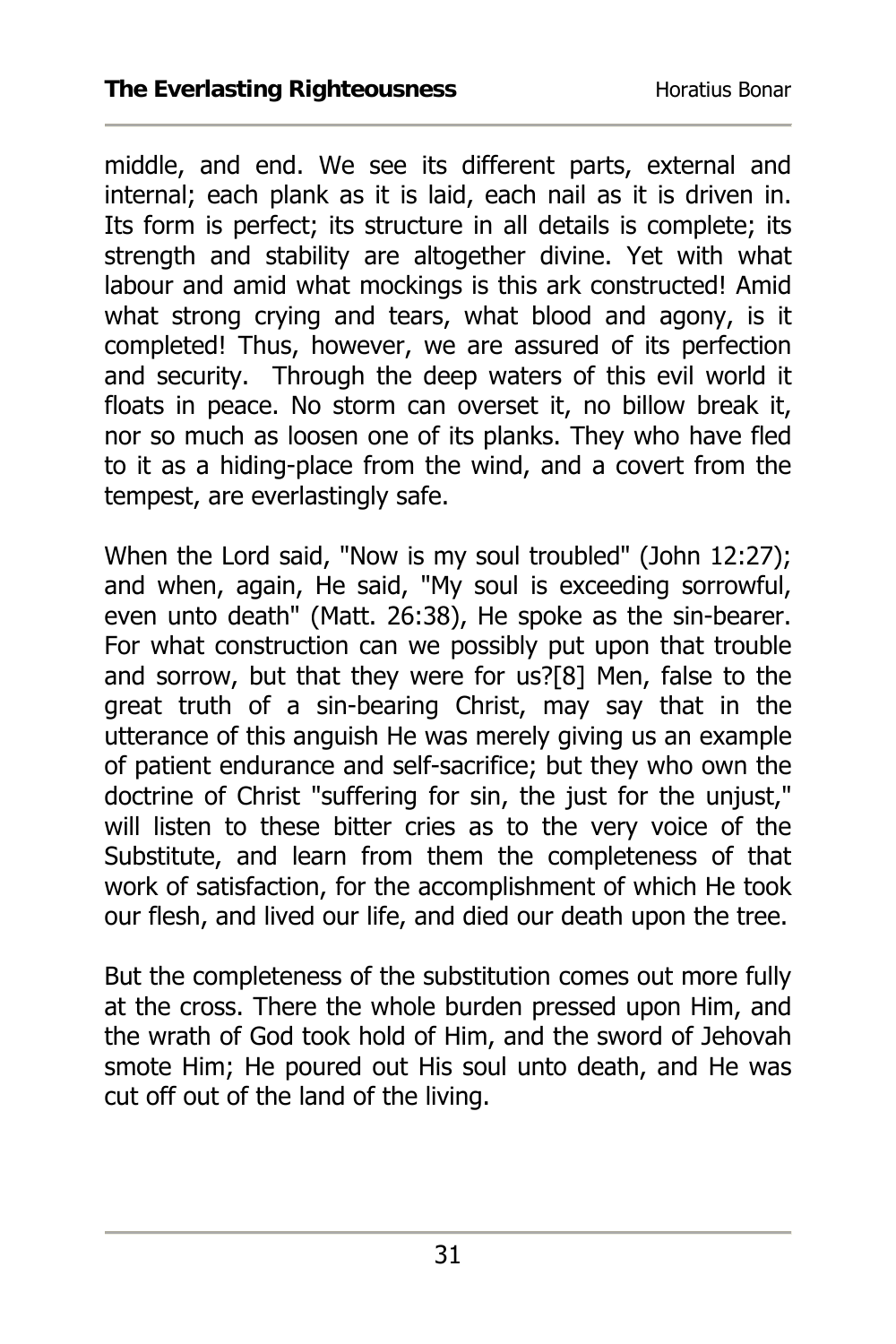Then the work was done. "It is finished." The blood of the burnt•offering was shed. The propitiation was made; the transgression finished; and the everlasting righteousness brought in.

All that follows is the fruit or result of the work finished on the cross. The grave is the awful pledge or testimony to His death as a true and real death; but it forms no part of the substitution or expiation.[9] Ere our surety reached the tomb, atonement had been completed. The resurrection is the blessed announcement of the Father that the work had been accepted and the surety set free; but it was no part either of the atonement or the righteousness. The ascension and the appearing in the presence of God for us with His own blood, are the carrying out of the atonement made upon Calvary; but they are no part of the expiation by means of which sin is forgiven and we are justified. All was finished, once and forever, when the surety said, "Father, into Thy hands commend my spirit."

There are some who would separate propitiation from the cross, who maintain that the three days' entombment was part of the sin-bearing.

But the cry from the cross, "It is finished," silences all such theories. The altar is the only place of expiation; and it is death that is the wages of sin. Burial was but the visible proof of the reality of the death. The surety's death once given instead of ours, the work is done. The fire consumed the sacrifice; and the ashes which remain are not the prolongation of that sacrifice, but the palpable proof that the fire has exhausted itself, that wrath is spent, and that nothing can now be added to or taken from the perfection of that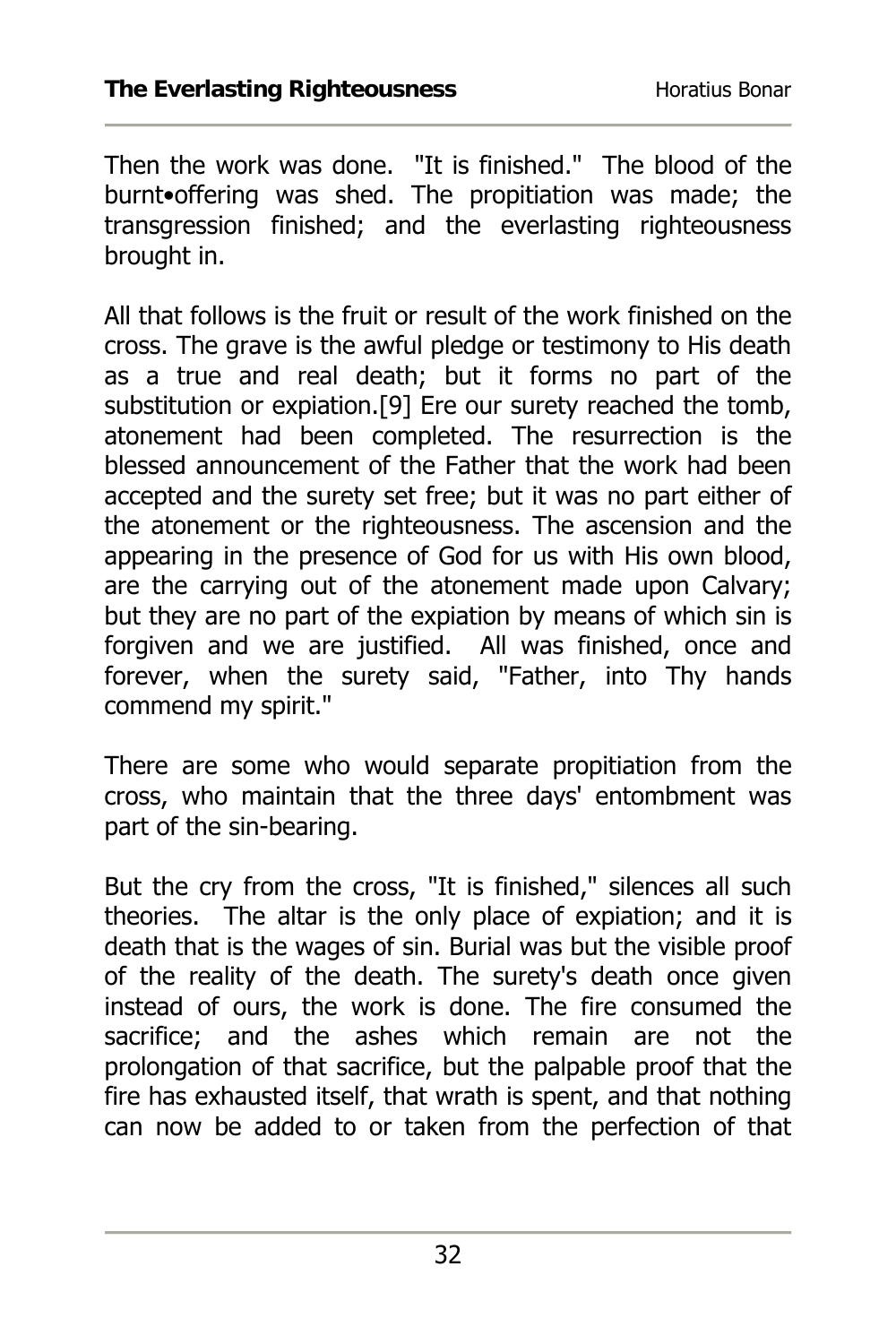sacrifice, through which pardon and righteousness are henceforth to flow to the condemned and the ungodly.

"Justified by His blood" is the apostolic declaration; and as a result of this, "saved from wrath through Him" (Rom. 5:9). Here we rest; sitting down beneath the shadow of the cross to receive the benefit of that justifying, saving, protecting sacrifice.

It is at and by the cross that God justifies the ungodly. "By His stripes we are healed" (Isa. 53:5); and the symbol of the brazen serpent visibly declares this truth. It was the serpent when uplifted that healed the deadly bite, not the serpent after it was taken down and deposited in the tabernacle. As from that serpent,•the figure of Him who was "made a curse for us,"•so from the cross health and life flow in. Not resurrection, but crucifixion, is the finishing of transgression and the making of an end of sin.

"Reconciled to God by the death of His Son" (Rom. 5:10) is another of the many testimonies to the value and efficacy of the cross. Reconciliation is not connected with resurrection. The "peace was made by the blood of His cross" (Col. 1:20). The fruits and results of the peace•offering may be many and various, but they are not the basis of reconciliation. That basis is the sacrificial blood-shedding. What can be more explicit than these three passages, which announce justification by the blood, reconciliation by the death, and peace by "the blood of the cross"?

In the cross we see the Priest and priesthood; in the resurrection, the King and royal power. To the Priest belong the absolution and the cleansing and the justifying; to the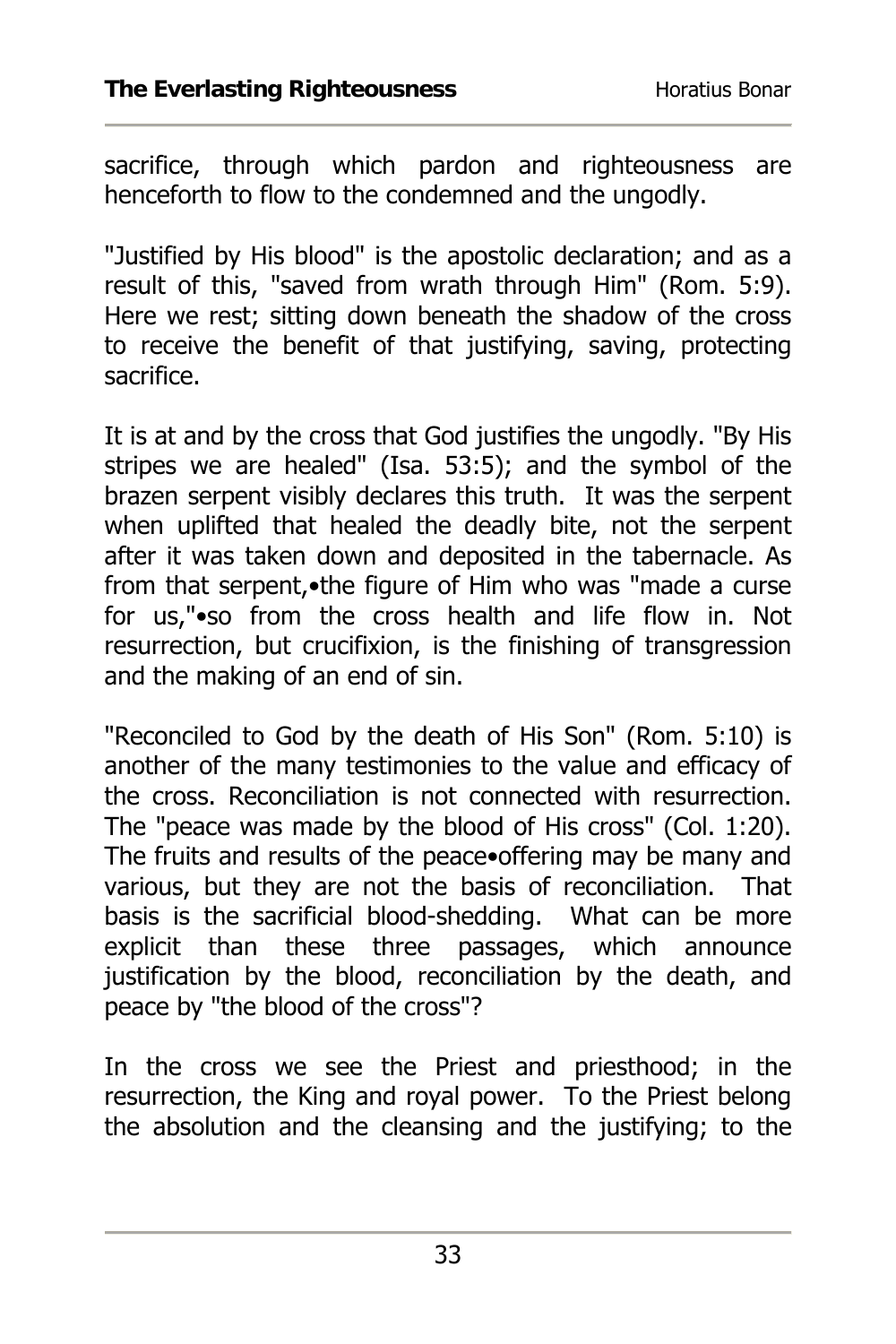King, the impartation of blessing to the absolved, the cleansed and the justified.

To the cross, therefore, do we look and cleave; knowing that out of its death cometh life to us, and out of its condemnation pardon and righteousness. With Christ were we crucified; and in this crucifixion we have "redemption through His blood, the forgiveness of sins, according to the riches of His grace."

Three times over in one chapter (Lev. 1:9,13,17) we read these words, "It is a burnt sacrifice, an offering made by fire of a sweet savour unto the LORD"; and the apostle, referring to these words, says, "Christ hath loved us, and hath given Himself for us, an offering and a sacrifice to God for a sweetsmelling savour" (Eph. 5:2). This sweet savour came from the brazen altar, or altar of burnt-offering. It was the sweet odor of that sacrifice that ascended to God, and that encompassed the worshipper, so that he was covered all over with this sacrificial fragrance, presenting him perfect before God, and making his own conscience feel that he was accepted as such, and treated as such. Thus, by that burnt•offering there is proclaimed to us justification in a crucified Christ. The manifold blessings flowing from resurrection and ascension are not to be over-looked; but nowhere does Scripture teach justification by these. The one passage sometimes quoted to prove this, declares the opposite (Rom. 4:25); for the words truly translated run thus: "He was delivered because we had sinned, and raised again because of our justification." It was because the justifying work was finished that resurrection was possible. Had it not been so, He must have remained under the power of the grave. But the cross had completed the justification of His church. He was raised from the dead. Death could no longer have dominion over Him. The work was finished, the debt paid, and the surety went free: He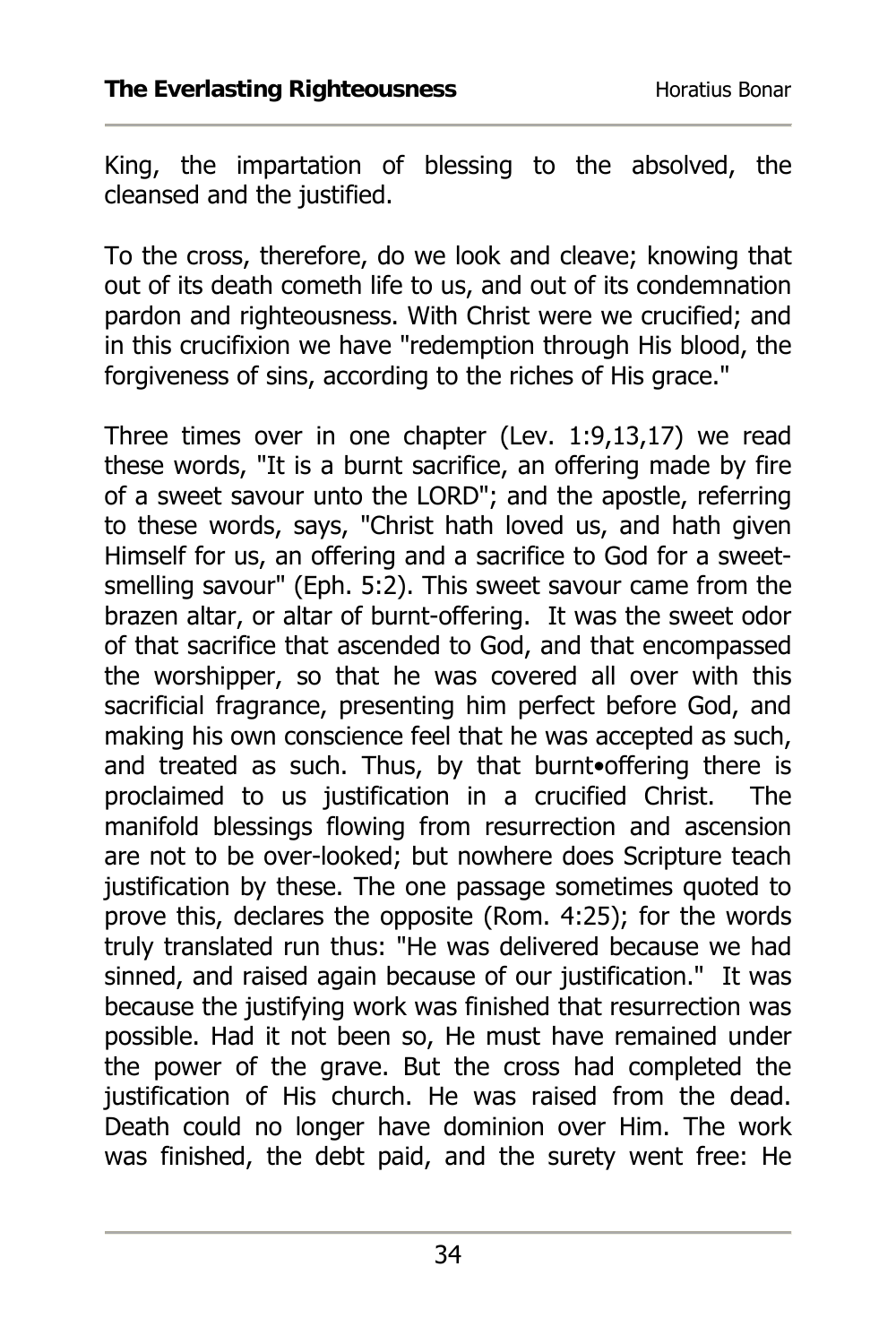rose, not in order to justify us, but because we were justified. In raising Him from the dead, God the Father cleared Him from the imputed guilt which had nailed Him to the cross and borne Him down to the tomb. "He was justified in the Spirit" (1 Tim. 3:16). His resurrection was not His justification, but the declaration that He was "justified"; so that resurrection, in which we are one with Him, does not justify us, but proclaims that we are justified,•justified by His blood and death.[10]

In so far, then, as substitution is concerned, we have to do with the cross alone. It was, indeed, the place of death; but on that very account it was also to us a place of life and the pledge of resurrection.

The words of the apostle (Rom. 6:6,7) are very explicit on this point: "Knowing this, that our old man has been crucified with Him, that the body of sin might be destroyed, that henceforth we should not serve sin." Here we have three things connected directly with the cross: (1) The death of the old man; (2) the destruction of the body of sin; (3) deliverance from the life-bondage of sin. Then he adds, "For he who dieth is freed from sin." The word "freed" is literally "justified," (dedikaiôtai, has been judicially released, legally set free, having paid the full penalty) teaching us that death is the exhaustion of the penalty and the justification of the sinner; so that justification in a crucified Christ is the teaching of the Spirit here. The words of another apostle are no less clear (1 Pet. 4:1): "Christ suffered for us in the flesh;...he that hath suffered in the flesh hath ceased from sin." Here Christ on the cross is set before us, suffering the just for the unjust; and having thus suffered, He has exhausted the penalty which He was bearing; and having exhausted it, His connection with sin has ceased: he is now in the state described elsewhere,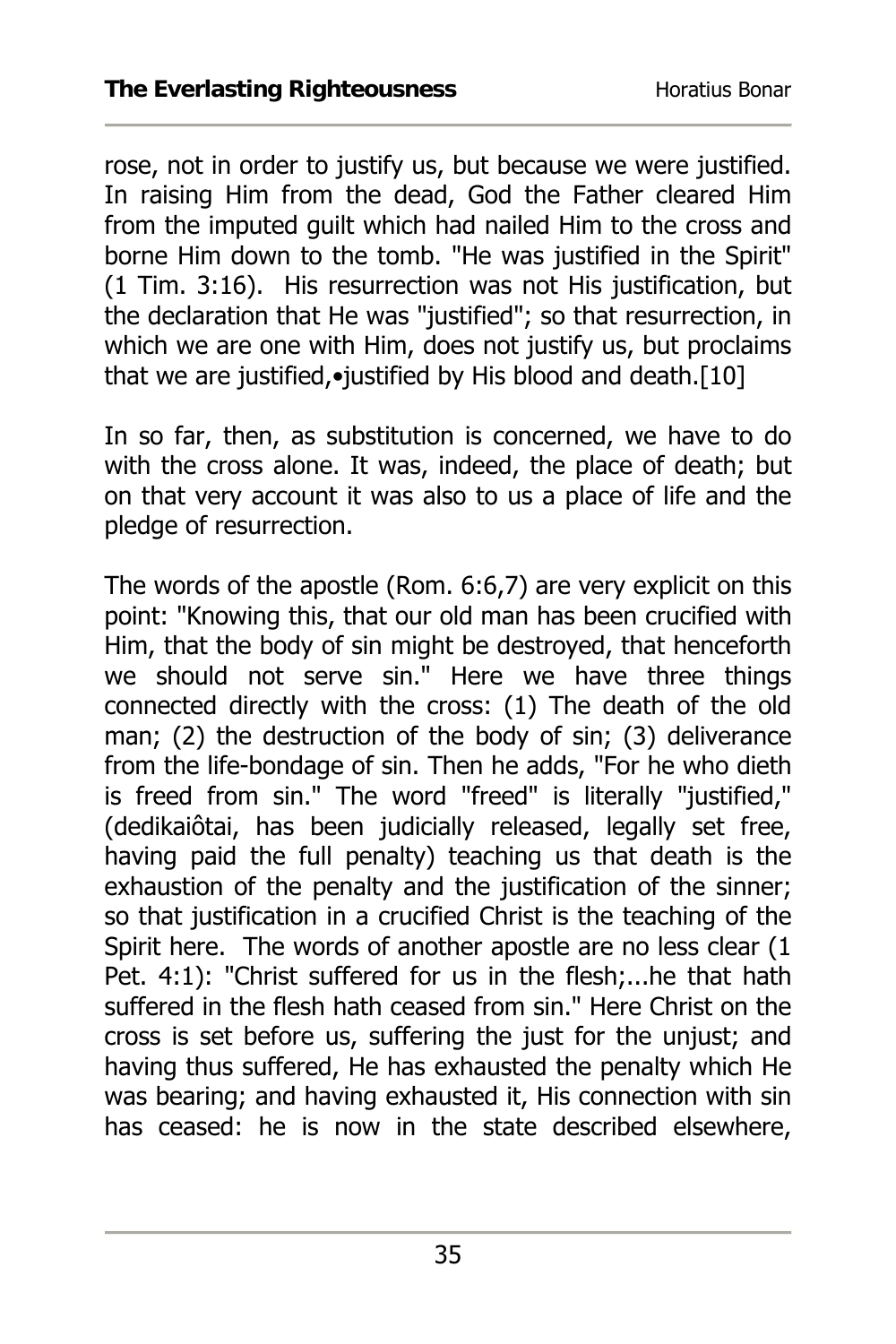"without sin" (Heb. 9:28). The word "ceased" means more properly "has rest."[11]

The life of our surety was one of sorrow and unrest, for our penalty lay upon Him; but when this penalty was paid by His death, He "rested." The labor and the burden were gone; and as one who knew what entering into rest was (Heb. 4:10), He could say to us, "I will give you rest." He carried His life-long burden to the cross, and there laid it down, "resting from His labors." Or rather, it was there that the law severed the connection between Him and the burden; loosing it from His shoulders, that it might be buried in His grave. From that same cross springs the sinner's rest, the sinner's disburdening, the sinner's absolution and justification.

Not for a moment are we to lose sight of the blessings flowing from the resurrection, or to overlook and undervalue the new position into which we are brought by it. The "power of the resurrection" (Phil. 3:10) must be fully recognized and acted on for its own results. We are crucified with Christ. With Him we died, were buried, and rose again. "Risen with Him through the faith of the operation of God, who hath raised Him from the dead" (Col. 2:12). "He hath quickened us together with Christ... and hath raised us up together, and made us sit together in heavenly places in Christ Jesus" (Eph. 2:5,6). Such are the terms in which the apostle describes the benefits of Christ's resurrection, and in which he reveals to us the oneness with Him who died and rose. But nowhere does he separate our justification from the cross; nowhere does he speak of Christ meeting our legal responsibilities by His resurrection; nowhere does he ascribe to His resurrection that preciousness in whose excellency we stand complete. Acceptance, and completeness in our standing before God,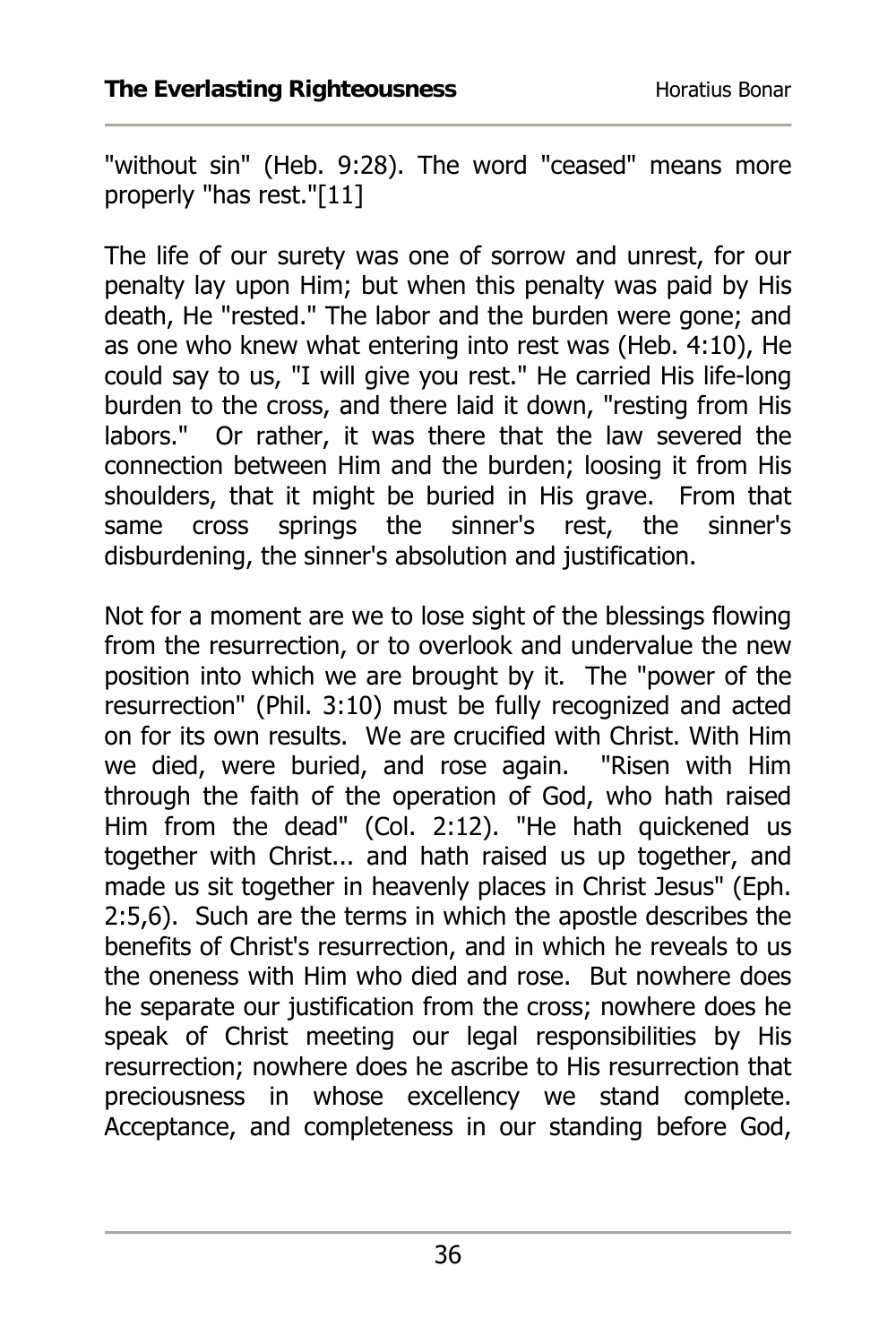are attributed to the cross and blood and death of the Divine Substitute.

Poor as my faith in this Substitute may be, it places me at once in the position of one to whom "God imputeth righteousness without works." God is willing to receive me on the footing of His perfection; and if I am willing to be thus received, in the perfection of another with whom God is well pleased, the whole transaction is completed. I AM JUSTIFIED BY HIS BLOOD. "As He is, so am I (even) in this world,"•even now, with all my imperfections and evils.

To be entitled to use another's name, when my own name is worthless; to be allowed to wear another's raiment, because my own is torn and filthy; to appear before God in another's person,•the person of the Beloved Son,•this is the summit of all blessing. The sin-bearer and I have exchanged names, robes, and persons! I am now represented by Him, my own personality having disappeared; He now appears in the presence of God for me (Heb. 9:24). All that makes Him precious and dear to the Father has been transferred to me. His excellency and glory are seen as if they were mine; and I receive the love, and the fellowship, and the glory, as if I had earned them all. So entirely one am I with the sin-bearer, that God treats me not merely as if I had not done the evil that I have done; but as if I had done all the good which I have not done, but which my Substitute has done. In one sense I am still the poor sinner, once under wrath; in another I am altogether righteous, and shall be so for ever, because of the Perfect One, in whose perfection I appear before God. Nor is this a false pretense or a hollow fiction, which carries no results or blessings with it. It is an exchange which has been provided by the Judge, and sanctioned by law; an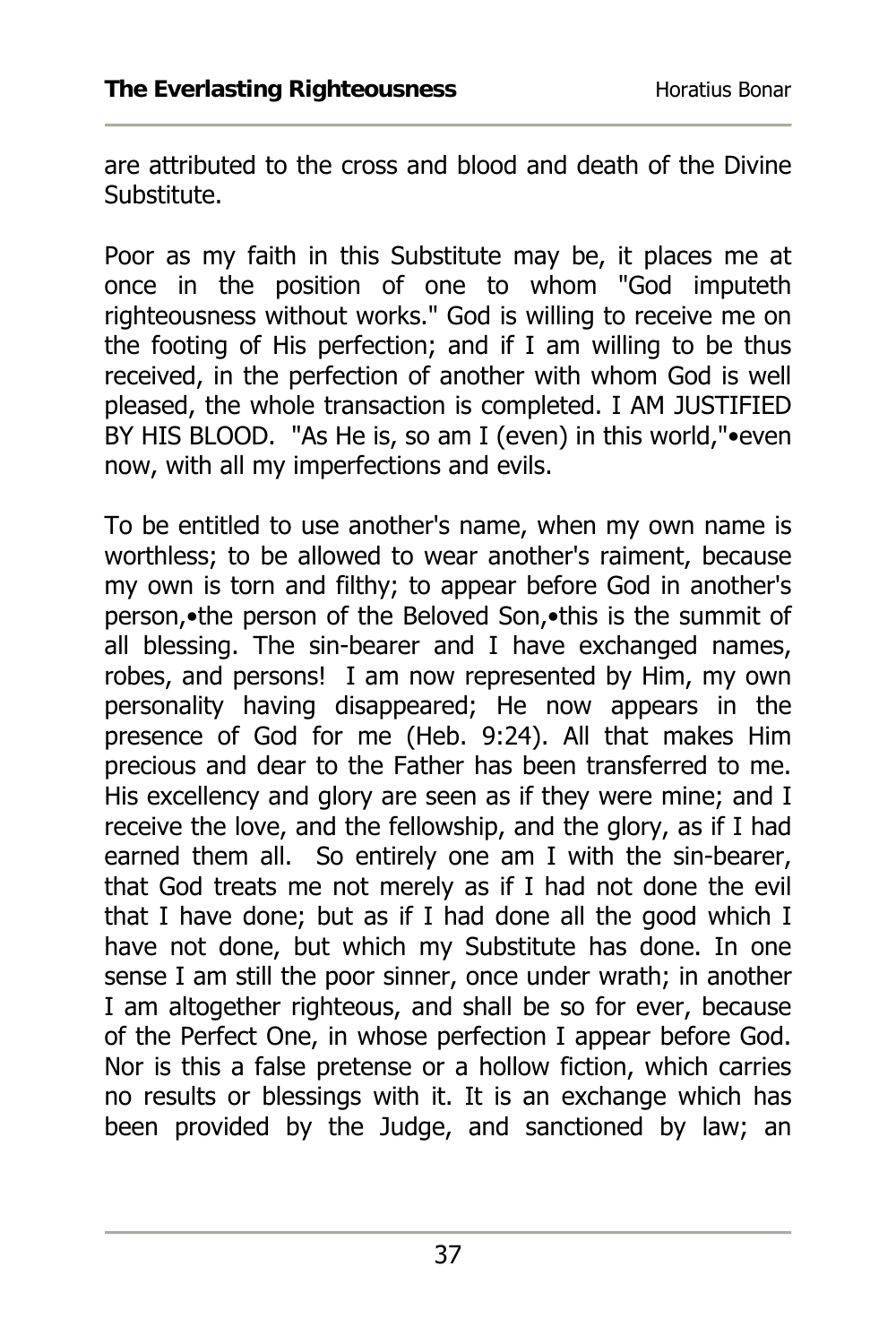exchange of which any sinner upon earth may avail himself and be blest.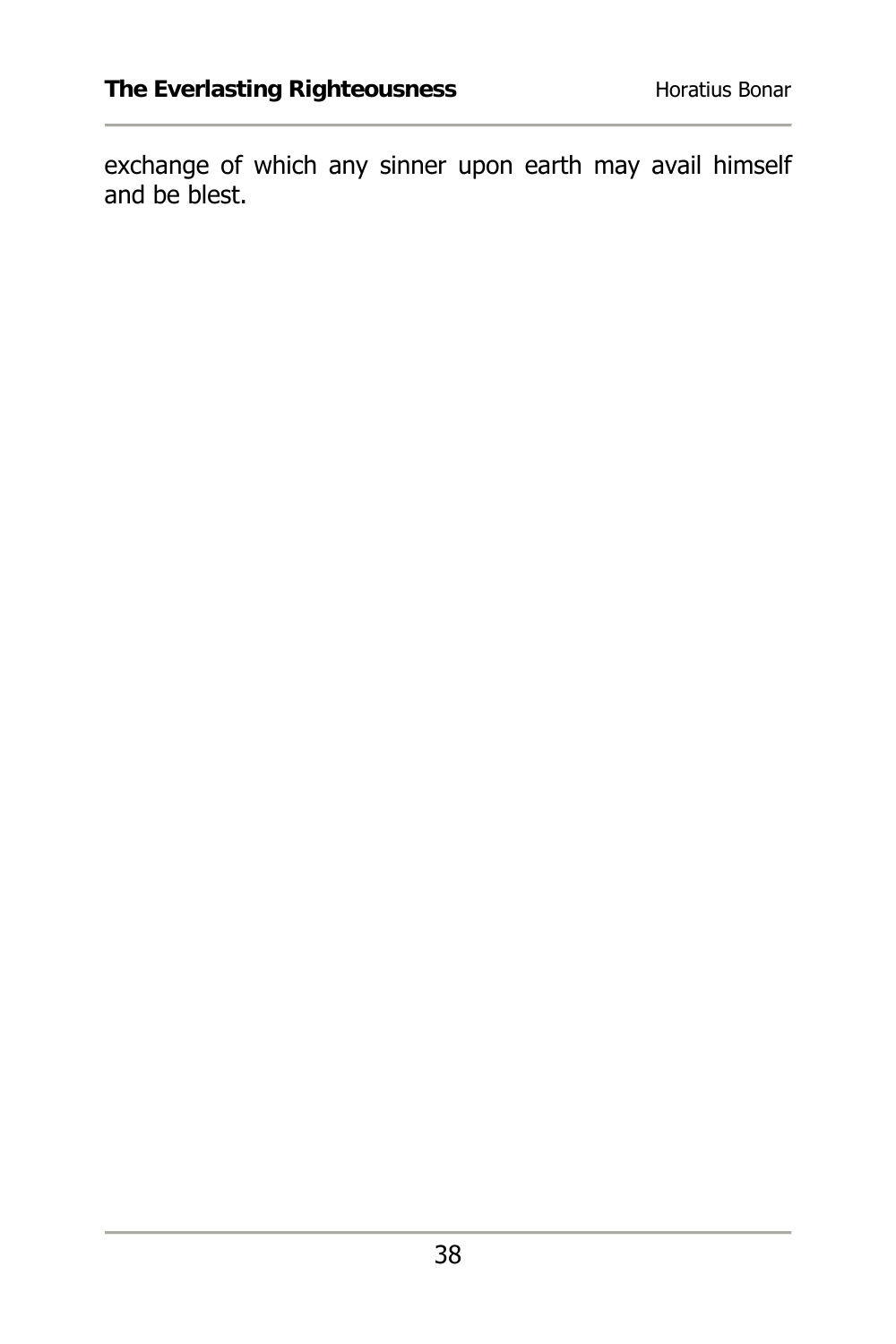### **CHAPTER 4**

#### **The Declaration Of The Completeness**

The fifty-third chapter of Isaiah is a prophetic vision of the cross. The book of Leviticus had given Israel in detail the standing symbols which were all to be transformed into spiritual substances or verities in Christ crucified. And this chapter of the prophet gives a summary of these truths, in Levitical language, connecting them all with the seed of the woman, and His bruising upon the tree.

For more than three thousand years the "bruised heel" had been held up before the eye of the world, and specially of Israel (in their sacrifices), as their deliverance and hope. But now the interpretation is given in more explicit language. Its meaning, as expressing (in the varied details of this chapter) the transference of the sinner's guilt to the Surety; as setting forth also the mysterious person of the Man of sorrows, and, under all this, revealing the deep free love of God to man, is here proclaimed with a clearness and fullness such as had not hitherto been vouchsafed either to the patriarchs or to Israel. Nowhere is the work of the Messiah the sin-bearer more explicitly revealed. The just One suffering for the unjust is the theme of this prophetic burden.

Abruptly the prophet breaks forth in his description of Messiah, seed of the woman, son of Adam, son of Abraham, son of David: "He shall grow up before Him a tender plant, and as a root out of a dry ground." The soil and the air of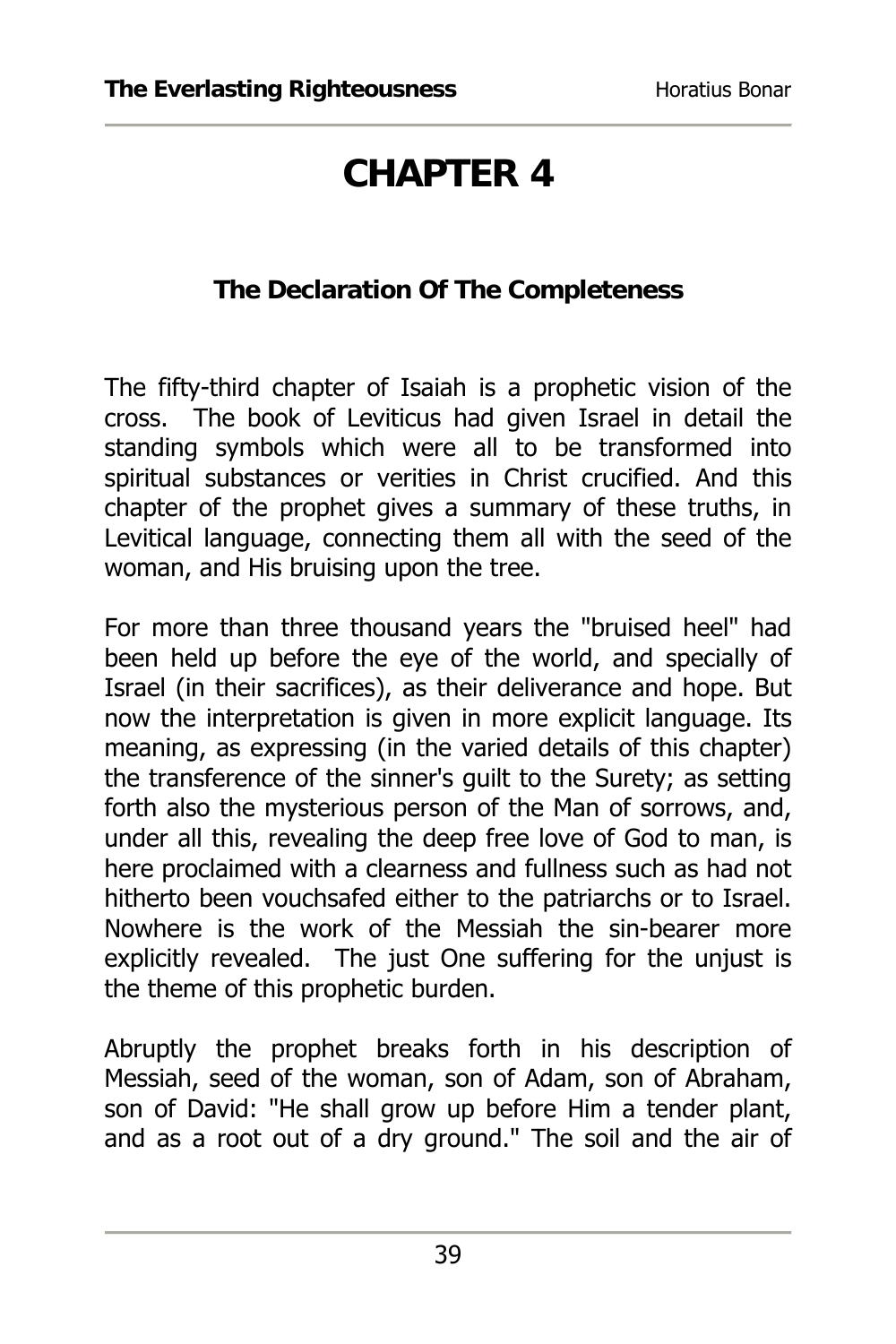earth are alike uncongenial to this shoot from the stem of Jesse. Its affinities are all with a purer climate than ours.

He rises up in the midst of us, but not to be appreciated and honored; not to be admired, or loved. "He hath no form or comeliness; and when we shall see Him, there is no beauty that we should desire Him." The light shineth in the darkness, and the darkness comprehendeth it not. "He is [the] despised and rejected [one] of men"; i.e. of all men, the most despised and rejected: for He came to His own, and His own received Him not. Here is the beginning of His vicarious life,•a life of reproach among the sons of men. "A Man of sorrows, and acquainted with grief." Whence all this life-long sadness? When angels visit earth, are they thus sorrowful? Does the air of earth infect them with its troubles? Do they weep, and groan, and bleed? Are they assailed with the blasphemies of earth? If not, why is it thus? Why is the holy Son of God, from His childhood, subjected to this contempt, and bowed down beneath this burden? Why is the cup of gall and wormwood set beside His cradle?

and why, day by day, in youth and manhood, has He to drink the bitter draught? Angels see the sights and hear the sounds of earth, as they attend us in their ministries, or execute the errands of their King: yet they are not saddened; nor, when they return to their dwellings of light, do they require the tears to be wiped from their eye, or the sweat from their brow. How can we account for the difference between Messiah and the angels, save the fact that His sin-bearing character made Him accessible to and penetrable by grief, in a way such as no angel could be?

The difficulty of such a case was obvious; and accordingly the prophet meets it in the next verse. It is our griefs that He was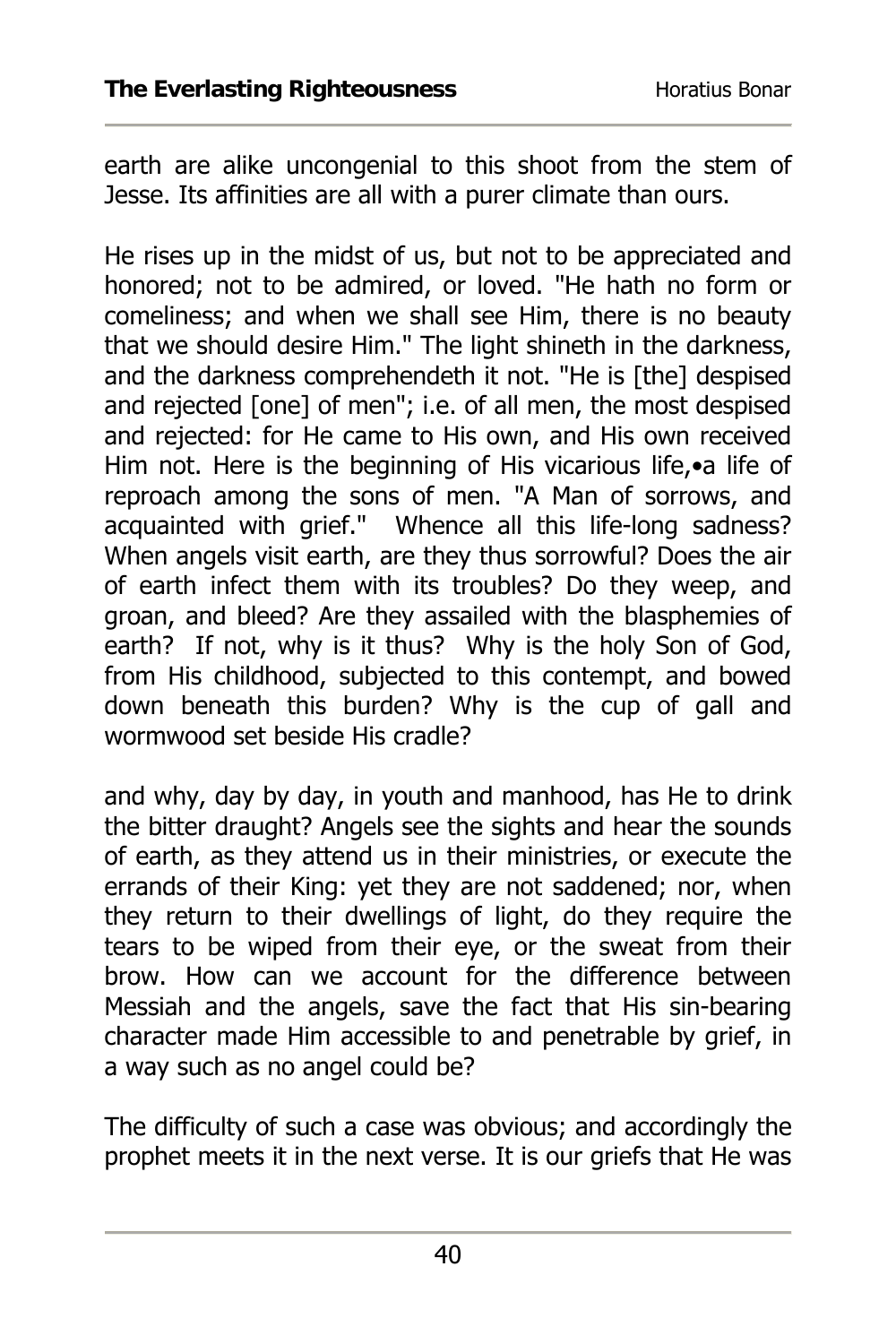bearing; it was our sorrows that He was carrying. These were the things that made Him the Man of sorrows. They that saw Him could not understand the mystery. They said, God has smitten him for his sins, and afflicted him for some hidden transgression that we know not. But, no; "He was wounded for our transgressions, He was bruised for our iniquities; the chastisement of our peace was upon Him, and with His stripes we are healed." The wounding, the bruising, the chastening, and the scourging had their beginnings before He reached the cross; but it was there that they were all completed by "the obedience unto death."

"The LORD [Jehovah] hath laid on Him the iniquity of us all"; or, bath made to rush or strike upon Him the punishment of us all.

"It was exacted, and He became answerable, And (therefore) He opened not His mouth. As a lamb to the slaughter He is led; And as a sheep before her shearers is dumb, So He opened not His mouth. From prison and from judgment He is taken, And His generation (manner of life) who declareth?"

These are the scenes before the Cross; while He was on His way to it. He was dumb before His judges, because He had made Himself legally responsible for our debt or guilt. Nor was there any one to come forward and declare His innocence. He was carrying, too, our sins to the cross. After this we have the cross itself:

"He was cut off out of the land of the living; For the transgressions of my people He was stricken."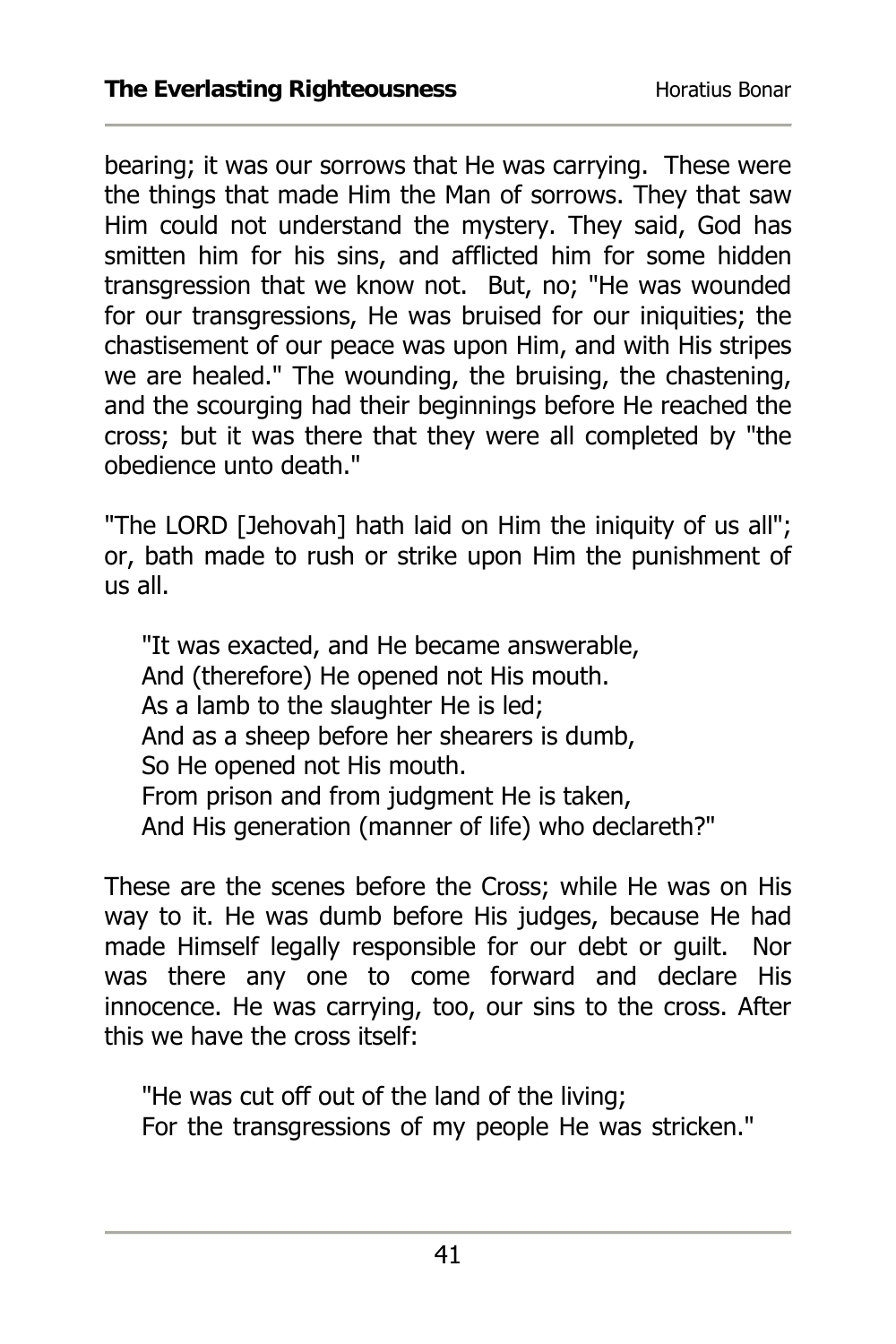The sin-bearing of the cross is fully brought out here. There He hung as the Substitute, "the just for the unjust, that He might bring us to God."

"And there was appointed Him a grave with the wicked, But with the rich man was He in death."

There was assigned to Him a place with the wicked not only on the cross, but in His burial; He was condemned not only to die an ignominious death, but to have a like sepulchre. From this latter, however, He was delivered by the rich man of Arimathea, who unexpectedly came forward and begged the body, which would otherwise have been consigned to a malefactor's grave. He was "with the rich in His death"; that is, when He died, or after His death, when He was taken down from the cross.

"Yet it pleased Jehovah to bruise Him, He bath put Him to grief."

Jehovah was well pleased with His bruising,•nay, took pleasure in bruising Him. Never was Messiah more the "beloved Son" than when suffering on the cross; yet Jehovah was "well pleased" to put Him to grief. Though the consciousness of communion was interrupted for a time, when he cried, "Why has Thou forsaken me?" yet there was no breaking of the bond. There was wrath coming down on Him as the Surety, but love resting on Him as the Son. Both were together. He knew the love, even while He felt the wrath; nay, it was the knowledge of the love that made Him cry out in amazement and anguish, "My God, my God, why hast Thou forsaken me?"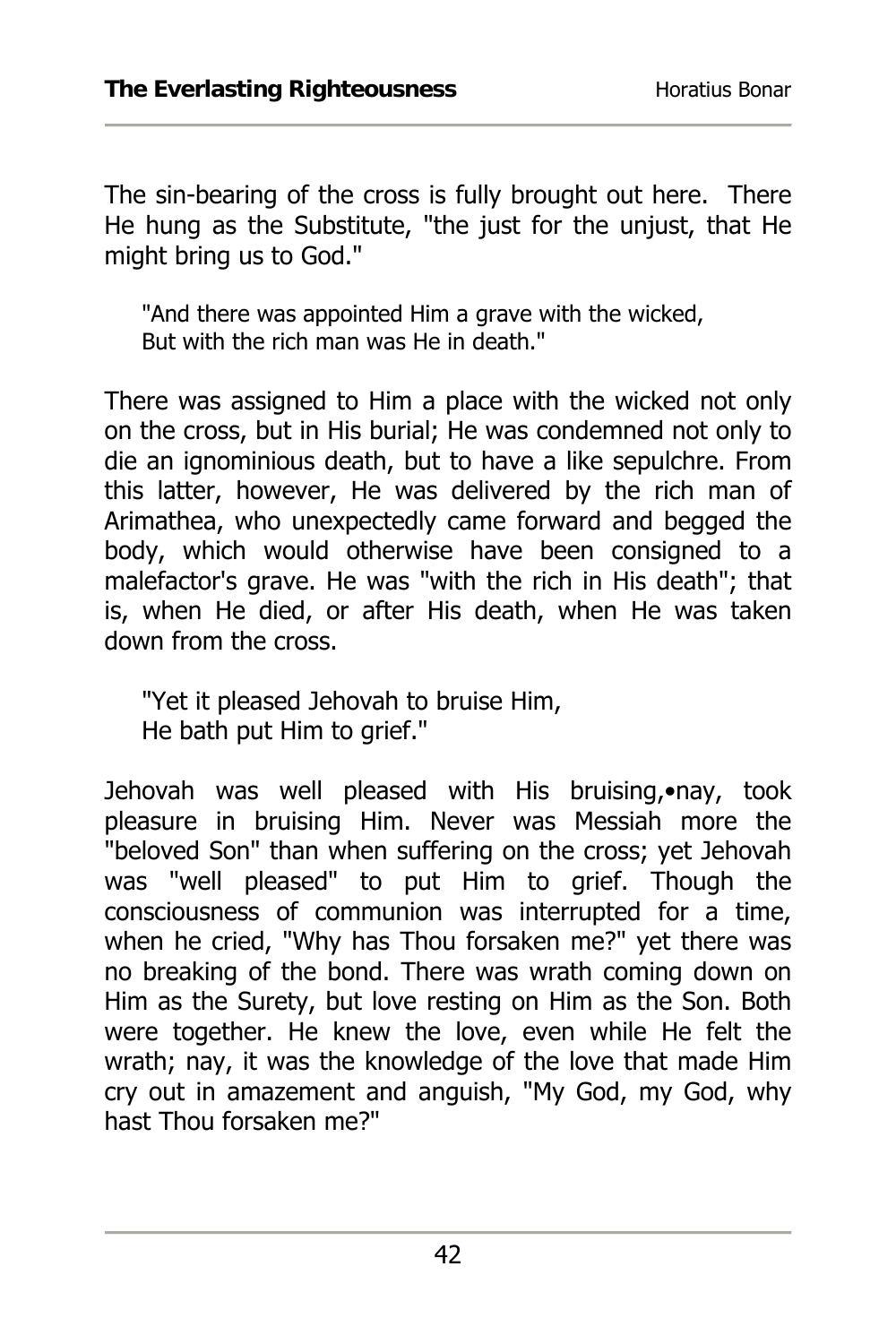"Thou shalt make His soul an offering for sin;"

or, more exactly, "a trespass-offering"; a sacrifice for willful, conscious sin. Of this trespass-offering it is written, "The priest shall make an atonement for him before the Lord, and it shall be forgiven him for anything of all that he hath done in trespassing therein" (Lev. 6:7). The various offerings of the tabernacle and the altar all center in and cluster round the cross. It is THE SOUL that is here said to be the trespass•offering; implying that when the soul was parted from the body, when Christ commended His spirit to His Father, then the trespass-offering was completed. Atonement was made, once for all. Before the body of the Surety had reached the tomb, the great work was done. The lying in the grave was the visible and palpable sign or pledge of the work having been already finished; and resurrection was the Father's seal from above set to the excellency of that completed sacrifice, and to the perfection of Him by whom it had been accomplished on the cross.

"Upon the labor of His soul He shall look, He shall be satisfied."

Christ, in the days of His flesh, often used language like this regarding His soul: "My soul is exceeding sorrowful, even unto death" (Matt. 26:38); "Now is my soul troubled" (John 12:27); "The Son of man came...to give His soul a ransom for many" (Matt. 20:28); "The good shepherd giveth His soul for the sheep" (John 10:11); "I lay down my soul for the sheep" (John 10:15). Thus the life, the soul, the blood, are connected together; and with that which was accomplished by them in life and in death He is satisfied Whether it is Himself that is satisfied, or the Father, matters not. The truth taught is the same.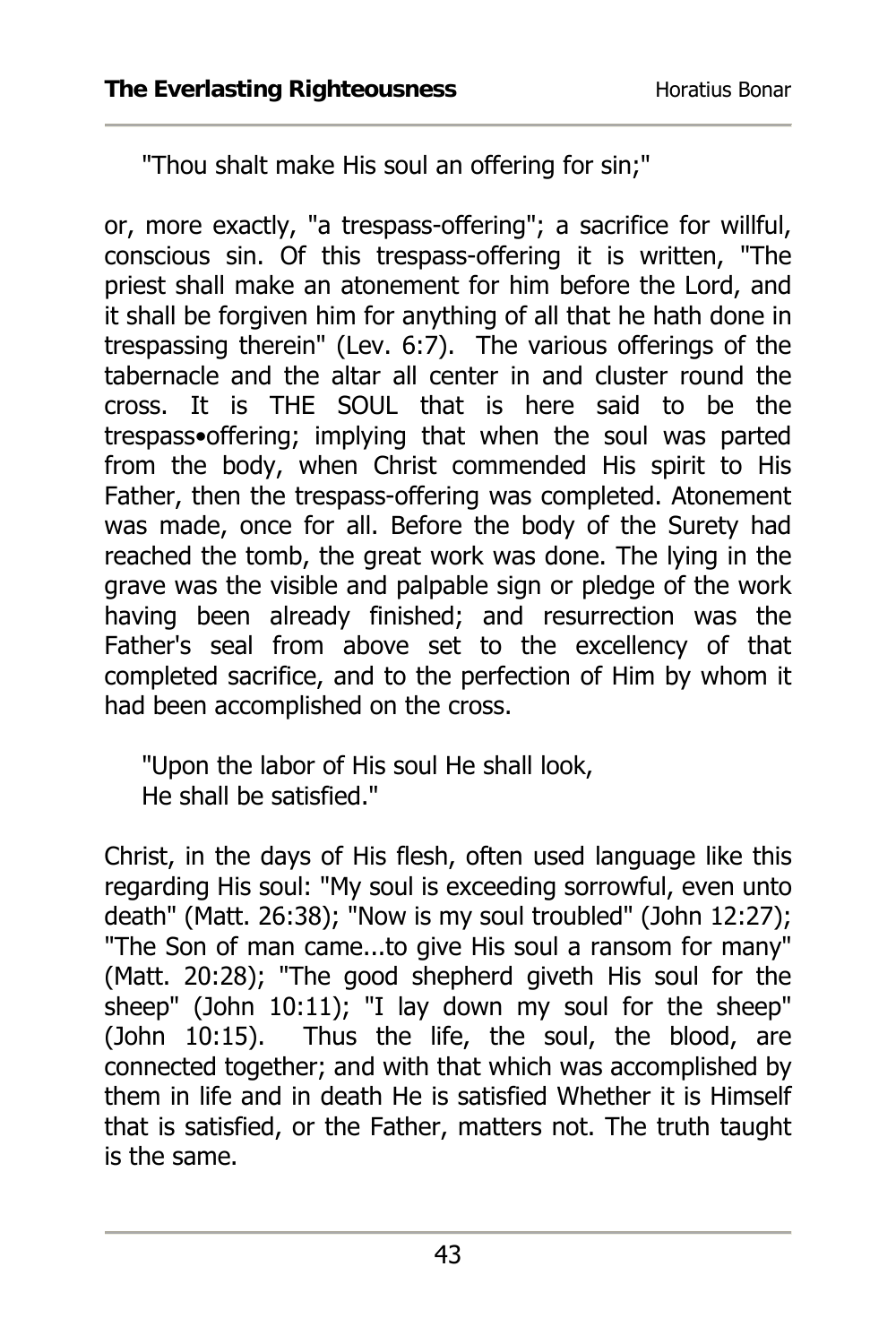"By His knowledge shall my righteous Servant justify many; For He shall bear their iniquities."

It is the Father that here speaks. He calls Messiah, "My righteous Servant," and proclaims that by giving the knowledge of Himself He shall justify many. The knowledge of Christ is that which secures our justification; the knowledge of Christ as the sin-bearer: for it is added, as the justifying thing in this knowledge, "He shall bear their iniquities"; thus again linking justification with the cross, and the finished work there.

The last verse is very remarkable, as bringing out fully the Father's reasons for glorifying His Son; reasons connected entirely with the cross and the sin-bearing there:

"Therefore will I divide Him a portion with the great, And He shall divide the spoil with the strong, Because He hath poured out His soul unto death. And He was numbered with the transgressors; And He bare the sin of many, And made intercession for the transgressors."

So that the resurrection, with all the subsequent glory and honor conferred on Him, is the recompense and result of His justifying work on the cross. On that tree of death and shame the work was FINISHED. There He poured out His soul; there He was numbered with the transgressors; there He bare the sin of many; there He made intercession for the transgressors, when He cried out, "Father, forgive them, for they know not what they do."[12]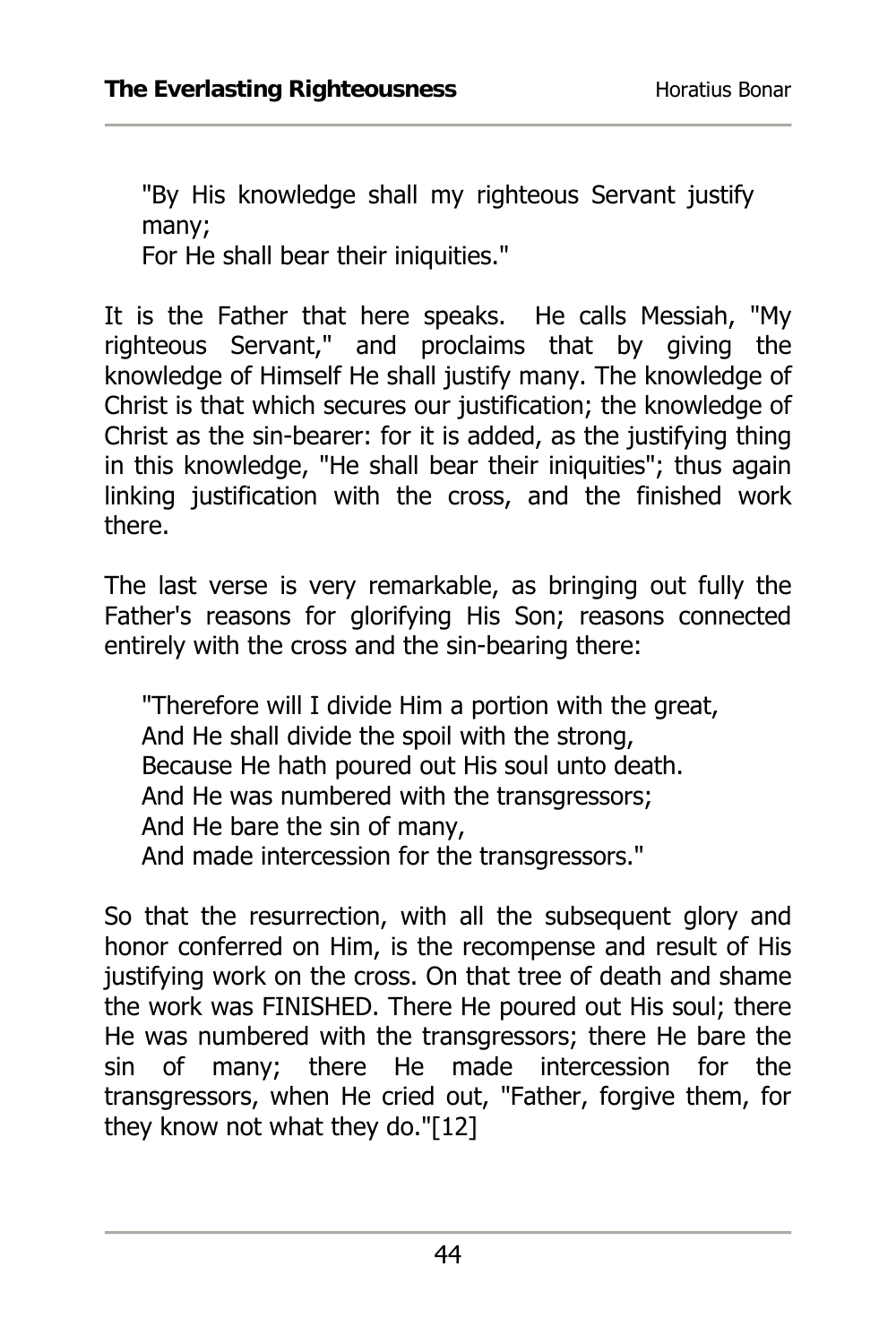"It is finished" were His words as He died. The justifying work is done! If anything else besides this finished work is to justify, then Christ has died in vain.

"It is finished," He said, and gave up the ghost. "Father, into Thy hands I commend my spirit"; and to the Father that spirit went. The Father received it; and in receiving it, bore testimony to the completeness of the work. The Roman soldiers, "perceiving that he was dead already," may be said to have testified to the completion of the work of pouring out His soul unto death. The taking down from the cross was another testimony. Joseph and Nicodemus were like the Levites carrying away the ashes from the altar. The burial was another testimony. The resurrection began the divine and visible testimony to this same thing. The ascension, and "sitting" at the Father's right hand, were the attestations from above,•the heavenly responses to the voice from the cross, "It is finished." All after this was the result of that finished work. The presentation of His blood was not to complete the sacrifice, but to carry out what was already done. The sprinkling of the blood (at whatever time that may have been done) was the application of the sacrifice, not the sacrifice itself.

"It is finished!" He who makes this announcement on the cross is the Son of God; it is He who but the day before had said in the prospect of this consummation, "I have glorified Thee on the earth, I have finished the work which Thou gavest me to do." He knows what He says when He utters it; and He is "the faithful and true witness." His words are true, and they are full of meaning.

He makes this announcement before the Father, as if calling on Him to confirm it. He makes it before heaven and earth,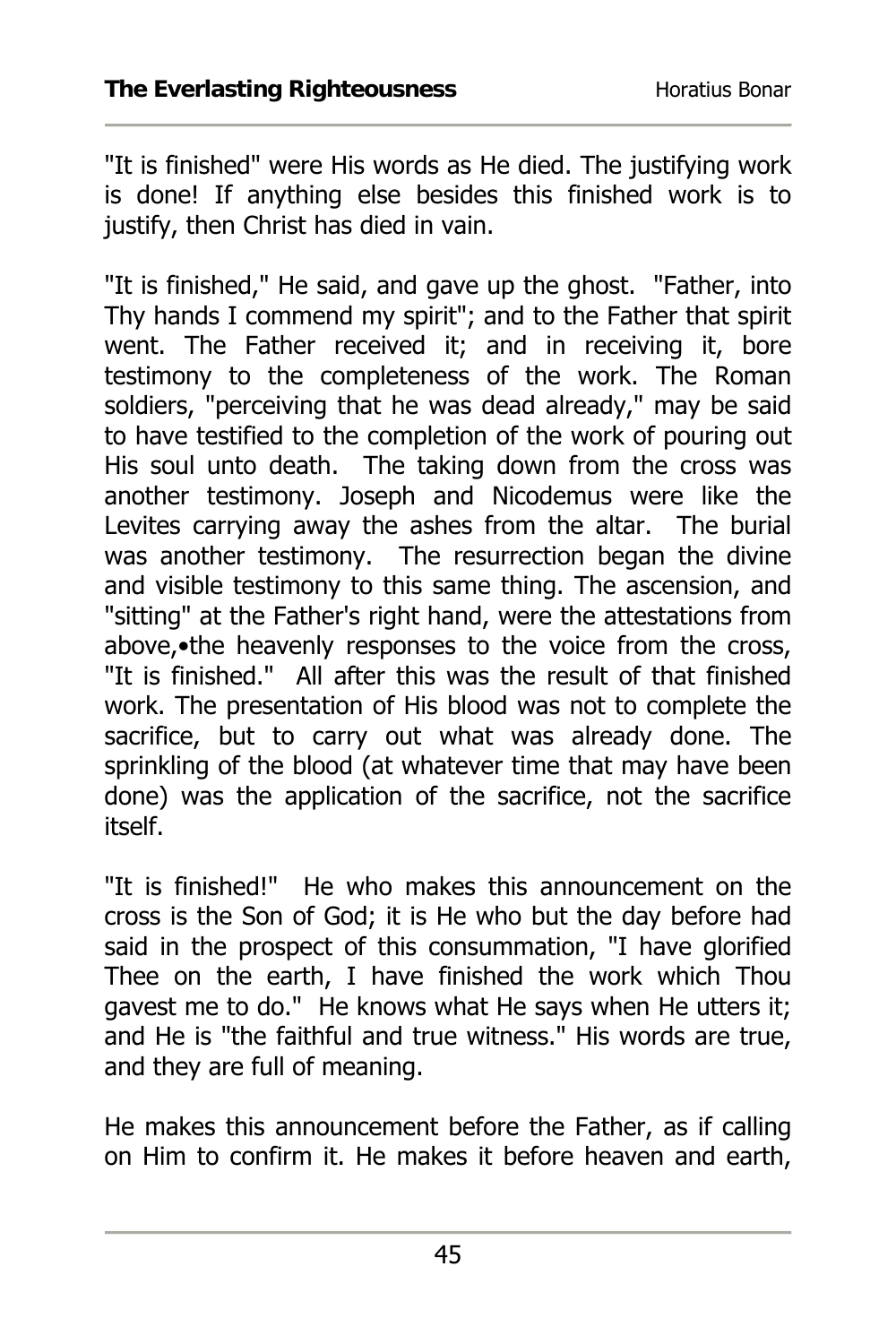before men and angels, before Jew and Gentile. He makes it to us. Listen, O sons of men! The work that saves is perfected. The work that justifies is done.

The completeness thus announced is a great and momentous one. It is one in which all the ends of the earth have an interest. Had ought been left unfinished, then what hope for man or for man's earth? But it is begun, carried on, consummated; and no flaw is found it in; no part is left out; not a jot or tittle has failed. It is absolutely perfect.

This perfection or consummation proclaims to us such things as these: the completion of the Father's purpose, the completion of atonement, the completion of the justifying work, the completeness of the sin-bearing and law-fulfilling, the completeness of the righteousness, the completeness of the covenant and the covenant seal. All is done, and done by Him who is Son of man and Son of God; perfectly and for ever done; nothing to be added to it or taken from it, by man, by Satan, or by God. The burial of the Substitute does not add to its completeness; resurrection forms no part of that justifying work. It was all concluded on the cross.

It is so finished that a sinner may at once use it for pardon, for rest, for acceptance, for justification. Standing beside this altar where the great burnt-offering was laid and consumed to ashes, the sinner feels that he is put in possession of all blessing. That which the altar has secured passes over to him simply in virtue of his taking his place at the altar, and thus identifying himself with the victim. There the divine displeasure against sin has spent itself; there righteousness has been obtained for the unrighteous; there the sweet savor of rest is continually ascending from God; there the full flood of divine love is ever flowing out; there God meets the sinner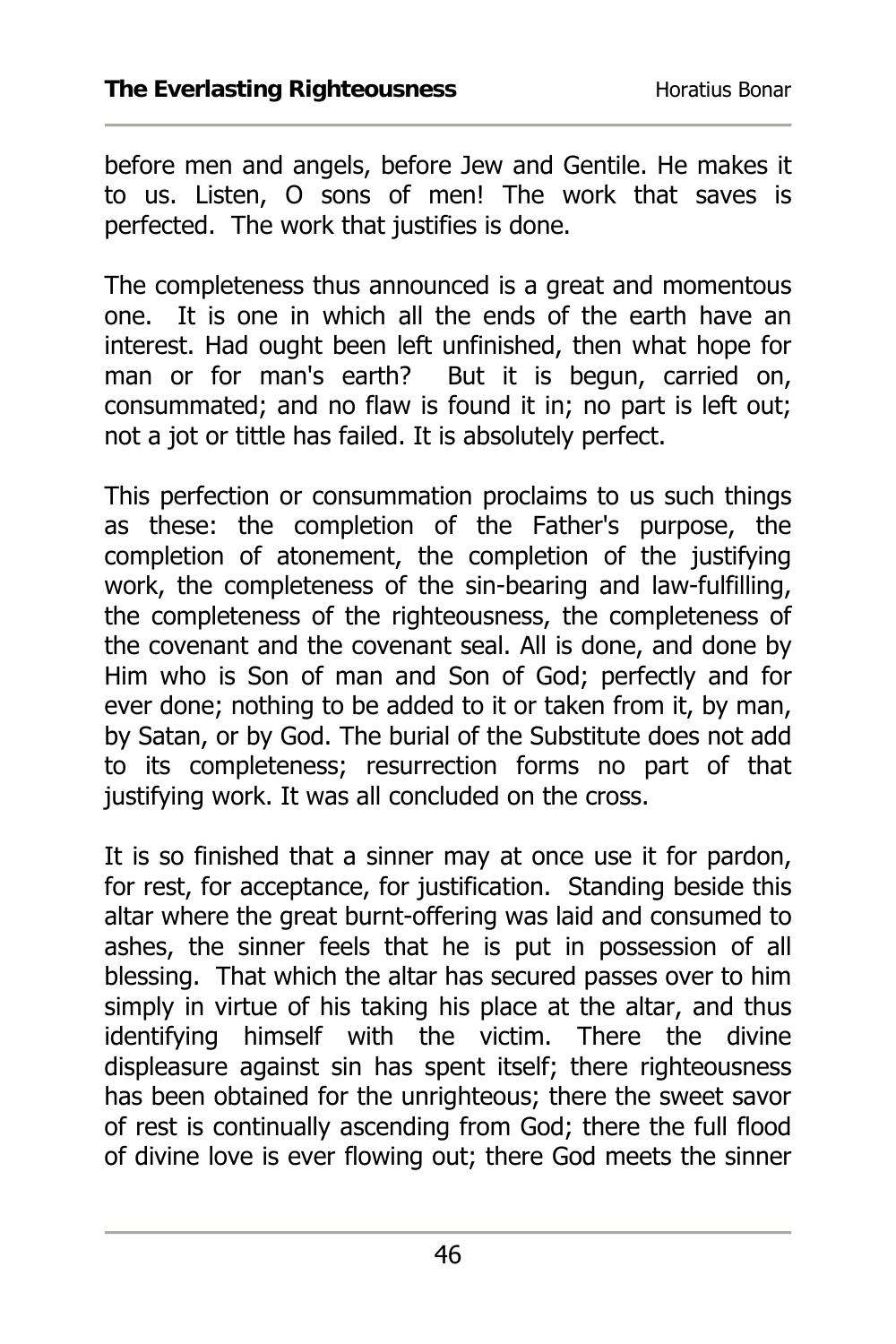in His fullest grace, without hindrance or restraint; there the peace which has been made through blood-shedding is found by the sinner; there reconciliation is proclaimed, and the voice that proclaims it from that altar reaches to the ends of the earth; there the ambassadors of peace take their stand to discharge their embassy, pleading with the sons of men far off and near, saying, "Now then we are ambassadors for Christ, as though God did beseech you by us; we pray you in Christ's stead, be ye reconciled to God."

The resurrection was the great visible seal set to this completeness. It was the Father's response to the cry from the cross, "It is finished." As at baptism He spoke from the excellent glory, and said, "This is my beloved Son, in whom I am well pleased"; so did He speak, though not with audible voice, at the resurrection, bearing testimony thereby not only to the excellency of the Person, but to the completeness of the work of His only-begotten Son. The resurrection added nothing to the propitiation of the cross; it proclaimed it already perfect, incapable of addition or greater completeness.

The ascension added to this testimony, and especially the sitting at God's right hand. "This man, after He had offered one sacrifice for sins for ever, SAT DOWN at the right hand of God" (Heb. 10:12). "When He had by Himself purged our sins, SAT DOWN on the right hand of the Majesty on high" (Heb. 1:3). The standing posture of the ancient priests showed that their work was an unfinished one. The sitting down of our High Priest intimated to all heaven that the work was done, and the "eternal redemption obtained." And what was thus intimated in heaven has been proclaimed on earth by those whom God sent forth in power of the Holy Ghost, to tell to men the things which eye had not seen nor ear heard.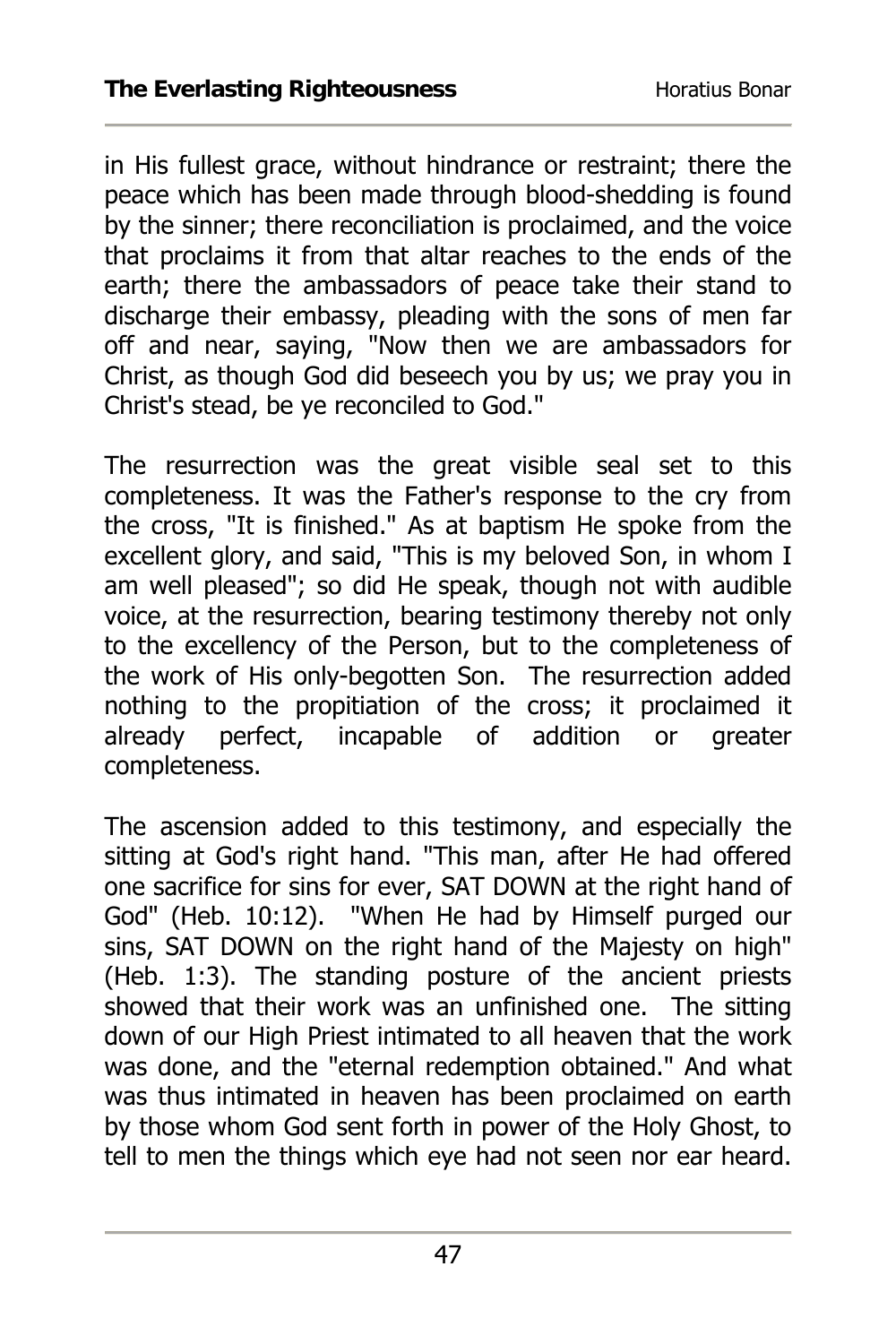That "sitting down" contained in itself the gospel. The first note of that gospel was sounded at Bethlehem, from the manger where the young child lay; the last note came from the throne above, when the Son of God returned in triumph from His mission of grace to earth, and took His seat upon the right hand of the Majesty in heaven.

Between these two extremities, the manger and the throne, how much is contained for us! All the love of God is there. The exceeding riches of divine grace are there. The fullness of that power and wisdom and righteousness, which have come forth, not to destroy, but to save, is there. These are the two boundary walls of that wondrous storehouse out of which we are to be filled throughout the eternal ages.

Of what is contained in this treasure-house we know something here, in some small measure; but the vast contents are beyond all measurement and all conception. The eternal unfolding of these to us will be perpetual gladness. Apart from the excellency of the inheritance, and the beauty of the city, and the glory of the kingdom, which will make us say, "Truly the lines have fallen unto us in pleasant places," there will be, in our ever-widening knowledge of "the unsearchable riches of Christ," light and replenishment and satisfaction, which, even were all external brightness swept away, would be enough for the soul throughout all the ages to come.

The present glory of Christ is the reward of His humiliation here. Because He humbled Himself, and became obedient unto death, even the death of the Cross, therefore God hath highly exalted Him, and given Him the name that is above every name. He wears the crown of glory, because He wore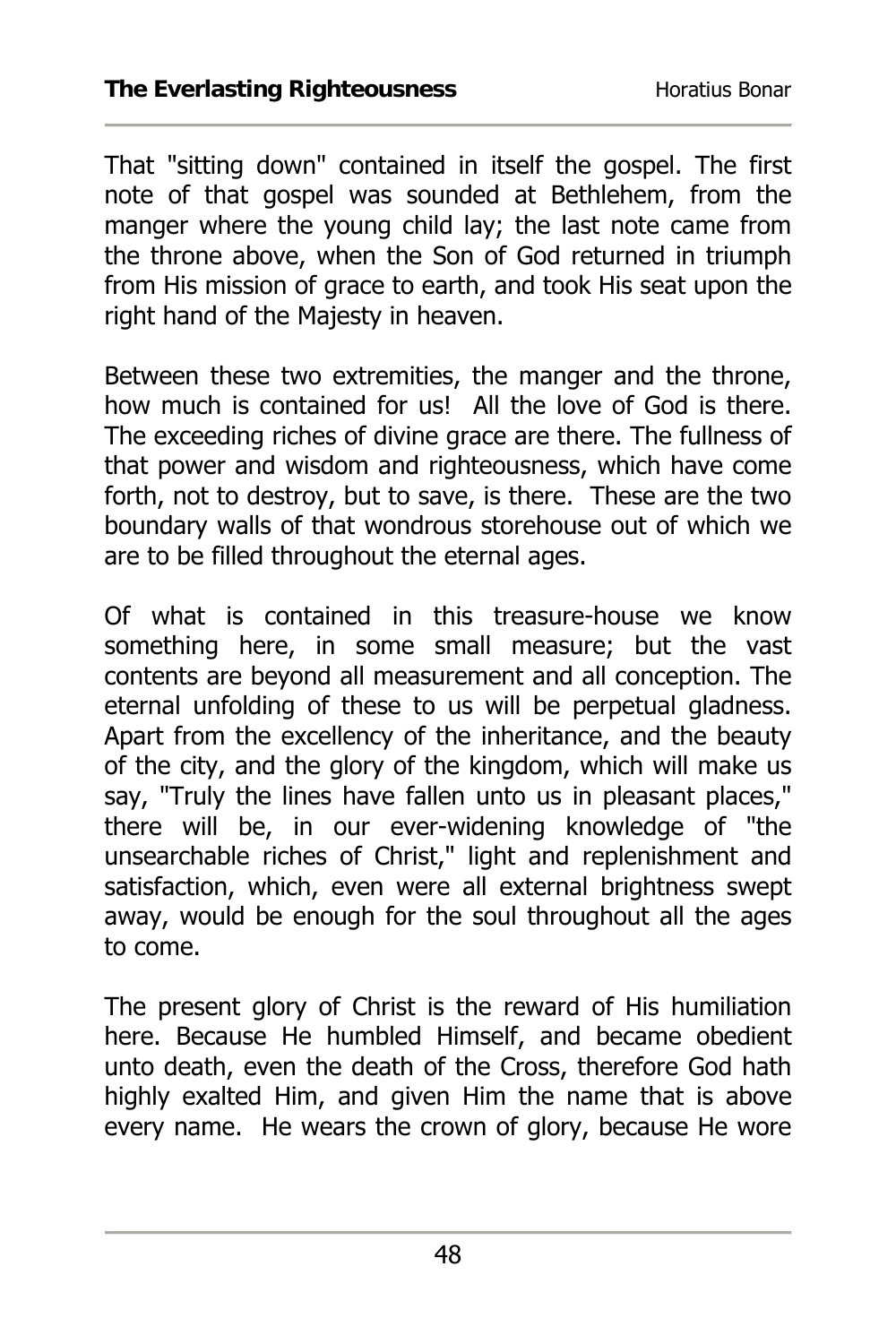the crown of thorns. He drank of the brook by the way, therefore he has lifted up the head (Psa. 110:7).

But this is not all. That glory to which He is now exalted is the standing testimony before all heaven that His work was finished on the cross. "I have finished the work which Thou gavest me to do," He said; and then He added, "Now, 0 Father, glorify Thou me with Thine own self, with the glory which I had with Thee before the world was" (John 17:4,5).

The proofs of the completeness of the sacrificial work upon the cross are very full and satisfying. They assure us that the work was really finished, and, as such, available for the most sinful of men. We shall find it good to dwell upon the thought of this completeness, for the pacifying of the conscience, for the satisfying of the soul, for the removal of all doubt and unbelief, and for the production and increase of faith and confidence.

There are degrees of rest for the soul, and it is in proportion as we comprehend the perfection of the work on Calvary that our rest will increase. There are depths of peace which we have not yet sounded, for it is "peace which passeth all understanding"; and into these depths the Holy Spirit leads us, not in some miraculous way, or by some mere exertion of power, but by revealing to us more and more of that work, in the first knowledge of which our peace began.

We are never done with the cross, nor ever shall be. Its wonders will be always new, and always fraught with joy. "The Lamb as it had been slain" will be the theme of our praise above. Why should such a name be given to Him in such a book as the Revelation, which in one sense carries us far past the cross, were it not that we shall always realize our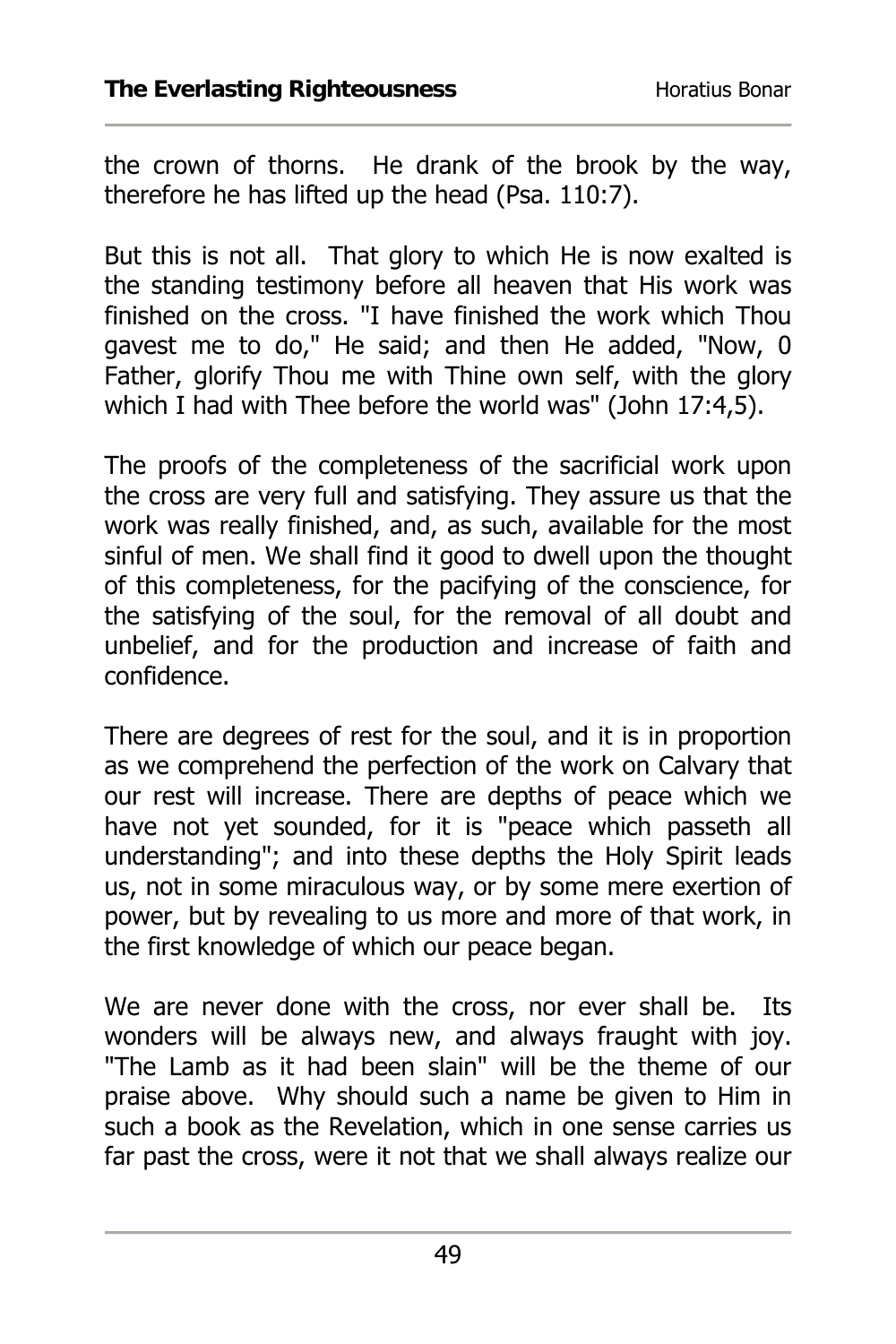connection with its one salvation; always be looking to it even in the midst of glory; and always learning from it some new lesson regarding the work of Him "in whom we have redemption through His blood, even the forgiveness of sins, according to the riches of His grace"? What will they who here speak of themselves as being so advanced as to be done with the cross, say to being brought face to face with the Lamb that was slain, in the age of absolute perfection, the age of the heavenly glory?

Thou fool! Dost thou not know that the cross of the Lord Jesus Christ endureth for ever, and that thou shalt eternally glory in it, if thou are saved by it at all?

Thou fool! Wilt thou not join in the song below, "To Him that loved us, and washed us from our sins in His own blood"? Wilt thou not join in the song above, "Thou was slain, and hast redeemed us to God by Thy blood"? And dost thou not remember that it is from "the Lamb as it had been slain" that "the seven spirits of God are sent forth into all the earth"? (Rev. 5:6).[13]

It is the Lamb who stands in the midst of the elders (Rev. 5:6), and before whom they fall down. "Worthy is the Lamb" is the theme of celestial song. It is the Lamb that opens the seals (6:1). It is before the Lamb that the great multitude stand clothed in white (7:9). It is the blood of the Lamb that washes the raiment white (7:14). It is by the blood of the Lamb that the victory is won (12:11). The book of life belongs to the Lamb slain (13:8). It was a Lamb that stood on the glorious Mount Zion (14:1). It is the Lamb that the redeemed multitude are seen following (14:4); and that multitude is the first-fruits unto God and unto the Lamb (14:4). It is the song of the Lamb that is sung in heaven (15:3). It is the Lamb that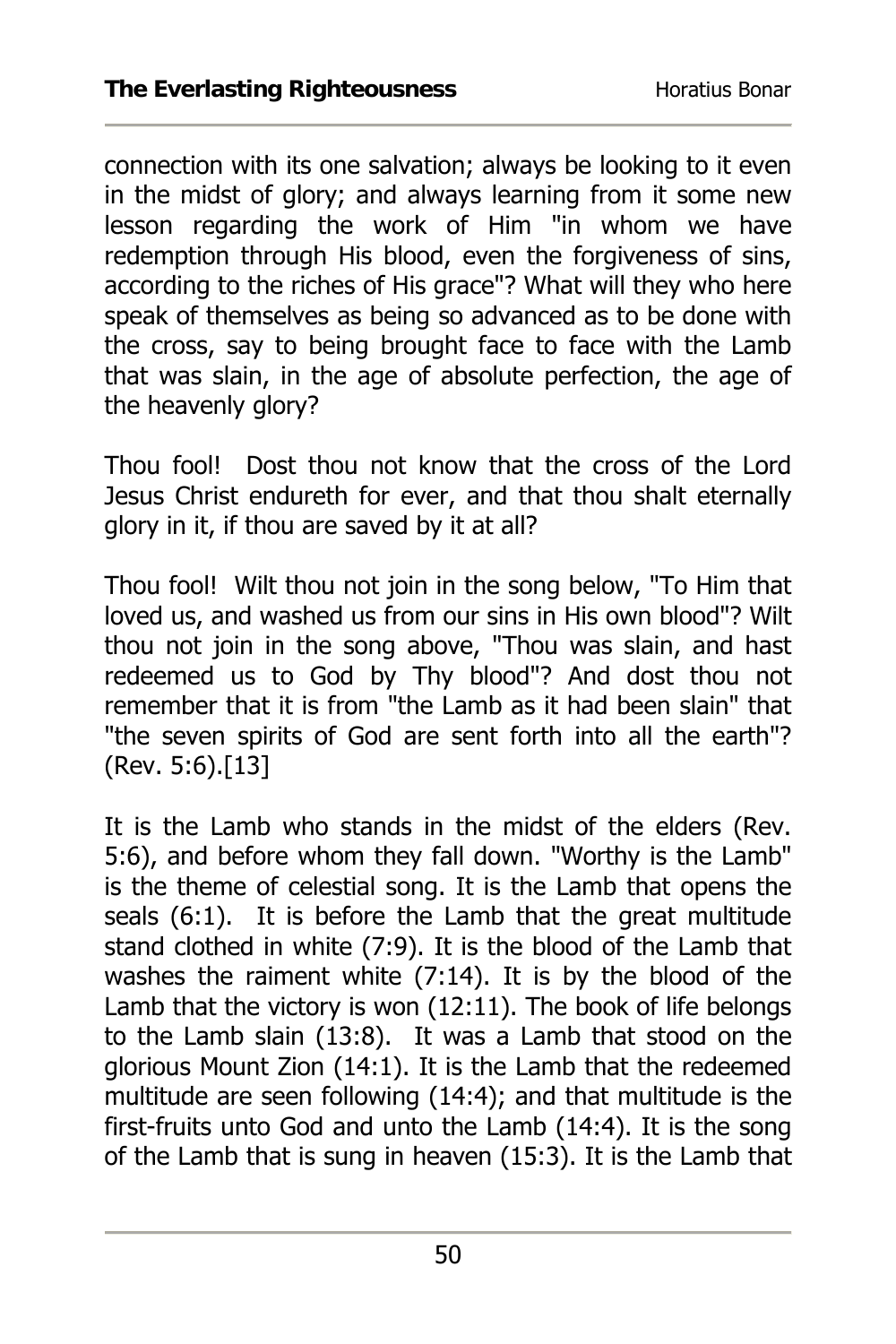wars and overcomes (17:14). It is the marriage of the Lamb that is celebrated, and it is to the marriage-supper of the Lamb that we are called (19:7,9). The church is the Lamb's wife (21:9). On the foundations of the heavenly city are written the names of the twelve apostles of the Lamb (21:14). Of this city the Lord God Almighty and the Lamb are the temple (21:23). Of that city the Lamb is the light (21:23). The book of life of the Lamb, and the throne of the Lamb (21:27; 22:1,3), sum up this wondrous list of honors and dignities belonging to the Lord Jesus as the crucified Son of God.

Thus the glory of heaven revolves round the cross; and every object on which the eye lights in the celestial city will remind us of the cross, and carry us back to Golgotha. Never shall we get beyond it, or turn our backs on it, or cease to draw from it the divine virtue which it contains.

The tree, be it palm, or cedar, or olive, can never be independent of its roots, however stately its growth, however plentiful its fruit. The building, be it palace or temple, can never be separated from its foundation, however spacious or ornate its structure may be. So, never shall the redeemed be independent of the cross, or cease to draw from its fullness.

In what ways our looking to the cross hereafter will benefit us; what the shadow of that tree will do for us in the eternal kingdom, I know not, nor do I venture to say. But it would seem as if the cross and the glory were so inseparably bound together, that there cannot be the enjoyment of the one without the remembrance of the other. The completeness of the sacrificial work on Calvary will be matter for eternal contemplation and rejoicing, long after every sin has been, by its cleansing efficacy, washed out of our being forever.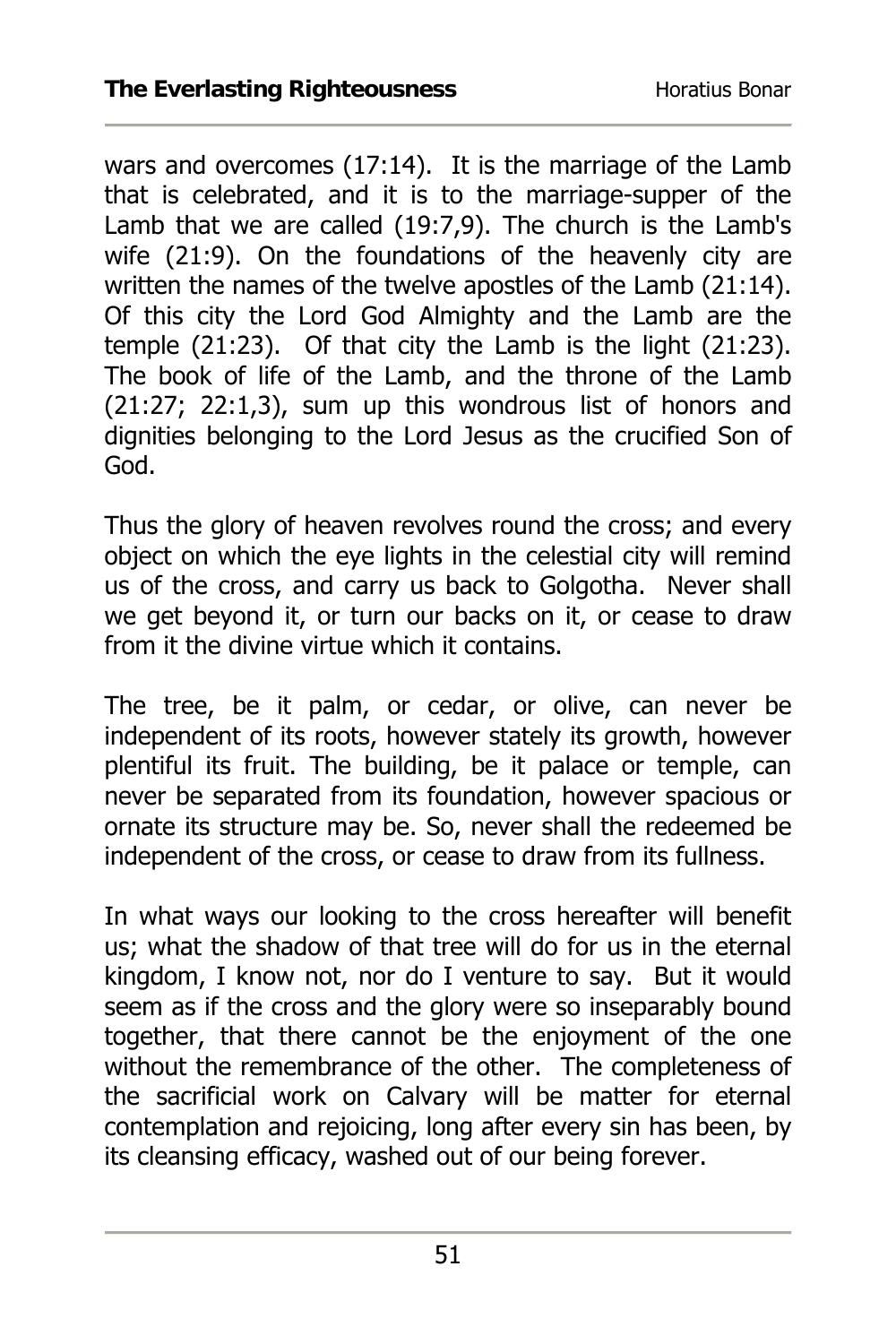Shall we ever exhaust the fullness of the cross? Is it a mere stepping•stone to something beyond itself? Shall we ever cease to glory in it (as the apostle gloried), not only because of past, but because of present and eternal blessing? The forgiveness of sin is one thing; but is that all? The crucifixion of the world is another; but is that all? Is the cross to be a relic, useless though venerable, like the serpent of brass laid up in the tabernacle; to be destroyed perhaps at some future time, and called Nehushtan? (2 Kings 18:4). Or is it not rather like the tree of life, which bears twelve manner of fruits, and yields its fruit every month, by the banks of the celestial river? Its influence here on earth is transforming; but even after the transformation has been completed, and the whole church perfected, shall there not be a rising higher and higher, a taking on of greater and yet greater comeliness, a passing from glory to glory; and all in connection with the cross, and through the never-ending vision of its wonders?

Of the new Jerusalem it is said, "The LAMB is the light [or lamp] thereof' (Rev. 21:23). The Lamb is only another name for Christ crucified: so that thus it is the cross that is the lamp of the holy city; and with its light, the gates of pearl, the jasper wall, the golden streets, the brilliant foundations, and the crystal river, are all lighted up. The glow of the cross is everywhere, penetrating every part, and reflected from every gem; and by its peculiar radiance transporting the dwellers of the city back to Golgotha, as the fountainhead of all this splendor.

It is light from Calvary that fills the heaven of heavens. Yet it is no dim religious light: for the glory of God is to lighten it (Rev. 21:23); and its light is "like unto a stone most precious, even like a jasper-stone, clear as crystal; and there is no night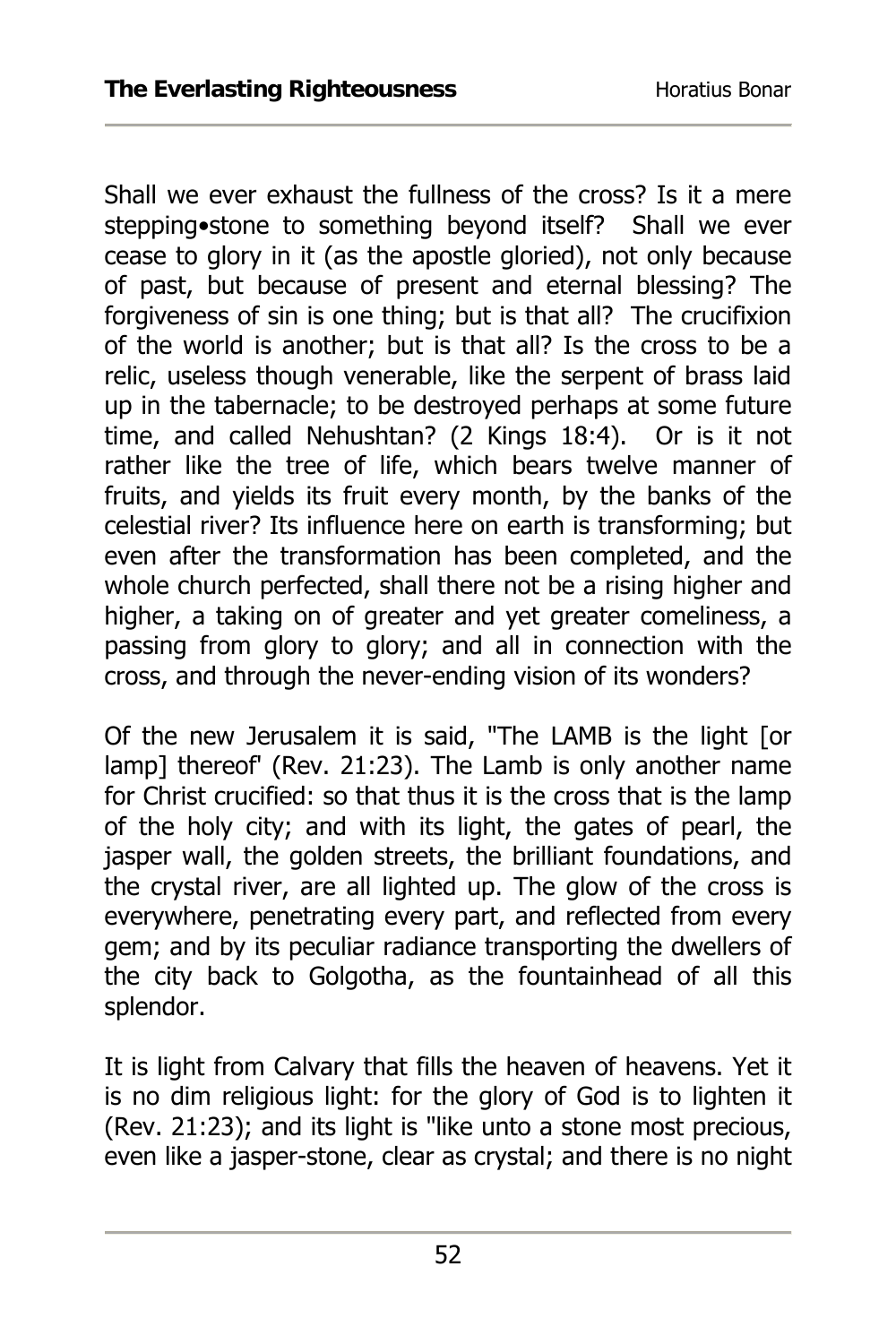there, and they need no candle, neither light of the sun, for the Lord God giveth them light" (Rev. 22:5). Yes, we shall never be done with the cross and the blood; though, where all are clean and perfect in every sense, these will not be used for purging the conscience or justifying the ungodly.

It is the symbol both of a dying and of a risen Christ that we find in the Revelation. The "lamb as it had been slain" indicates both. But the prominence is given to the former. It is the slain Lamb that has the power and authority to open the seals; implying that it was in His sin•bearing or sacrificial character that He exercised this right, and that it was His finished work on which this right rested, and by which it was acquired. It is as the Lamb that He is possessed with all wisdom and strength,•"the seven horns and the seven eyes, which are the seven Spirits of God" (Rev. 5:6); the Holy Spirit, or the Spirit of omniscience and omnipotence.

The Lamb is one of His special and eternal titles; the name by which He is best known in heaven. As such, we obey and honor and worship Him; never being allowed to lose sight of the cross amid all the glories of the kingdom. As such we follow Him, and shall follow Him eternally, as it is written, "These are they that follow THE LAMB withersoever He goeth" (Rev. 14:4).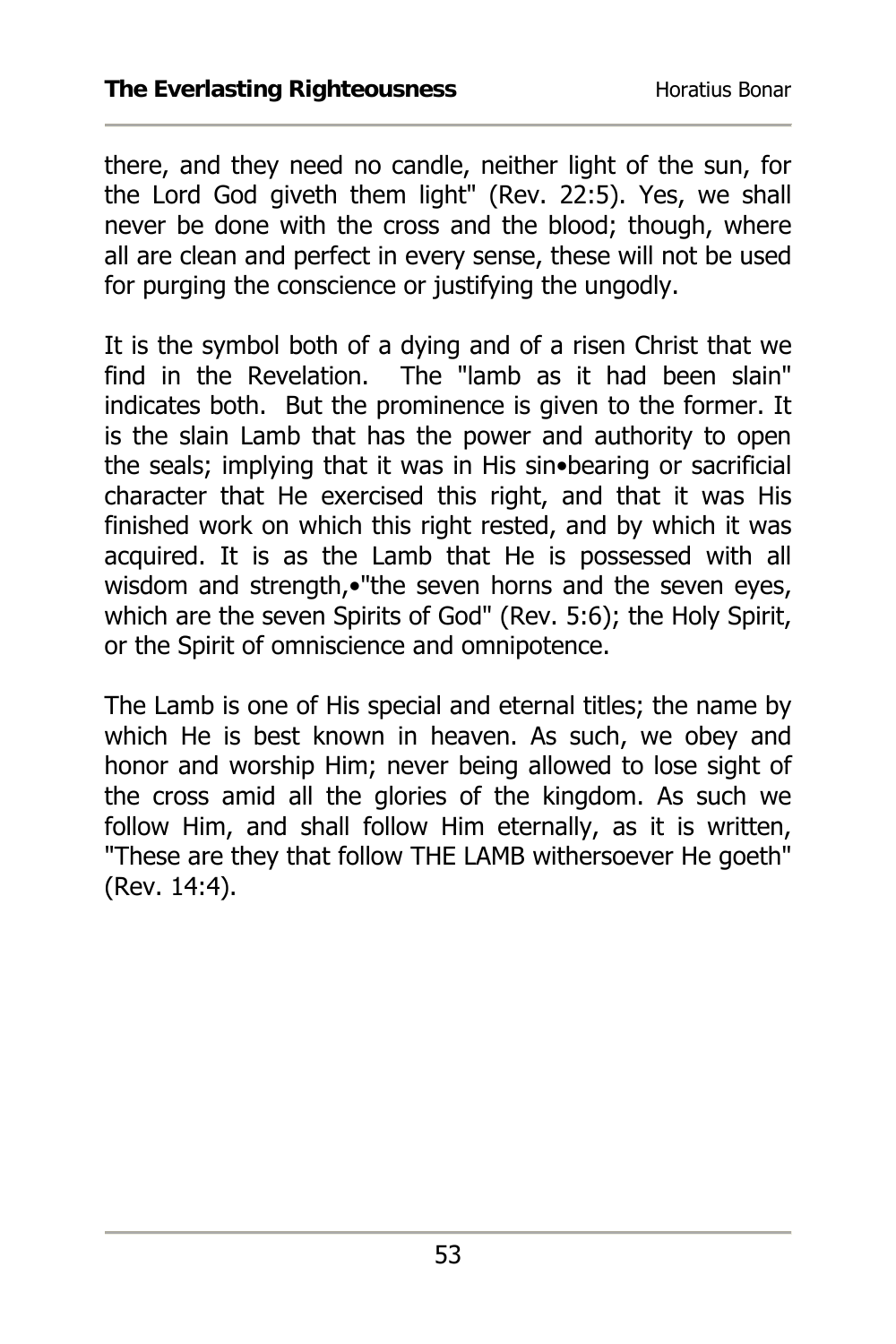# **CHAPTER 5**

#### **Righteousness For The Unrighteous**

It is in righteousness and by righteousness that God saves the sinner. He justifies the ungodly (Rom. 4:5); but He does it in and by RIGHTEOUSNESS. For "the righteous Lord loveth righteousness" (Psa. 11:7). He "justifies freely by His grace" (Rom. 3:24); but still it is "in and by righteousness." His grace is righteous grace; it is grace which condemns the sin while acquitting the sinner; nay, which condemns the sin by means of that very thing which brings about the acquittal of the sinner. His pardon is righteous pardon, and therefore irreversible. His salvation is righteous salvation, and therefore everlasting.

It is as the righteous Judge that God justifies. He is "faithful and just" in forgiving sin (1 John 1:9). By His pardons He magnifies His righteousness; so that he who goes to God for forgiveness can use as his plea the righteousness of the righteous Judge, no less than the grace of the loving and merciful Lord God.

God loves to pardon because He is love; and He loves to pardon because He is righteous, and true, and holy. No sin can be too great for pardon, and no sinner can be too deep or old in sin to be saved and blest; because the righteousness out of which salvation comes is infinite.[14]

The sacrifices on which the sinner is called to rest are "the sacrifices of righteousness" (Deut. 33:19; Psa. 4:5). It is from "the God of our salvation" that this righteousness comes (Psa.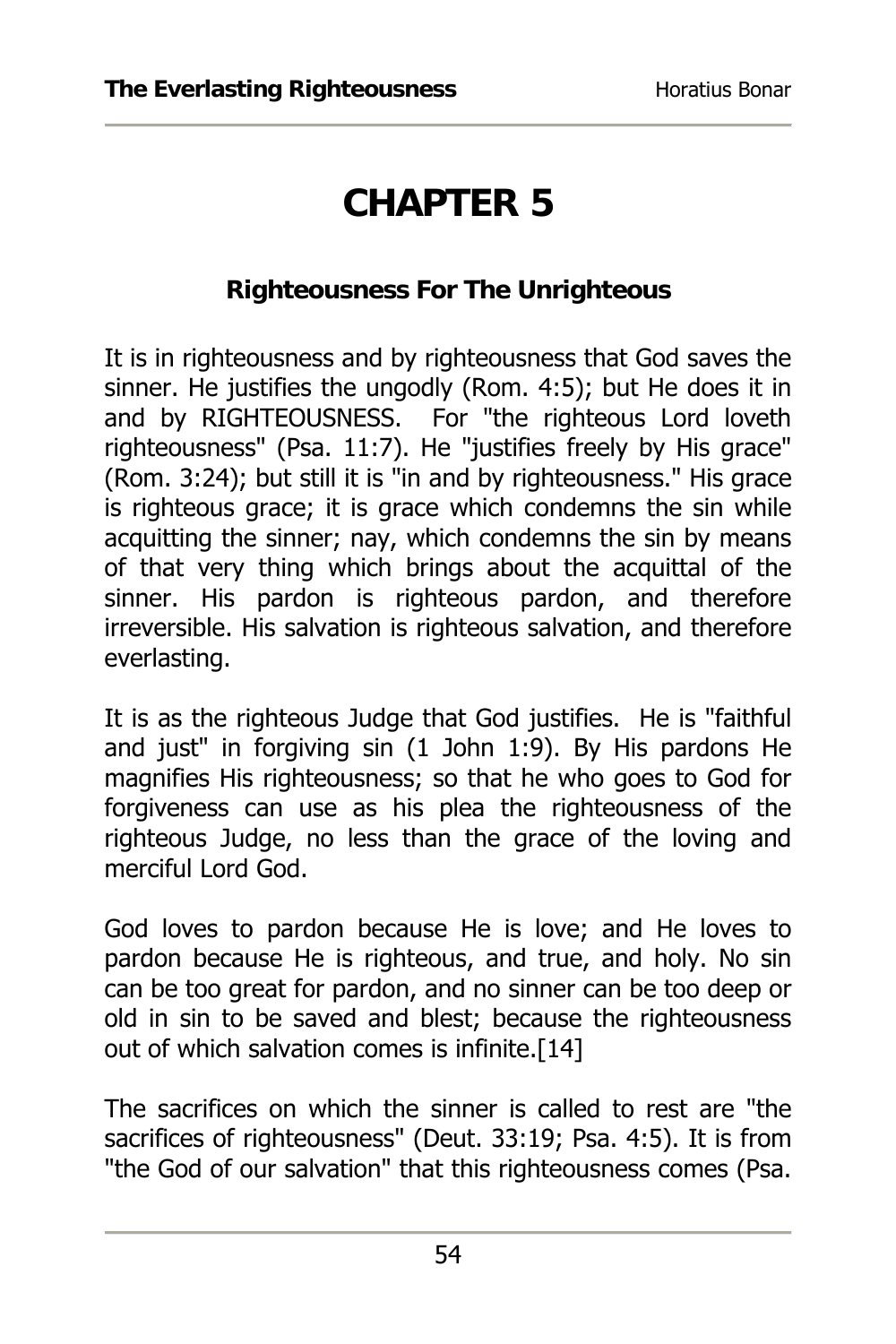24:5). It is with the "sacrifices of righteousness" that God is "pleased" (Psa. 51:19). It is with righteousness that His priests are clothed (Psa. 132:9). It is righteousness that looks down from heaven to bless us (Psa. 85:11); and it is righteousness and peace that kiss each other in bringing deliverance to our world. It is the work of righteousness that is peace, and "the effect of righteousness, quietness, and assurance for ever" (Isa. 32:17).

It is with the "robe of righteousness" that Messiah is clothed, over and above the garments of salvation (Isa. 61:10), when He comes to deliver earth; and when He proclaims Himself "mighty to save," it is when "speaking in righteousness" (Isa. 63:1). When He came to "finish the transgression, and to make an end of sin, and to make reconciliation for iniquity," He came also to bring in "everlasting righteousness" (Dan. 9:24).

"This is the name whereby He shall be called, THE LORD OUR RIGHTEOUSNESS" (Jer. 23:6); and as if to mark the way in which e blesses and justifies, it is added in another place, "This is the name wherewith SHE shall be called, The Lord our righteousness" (Jer.

33:16),•His name passing over to the sinner; the sinners name lost and forgotten in that of his Substitute. Oneness in name, in nature, in privilege, in position, in righteousness, and in glory with Messiah, his divine sin-bearer, is the sinner's portion. "Their righteousness is of ME, saith the Lord" (Isa. 54:17); for "He, of God, is made unto righteousness" (1 Cor 1:30). The transference is complete and eternal. From the moment that we receive the divine testimony to the righteousness of the Son of God, all the guilt that was on us passes over to Him, and all His righteousness passes over to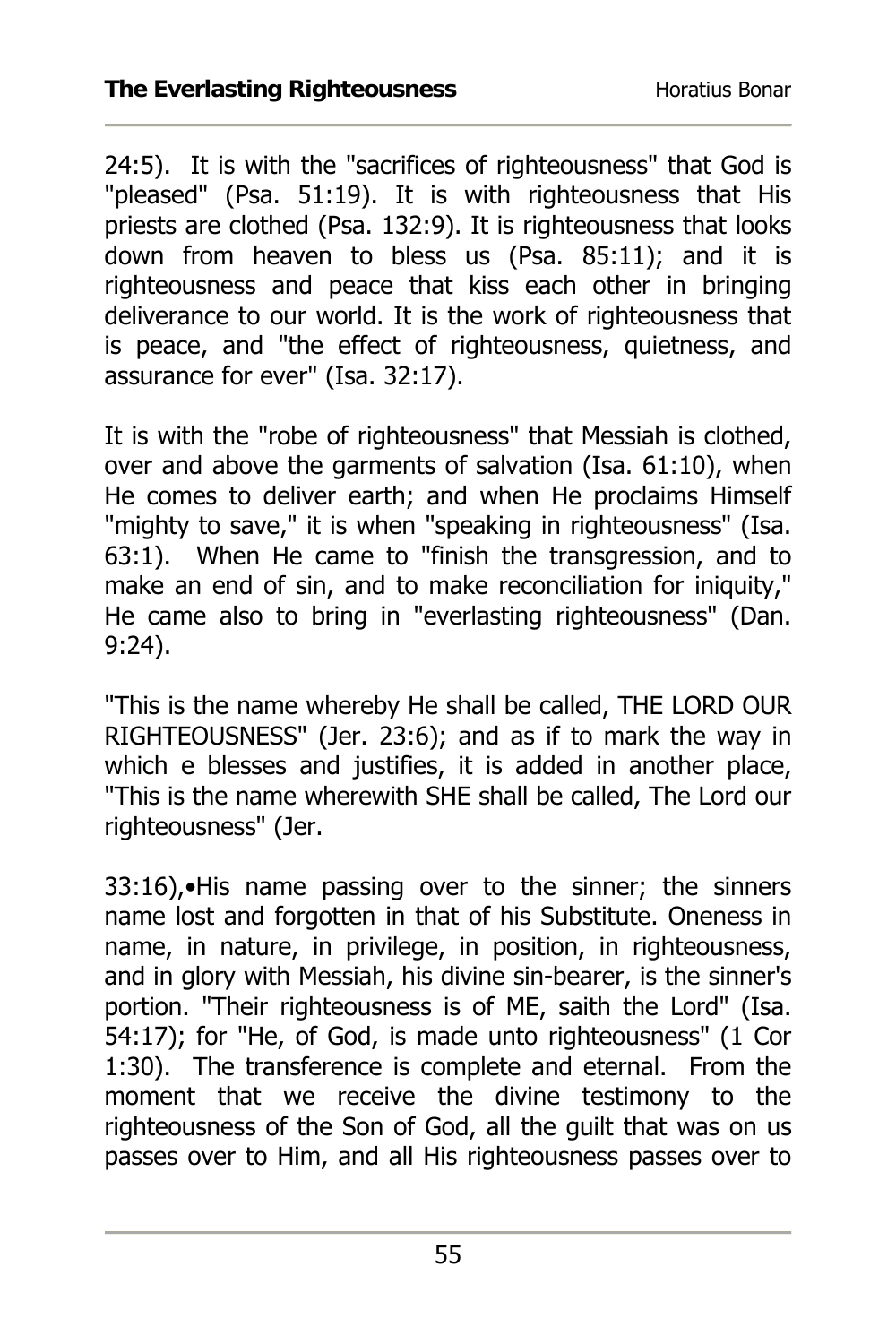us; so that God looks on us as possessed of that righteousness, and treats us according to its value in His sight. Men may call this a mere "name" or "legal fiction"; but it is such a "name" as secures for us the full favor of the righteous God, who can only show favor to us in a righteous way; and it is such a "fiction" as law recognizes and God acts upon in dealing with the unrighteous as if they were righteous,•supremely, divinely righteous, in virtue of their connection with Him, who, "though He knew no sin, was made sin for us, that we might be made the RIGHTEOUSNESS OF GOD in Him" (2 Cor. 5:21).

This is the "righteousness of God which is revealed from faith to faith"[15] (Rom. 1:17). This is "the righteousness of God without the law which is manifested, and was witnessed by the law and the prophets" (Rom. 3:21); "the righteousness of God which is by faith of Jesus Christ unto all and upon all them that believe" (Rom 3:22).[16]

Thus, "in believing" (not in doing) this "righteousness of God" becomes ours; for the promise of it is "to him that worketh not, but believeth on Him that justifieth the ungodly" (Rom. 4:5).

On our part there is the "believing"; on God's part, the "imputing" or reckoning. We believe, He imputes; and the whole transaction is done. The blood (as "atoning" or "covering") washes off our guilt; the righteousness presents us before God as legally entitled to that position of righteousness which our surety holds, as being Himself not merely the righteous One, but "Jehovah OUR righteousness." We get the benefit of His perfection in all its completeness; not as infused into us, but as covering us: "Thy beauty was perfect through MY COMELINESS which I had put upon thee"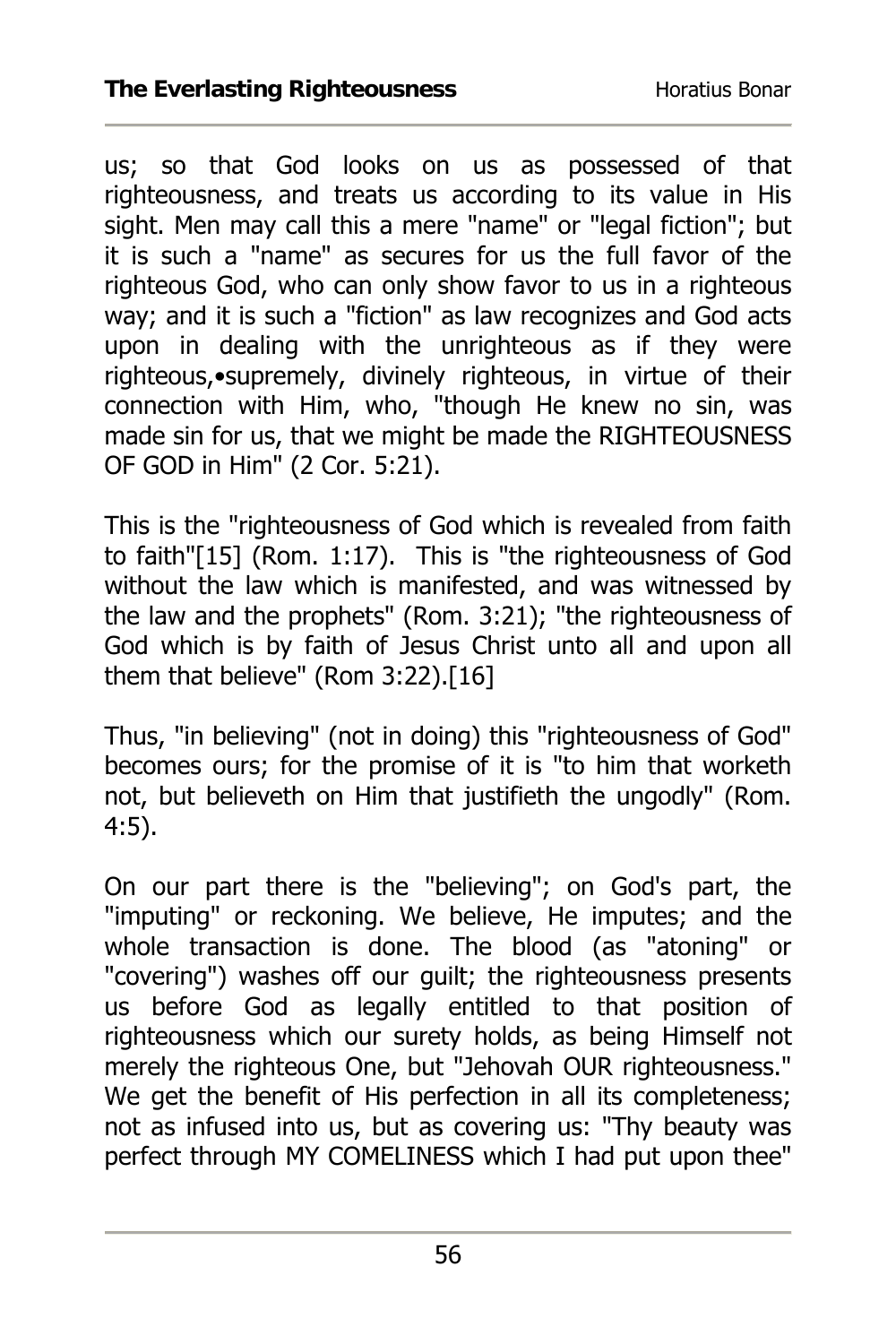(Eze. 16:14). Applying here the words of the prophet concerning Jerusalem, we may illustrate and extend the figure used by the Holy Spirit as to the "perfection" of him whom this righteousness covers. Spread out, it is as follows:•

1. "I said to thee, Live" (Eze. 16:6).

2. "I spread my skirt over thee" (verse 8).

3. "I entered into a covenant with thee, and thou becamest mine" (verse 8).

4. "I washed thee" (verse 9).

- 5. "I anointed thee" (verse 9).
- 6. "I clothed thee" (verse 10).
- 7. "I shod thee" (verse 10).
- 8. "I girded thee" (verse 10).
- 9. "I covered thee with silk" (verse 10).

10. "I decked thee with ornaments, bracelets, chains, jewels, a beautiful crown" (verse 12).

- 11. "Thou was exceeding beautiful" (verse 13).
- 12. "Thy renown went forth for thy beauty" (verse 14).

Such, in the symbols of Scripture, is a picture of the perfection (not our own) with which we are clothed, so soon as we believe in Him who is "Jehovah our righteousness." "Thou art all fair, my love; there is no spot in thee" (Song 4:7).

 "He that believeth is not condemned" (John 3:18). This is the negative side; and even were there no more for us, this would be blessedness, seeing our portion was by nature that of "children of wrath." But there is more; for it is written, "All that believe are justified from all things" (Acts 13:39); and "Christ is the end (or fulfilling) of the law for RIGHTEOUSNESS to every one that believeth" (Rom. 10:4). "As by the offense of one, judgment came upon all men to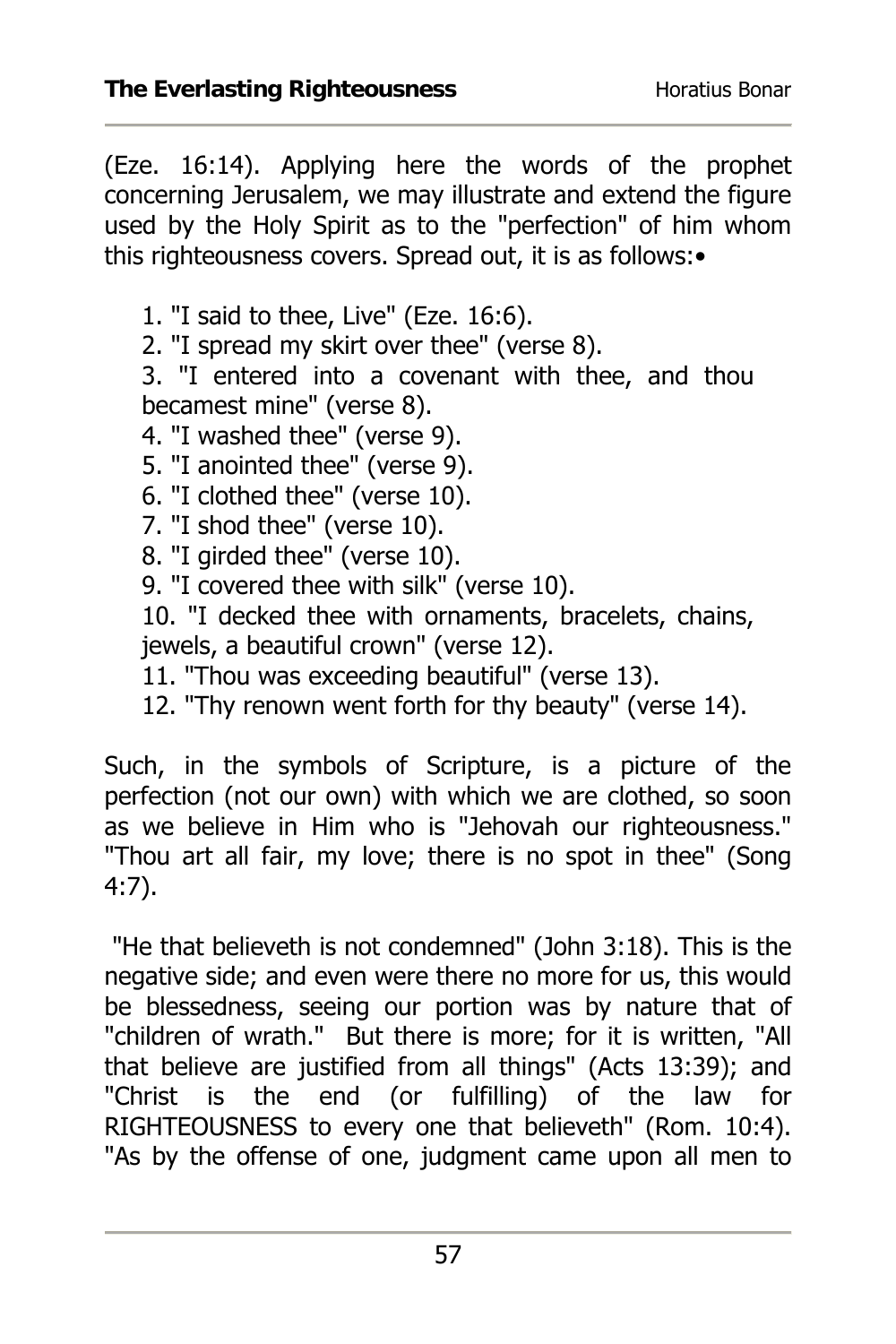condemnation; even so by THE RIGHTEOUSNESS OF ONE, the free gift came upon all men unto JUSTIFICATION OF LIFE" (Rom. 5:18).

The strength or kind of faith required is nowhere stated. The Holy Spirit has said nothing as to quantity or quality, on which so many dwell, and over which they stumble, remaining all their days in darkness and uncertainty. It is simply in believing,•feeble as our faith may be,•that we are invested with this righteousness. For faith is no work, nor merit, nor effort; but the cessation from all these, and the acceptance in place of them of what another has done,•done completely, and forever. The simplest, feeblest faith suffices; for it is not the excellence of our act of faith that does aught for us, but the excellence of Him who suffered for sin, the just for the unjust, that He might bring us to God. His perfection suffices to cover not only that which is imperfect in our characters and lives, but that which is imperfect in our faith, when we believe on His name.

Many a feeble hand,•perhaps many a palsied one,•was laid on the head of the burnt-offering (Lev. 1:4); but the feebleness of that palsied touch did not alter the character of the sacrifice, or make it less available in all its fullness for him who brought it. The priest would not turn him away from the door of the tabernacle because his hand trembled; nor would the bullock fail to be "accepted for him, to make atonement for him" (Lev. 1:4), because his fingers might barely touch its head by reason of his feebleness. The burnt-offering was still the burnt-offering, and the weakest touch sufficed to establish the connection between it and him, because even that feeble touch was the expression of his consciousness that he was unfit to be dealt with on the footing of what he was himself,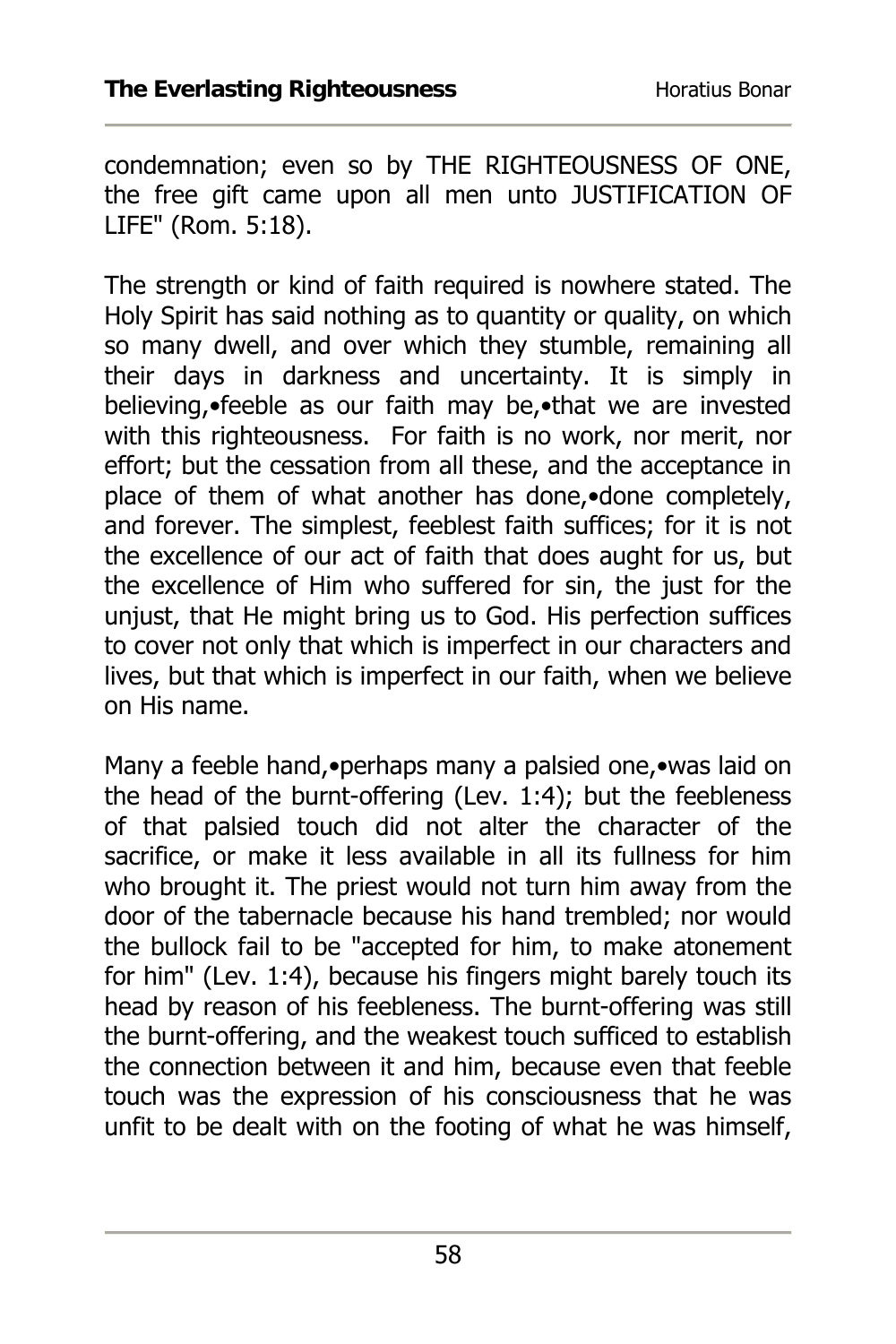and of his desire to be dealt with by God on the footing of another, infinitely worthier and more perfect than himself.

On our part there is unrighteousness, condemning us; on God's part there is righteousness, forgiving and blessing us. Thus unrighteousness meets righteousness, not to war with each other, but to be at peace. They come together in love, not in enmity; and the hand of righteousness is stretched out not to destroy, but to save.

It is as the unrighteous that we come to God; not with goodness in our hands as a recommendation, but with the utter want of goodness; not with amendment or promises of amendment, but with only evil, both in the present and the past; not presenting the claim of contrition or repentance or broken hearts to induce God to receive us as something less than unrighteous, but going to Him simply as unrighteous; unable to remove that unrighteousness, or offer anything either to palliate or propitiate.[17]

It is the conscious absence of all good things that leads us to the fountain of all goodness. That fountain is open to all who thus come; it is closed against all who come on any other footing. It is the want of light and life that draws us to the one source of both; and both of these are the free gifts of God.

He who comes as partly righteous is sent empty away. He who comes acknowledging unrighteousness, but at the same time trying to neutralize it or expiate it by feelings, and prayers, and tears, is equally rejected. But he who comes as an unrighteous man to a righteous yet gracious God, finds not only ready access, but plenteous blessing. The righteous God receives unrighteous man, if man presents himself in his own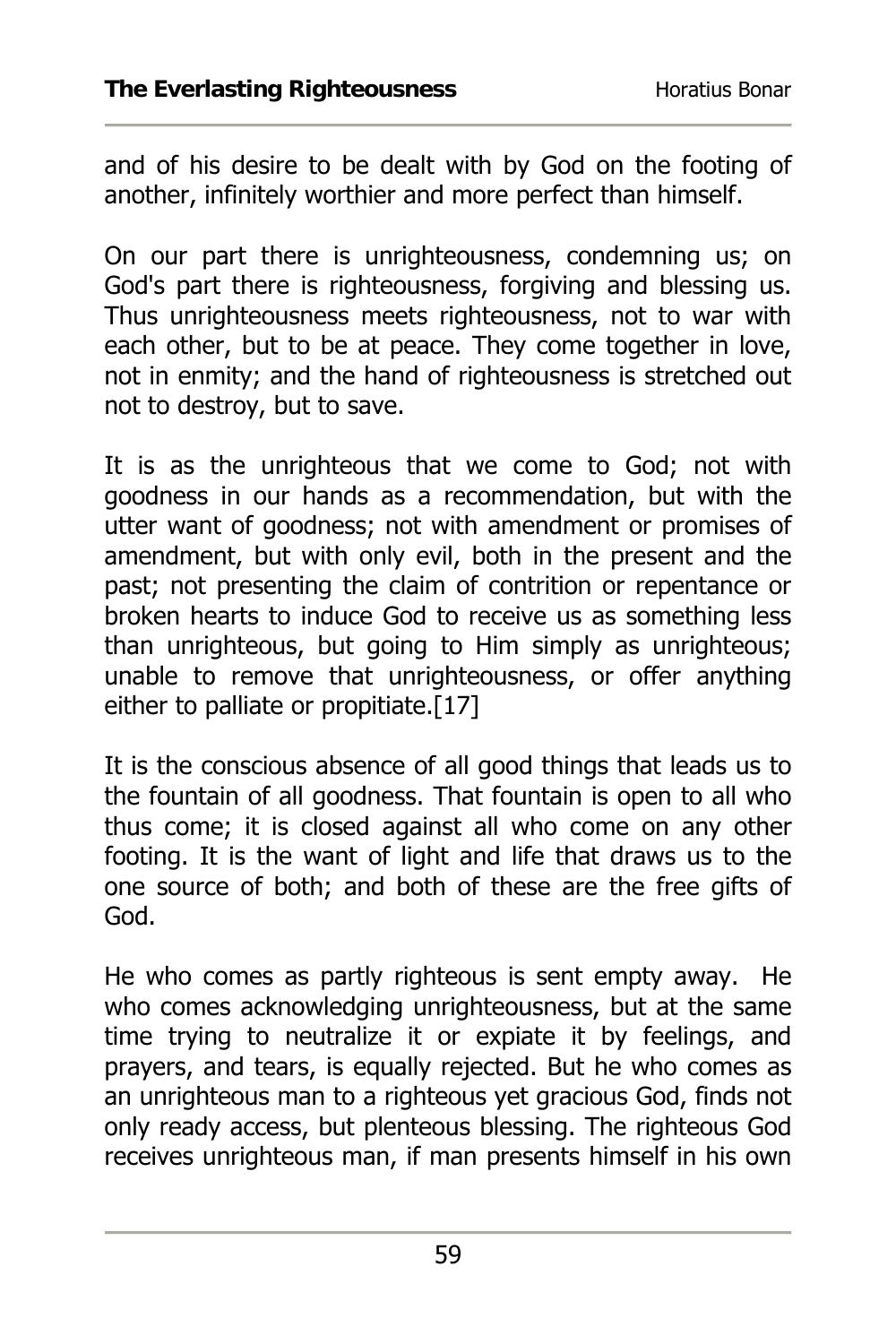true character as a sinner, and does not mock God by pretending to be something less or better than this.

For then the divinely provided righteousness comes in to cover the unrighteous, and to enable God to receive him in love, and justify him before earth and heaven.

In all this we find such things as the following; each of them bringing out a separate aspect of the answer to the great question, "How can man be just with God?"

1. The Justifier;•"It is God that justifieth." The sentence of acquittal must come from His lips, and be registered in His books.

2. The justified;•Man, the sinner, under wrath, the ungodly, the condemned.

3. The justifying fact;•The death of Him whose name is Jehovah our righteousness.

4. The justifying instrument;•Faith. Not strong faith, or great faith, or perfect faith, but simply faith, or believing. "We are justified by faith."

5. The justifying medium;•The righteousness of God. This is the "best robe" which is prepared for the prodigal, by which he is clothed and beautified, and made fit to enter his Father's house, and sit down at his Father's table. Christ is Himself our justification. In Him we "stand." In Him we are "found." Him we "put on," and with Him we are clothed, by Him we are protected as by a shield, in Him we take refuge as in a strong tower.

"Found in Him." What then? Our own "self" has disappeared; and instead there is Christ, the beloved Son in whom God is well pleased. Found in ourselves, there was nothing but wrath; found in Him there is nothing but favor. We are hidden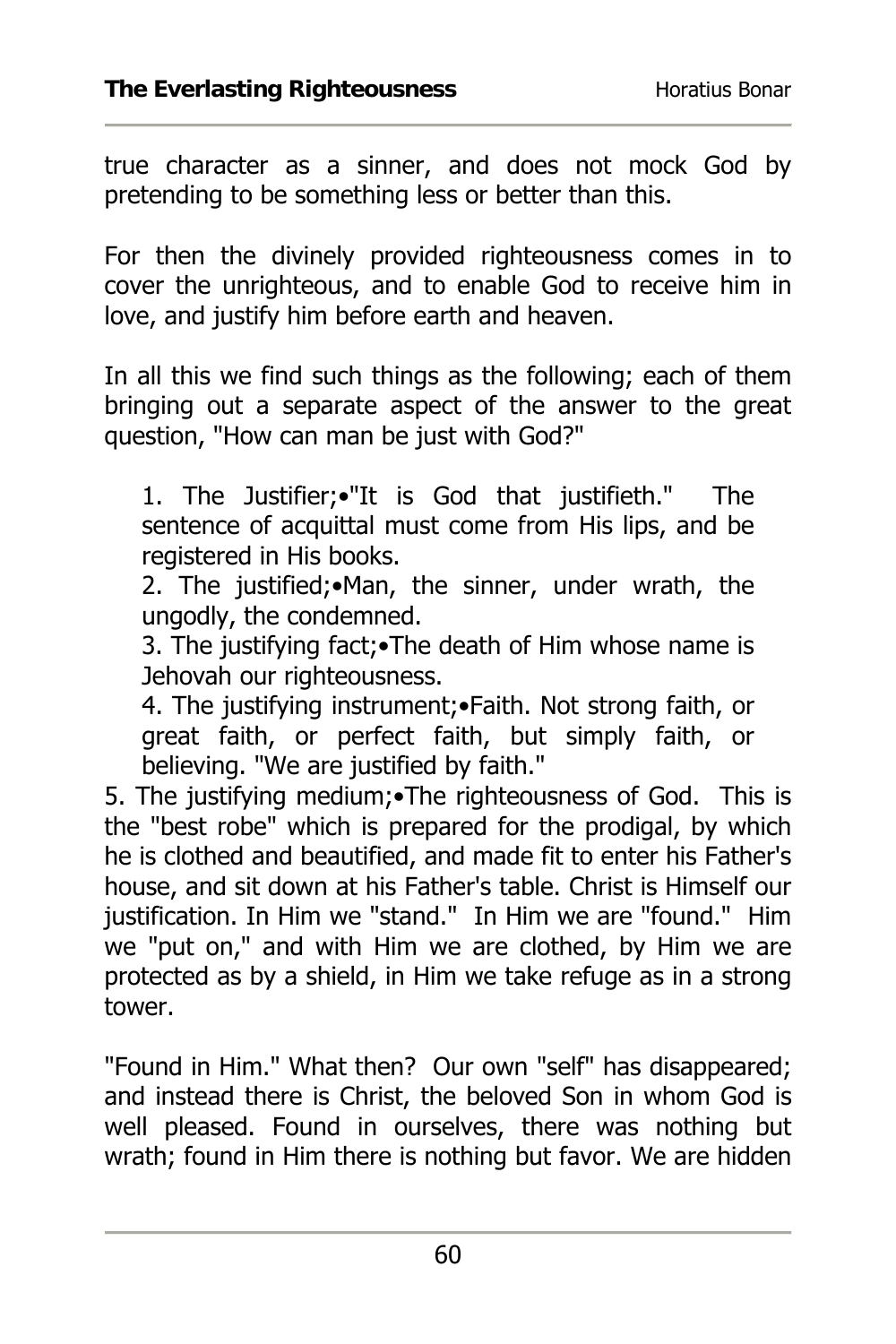in Christ. God seeks for us; and when at last He discovers us in our hiding-place, it is not we that He finds, but Christ; so complete is the exchange of persons, so perfect and so glorious the disguise.

Yet it is not a disguise which shall ever be taken off, nor of which we shall have cause to be ashamed. It remains ours forever. It is an everlasting righteousness.[18]

Jehovah is satisfied with Christ's obedience. He is well pleased with His righteousness. And when we, crediting His testimony to that obedience and that righteousness, consent to be treated by Him on the footing of its perfection, then is He satisfied and well pleased with us.

Jehovah is satisfied, more than satisfied, with Christ's fulfilling of the law which man had broken. For never had that law been so fulfilled in all its parts as it was in the life of the Godman. For man to fulfill it, would have been much; for an angel to fulfill it, would have been more; but for Him who was God and man to fulfill it, was yet unspeakably more. So satisfied is Jehovah with this divine law-fulfilling, and with Him who so gloriously fulfilled it, that He is willing to pass from or cancel all the law's sentences against us; nay, to deal with us as partakers of or identified with this law-fulfilling, if we will but agree to give up all personal claims to His favor, and accept the claims of Him who hath magnified the law and made it honorable.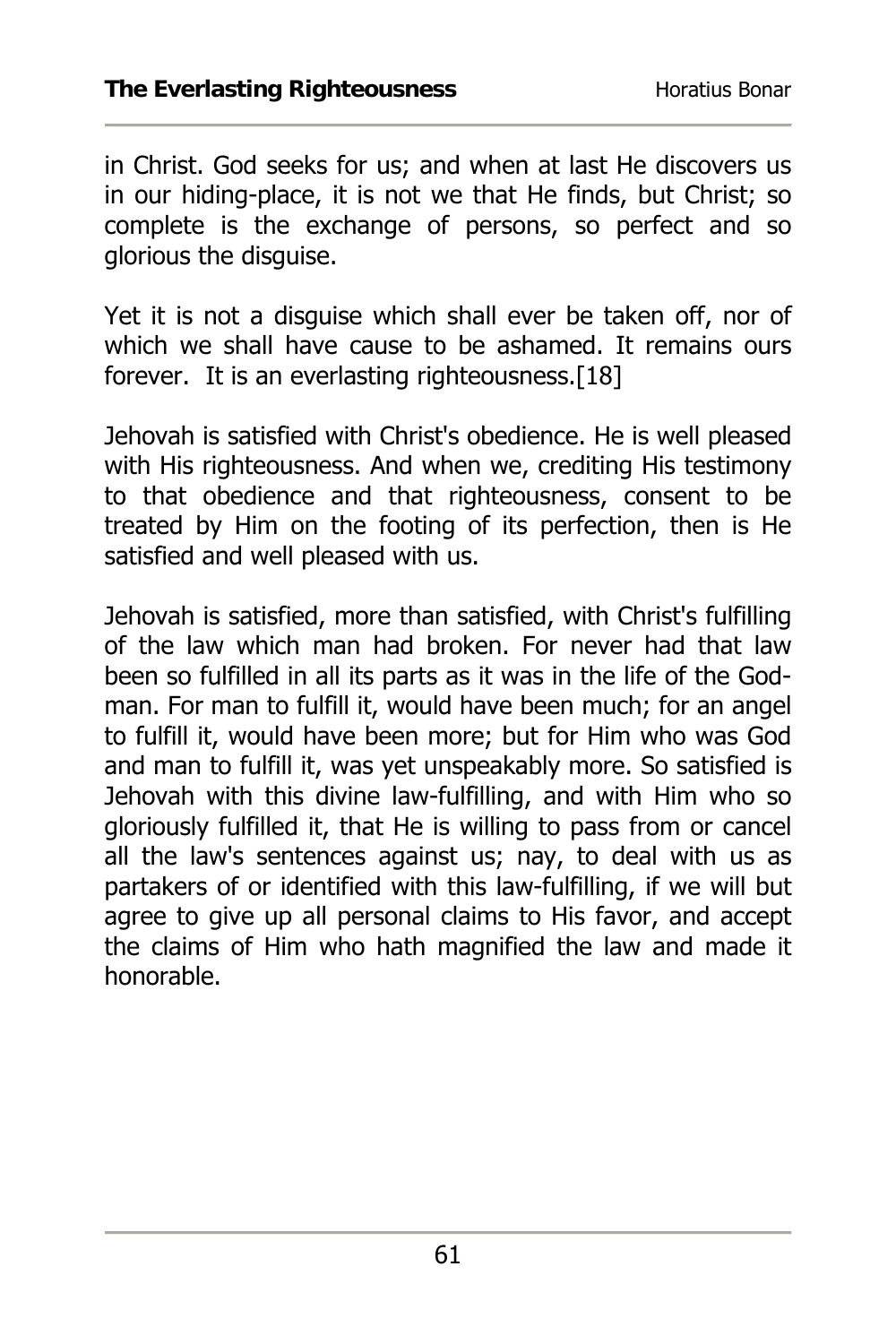# **CHAPTER 6**

#### **The Righteousness Of God Reckoned To Us**

This "everlasting righteousness" comes to us through believing. We are "justified by faith" (Rom. 5:1), the fruit of which is "peace with God through our Lord Jesus Christ."

It is of this "everlasting righteousness" that the Apostle Peter speaks when he begins his second epistle thus: "Simon Peter, a servant and an apostle of Jesus Christ, to them that have obtained like precious faith with us, through the righteousness of God and our Savior Jesus Christ" (2 Pet. 1:1).[19]

This righteousness is "reckoned" or "imputed" to all who believe; so that they are treated by God as if it were actually theirs. They are entitled to claim all that which such righteousness can merit from God, as the Judge of righteous claims. It does not become ours gradually, or in fragments or drops; but is transferred to us all at once. It is not that so much of it is reckoned to us (so much to account, as men in business say) in proportion to the strength of our faith, or the warmth of our love, or the fervor of our prayers; but the whole of it passes over to us by imputation: we are "accepted in the Beloved" (Eph. 1:6); we are "complete in Him, who is the head of all principality and power" (Col. 2:10). In its whole quality and quantity it is transferred to us. Its perfection represents us before God; and its preciousness, with all that that preciousness can purchase for us, henceforth belongs to us (1 Pet. 1:7).[20] The stone, the chief cornerstone, elect and precious,•this stone in all its preciousness is ours, not only for resting on, not only for acceptance, but for whatever its divine value can purchase for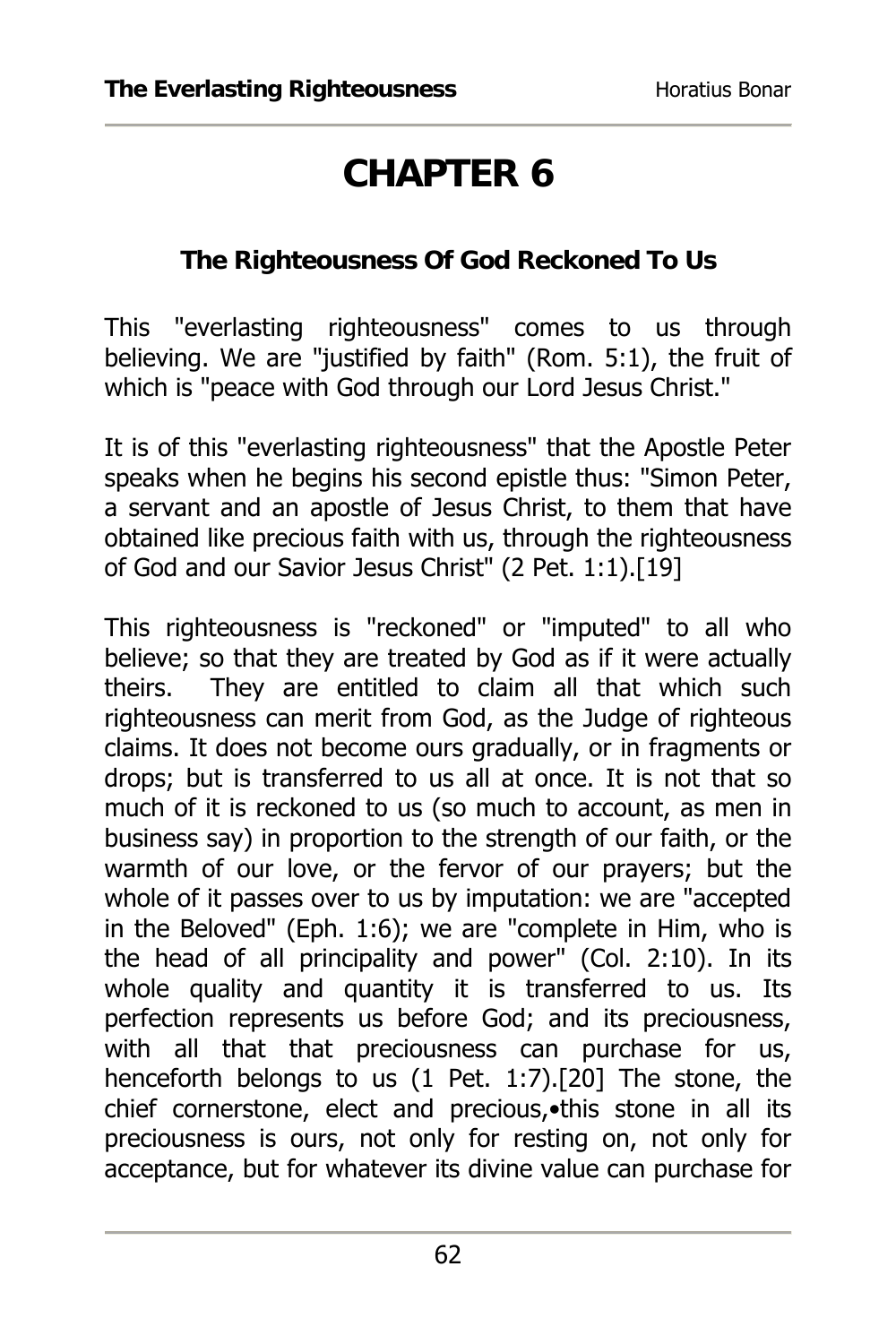us. Possessed of this preciousness (imputed, but still ours), we go into the heavenly market, and buy what we need without stint or end. We get everything upon the credit of His name, and because not only has our unworthiness ceased to be recognized by God in His dealings with us, but our demerit been supplanted by the merit of One who is absolutely and divinely perfect. In His name we carry on all our transactions with God, and obtain all that we need by simply using it as our plea. The things that He did not do were laid to His charge, and He was treated as if He had done them all; so the things that He did do are put to our account, and we are treated by God as if we had done them all.

This is the scriptural meaning of reckoning or imputing, both in the Old Testament and the New. Let us look at a few of these.

Genesis 15:6: "It was imputed to him for righteousness;" i.e. it was so reckoned to him, that in virtue of it he was treated as being what he was not.

Genesis 31:15: "Are we not counted of him strangers?" Are we not treated by him as if we were strangers, not children?

Leviticus 7:18: "Neither shall it be imputed unto him that offereth it." The excellence of the peace-offering shall not be counted to him.

Numbers 18:27: "Your heave-offering shall be reckoned unto you as though it were the corn of the threshing-floor." It shall be accepted by God as if it were the whole harvest, and ye shall be treated by Him accordingly.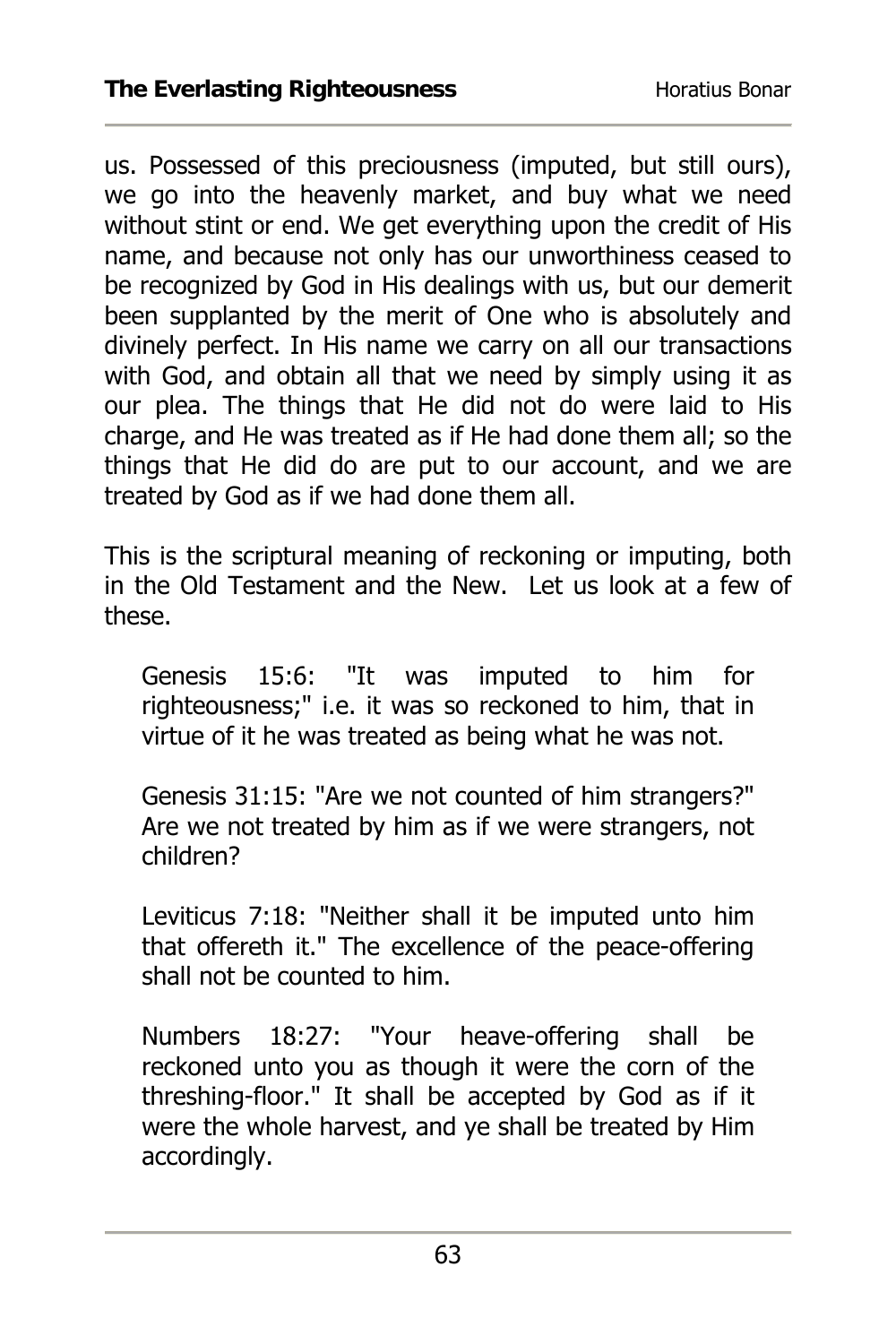2 Samuel 19:19: "Let not my lord impute iniquity unto me, neither do thou remember that which thy servant did perversely." Do not deal with me according to my iniquity.

Psalm 32:2: "Blessed is the man unto whom the Lord imputeth not iniquity"; to whom God does not reckon his iniquities, but treats him as if they were not (see also Psalm 106:31).

Romans 4:3: "It was counted to him for righteousness."

Romans 4:5: "His faith is counted for righteousness"; i.e., not as the righteousness, or as the substitution for it, but as bringing him into righteousness.

Romans 4:6: "Unto whom God imputeth righteousness without works."

Romans 4:8: "Blessed is the man to whom the Lord will not impute sin."

Romans 4:11: "That righteousness might be imputed to them also."

Romans 4:24: "To whom it shall be imputed, if we believe on Him who raised up Jesus our Lord from the dead."

2 Corinthians 5:19: "Not imputing their trespasses unto them."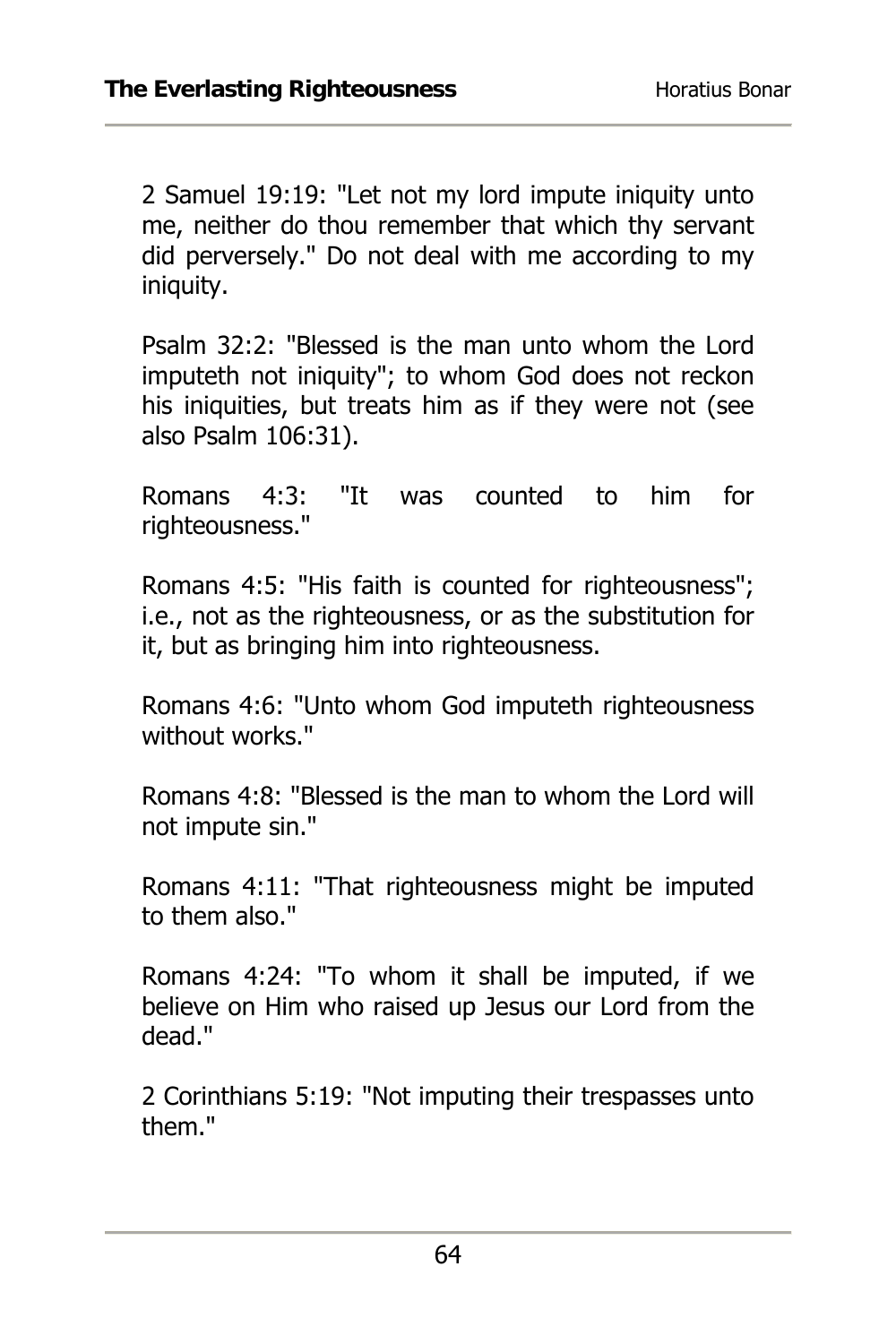Galatians 3:6: "It was accounted to him for righteousness."

Thus the idea of reckoning to one what does not belong to him, and treating him as if he really possessed all that is reckoned to him, comes out very clearly.[21] This is God's way of lifting man out of the horrible pit and the miry clay; of giving him a standing and a privilege and a hope far beyond that which mere pardon gives, and no less far above that which the first Adam lost. To be righteous according to the righteousness of the first Adam, would have been much; but to be righteous according to the righteousness of the last<br>Adam, the Lord from heaven, is unspeakably and from heaven, is unspeakably and inconceivably more.

"It is God that justifies"; and He does so by imputing to us a righteousness which warrants Him as the Judge to justify the unrighteous freely.

It is not simply because of this righteousness that Jehovah justifies; but by legally transferring it to us, so that we can use it, and plead it, and appear before God in it, just as if it were wholly our own. Romanists and Socinians have set themselves strongly against the doctrine of "imputed righteousness." But there it stands, written clearly and legibly in the divine word. There it stands, an essential part of the great Bible truth concerning sacrifice and substitution and suretyship. It is as deeply written in the book of Leviticus as in the Epistle to the Romans. It spreads itself over all Scripture; and rises gloriously into view in the cross of our Lord Jesus Christ, where the "obedience unto death" which makes up this righteousness was completed.[22] There He, who as our substitute took flesh and was born at Bethlehem,•who as our substitute passed through earth, a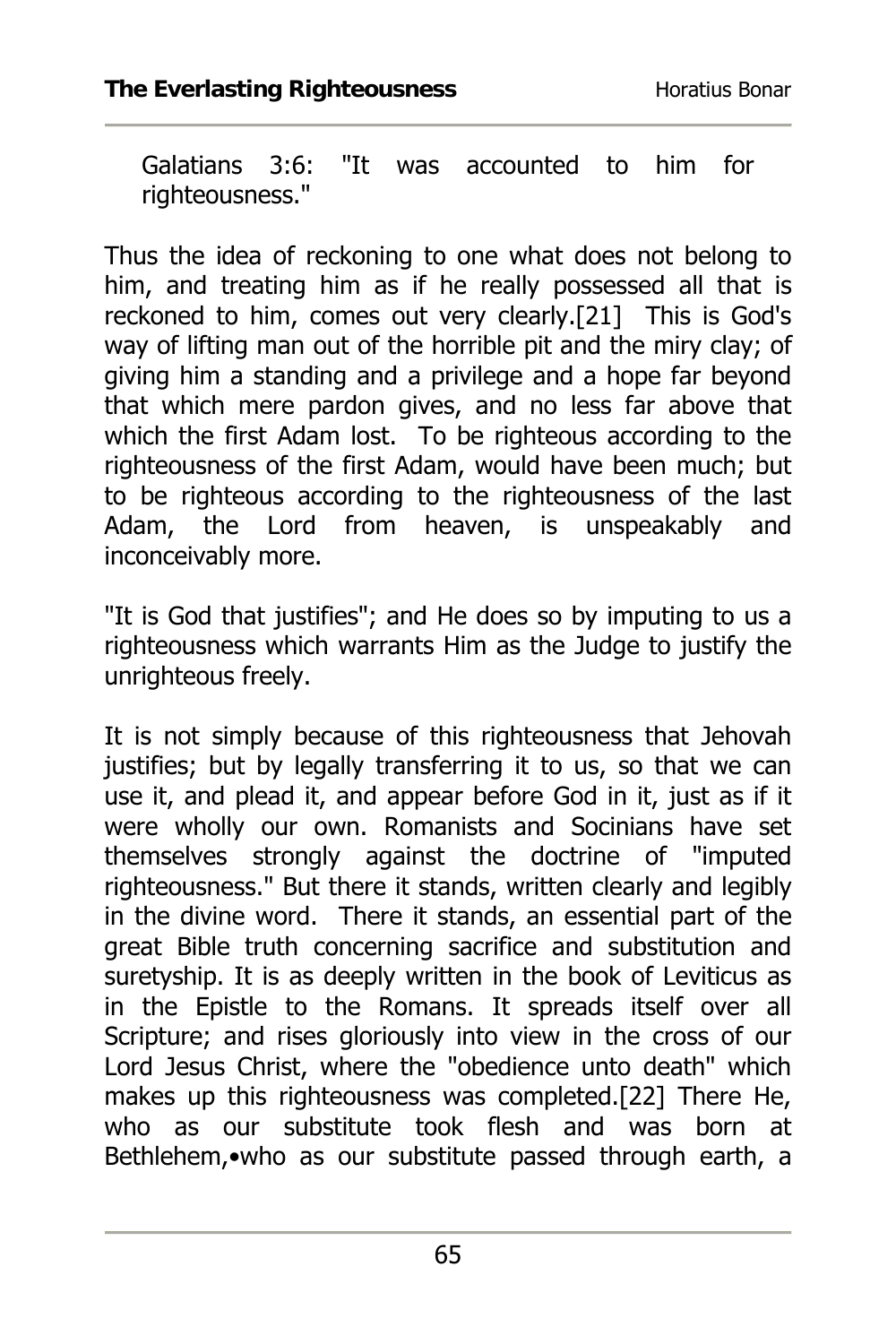man of sorrows and acquainted with grief,•consummated His substitution, and brought in the "everlasting righteousness"; the righteousness of which the apostle spoke when he reasoned that, "as by the disobedience of one many were made sinners, so by the obedience of one shall many be made righteous" (Rom. 5:19); and when he proclaimed his abnegation of all other righteousnesses: "and be found in Him, not having mine own righteousness, which is of the law, but that which is by the faith of Christ, even the righteousness which is of God by faith" (Phil. 3:9). This is "the gift of righteousness" regarding which he says: "If by one man's offense death reigned by one; much more they which receive abundance of grace, and of the gift of righteousness, shall reign in life by one, Jesus Christ" (Rom. 5:17). The one man's offense rests upon all men "to condemnation" (Rom. 5:18); so the one Man's righteousness, as the counteraction or removal of this condemnation, is available and efficacious "unto justification of life." The imputation of the first Adam's sin to us, and of the last Adam's righteousness, are thus placed side by side. The transference of our guilt to the Divine Substitute, and the transference of that Substitute's righteousness or perfection to us, must stand or fall together.

This righteousness of God was no common righteousness. It was the righteousness of Him who was both God and man; and therefore it was not only the righteousness of God, but in addition to this it was the righteousness of man. It embodied and exhibited all uncreated and all created perfection. Never had the like been seen or heard of in heaven or on earth before. It was the twofold perfection of Creatorhood and Creatorship in one resplendent center, one glorious Person; and the dignity of that Person gave a perfection, a vastness, a length and breadth, a height and depth, to that righteousness which never had been equaled, and which never shall be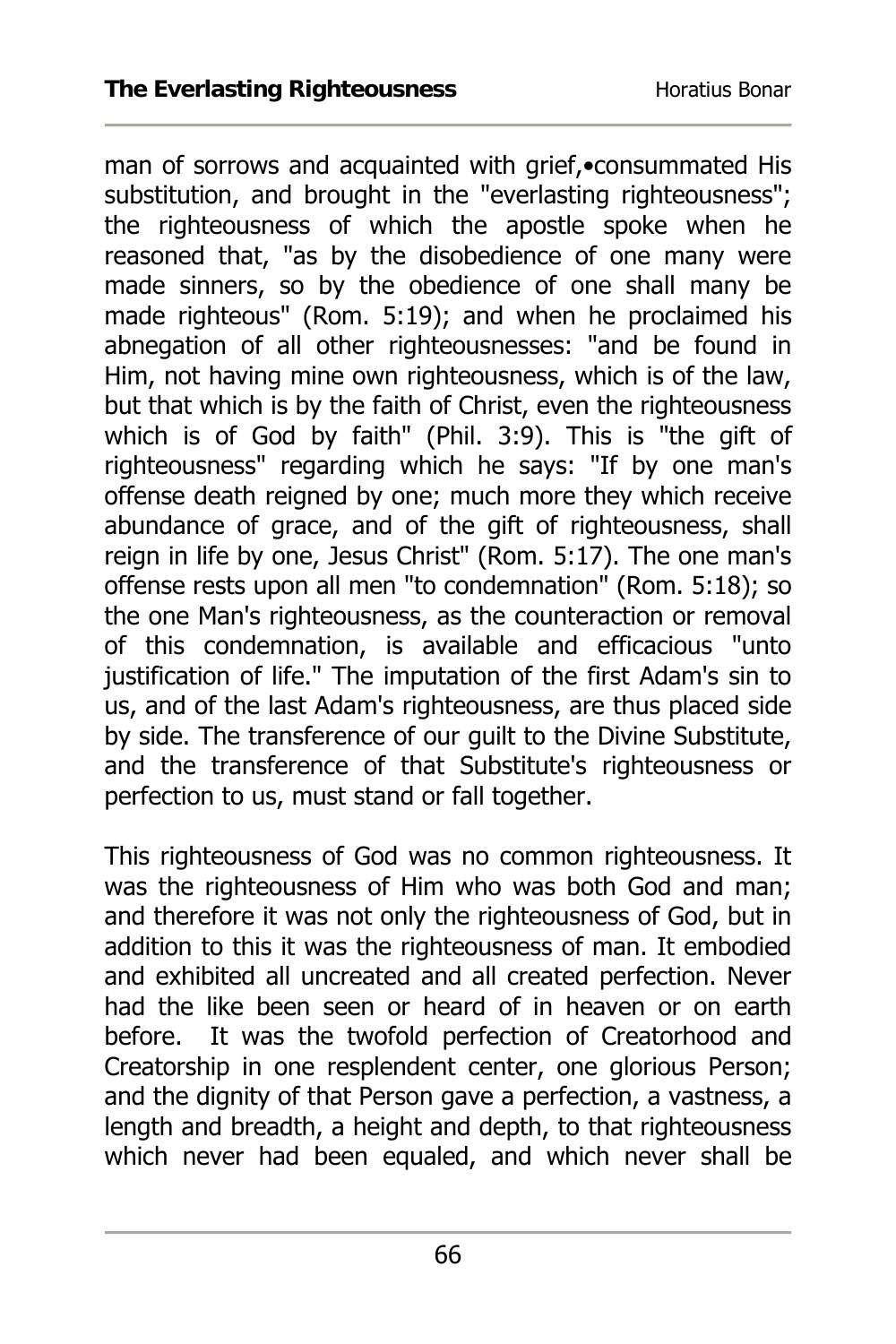equaled for ever. It is the perfection of perfection; the excellency of excellency; the holiness of holiness. It is that in which God preeminently delighteth. Never had His law been so kept and honored before. Son of God and Son of man in one person, He in this twofold character keeps the Father's law, and in keeping it provides a righteousness so large and full, that it can be shared with others, transferred to others, imputed to others, and God be glorified (as well as the sinner saved) by the transference and imputation. Never had God been so loved as now; with all divine love and with all human love. Never had God been so served and obeyed, as now He has been by Him who is "God manifest in flesh." Never had God found one before, who for love to the holy law was willing to become its victim that it might be honored; who for love to God was willing not only to be made under the law, but by thus coming under it, to subject Himself to death, even the death of the cross; who for love to the fallen creature was willing to take the sinner's place, to bear the sinner's burden, to undergo the sinner's penalty, to assume the sinner's curse, to die the sinner's death of shame and anguish, and to go down in darkness to the sinner's grave.

The objections against imputation all resolve themselves into objections against substitution in any form. Vicarious suffering is even more unreasonable to some than vicarious obedience; and the arguments used in assailing the former apply with greater force against the latter. Yet human law recognizes both; the "laws of nature" show the existence of both; and the divine law, as interpreted by the great Lawgiver Himself, acknowledges both. Man is willing to act on the principle of substitution or representation by another in earthly transactions, such as the payment of debt, or the performance of duty, or the descent of property; but he is not so willing to admit it, or proceed upon it, in the great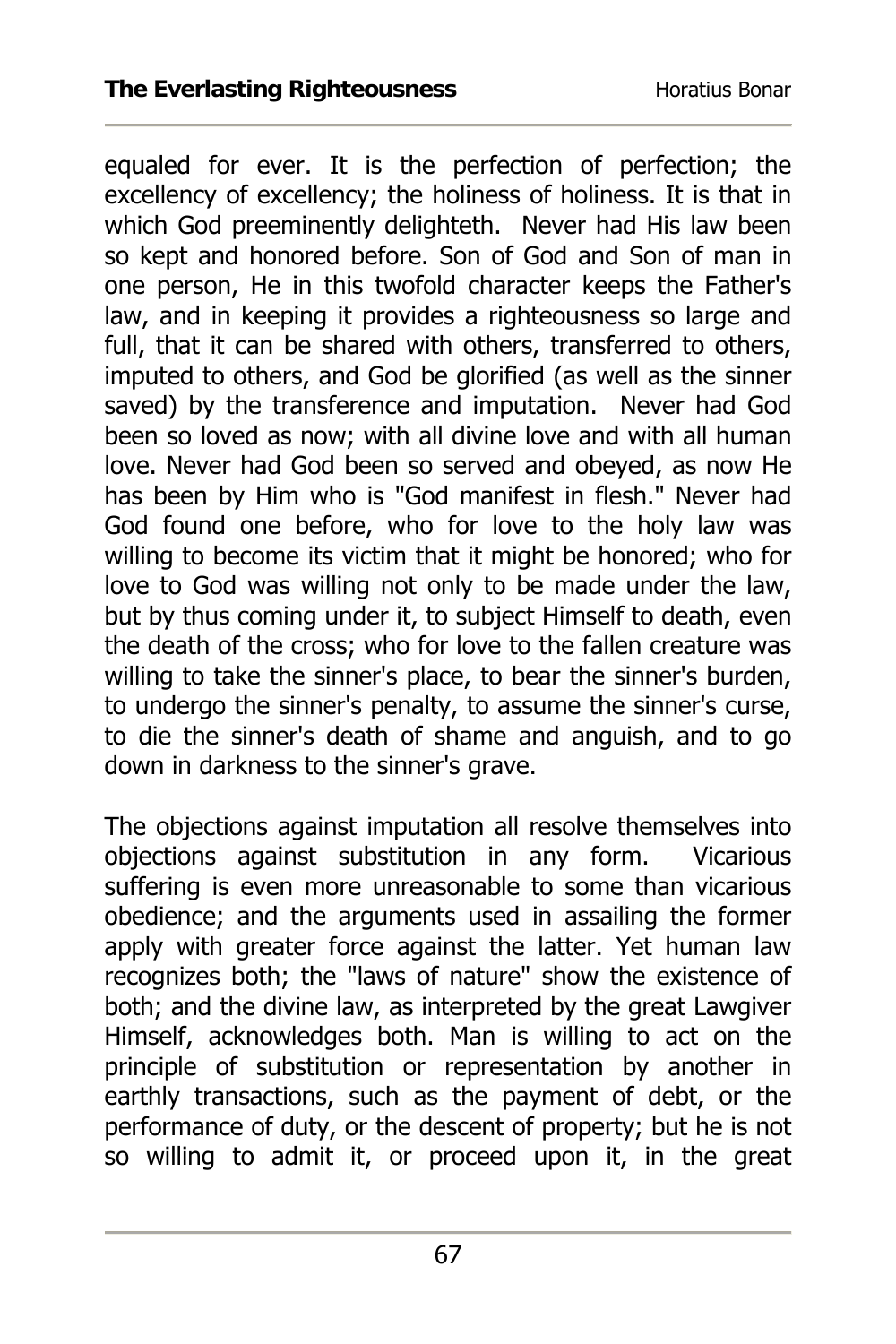transaction between him and God as to condemnation and righteousness. That to which he objects not in temporal things, he repudiates in spiritual as unjust and unreasonable; giving one man the benefit of another's doings or another's sufferings; treating the man who has not paid the debt as if he had done so, because another has paid it for him; or recognizing the legal right of a man to large wealth or a vast estate, no part of which he had earned or deserved, but which had come to him as the gift and fruit of another's lifetime's toil. Men object not to receive any kind or amount of this world's goods from another, though they have done nothing to deserve them, but everything to make them unworthy of them; but they refuse to accept the favor of God, and a standing in righteousness before Him, on the ground of what a Substitute has done and suffered. In earthly things they are willing to be represented by another, but not in heavenly things. The former is all fair, and just, and legal; the latter is absurd, an insult to their understanding, and a depreciation of their worth! Yet if they prized the heavenly as much as they do the earthly blessing, they would not entertain such scruples nor raise such objections as to receiving it from another as the result of his work. If God is willing that Christ should represent us, who are we, that we should refuse to be represented by Him? If God is willing to deal with us on the footing of Christ's obedience, and to reckon that obedience to us as if it had been our own, who are we, that we should reject such a method of blessing, and call it unjust and impossible? This principle or theory of representation, of one man being treated far beyond his deserts in virtue of his being legally entitled to use the name or claims of another, runs through all earthly transaction; and why should it not in like manner pervade the heavenly?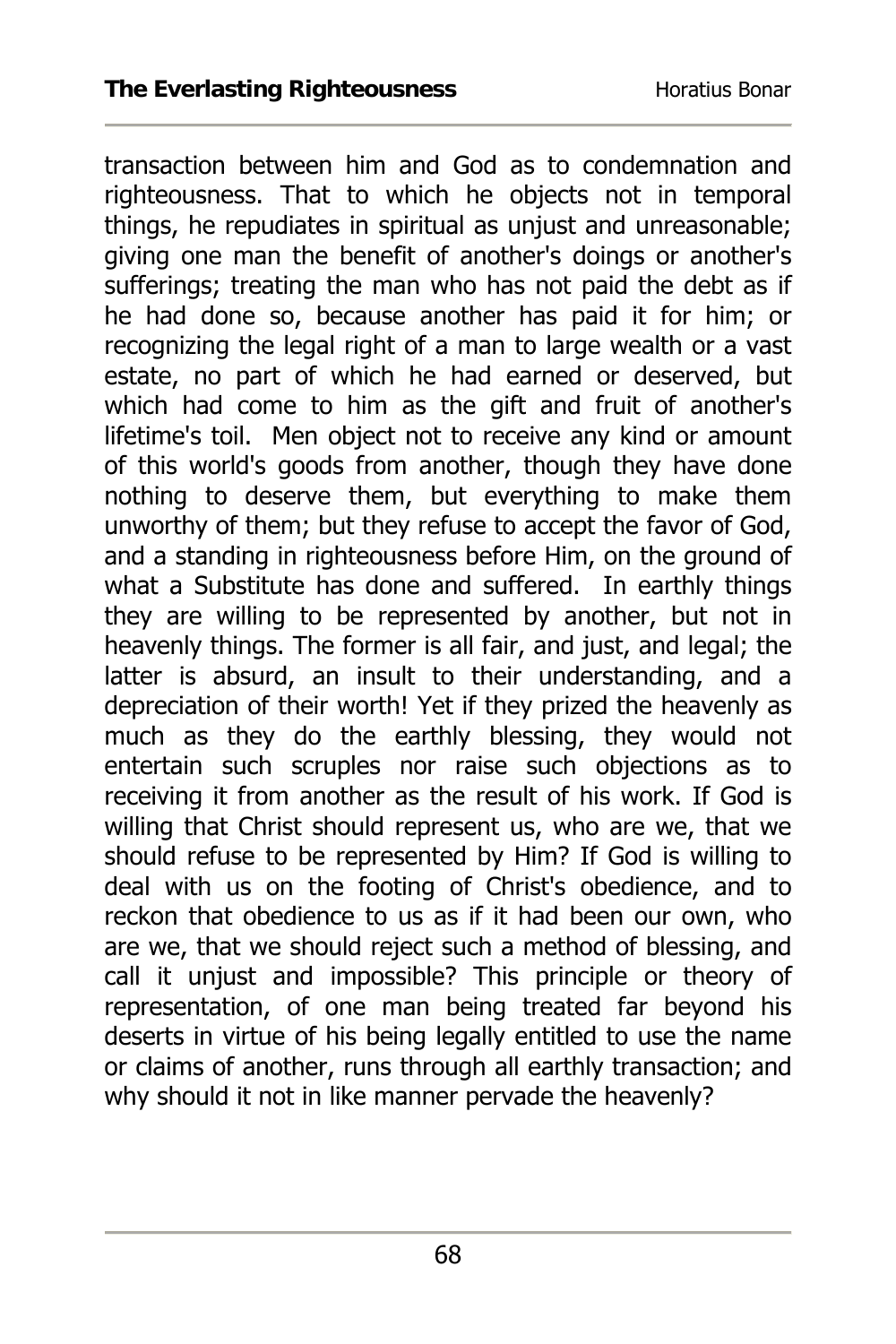Rejection of "imputed righteousness" because the words do not actually occur in Scripture, is foolish and weak. Such terms as Christianity, the Trinity, the Eucharist, Plenary Inspiration, are not to be found in the Bible; yet, inasmuch as the thing, or object, or truth which these words truly and accurately cover is there, the term is received as substantially accurate, and made use of without scruple. Such an objection savors more of little-minded caviling than of the truth-seeking simplicity of faith.[23]

Refusal to accept the divine "theory" or doctrine of representation in and by another, indicates in many cases mere indifference to the blessing to be received; in others, resentment of the way in which that doctrine utterly sets aside all excellency or merit on our part. Men will win the kingdom for themselves; they will deserve eternal life; they will not take forgiveness or righteousness freely from another's hands; or be indebted to a Substitute for what they are persuaded they can earn by their personal doings. Because the plan of representation or substitution is distasteful and humbling, they call it absurd and unjust. They refuse a heavenly inheritance on such terms, while perhaps at the very moment they are accepting an earthly estate on terms as totally irrespective of their own labor or goodness.

The Judge must either be the justifier or the condemner. The Judge is Jehovah. It is His office to condemn, it is His office to justify. He does not condemn by infusing sin into the person who appears before Him; so He does not justify by infusing righteousness into the sinner whom He acquits. It is as Judge that He acquits. But He does not merely acquit or absolve. He goes beyond this. The marvelous way in which He has met the claims of justice, so as to enable Him to pronounce a righteous acquittal, enables Him to replace, either on his own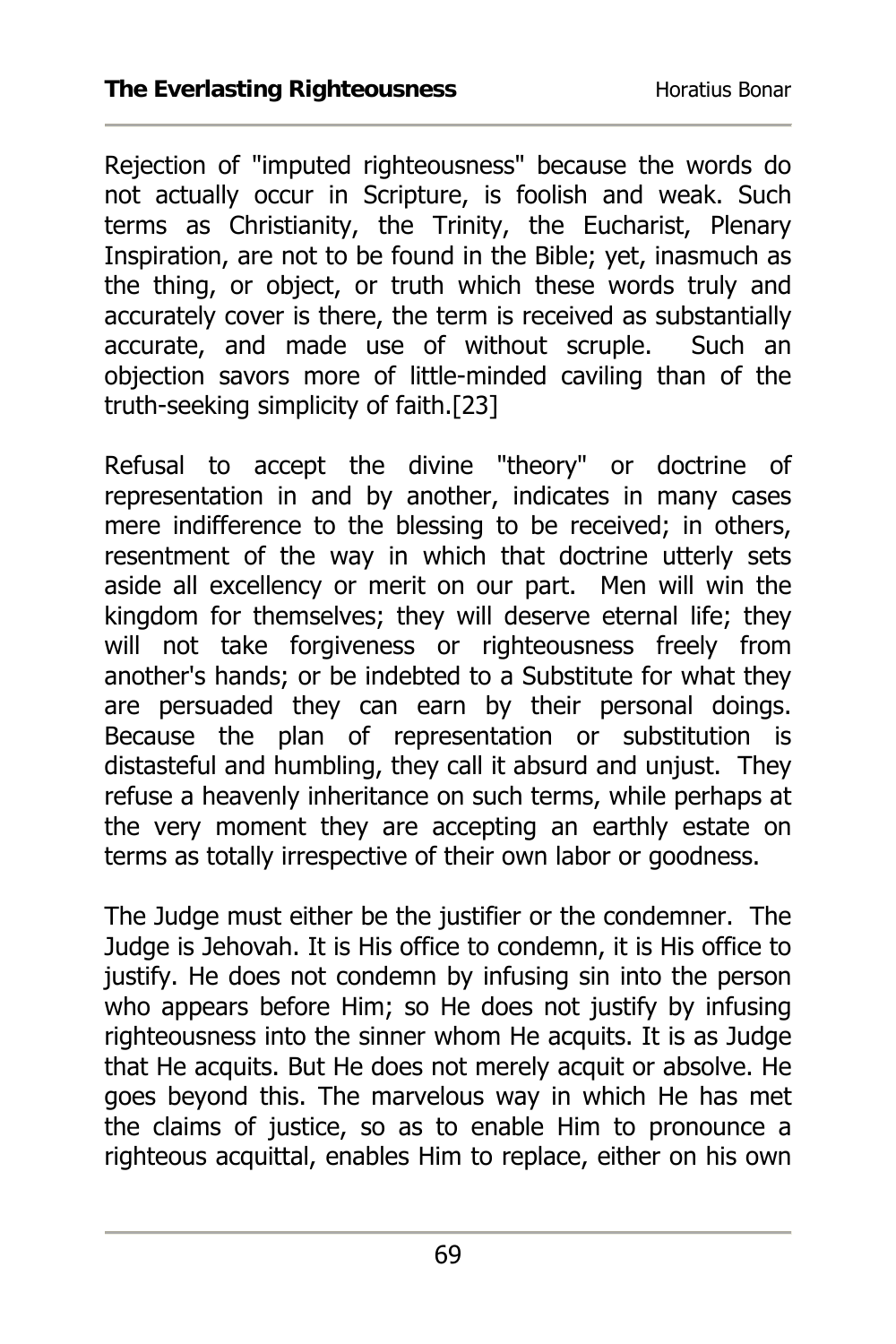former place of innocence, or on a higher, the sinner whom He absolves so freely and so completely. It was by representation or substitution of the just for the unjust that He was enabled to acquit; and it is by the same representation or substitution that He lifts into a more glorious position the acquitted man. The representative or substitute being the Son of God, and therefore of infinite dignity in His person, the excellency of that which He is and does, when conveyed or reckoned to another, gives that other a claim to be treated far higher than he could otherwise in any circumstances have possessed. Some may have expressed this transference in terms too strong and absolute, as if we actually became as righteous as He is, as near to God as He is, as infinitely the objects of the Father's love as He is.

But though there may have been unwise utterances on this point, which have needlessly afforded cause of offense and objection, it remains true that the man who believes in Jesus Christ, from the moment that he so believes, not only receives divine absolution from all guilt, but is so made legally possessor of His infinite righteousness, that all to which that righteousness entitles becomes his, and he is henceforth treated by God according to the perfection of the perfect One, as if that perfection had been his own. "As He is, so are we [even] in THIS world" (1 John 4:17), that is, even now, in our state of imperfection, though men of unclean lips, and though dwelling among a people of unclean lips; as it is elsewhere written, "There is therefore NOW [even now] no condemnation to them that are in Christ Jesus" (Rom. 8:1). Not only are we "delivered from the wrath to come" (1 Thess. 1:10); not only shall we "not come into condemnation" (John 5:24); not only are we "justified from all things" (Acts 13:39); but we are "made [literally, we 'become'] THE RIGHTEOUSNESS OF GOD in Him" (2 Cor. 5:21).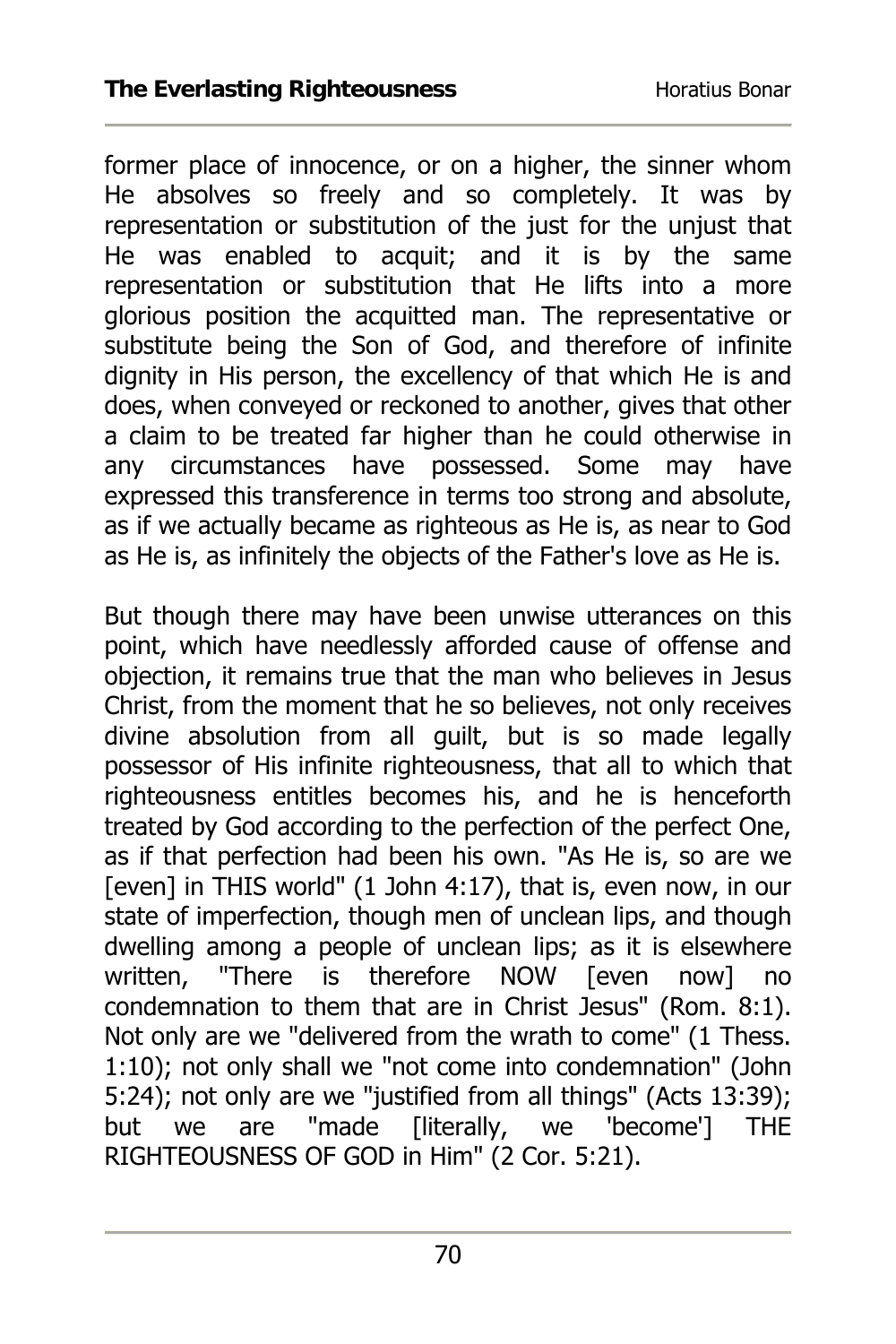The transaction is not one of borrowing. The perfection made over to us is given, not lent, by God. It becomes ours in law, ours for all legal ends; ours as efficaciously as if it had been from first to last our very own in deed.

The transaction is a real one between the sinner and God, and carries with it all legal consequences, just as if the sinner had really discharged his own debts and obtained a judicial absolvitor from all further claims whatever; a receipt in full from Him to whom the great debt was due.

The transaction is one to which all the parties concerned have consented, as being fully satisfied that injury has been done to none; nay, that all have been greatly more benefited by this mode of settlement than by the more direct one, of the parties punishable undergoing the punishment in their own persons. When thus not merely no injustice is done to any one, but when more than justice is done to all; when no one is defrauded, but when each gets far more than his due, how foolish, how preposterous, to speak of imputation as a violation of law, and a subversion of the principles of righteous government!

The transaction is not one of indifference to sin, or obliterative of the distinction between righteousness and unrighteousness. It is one which, of all that can be imagined, is most fitted to show the evil of evil, the malignity of sin, the divine hatred of all departure from perfection, the regard which God has to His law, His awful appreciation of justice, and His determination to secure, at any cost,•even the death of His Son,•the righteous foundations of the universe, and the sanctities of His eternal throne. If the Christ of God, in His sorrowful life below, be but a specimen of suffering humanity,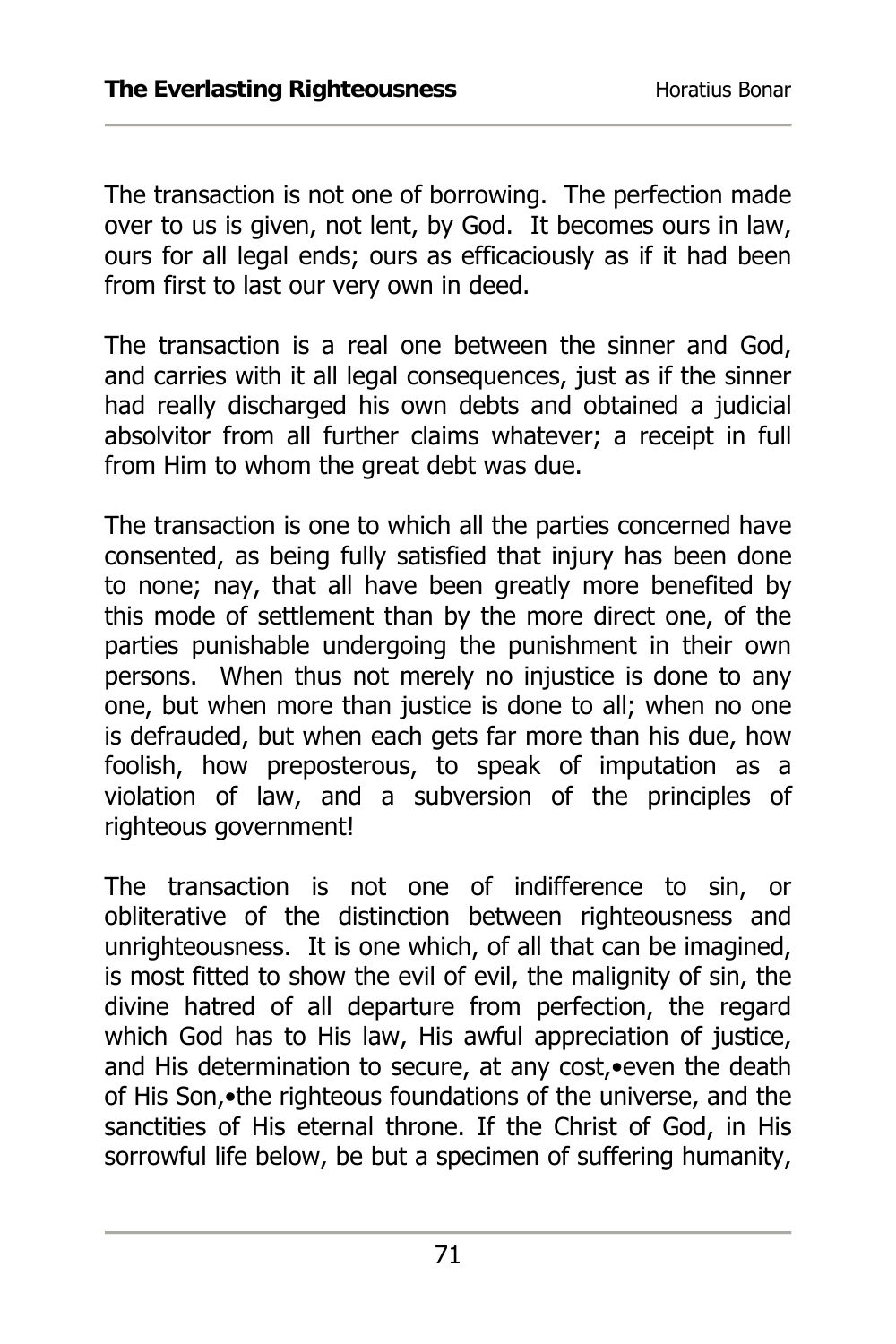or a model of patient calmness under wrong, not one of these things is manifested or secured. He is but one fragment more of a confused and disordered world, where everything has broken loose from its anchorage, and each is dashing against the other in unmanageable chaos, without any prospect of a holy or tranquil issue. He is an example of the complete triumph of evil over goodness, of wrong over right, of Satan over God,•one from whose history we can draw only this terrific conclusion, that God has lost the control of His own world; that sin has become too great a power for God either to regulate or extirpate; that the utmost that God can do is to produce a rare example of suffering holiness, which He allows the world to tread upon without being able effectually to interfere; that righteousness, after ages of buffeting and scorn, must retire from the field in utter helplessness, and permit the unchecked reign of evil. If the cross be the mere exhibition of self-sacrifice and patient meekness, then the hope of the world is gone. We had always thought that there was a potent purpose of God at work in connection with the sin-bearing work of the holy Sufferer, which, allowing sin for a season to develop itself, was preparing and evolving a power which would utterly overthrow it, and sweep earth clean of evil, moral and physical. But if the crucified Christ be the mere self-denying man, we have nothing more at work for the overthrow of evil than has again and again been witnessed, when some hero or martyr rose above the level of his age to protest against evils which he could not eradicate, and to bear witness in life and death for truth and righteousness,•in vain.

The transaction is, in all its aspects, and in its bearings on all parties and interests, strictly and nobly righteous. It provides a righteous channel through which God's free love may flow down to man. It lays a righteous foundation for the pardon of sin. It secures a righteous welcome for the returning sinner.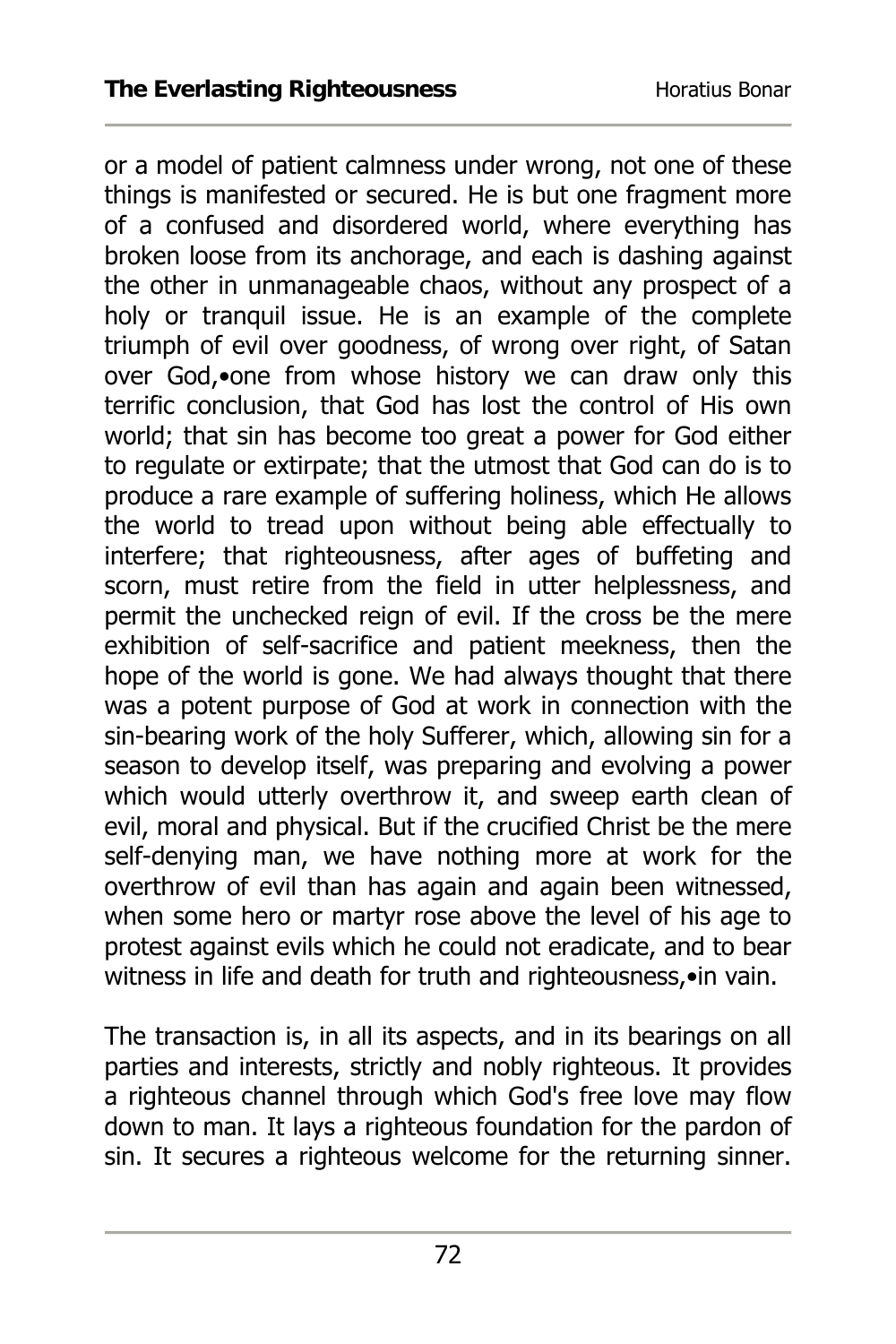It makes the justification of the justified even more righteous than his condemnation would have been; while it makes the condemnation of the condemned not only doubly righteous, but at once a vindication and an exhibition of infinite and immutable justice.

There can be no justification without some kind of righteousness; and according to the nature or value of that righteousness will the justification be. That justification will necessarily partake of the value of the righteousness which justifies. If the righteousness be poor and finite, our standing as justified men will be the same. If it be glorious and divine, even such will our standing be. God the justifier, acting according to the excellency of that righteousness, and recognizing its claims in behalf of all who consent to be treated according to its value, deals with each believing man, weak as his faith may be, in conformity with the demands of that righteousness. All that it can claim for us we may ask and expect; all that it can claim for us God will assuredly bestow. He by whom, in believing, we consent to be represented, puts in the claim for us, in His name; and the demands of that name are as just as they are irresistible.

Our legal responsibilities as transgressors of the law are transferred to Him; and His legal claims, as the fulfiller of the law, pass over to us. It is not a transference of characters nor an exchange of persons that we mean by this; but a transference of liabilities, an exchange of judicial demands. Very strikingly is the case between the sinner and God put in our Lord's parable of the two debtors, of which these words are the sum: "When they had nothing to pay, he frankly forgave them both" (Luke 7:42). Here is our thorough bankruptcy, and God's full discharge. What can law say to us after this? "It is God that justifieth." We are bankrupts; our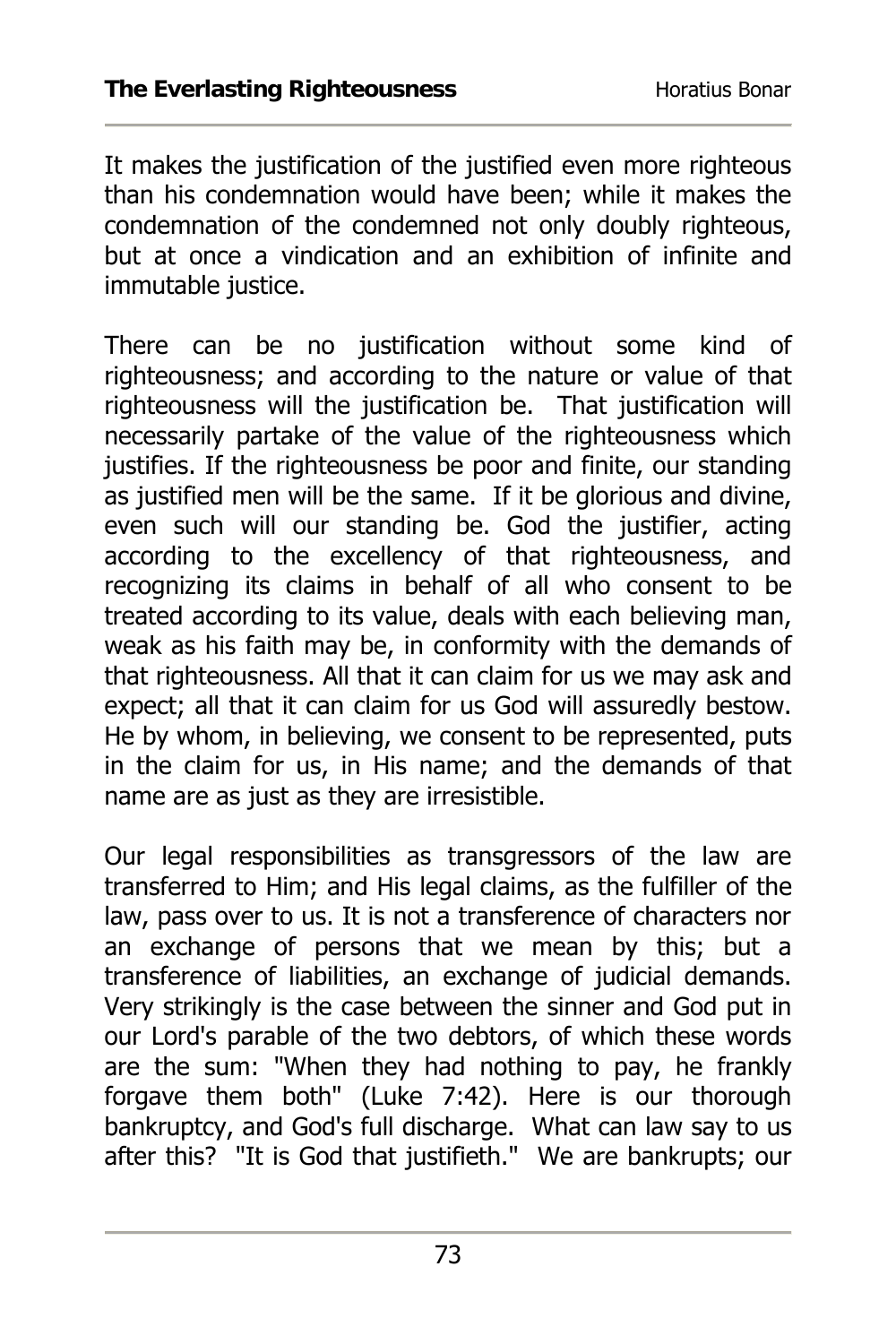assets are nothing; God looks at the case, pities us, and clears everything.

The epithet "fictitious" which some have applied to this representation need not trouble or alarm us. The question with us is not, "Can we clear up fully the abstract principles which the transaction embodies?" but, "Does it carry with it legal consequences, by which we are set in a new standing before God, and entitled to plead, in all our dealings with God, the meritoriousness of an infinitely perfect life, the payment effected in behalf of those who had nothing to pay, by an infinitely perfect death?"

Thus 'grace reigns through righteousness unto eternal life through Jesus Christ our Lord" (Rom. 5:21). "Through (dia) righteousness," and also "through (dia) Jesus Christ our Lord"; the one the active instrument, the other the efficient cause: (1) God the justifier, (2) Christ the cause, (3) righteousness the instrument. God's free love has found for itself a righteous channel, along which it flows in all its fullness to the ungodly. For while all that the believing man receives, he receives from GRACE; yet it is not less true that all that he believes, he receives from RIGHTEOUSNESS; from the hand of a righteous God, acting according to the claims of a righteousness which is absolutely and divinely perfect.

He who refuses to be represented by another before God, must represent himself, and draw near to God on the strength of what he is in himself, or what he has done. How he is likely to fare in such an approach, let his own conscience tell him, if he will not believe the explicit declaration of the Holy Spirit, that "through Him (Christ) we have access by one Spirit to the Father" (Eph. 2:18); or Christ's own affirmation concerning this: "I am the way," and "I am the door" (John 10:9, 14:6).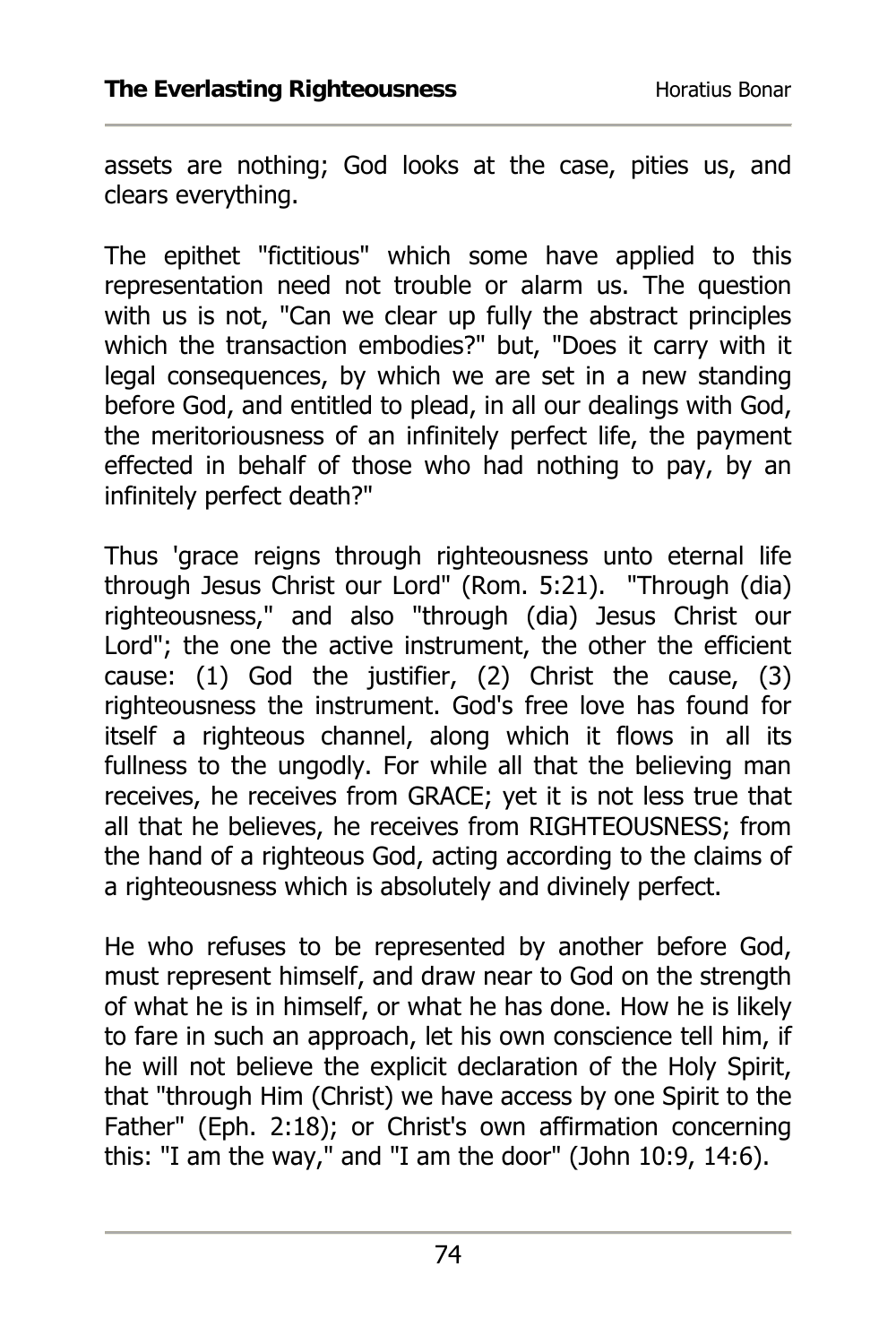As for him who, conscious of unfitness to draw near to God by reason of personal imperfection, is willing to be represented by the Son of God, and to substitute a divine claim and merit for a human; let him know that God is willing to receive him with all his imperfection, because of the perfection of another, legally transferred to him by the just God and Judge; that God is presenting to him a righteousness not only sufficient to clear him from all guilt, and to pay his penalty to the full, but to exalt him to a new rank and dignity, such as he could not possibly acquire by the labors or prayers of goodnesses of ten thousand such lives as his own.

"Christ is all and in all" (Col. 3:11). He who knows this, knows what fully satisfies and cheers. He who knows this best has the deepest and truest peace: for he has learned the secret of being always a sinner, yet always righteous; always incomplete, yet always complete; always empty, and yet always full; always poor, and yet always rich. We would not say of that fullness, "Drink deep or taste not," for even to taste is to be blest. But we say, Drink deep; for he who drinks deepest is the happiest as well as the holiest man.[24]

Recognition of the PERFECTION of the Lord Jesus Christ, as to the personal excellency, official suitableness, and vicarious value, is that only which satisfies the heart and conscience of the sinner. It satisfies the former by presenting it with the most lovable of all lovable objects on which a heart can rest; the latter by furnishing it with that which can alone remove from the trembling conscience every possible ground for claim. True knowledge of the person of Him who is "the Christ of God," appreciation of His completed sacrifice, and living attachment to Himself, can alone meet the evil condition into which man has sunk; not only lifting him out of the horrible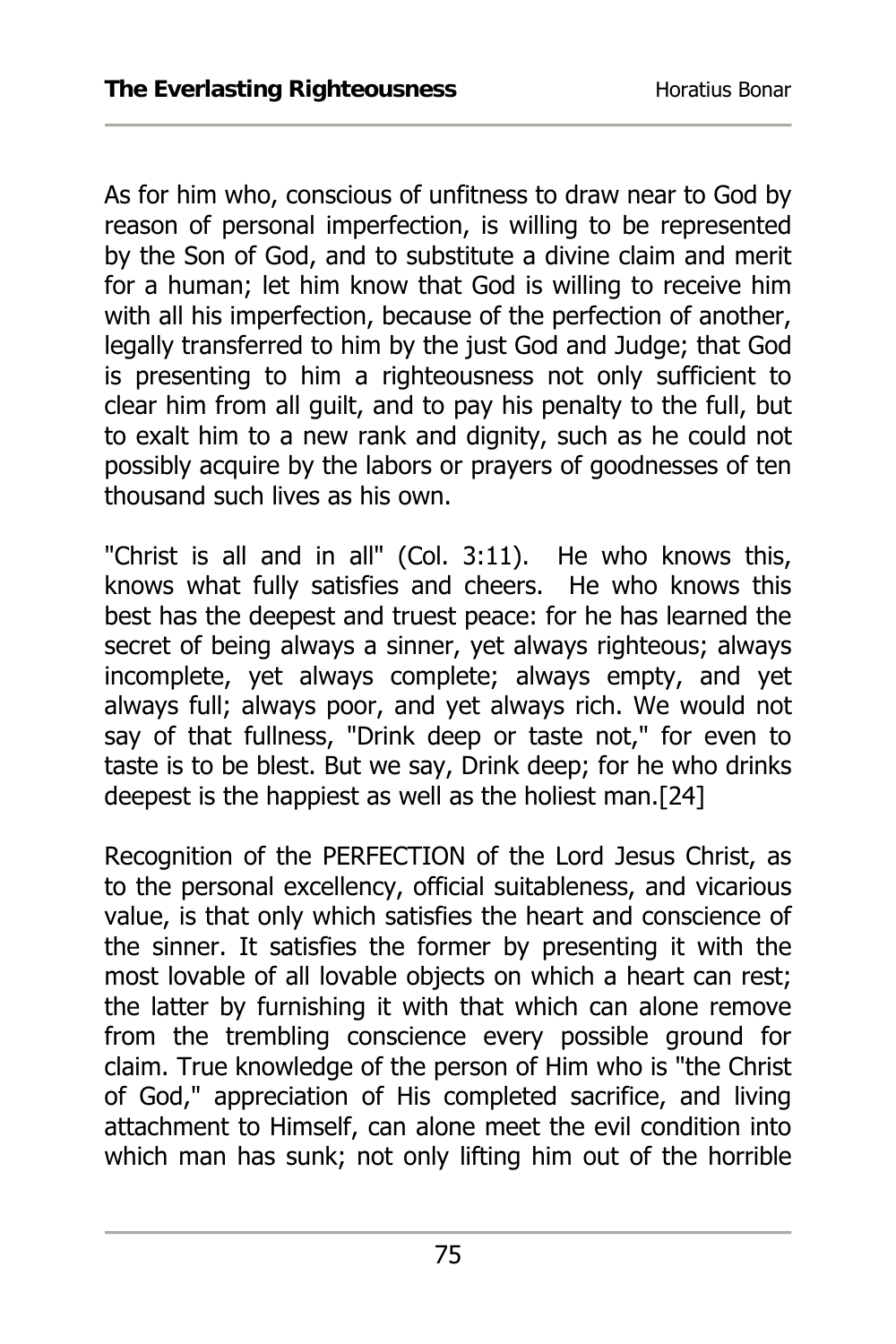pit and out of the miry clay; not only setting his feet upon the eternal rock; but raising him up into a region of peace and holiness such as no less costly means could have accomplished for the fallen son of Adam.

 "He who knew no sin was made sin for us." On this basis we build for eternity. The assumption of all our legal responsibilities by a divine Substitute is that which brings us deliverance. These responsibilities were great, and no effort of ours to rid ourselves of them could possibly succeed. They must all be fully met. Such judicial claims as are brought against the sinner cannot be waived. They are righteous claims, and must be settled righteously. God offers to settle them for us, by transferring them to One who can be answerable for them. The basis of this eternal settlement was laid at the cross, and on that basis God is willing to deal with any sinner for the complete canceling of all his liabilities.

The second man came, as the Righteous One, to undo by His righteousness all that the first man, as the unrighteous one, had done by his unrighteousness. Yet such is the power of sin, that it took thirty•three years of righteousness to undo what one act of unrighteousness had done. One act of disobedience to one statute had done the evil; a lifetime's obedience to the whole law of God is required for the undoing. Only by this can man be replaced in that condition of righteousness in which God can accept him, and the law recognize him as entitled to blessing.

Our characters are not transferred to Christ, but our liabilities are; and in our acceptance of God's mode of transference, we make the complete exchange by which we are absolved from all guilt, and enter into a state of "no condemnation." Sin reckoned to Christ as our substitute, and righteousness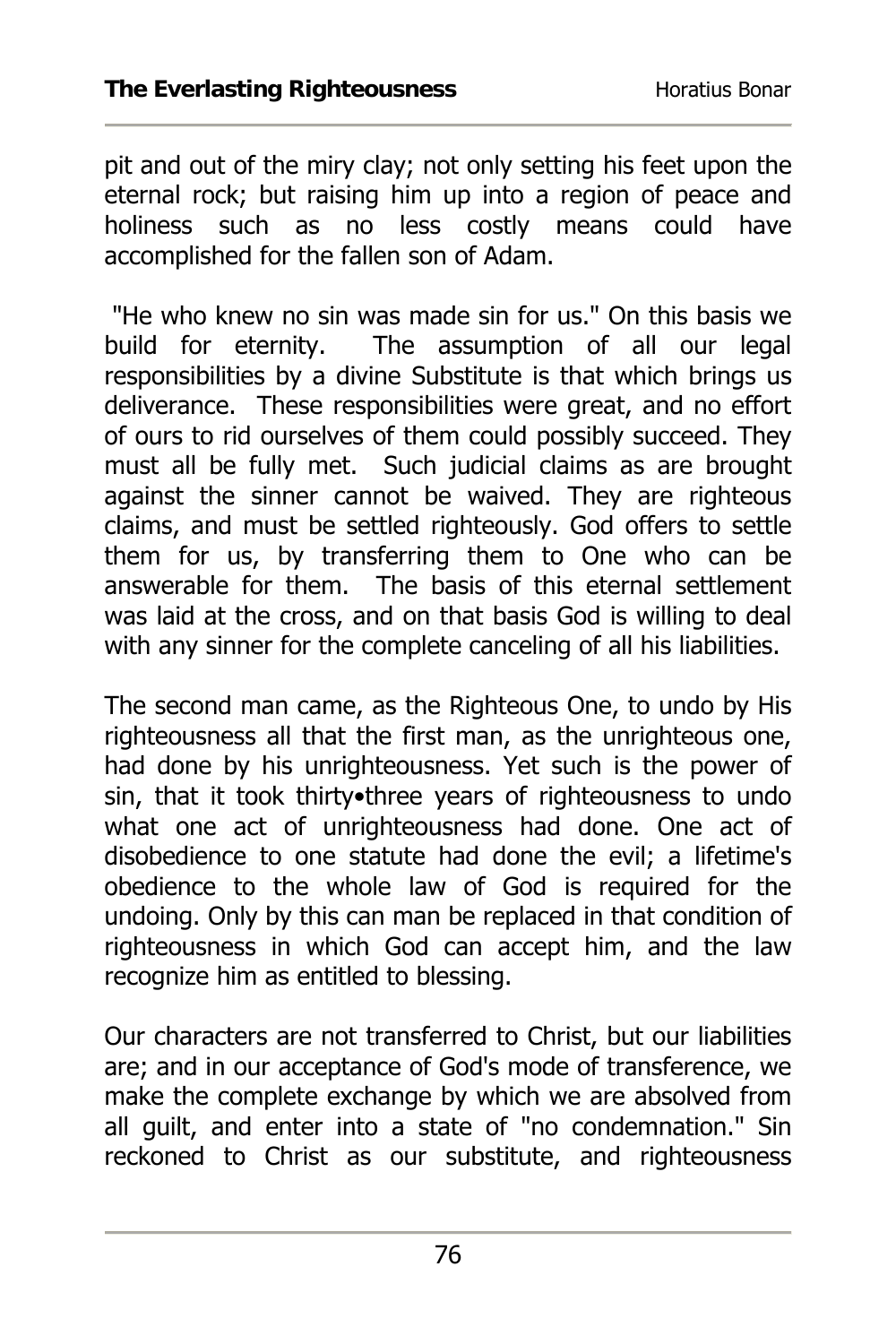reckoned to us as the acceptors of that substitute: this is deliverance, and peace, and life eternal.

"Labour therefore diligently, that not only out of the time of temptation, but also in the danger and conflict of death, when thy conscience is thoroughly afraid with the remembrance of thy sins past, and the devil assaulteth thee with great violence, going about to overwhelm thee with heaps, floods, and whole seas of sins, to terrify thee, to draw thee from Christ, and to drive thee to despair; that then, I say, thou mayest be able to say with some confidence, Christ the Son of God was given, not for the righteous and holy, but for the unrighteous and sinners. If I were righteous, and had no sin, I should have no need of Christ to be my reconciler, why then, 0 thou peevish holy Satan, wilt thou make me to be holy, and to seek righteousness in myself, when in very deed I have nothing in me but sins, and most grievous sins? Not feigned or trifling sins, but such as are against the first table; to wit, great infidelity, doubting, despair, contempt of God, hatred, ignorance, and blaspheming of God, unthankfulness, abusing of God's name, neglecting, loathing, and despising the word of God, and such like." LUTHER.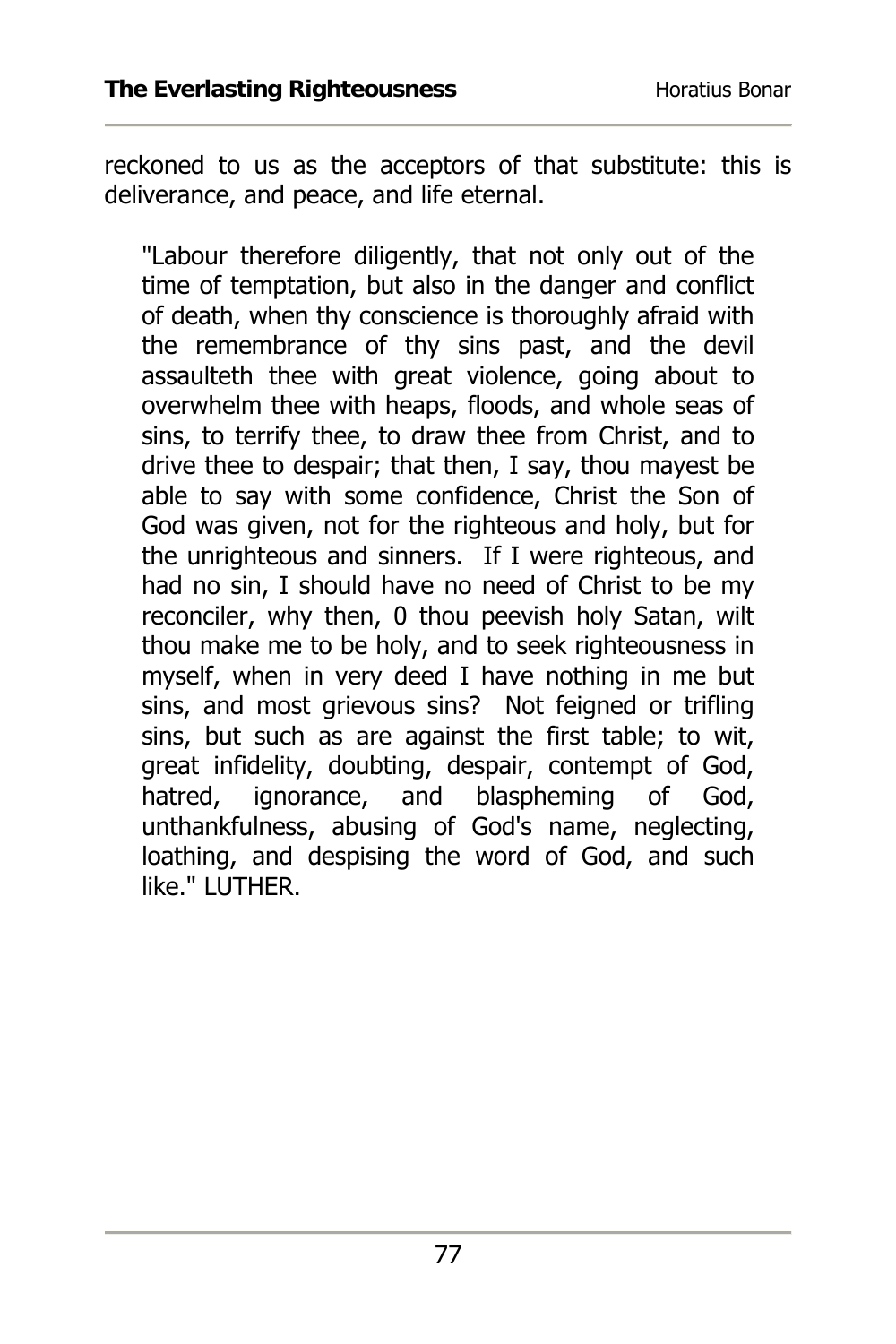### **CHAPTER 7**

#### **Not Faith, But Christ**

Our justification is the direct result of our believing the gospel; our knowledge of our own justification comes from believing God's promise of justification to every one who believes these glad tidings. For there is not only the divine testimony, but there is the promise annexed to it, assuring eternal life to every one who receives that testimony. There is first, then, a believed gospel, and then there is a believed promise. The latter is the "appropriation," as it is called; which, after all, is nothing but the acceptance of the promise which is everywhere coupled with the gospel message. The believed gospel saves; but it is the believed promise that assures us of this salvation.

Yet, after all, faith is not our righteousness. It is accounted to us in order to (eis) righteousness (Rom. 4:5), but not as righteousness; for in that case it would be a work like any other doing of man, and as such would be incompatible with the righteousness of the Son of God; the "righteousness which is by faith." Faith connects us with the righteousness, and is therefore totally distinct from it. To confound the one with the other is to subvert the whole gospel of the grace of God. Our act of faith must ever be a separate thing from that which we believe.

God reckons the believing man as having done all righteousness, though he has not done any, and though his faith is not righteousness. In this sense it is that faith is counted to us for, or in order to, righteousness,•and that we are "justified by faith." Faith does not justify as a work, or as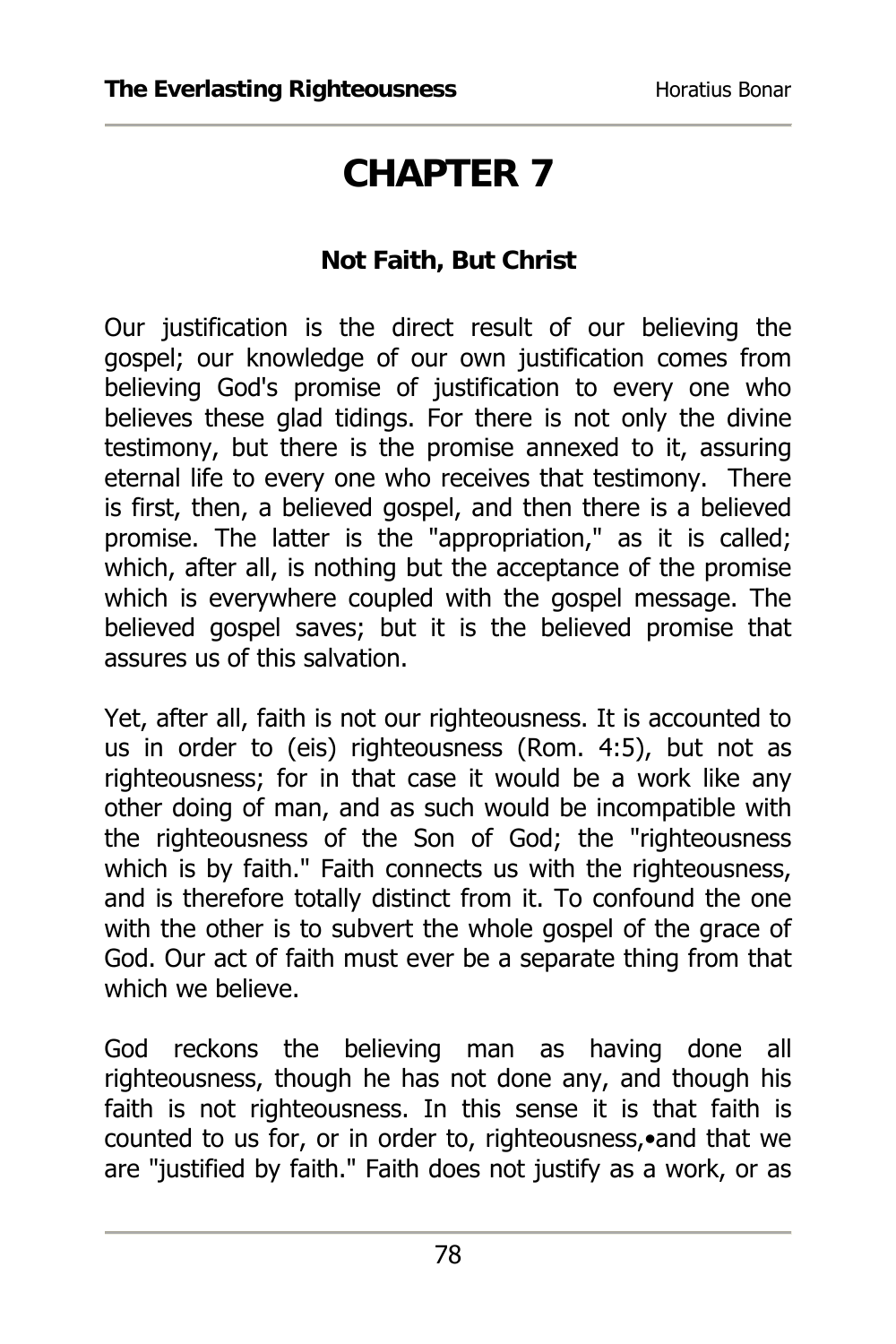a moral act, or a piece of goodness, nor as a gift of the Spirit, but simply because it is the bond between us and the Substitute; a very slender bond in one sense, but strong as iron in another. The work of Christ for us is the object of faith; the Spirit's work in us is that which produces this faith: it is out of the former, not of the latter, that our peace and justification come. Without the touch of the rod the water would not have gushed forth; yet it was the rock, and not the rod, that contained the water.

The bringer of the sacrifice into the tabernacle was to lay his hand upon the head of the sheep or the bullock, otherwise the offering would not have been accepted for him. But the laying on of his hand was not the same as the victim on which it was laid. The serpent-bitten Israelite was to look at the uplifted serpent of brass in order to be healed. But his looking was not the brazen serpent. We may say it was his looking that healed him, just as the Lord said, "Thy faith hath saved thee"; but this is figurative language. It was not his act of looking that healed him, but the object to which he looked. So faith is not our righteousness: it merely knits us to the righteous One, and makes us partakers of His righteousness. By a natural figure of speech, faith is often magnified into something great; whereas it is really nothing but our consenting to be saved by another: its supposed magnitude is derived from the greatness of the object which it grasps, the excellence of the righteousness which it accepts. Its preciousness is not its own, but the preciousness of Him to whom it links us.

Faith is not our physician; it only brings us to the Physician. It is not even our medicine; it only administers the medicine, divinely prepared by Him who "healeth all our diseases." In all our believing, let us remember God's word to Israel: "I am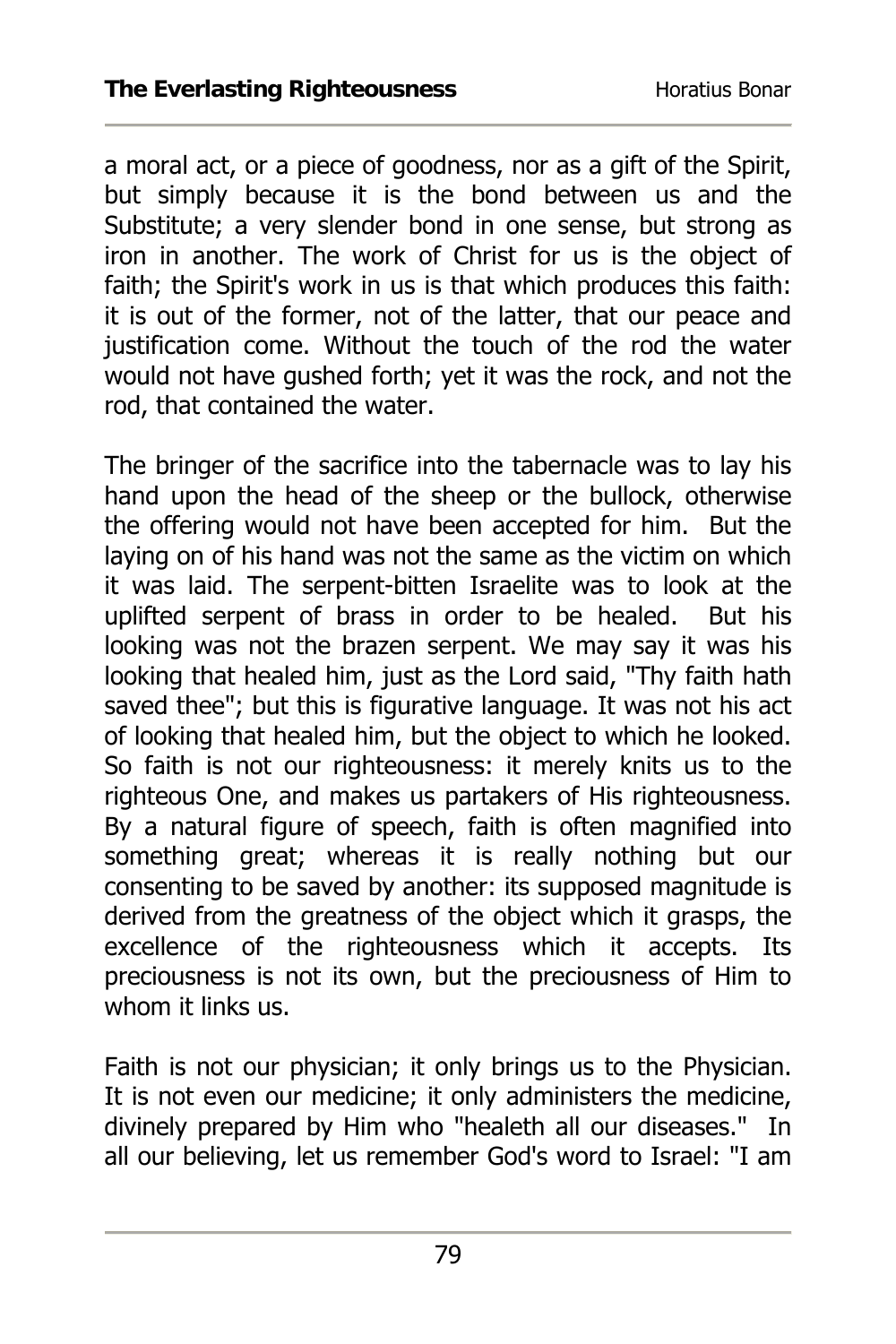Jehovah, that healeth thee" (Exo. 14:26). Our faith is but our touching Jesus; and what is even this, in reality, but His touching us?

Faith is not our savior. It was not faith that was born at Bethlehem and died on Golgotha for us. It was not faith that loved us, and gave itself for us; that bore our sins in its own body on the tree; that died and rose again for our sins. Faith is one thing, the Savior is another. Faith is one thing, and the cross is another. Let us not confound them, nor ascribe to a poor, imperfect act of man, that which belongs exclusively to the Son of the Living God.

Faith is not perfection. Yet only by perfection can we be saved; either our own or another's. That which is imperfect cannot justify, and an imperfect faith could not in any sense be a righteousness. If it is to justify, it must be perfect. It must be like "the Lamb, without blemish and without spot." An imperfect faith may connect us with the perfection of another; but it cannot of itself do aught for us, either in protecting us from wrath or securing the divine acquittal. All faith here is imperfect; and our security is this, that it matters not how poor or weak our faith may be: if it touches the perfect One, all is well. The touch draws out the virtue that is in Him, and we are saved. The slightest imperfection in our faith, if faith were our righteousness, would be fatal to every hope. But the imperfection of our faith, however great, if faith be but the approximation or contact between us and the fullness of the Substitute, is no hindrance to our participation of His righteousness. God has asked and provided a perfect righteousness; He nowhere asks nor expects a perfect faith. An earthenware pitcher can convey water to a traveler's thirsty lips as well as one of gold; nay, a broken vessel, even if there be but "a shard to take water from the pit" (Isa.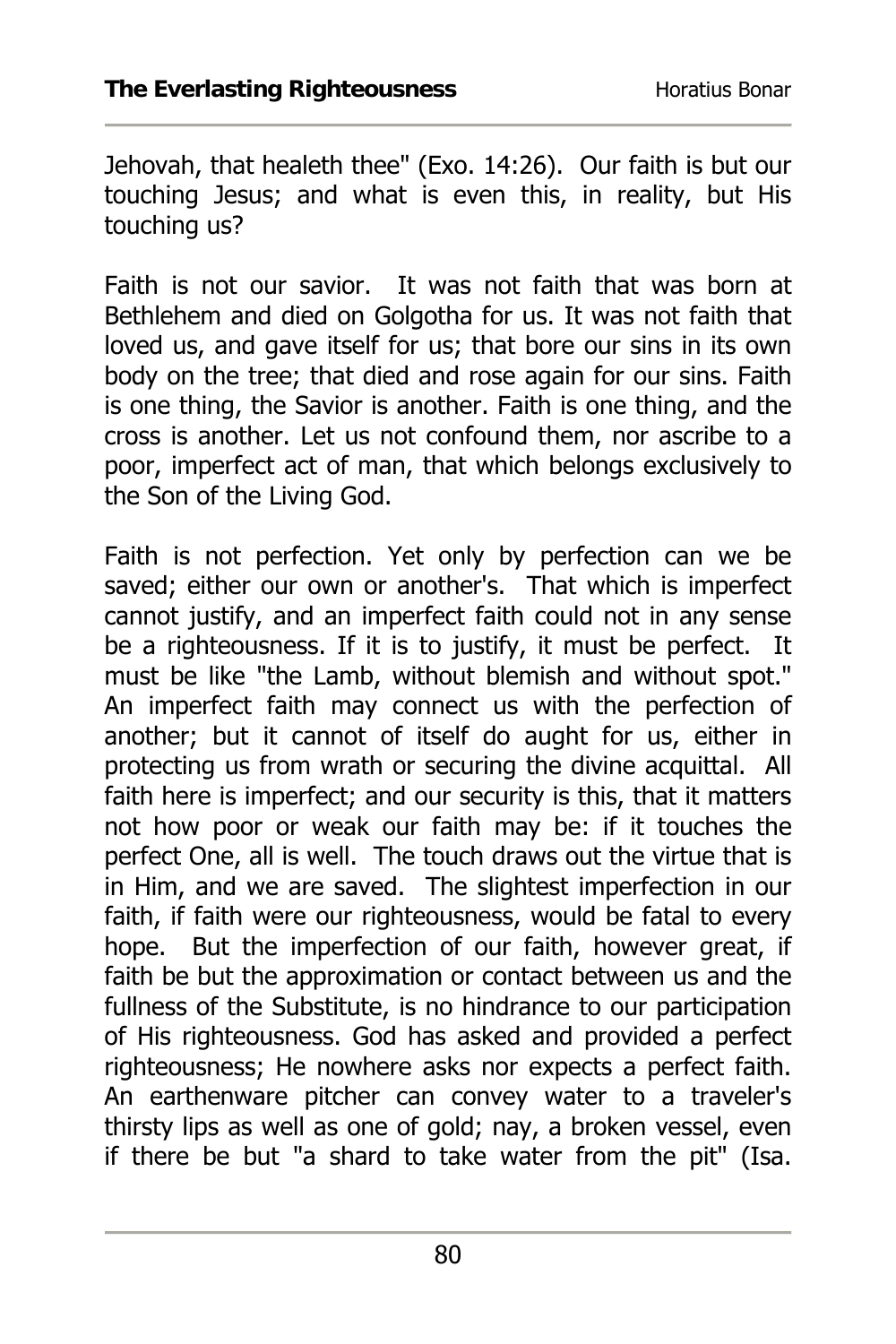30:14), will suffice. So a feeble, very feeble faith, will connect us with the righteousness of the Son of God; the faith, perhaps, that can only cry, "Lord, I believe; help mine unbelief."

Faith is not satisfaction to God. In no sense and in no aspect can faith be said to satisfy God, or to satisfy the law. Yet if it is to be our righteousness, it must satisfy. Being imperfect, it cannot satisfy; being human, it cannot satisfy, even though it were perfect. That which satisfies must be capable of bearing our guilt; and that which bears our guilt must be not only perfect, but divine. It is a sin-bearer that we need, and our faith cannot be a sin-bearer. Faith can expiate no guilt; can accomplish no propitiation; can pay no penalty; can wash away no stain; can provide no righteousness. It brings us to the cross, where there is expiation, and propitiation, and payment, and cleansing, and righteousness; but in itself it has no merit and no virtue.

 Faith is not Christ, nor the cross of Christ. Faith is not the blood, nor the sacrifice; it is not the altar, nor the laver, nor the mercy-seat, nor the incense.

It does not work, but accepts a work done ages ago; it does not wash, but leads us to the fountain opened for sin and uncleanness. It does not create; it merely links us to that new thing which was created when the "everlasting righteousness" was brought in (Dan. 9:24).

 And as faith goes on, so it continues; always the beggar's outstretched hand, never the rich man's gold; always the cable, never the anchor; the knocker, not the door, or the palace, or the table; the handmaid, not the mistress; the lattice which lets in the light, not the sun.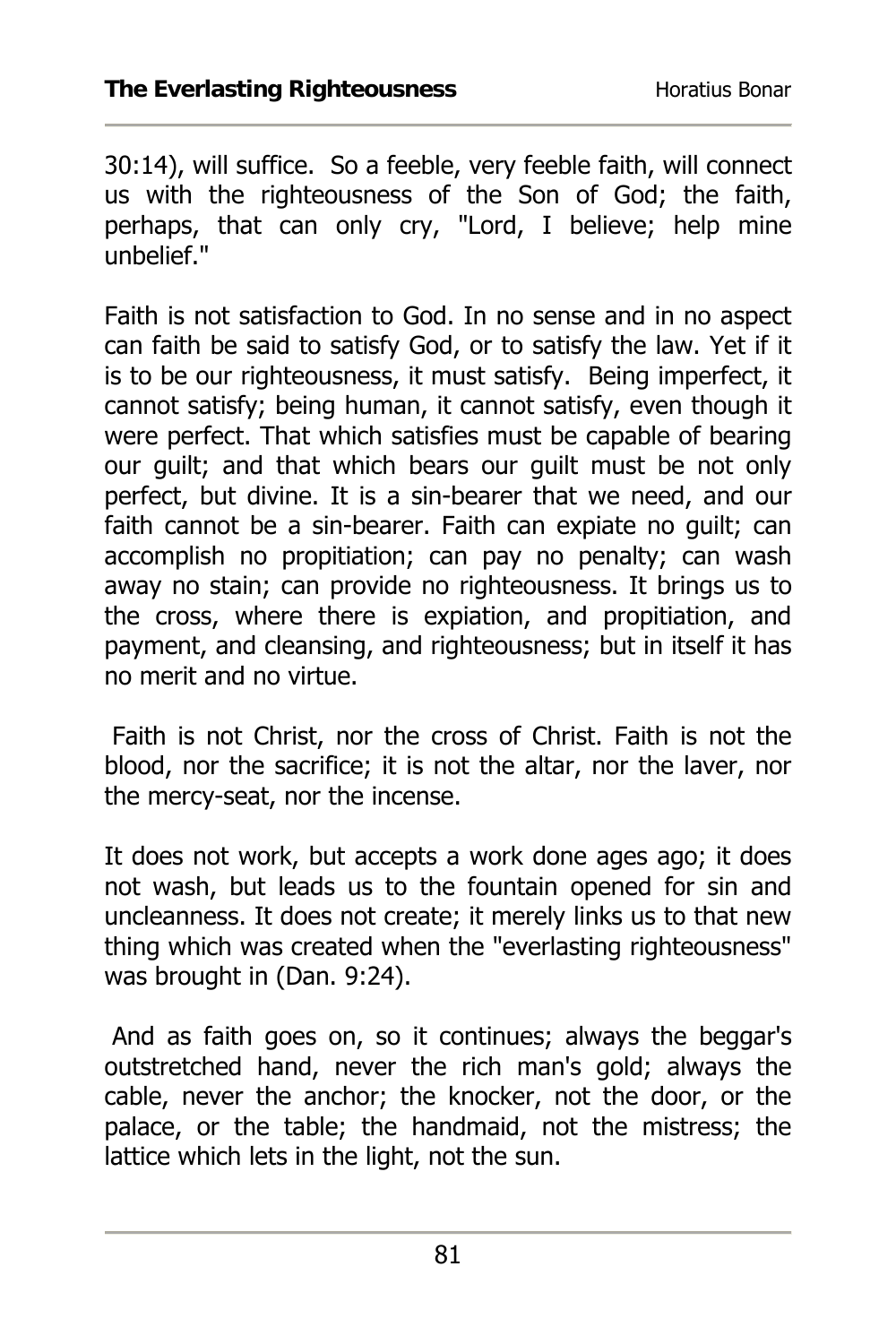Without worthiness in itself, it knits us to the infinite worthiness of Him in whom the Father delights; and so knitting us, presents us perfect in the perfection of another. Though it is not the foundation laid in Zion, it brings us to that foundation, and keeps us there, "grounded and settled" (Col. 1:23), that we may not be moved away from the hope of the gospel. Though it is not "the gospel," the "glad tidings," it receives these good news as God's eternal verities, and bids the soul rejoice in them; though it is not the burnt-offering, it stands still and gazes on the ascending flame, which assures us that the wrath which should have consumed the sinner has fallen upon the Substitute.

Though faith is not "the righteousness," it is the tie between it and us. It realizes our present standing before God in the excellency of His own Son; and it tells us that our eternal standing, in the ages to come, is in the same excellency, and depends on the perpetuity of that righteousness which can never change. For never shall we put off that Christ whom we put on when we believed (Rom. 12:14; Gal. 3:27). This divine raiment is "to everlasting." It waxes not old, it cannot be rent, and its beauty fadeth not away.

Nor does faith lead us away from that cross to which at first it led us. Some in our day speak as if we soon got beyond the cross, and might leave it behind; that the cross having done all it could do for us when first we came under its shadow, we may quit it and go forward; that to remain always at the cross is to be babes, not men.

But what is the cross? It is not the mere wooden pole, or some imitation of it, such as Romanists use. These we may safely leave behind us. We need not pitch our tent upon the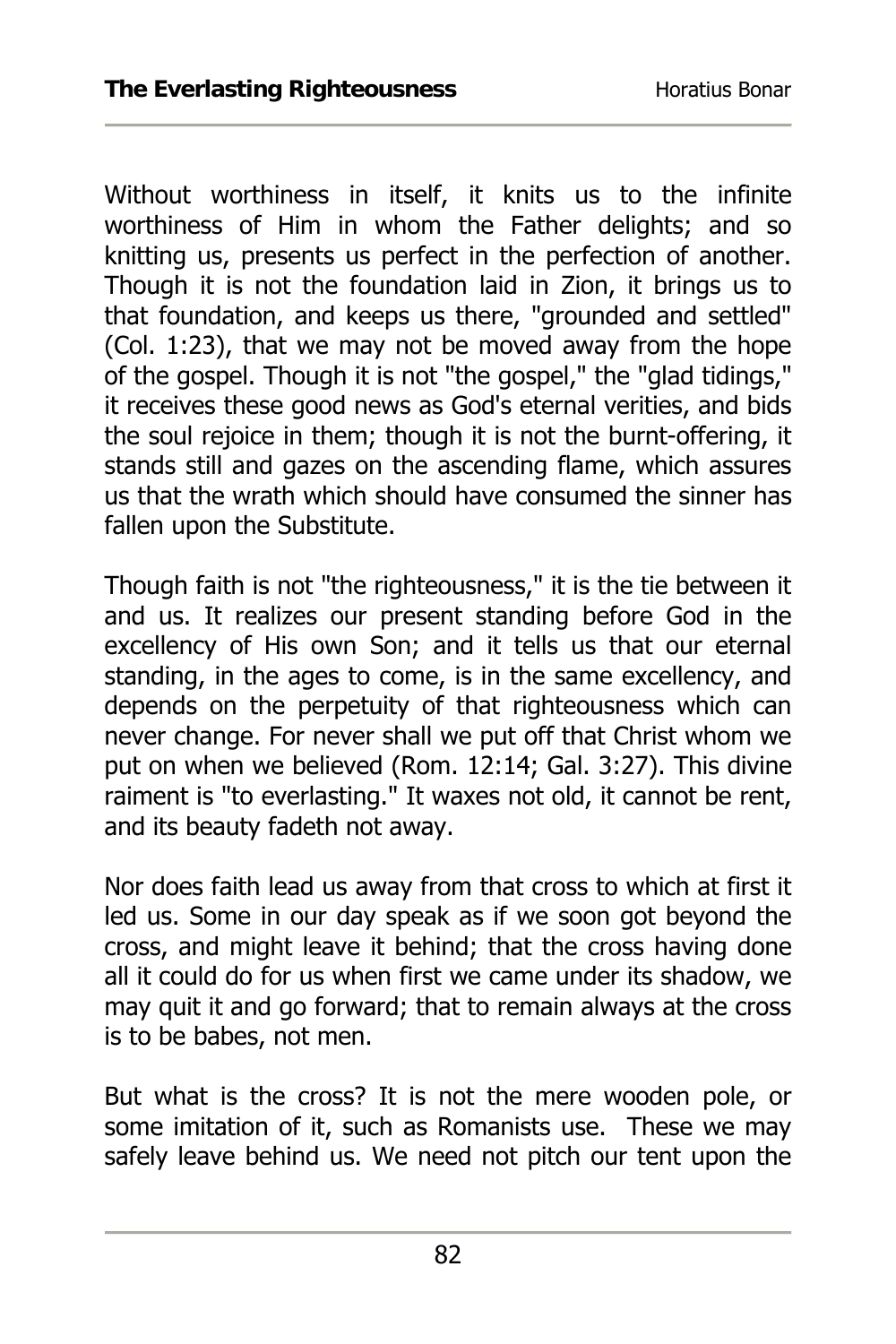literal Golgotha, or in Joseph's garden. But the great truth which the cross embodies we can no more part with than we can part with life eternal. In this sense, to turn our back upon the cross is to turn our back upon Christ crucified,•to give up our connection with the Lamb that was slain. The truth is, that all that Christ did and suffered, from the manger to the tomb, forms one glorious whole, no part of which shall ever become needless or obsolete; no part of which can ever leave without forsaking the whole. I am always at the manger, and yet I know that mere incarnation cannot save; always at Gethsemane, and yet I believe that its agony was not the finished work; always at the cross, with my face toward it, and my eye on the crucified One, and yet I am persuaded that the sacrifice there was completed once for all; always looking into the grave, though I rejoice that it is empty, and that "He is not here, but is risen"; always resting (with the angel) on the stone that was rolled away, and handling the grave-clothes, and realizing a risen Christ, nay, an ascended and interceding Lord; yet on no pretext whatever leaving any part of my Lord's life or death behind me, but unceasingly keeping up my connection with Him, as born, living, dying, buried, and rising again, and drawing out from each part some new blessing every day and hour.

Man, in his natural spirit of self-justifying legalism, has tried to get away from the cross of Christ and its perfection, or to erect another cross instead, or to set up a screen of ornaments between himself and it, or to alter its true meaning into something more congenial to his tastes, or to transfer the virtue of it to some act or performance or feeling of its own. Thus the simplicity of the cross is nullified, and its saving power is denied. For the cross saves completely, or not at all. Our faith does not divide the work of salvation between itself and the cross. It is the acknowledgment that the cross alone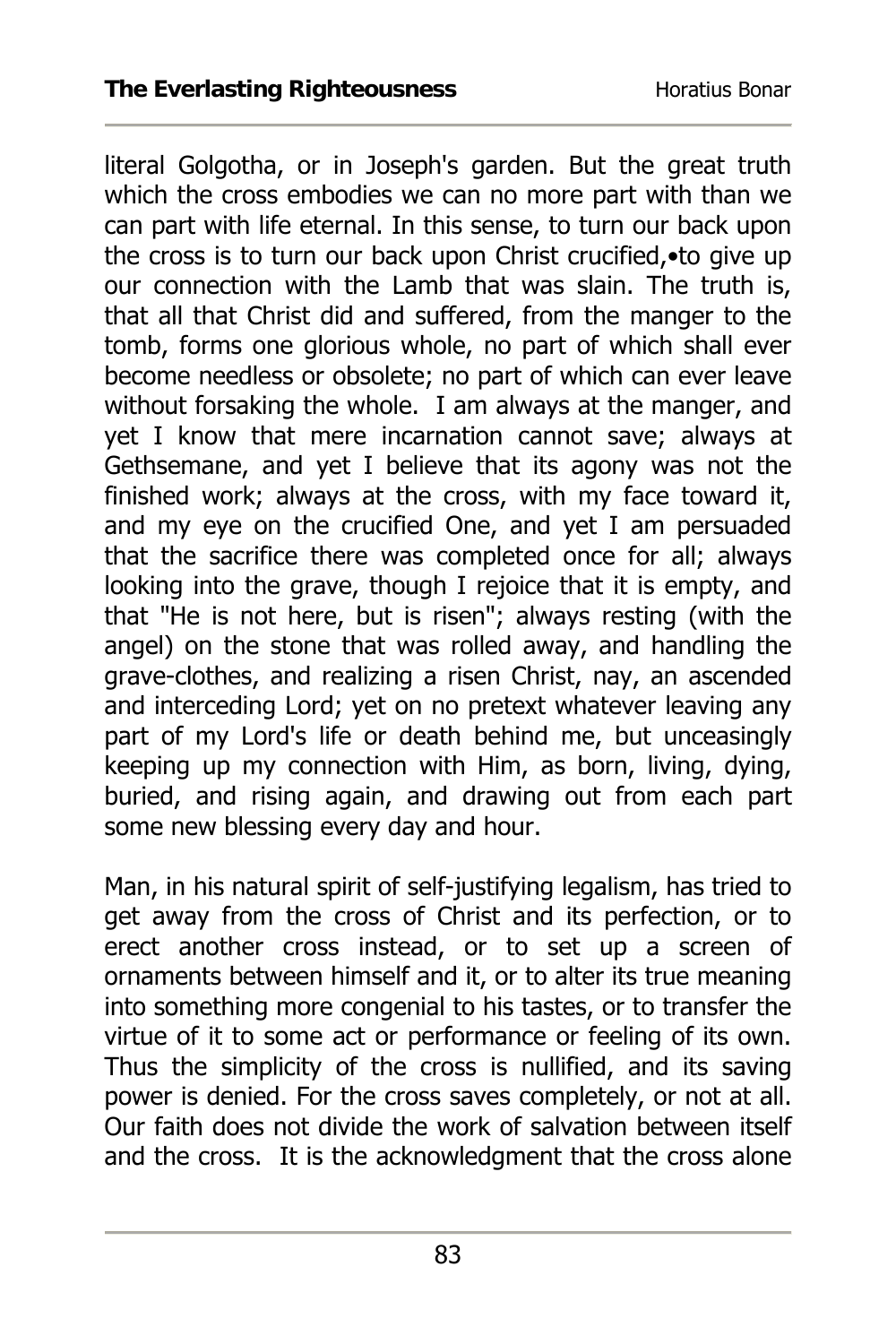saves, and that it saves alone. Faith adds nothing to the cross, nor to its healing virtue. It owns the fullness, and sufficiency, and suitableness of the work done there, and bids the toiling spirit cease from its labors and enter into rest. Faith does not come to Calvary to do anything. It comes to see the glorious spectacle of all things done, and to accept this completion without a misgiving as to its efficacy. It listens to the "It is finished!" of the Sin•bearer, and says, "Amen." Where faith begins, there labor ends, • labor, I mean, "for" life and pardon. Faith is rest, not toil. It is the giving up all the former weary efforts to do or feel something good, in order to induce God to love and pardon; and the calm reception of the truth so long rejected, that God is not waiting for any such inducements, but loves and pardons of His own goodwill, and is showing that good will to any sinner who will come to Him on such a footing, casting away his own performances or goodnesses, and relying implicitly upon the free love of Him who so loved the world that He gave His only-begotten Son.

Faith is the acknowledgment of the entire absence of all goodness in us, and the recognition of the cross as the substitute for all the want on our part. Faith saves, because it owns the complete salvation of another, and not because it contributes anything to that salvation. There is no dividing or sharing the work between our own belief and Him in whom we believe. The whole work is His, not ours, from the first to last. Faith does not believe in itself, but in the Son of God. Like the beggar, it receives everything, but gives nothing. It consents to be a debtor forever to the free love of God. Its resting-place is the foundation laid in Zion. It rejoices in another, not in itself. Its song is, "Not by works of righteousness which we have done, but by His mercy He saved us."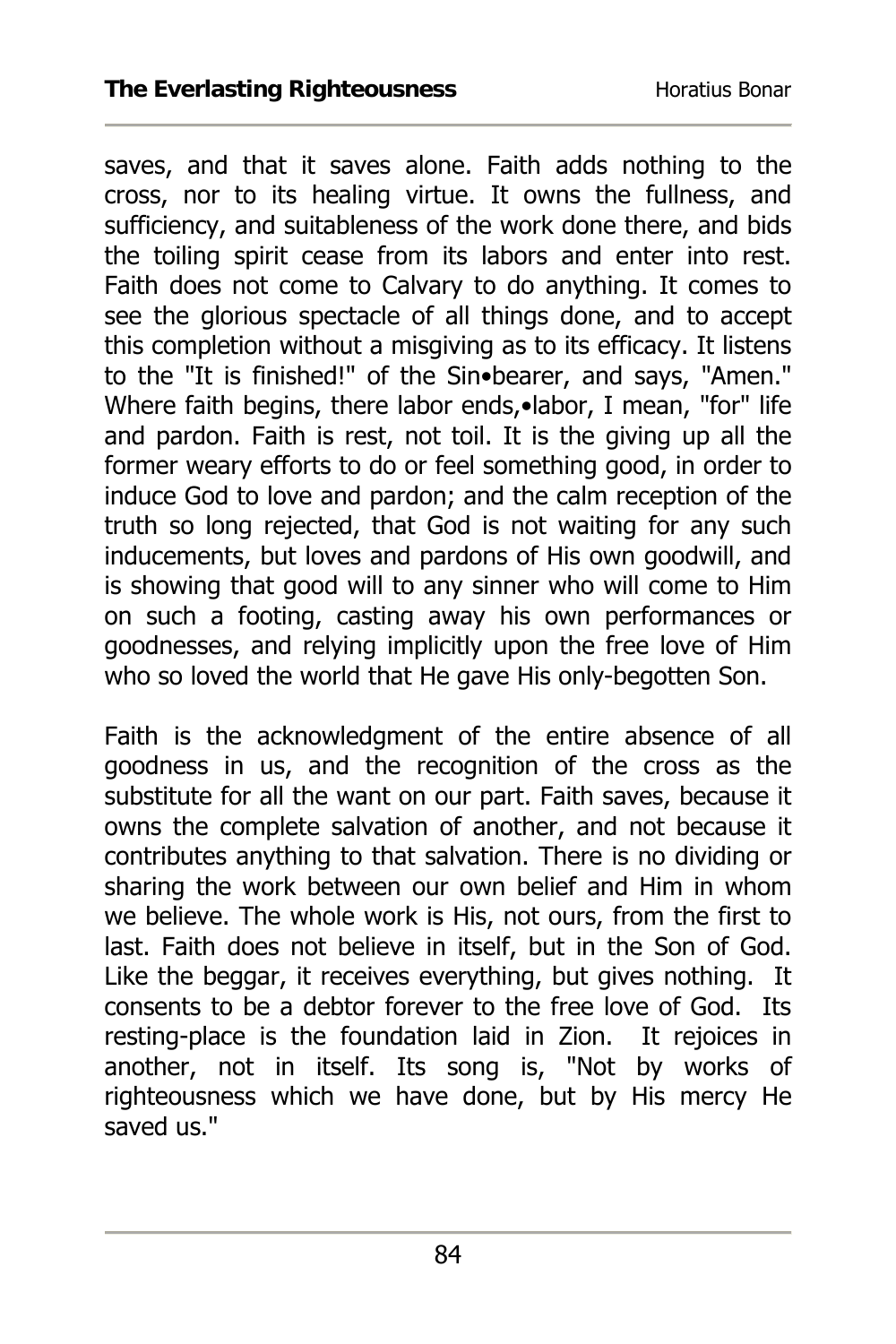Christ crucified is to be the burden of our preaching, and the substance of our belief, from first to last. At no time in the saint's life does he cease to need the cross; though at times he may feel that his special need, in spiritual perplexity or the exigency of conflict with evil, may be the incarnation, or the agony in the garden, or the resurrection, or the hope of the promised advent, to be glorified in His saints, and admired in all them that believe.

But the question is not, "What truths are we to believe?" but, What truths are we to believe FOR JUSTIFICATION?

That Christ is to come again in glory and in majesty, as Judge and King, is an article of the Christian faith, the disbelief of which would almost lead us to doubt the Christianity of him who disbelieves it. Yet we are not in any sense justified by the second advent of our Lord, but solely by His first. We believe in His ascension, yet our justification is not connected with it. So we believe His resurrection, yet we are not justified by faith in it, but by faith in His death,•that death which made Him at once our propitiation and our righteousness.

"He was raised again on account of our having been justified" (Rom. 4:25) is the clear statement of the word. The resurrection was the visible pledge of a justification already accomplished.

"The power of His resurrection" (Phil. 3:10) does not refer to atonement, or pardon, or reconciliation; but to our being renewed in the spirit of our minds, to our being "begotten again unto a living hope, by the resurrection from the dead" (1 Pet. 1:3). That which is internal, such as our quickening, our strengthening, our renewing, may be connected with resurrection and resurrection power; but that which is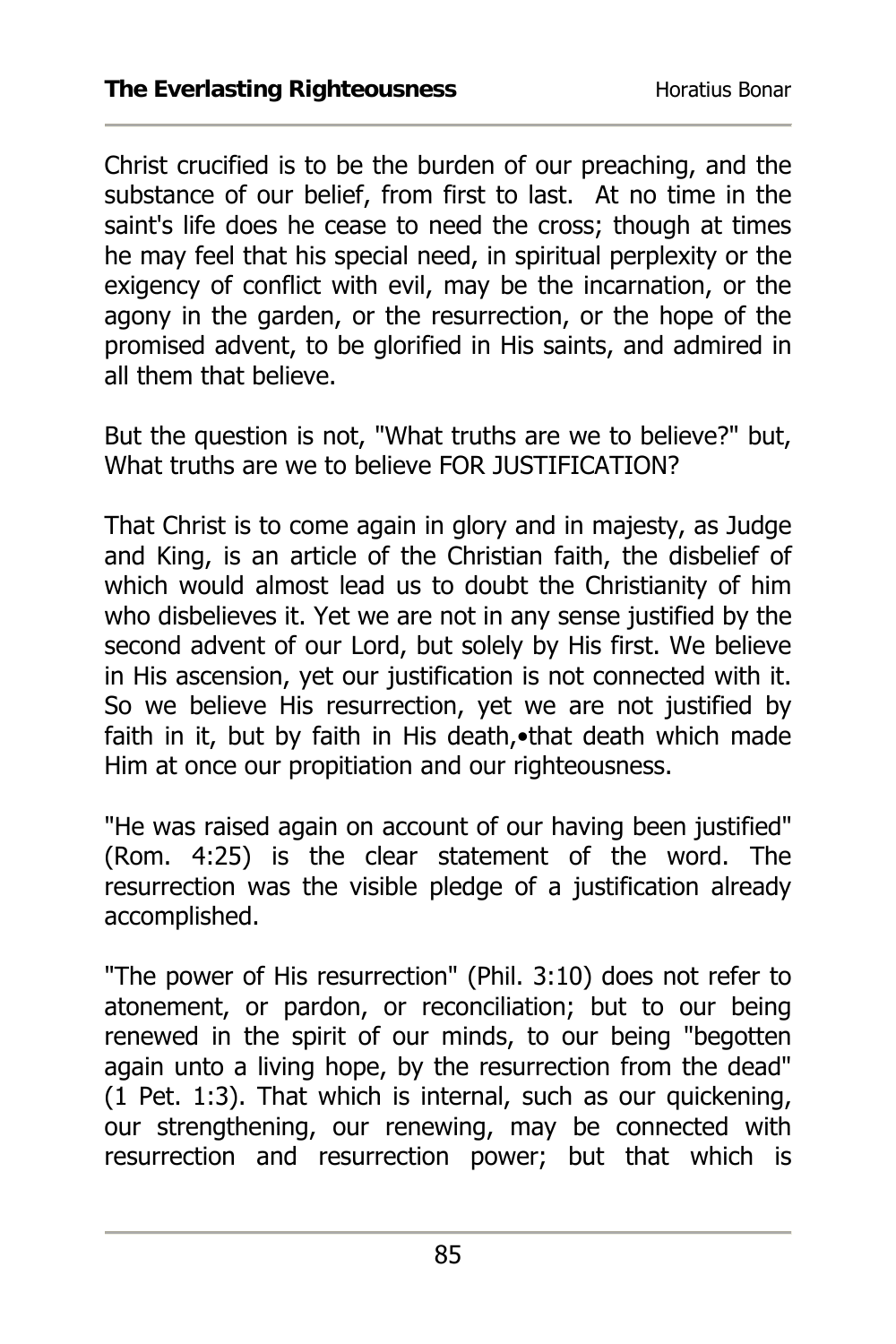external, such as God's pardoning, and justifying, and accepting, must be connected with the cross alone.

The doctrine of our being justified by an infused resurrection•righteousness, or, as it is called, justification in a risen Christ, [25] is a clear subversion of the Surety's work when "He died for our sins, according to the Scriptures," or when "He washed us from our sins in His own blood," or when He gave us the robes "washed white in the blood of the Lamb."

It is the blood that justifies (Rom. 5:9). It is the blood that pacifies the conscience, purging it from dead works to serve the living God (Heb. 9:14). It is the blood that emboldens us to enter through the veil into the holiest, and go up to the sprinkled mercy-seat. It is the blood that we are to drink for the quenching of our thirst (John 6:55). It is the blood by which we have peace with God (Col. 1:20). It is the blood through which we have redemption (Eph.  $1:7$ ), and by which we are brought nigh (Eph. 2:13), by which we are sanctified (Heb. 13:12). It is the blood which is the seal of the everlasting covenant (Heb. 13:20). It is the blood which cleanses (1 John 1:7), which gives us victory (Rev. 12:11), and with which we have communion in the Supper of the Lord (1 Cor. 10:16). It is the blood which is the purchase-money or ransom of the church of God (Acts 20:28).

The blood and the resurrection are very different things; for the blood is death, and the resurrection is life.

It is remarkable that in the book of Leviticus there is no reference to resurrection in any of the sacrifices. It is death throughout. All that is needed for a sinner's pardon, and justification, and cleansing, and peace, is there fully set forth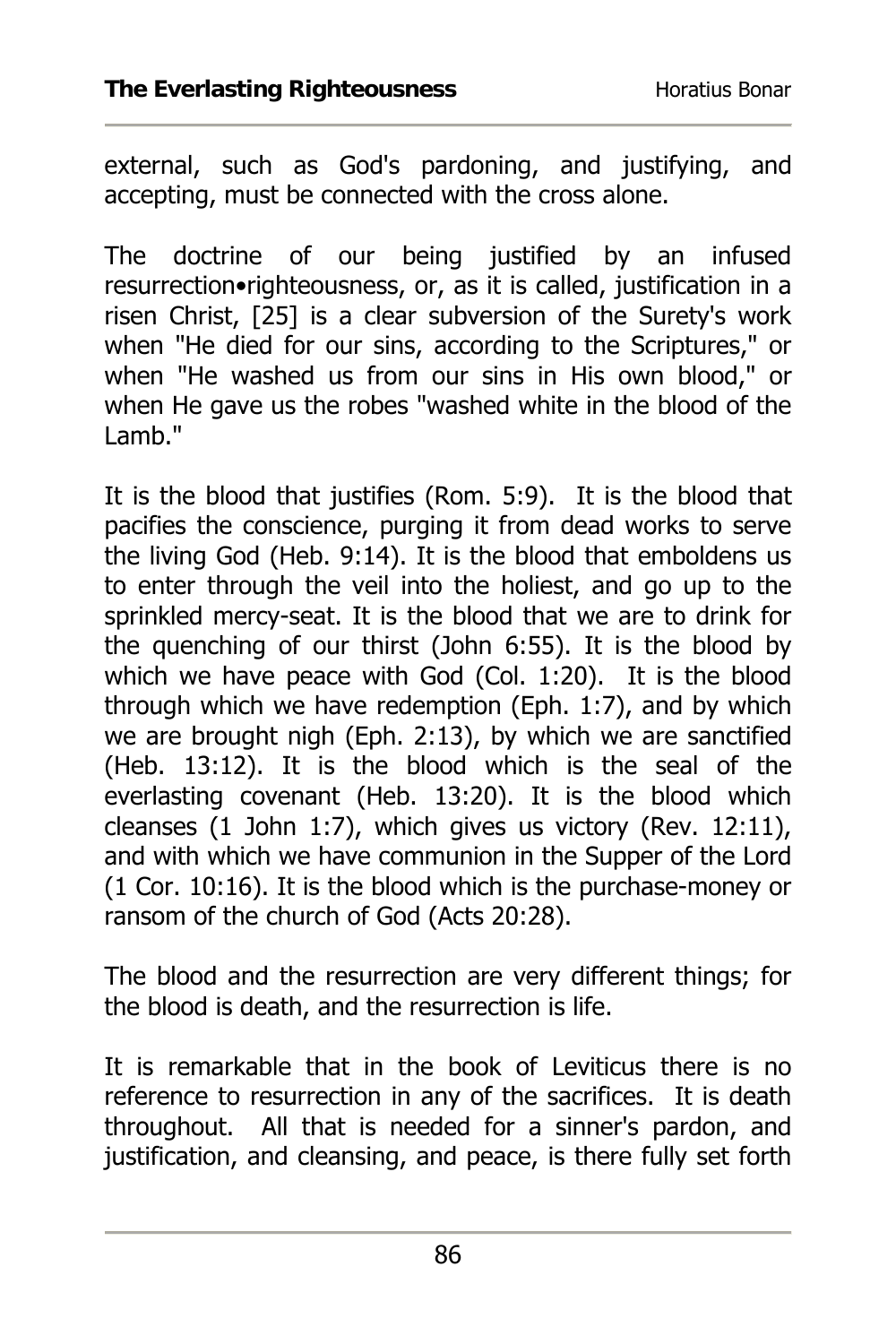in symbol,•and that symbol is death upon the altar. Justification by any kind of infused or inherent righteousness is wholly inconsistent with the services of the tabernacle, most of all justification by an infused, resurrectionrighteousness.

The sacrifices are God's symbolical exposition of the way of a sinner's approach and acceptance; and in none of these does resurrection hold any place. If justification be in a risen Christ, then assuredly that way was not revealed to Israel; and the manifold offerings so minutely detailed, did not answer the question: How may man be just with God? nor give to the worshippers of old one hint as to the way by which God was to justify the ungodly.

"Christ in us, the hope of glory" (Col. 1:27), is a well-known and blessed truth; but Christ IN US, our justification, is a ruinous error, leading man away from a crucified Christ•a Christ crucified FOR US. Christ for us is one truth; Christ in us is quite another. The mingling of these two together, or the transposition of them, is the nullifying of the one finished work of the Substitute. Let it be granted that Christ in us is the source of holiness and fruitfulness (John 15:4); but let it never be overlooked that first of all there be Christ FOR US, as our propitiation, our justification, our righteousness. The risen Christ in us, our justification, is a modern theory which subverts the cross. Washing, pardoning, reconciling, justifying, all come from the one work of the cross, not from resurrection. The dying Christ completed the work for us from which all the above benefits flow. The risen Christ but sealed and applied what, three days before, He had done once for all.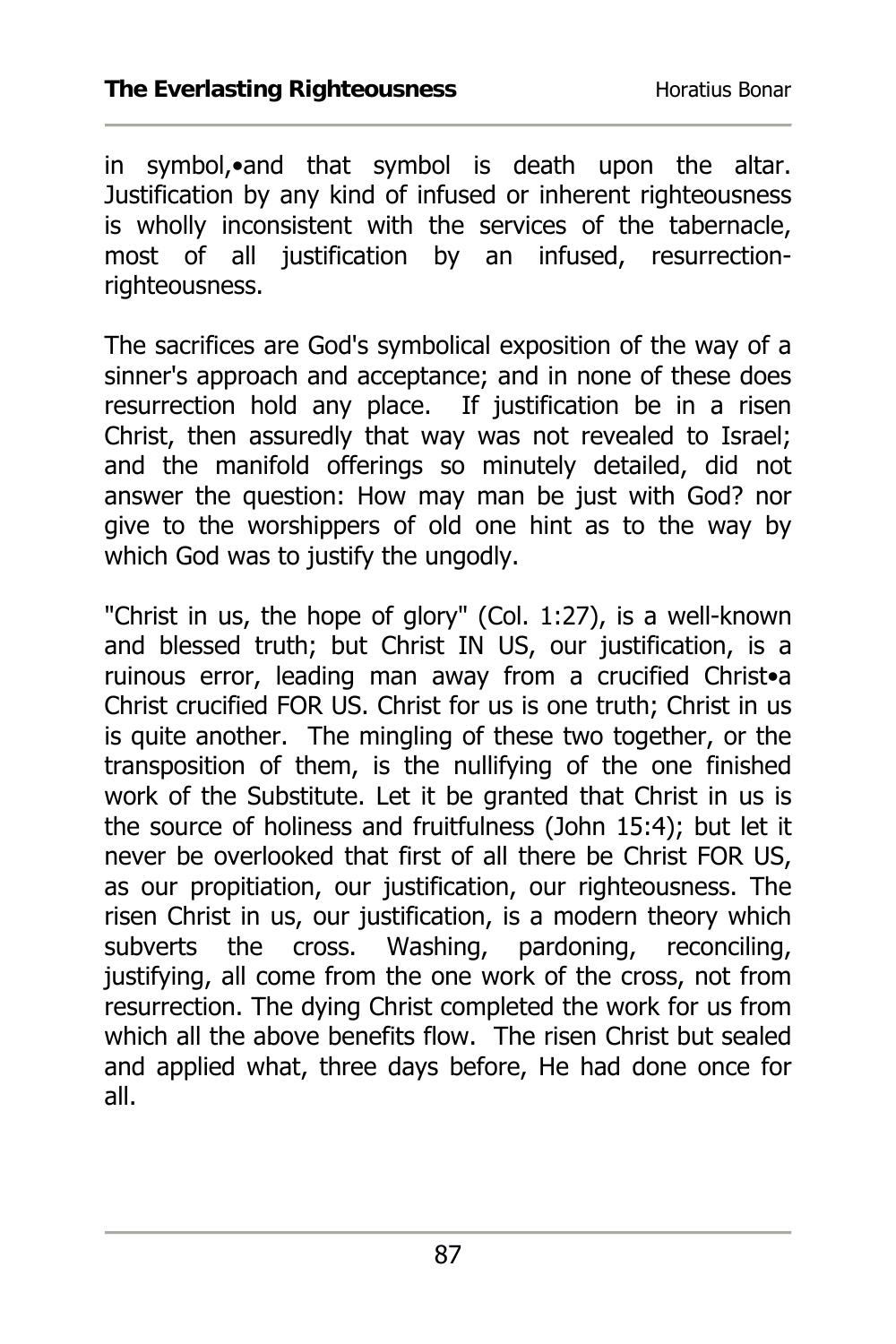It is somewhat remarkable that in the Lord's Supper (as in the passover) there is no reference to resurrection. The broken body and the shed blood are the Alpha and Omega of that ordinance. In it we have communion (not with Christ as risen and glorified, but) with the body of Christ and the blood of Christ (1 Cor. 10:16), that is, Christ upon the cross. "This do in remembrance of me." "As oft as ye eat this bread, and drink this cup, ye do show the Lord's death till He come." If, after we have been at the cross, we are to pass on and leave it behind us, as no longer needed, seeing we are justified by the risen Christ in us, let those who hold that deadly error say why all reference to resurrection should be excluded from the great feast; and why the death of the Lord should be the one object presented to us at the table.

"Life in a risen Christ" is another way of expressing the same error. If by this were only meant that resurrection has been made the channel or instrument through which the life and justification are secured for us on and by the cross,•as when the apostle speaks of our being begotten again unto a lively hope by the "resurrection of Christ from the dead," or when we are said to be "risen with Christ,"•one would not object to the phraseology. But when we find it used as expressive of dissociation of these benefits from the cross, and derivation of them from resurrection solely, then do we condemn it as untrue and antiscriptural. For concerning this "life" let us hear the words of the Lord: "The bread that I will give is my flesh, which I will give for the life of the world" (John 6:51). "Except ye eat the flesh of the Son of man, and drink His blood, ye have no life in you. Whoso eateth my flesh, and drinketh my blood, hath eternal life, and I will raise him up at the last day. For my flesh is meat indeed, and my blood is drink indeed. He that eateth my flesh, and drinketh my blood, dwelleth in me, and I in him" (John 6:53-56). This assuredly is not the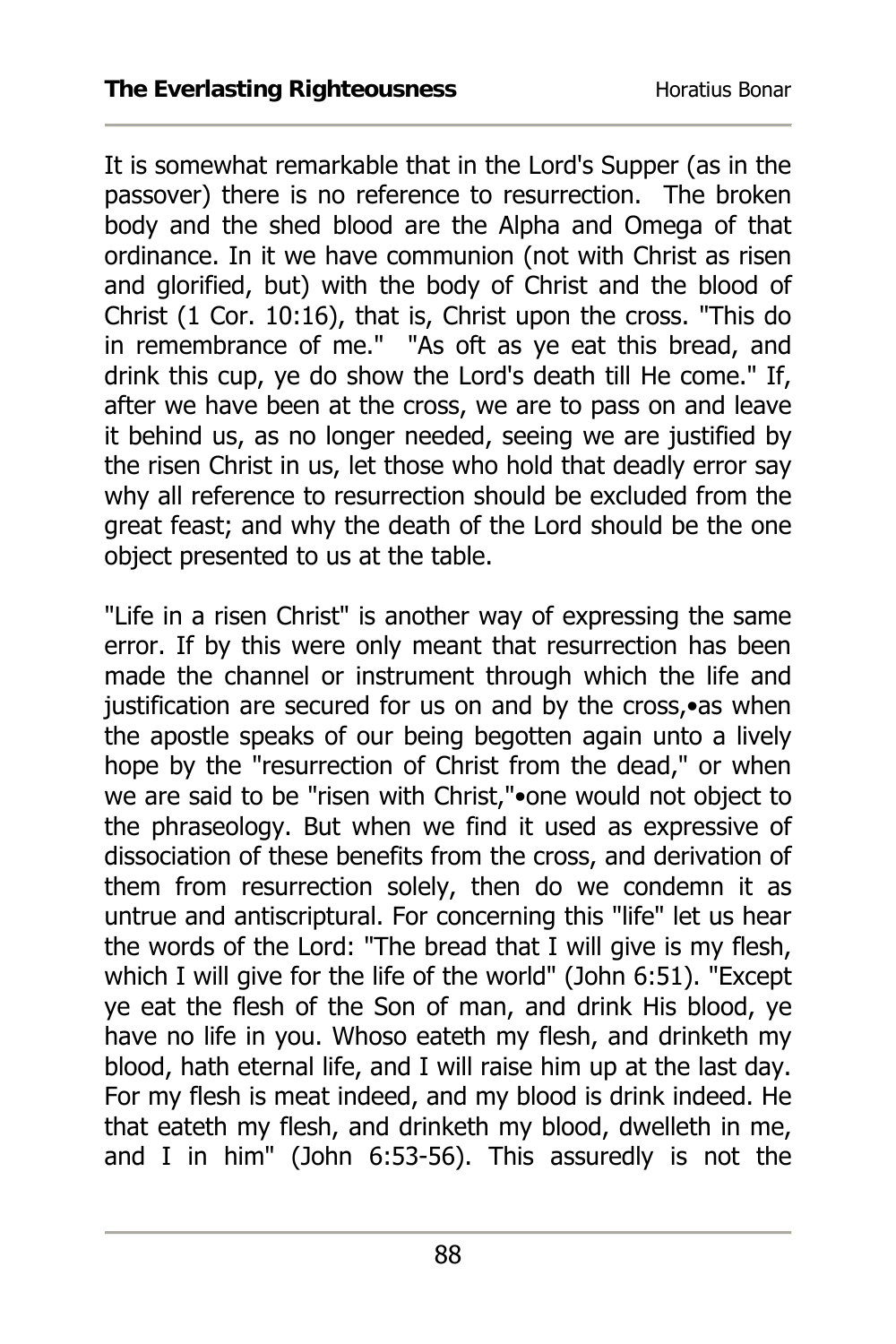doctrine of "life in a risen Christ," or "a risen Christ in us, our justification and life." I do not enter on the exposition of these verses. I simply cite them. They bear witness to the cross. They point to the broken body and shed blood as our daily and hourly food, our life•long feast, from which there comes into us the life which the Son of man, by His death, has obtained for us. That flesh is life-imparting, that blood is lifeimparting; and this not once, but for evermore.

It is not incarnation on the one hand, nor is it resurrection on the other, on which we are thus to feed, and out of which this life comes forth; it is that which lies between these two,•death,•the sacrificial death of the Son of God. It is not the personality nor the life-history of the Christ of God which is the special quickener and nourishment of our souls, but the blood-shedding. Not that we are to separate the former from the latter, but still it is on the latter that we are specially to feed, and this all the days of our lives.

"Christ, our passover, has been sacrificed for us." Hence we rest, protected by the paschal blood, and feeding on the paschal Iamb, with its unleavened bread and bitter herbs, from day to day. "Let us keep the feast" (1 Cor. 5:8). Wherever we are, let us keep it. For we carry our passover with us, always ready, always fresh. With girded loins and staff in hand, as wayfarers, we move along, through the rough or the smooth of the wilderness, our face toward the land of promise.

That paschal lamb is CHRIST CRUCIFIED. As such He is our protection, our pardon, our righteousness, our food, our strength, our peace. Fellowship with Him upon the cross is the secret of a blessed and holy life. We feed on that which has passed through the fire; on that which has come from the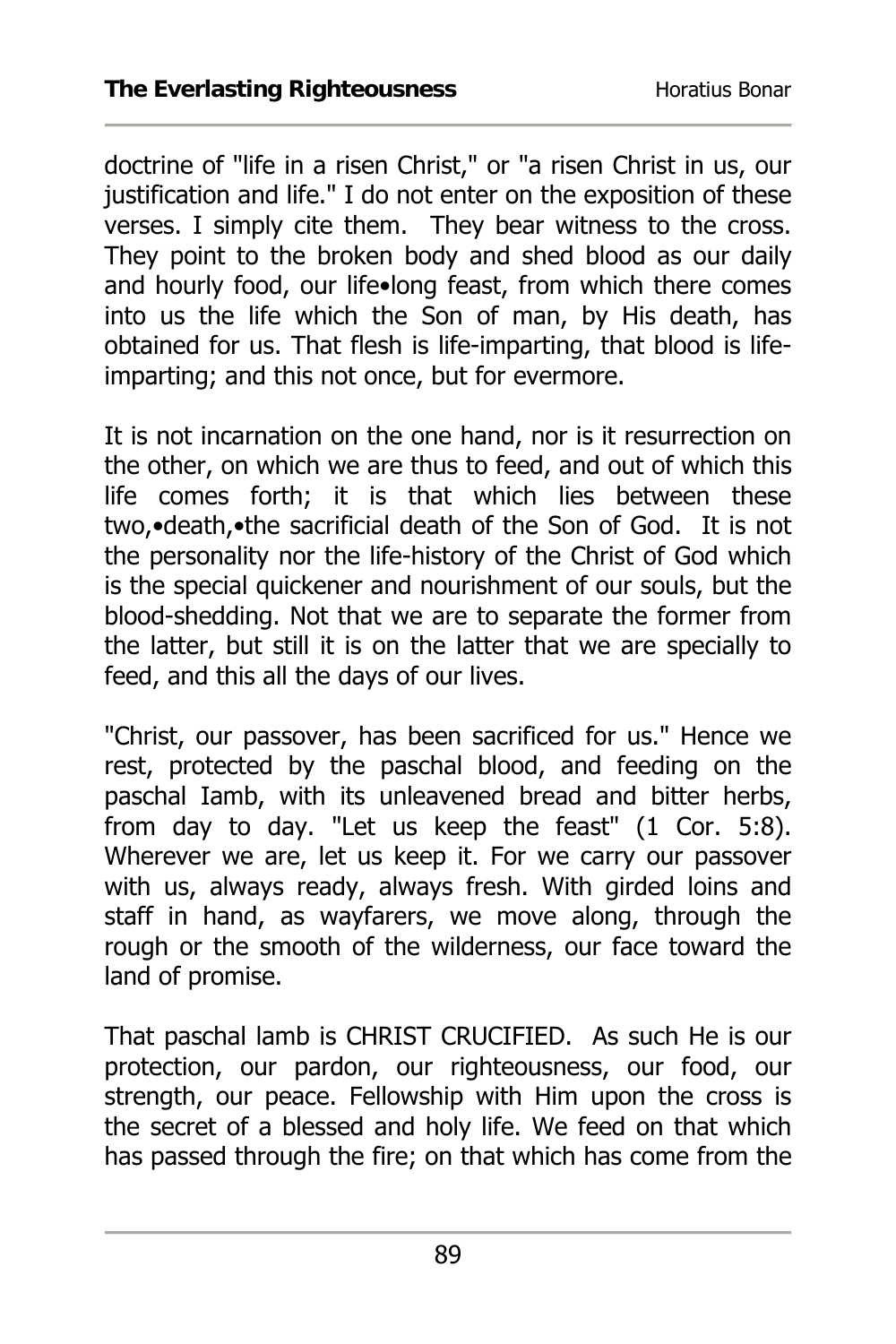altar. No other food can quicken or sustain the spiritual life of a believing man. The unbroken body will not suffice; nor will the risen or glorified body avail. The broken body and shed blood of the Son of God form the viands on which we feast; and it is under the shadow of the cross that we sit down to partake of these, and find refreshment for our daily journey, strength for our hourly warfare. His flesh is meat indeed; His blood is drink indeed.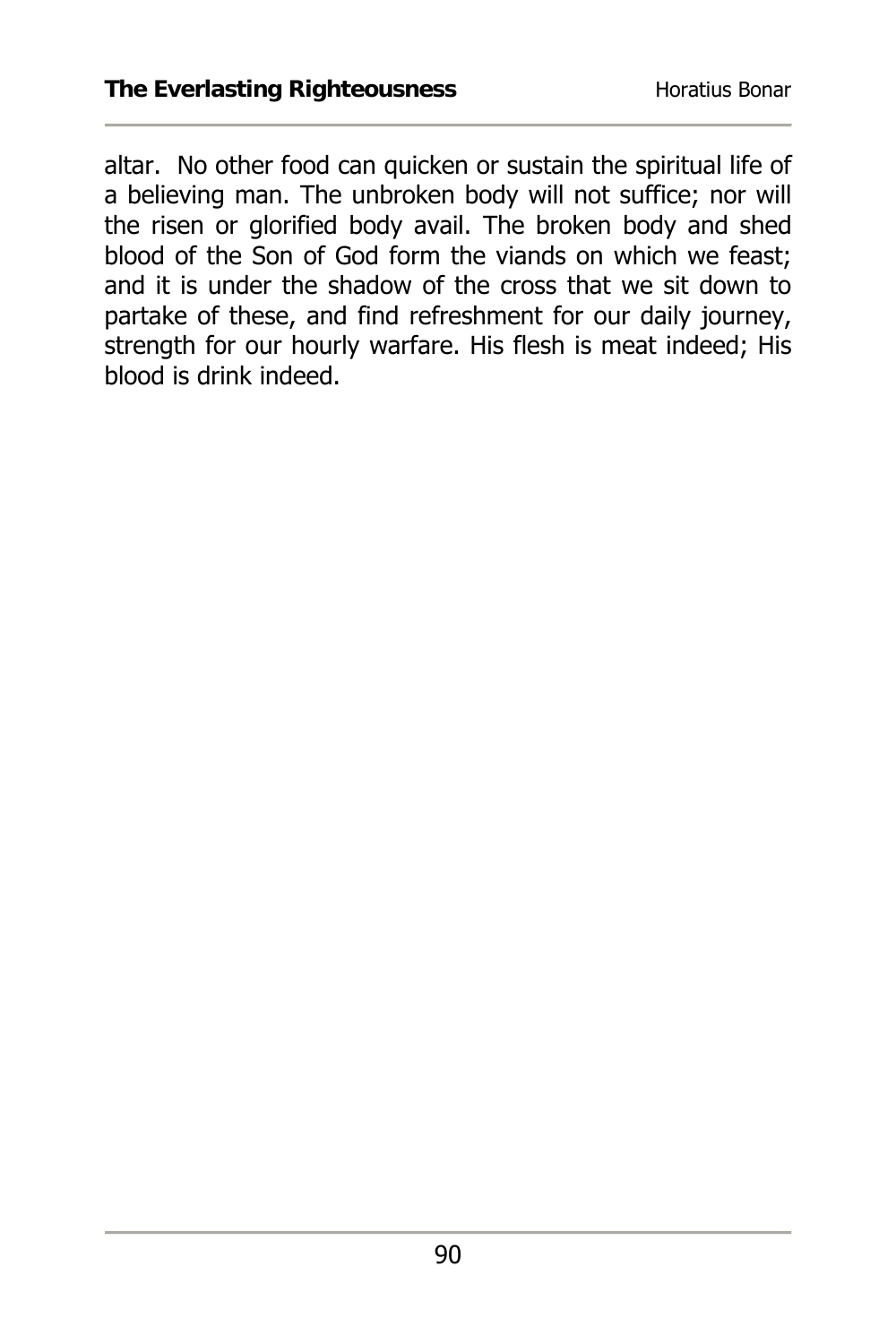# **CHAPTER 8**

#### **What The Resurrection Of The Substitute Has Done**

Death is not resurrection; and the benefits of the Surety's death are not the same as those of His resurrection. Yet let us not overlook the "glorious things" spoken concerning the latter.

Our justified life, or our life as justified men, is certainly in one sense resurrection-life, produced and sustained by resurrection-power. But not for a moment is that justified life severed from the cross, nor is the justified man to lose sight of his indebtedness to the cross for justification.

That we are risen with Christ is the truth of God. Oneness with Him who rose is our privilege and our standing. But oneness is not substitution; and it is not by the former, but the latter, that we are justified. Resurrection points us back to a finished substitution, and seals its blessings to us.

"Justified in the Spirit" is one of the apostle's references to Christ's resurrection. As He was brought again from the dead by the blood of the everlasting covenant (Heb. 13:20), so was He justified in or by the Spirit in raising Him from the dead. He died as a criminal, and went down to the grave as such; but the Spirit raises Him, and thereby declares Him righteous, free from the imputed guilt under which He went down to the tomb.

But let us look a little more minutely into Christ's resurrection, lest we should be led to undervalue it. The resurrection must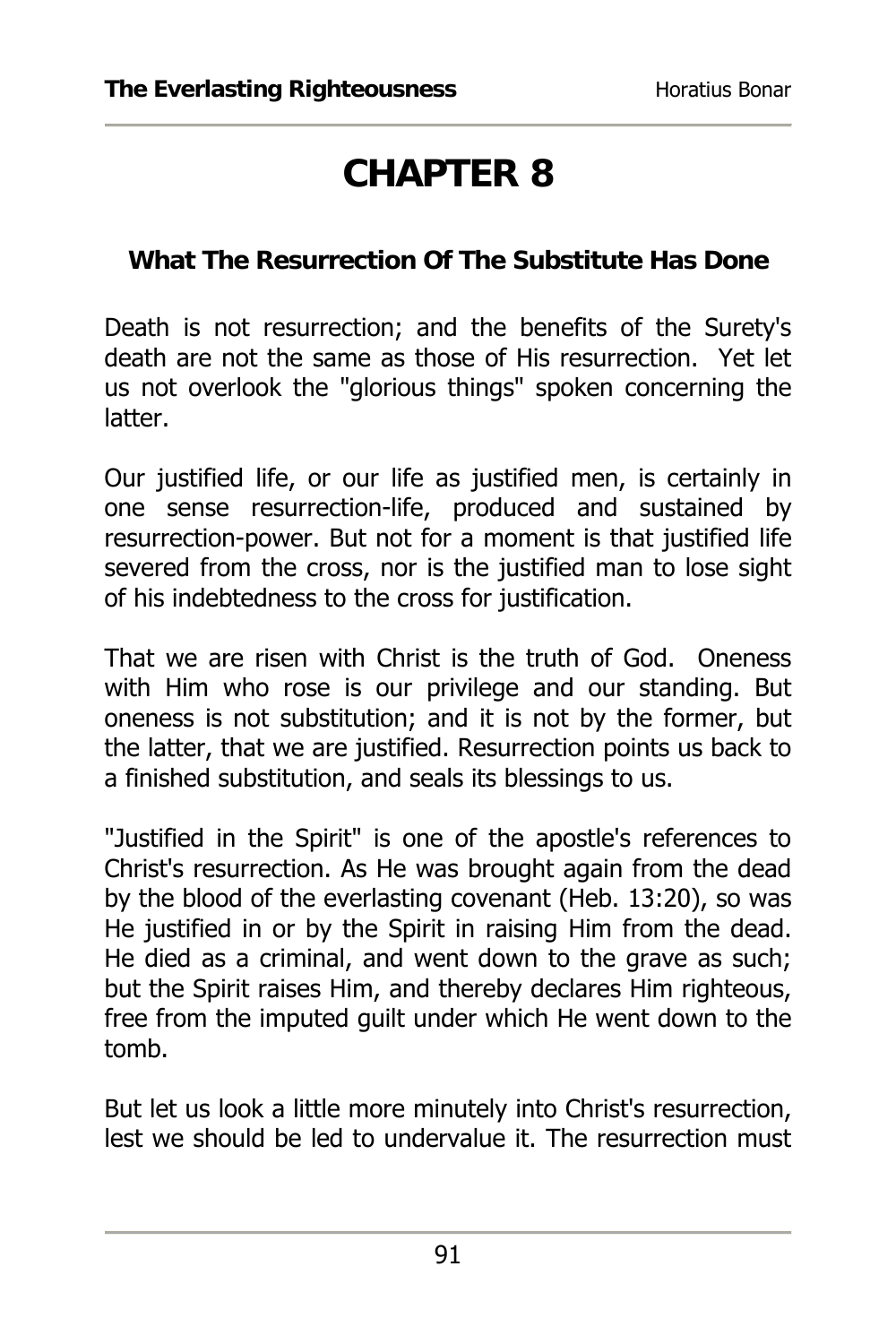not hide the cross; neither must the cross hide the resurrection.

The words of the angel to the woman are meant for us: "He is not here; for He is risen" (Matt. 28:6).

 Man did all that he could to hinder the resurrection of the Son of God. He had succeeded in slaying the Prince of life; and he is resolved that, if he can help it, the dead shall not arise. Samson is in prison, and must be kept there. The great stone, the watch, the Roman seal, are all proofs of this determination.

But he knows not his prisoner. He might as well bind the whirlwind with a cord of silk, or shut up the lightening in one of his chambers, and say to it, Thou shalt not go forth. Death itself, stronger than man, could not hold its prey. Ere the dawn of the third day, the earthquake shook the tomb (the earthquake of Psalm 18:6,7), the angel of the Lord descended, the stone was rolled away, the seal was broken, and the dead came forth.

Even His own believe not that He will rise. They would not try to hinder His resurrection, but, treating it as a thing incredible, they act as those who believe that all is over, and that the cross has destroyed their hopes. They would not close the sepulcher, nor seal it; nay, they would roll away the stone and break the seal: but this is only to anoint Him for His final burial. It is not the expression of hope, but of despair.

But the tomb of the Son of God is the place of light, not of darkness; of hope, not of despair; of life, not of death. They come to look on the dead, they find the living. The seekers of the crucified Jesus find the risen Son of God. The garments of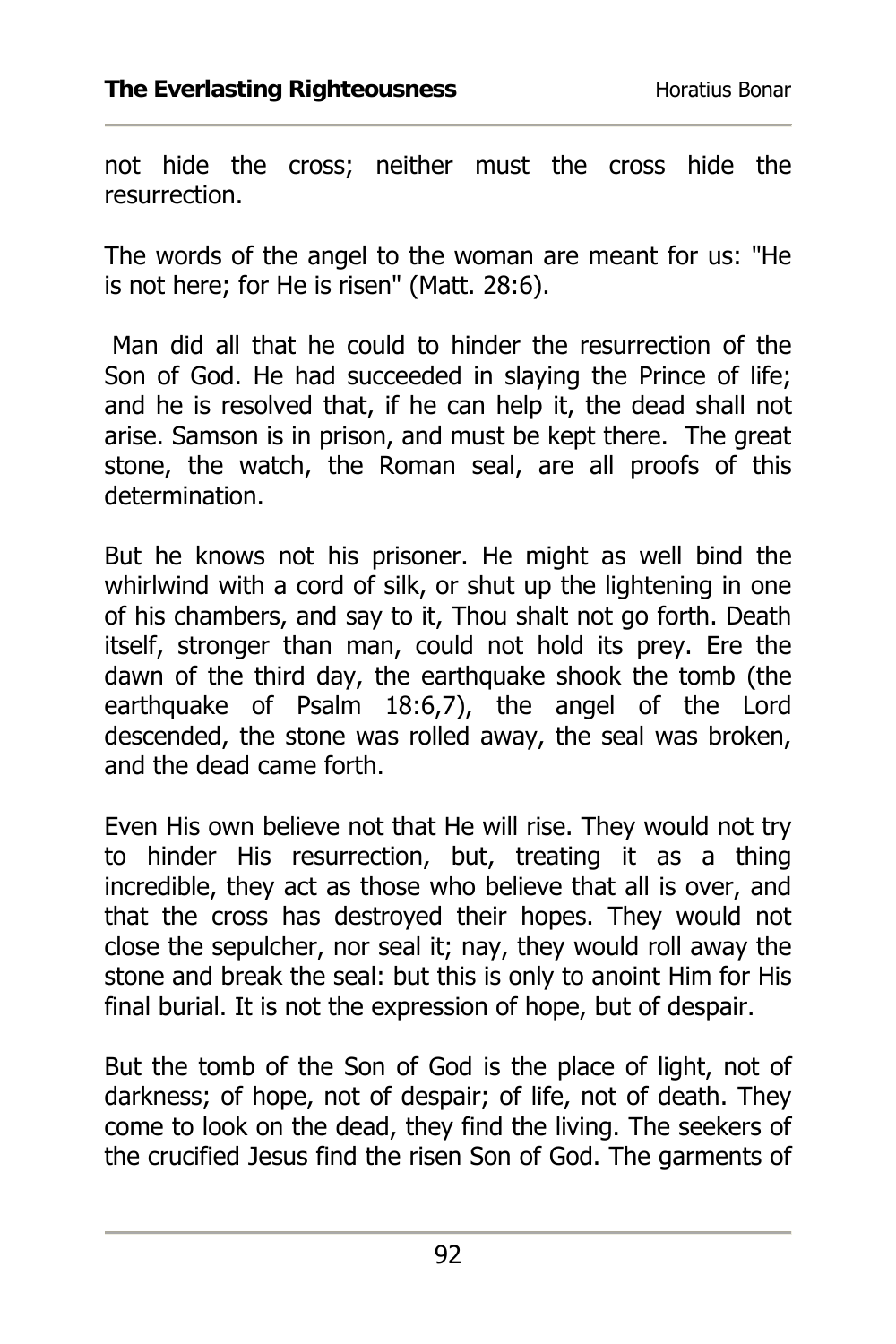death are all that the tomb contains; the linen clothes, still stained with blood, and the carefully folded napkin,•folded by angels' hands, if not by His own. They had brought their myrrh and aloes and spices to keep corruption from entering; forgetful that it is the Incorruptible whose body they are thus needlessly though lovingly embalming, and ignorant of the meaning of the ancient promise, "Thou wilt not suffer Thine Holy One to see corruption."

But friend and enemy are both at fault. The unbelief of the former and the resistance of the latter are met equally with a strange surprise. For God's thoughts are not our thoughts, nor His ways our ways. The angel of the Lord descends; he rolls back the stone; he sits upon it, to show himself in his brightness to the watchers; he opens the gate, that the Holy One may go forth. Not that he raises or assists in raising the Son of God. That is beyond the mightiest of these mighty ones, those angels that excel in strength. But he is honored to have a share in the scene, as porter or door-keeper of that glorious shrine. With him came the earthquake,•the second that had occurred during these three days: the first being when the Prince of life entered the chambers of death, and at the open door many of the dead saints of other days came forth; the second being when this same Prince of life left these chambers, and burst the bands of death, shaking creation with the tread of His feet as He marched forth in triumph.

The earthquake and the brightness were too terrible for man to bear. "For fear of him, the keepers did shake, and became as dead men." Nor does he try to allay their terror. Let them tremble on. But for those who are seeking the crucified One he has words of love and peace. To the keepers he was as the lightening; to the women he was as the dayspring from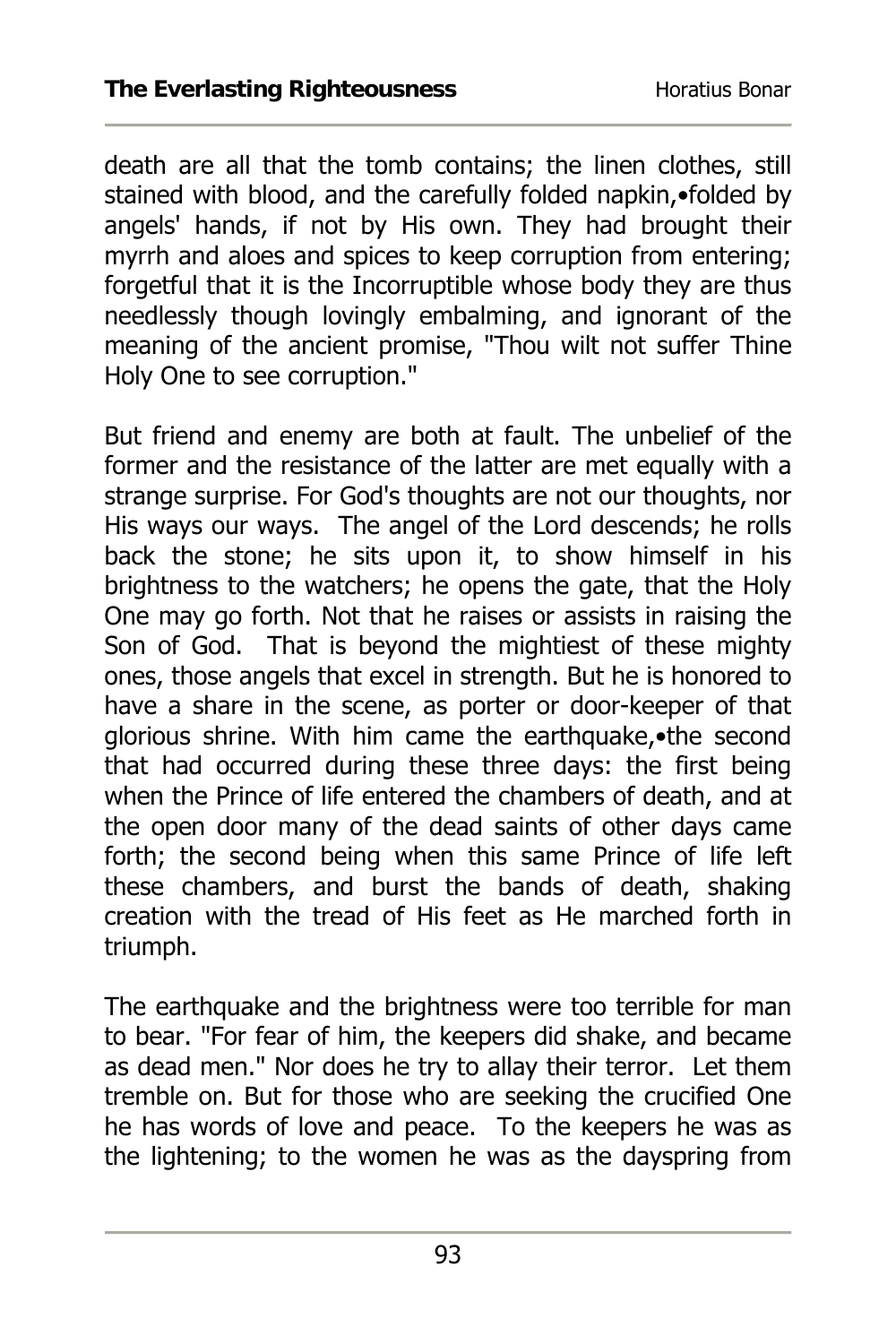on high. "Fear not ye; I know that ye seek Jesus, who was crucified."

That which follows is the angel's message to these women; and to us no less in these last days. It is the reason for the cheer, the comfort he had spoken. It is the blessed contents of the cup, the ingredients of the heavenly wine, which he was giving them to drink of. And the substance of it is, "Jesus lives." The comfort with which the Lord Himself once comforted the sorrowing father of Capernaum was, "The maid is not dead, but sleepeth"; so the comfort ministered by the angel is like this, only it goes far beyond it: "He is not dead; nay, He sleepeth not: He has awakened; He has risen." And as the Lord calmed the fears of His disciples once with, "Be of good cheer; it is I; be not afraid"; so did the angel here: or as in Patmos the Lord allayed the alarm of the beloved disciple with, "Fear not, I am the First and the Last; I am He that liveth, and was dead; and behold, I am alive for evermore"; so does the angel soothe the fear of the trembling women: "Fear not ye; He is not here; He is risen: come, see the place where the Lord lay."

Let us mark, then, the glad tidings which the angel brings us regarding Him who died and was buried. He is not here. This is the only place regarding which it could be accounted good news to say, Christ is not here. Christ is here, was good news at Bethany, at Jericho, at Nain, at Capernaum, or on the sea of Galilee; but Christ is not here, is the good news from Joseph's tomb. A present Christ would be accounted the joy and security of other places; it is an absent Christ that is announced as the blessing, the consolation here. He is not here, is one of the gladdest sounds that ever fell on human ears. Were He still here, what and where should we have been?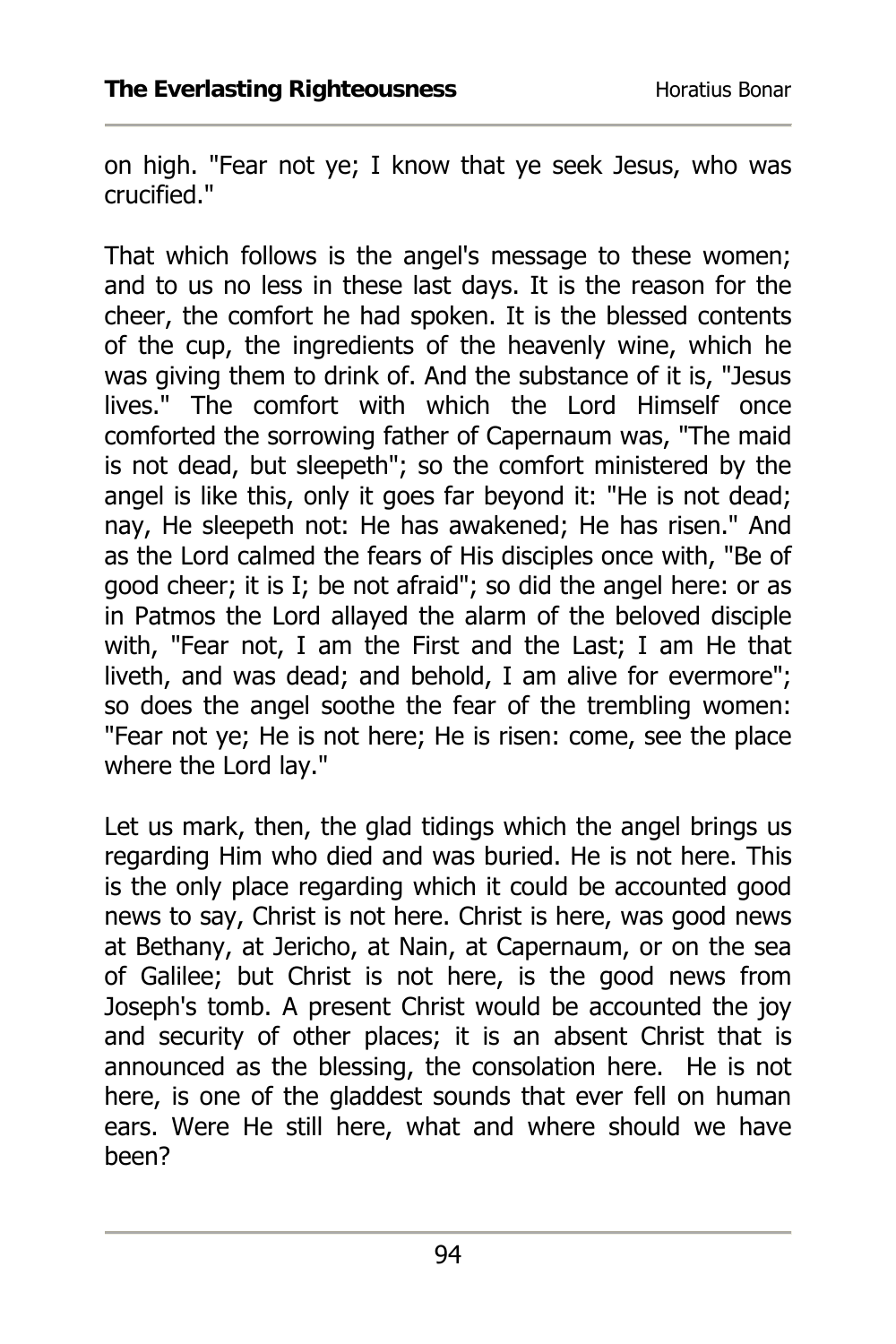And who is it that you are seeking here? The mortal or the immortal? And what place is this in which you expect to find the Son of God? In a grave? Is this the place for immortality? Is it likely that there should be life in the dwellings of death? Why seek ye the living among the dead? No; not here, •not here; not in this place of death can the Prince of life be found. He was here, indeed; but He is not. These rock walls and this rock gate cannot hold Him. He was in Gethsemane, in Pilate's palace, on the cross; but not now. These He has visited, but in none of them has He remained. He has left them all behind. With Him it is all life, and incorruption, and glory now. He is not here!

If not here, where? That we soon discover when we follow Him to Emmaus and to Galilee. But even though we knew not, does it matter, save for this, that we may learn that His disappearance has not been a forsaking of earth, nor a turning His back upon the children of men? His disappearance from the tomb is only the carrying out of His love.

He is risen. He was laid down upon that rocky floor; but only to rest there for a day. For that tomb was His first earthly resting-place; all before that was weariness. Having rested there for a short season, He rises; and with renewed strength, into which hereafter no element of weariness can enter, He resumes His work. He has not been carried off, either by friend or enemy; He has been raised by the Father, as the righteous One; the fulfiller of His purpose; the finisher of His work; the destroyer of death; the conqueror of him who has the power of death; the Father's beloved Son, in whom He is well pleased. This true temple has been destroyed, only to be rebuilt in greater and more undecaying magnificence. This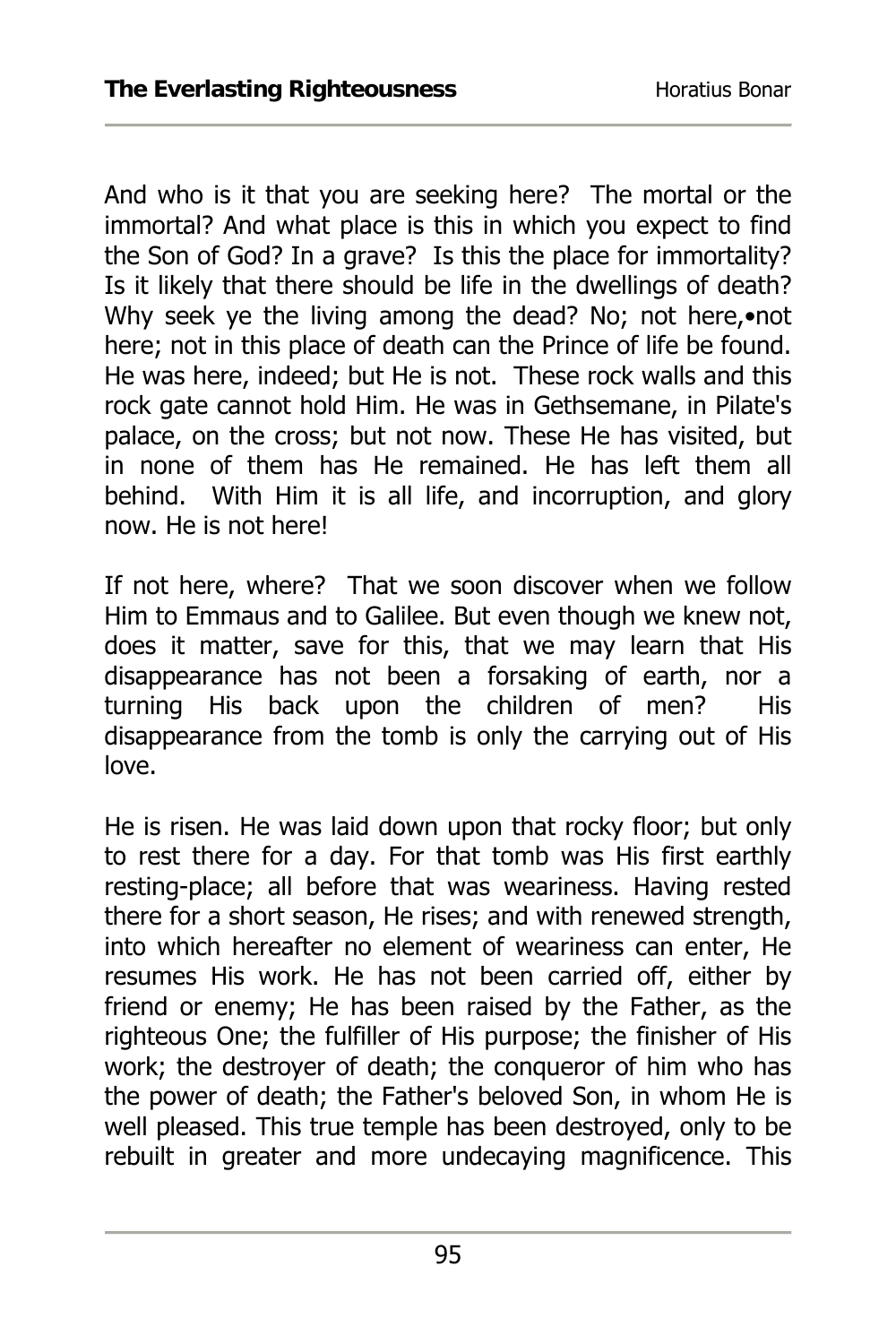true Siloam has only for three days intermitted the flow of its missioned waters, that it might gush forth in larger fullness.

This true Sun has only for three days been darkened, that it might be relighted in its incorruptible glory.

He is risen! Yes; and now we see more fully the meaning of His own words, spoken at a tomb, and over one whom death had bound, "I am the resurrection and the life"; Himself at once the raiser and the raised, the quickener and the quickened, the posessor and the giver of an infinite life,•a higher kind of life than that which the first Adam knew,•a life which can force its way into the dungeons of death, transforming them, by its resistless power, into the dwellings, the palaces, the temples of immortality and glory.

He is risen! He has tasted death, but He has not seen corruption; for He is the Holy One of God, and upon holiness corruption cannot fasten. As the beloved of the Father, He rises from the dead; for therefore doth the Father love Him, because He giveth His life for the sheep. And in this resurrection we read the Father's testimony to His Sonship; the Father's seal set to His completed propitiation; the Father's declaration of satisfaction and delight in the work of Calvary.

It was henceforth with a risen Master that the disciples had to do. It was a risen Christ who was their companion on the way to Emmaus; it was a risen Christ who entered the upper chamber with "Peace be to you" on His lips; it was a risen Christ who appeared to five hundred brethren at once; it was a risen Christ that saluted them by the sea of Galilee, and prepared for them their morning meal on the fire of coals; it was a risen Christ with whom they companied during the forty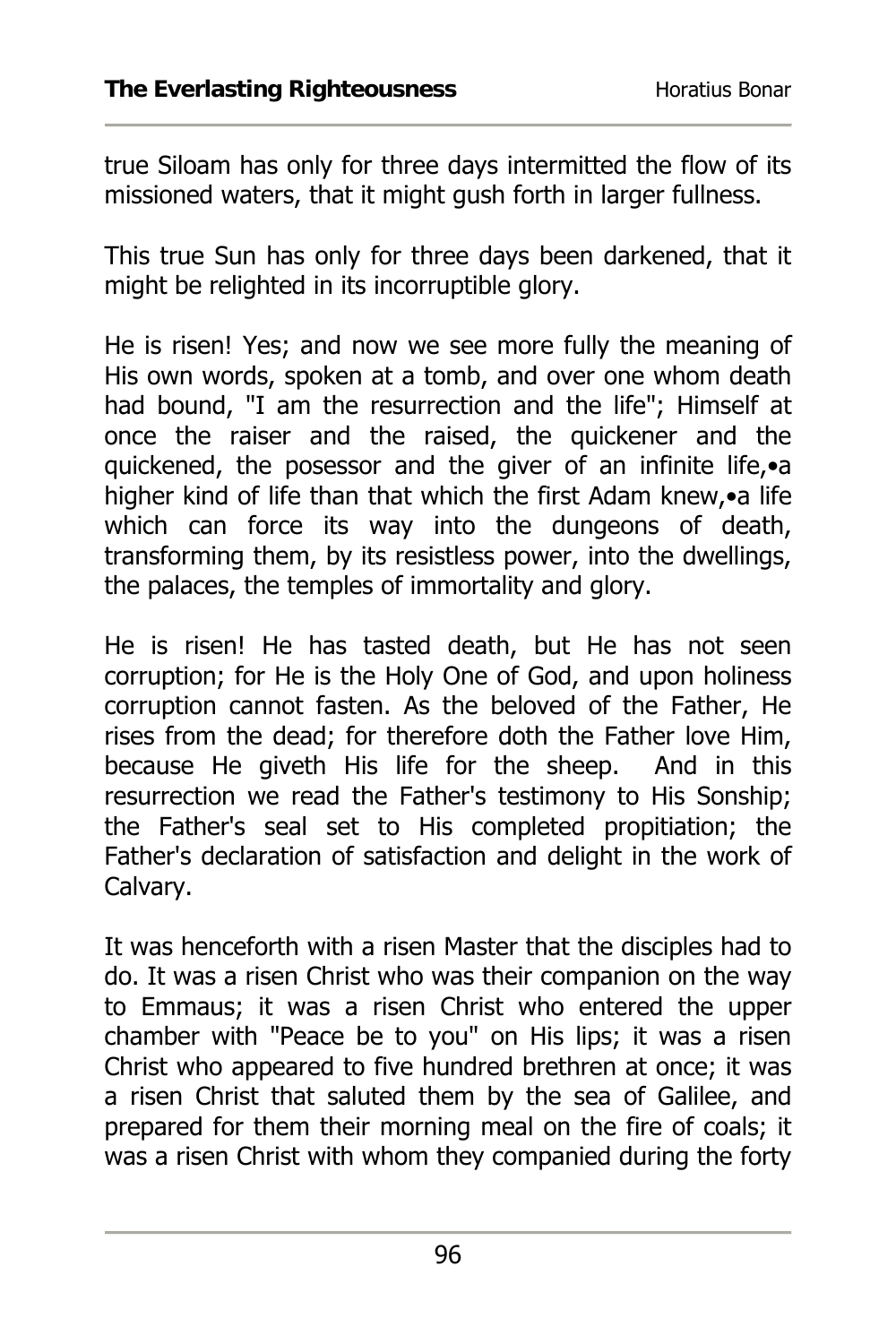days when He went out and in among them. And it is now with a risen Christ that we have to do in the pathways of our daily pilgrimage. At every turn of the way, resurrection meets us in the person of the Lord Jesus, and says to us, "Because I live, ye shall live also." For the life that is in Him is resurrection-life.

It is with this risen life that faith connects us, from the moment that we believe in Him who died and rose again. Let us note, then, such things as these:•

1. The security of this risen life.

It is not mere life out of nothingness, as in the case of the first Adam, but life out of death. And it is this life which Scripture presents to us as higher, fuller, and more secure. The soil out of which the tree of immortality springs is not the common soil of earth; it is the mold of the graveyard, the dust of the tomb. This far securer life, this life that no death can touch, comes to us from the risen life of Him who died and rose again. The faith that knits us to Him makes us partakers of His resurrection-life; nay, does it so fully that His resurrection becomes ours: we are risen with Him, and with Him have put on a divine immortality.

2. The power of the risen life.

It was as the risen One that He spoke, "All power is given unto me." It was as possessor of this power the He went forth from the sepulcher; a power like that by which He overcame death; "the power of an endless life." This corn of wheat had fallen into the ground and died; and though sown in weakness, it was raised in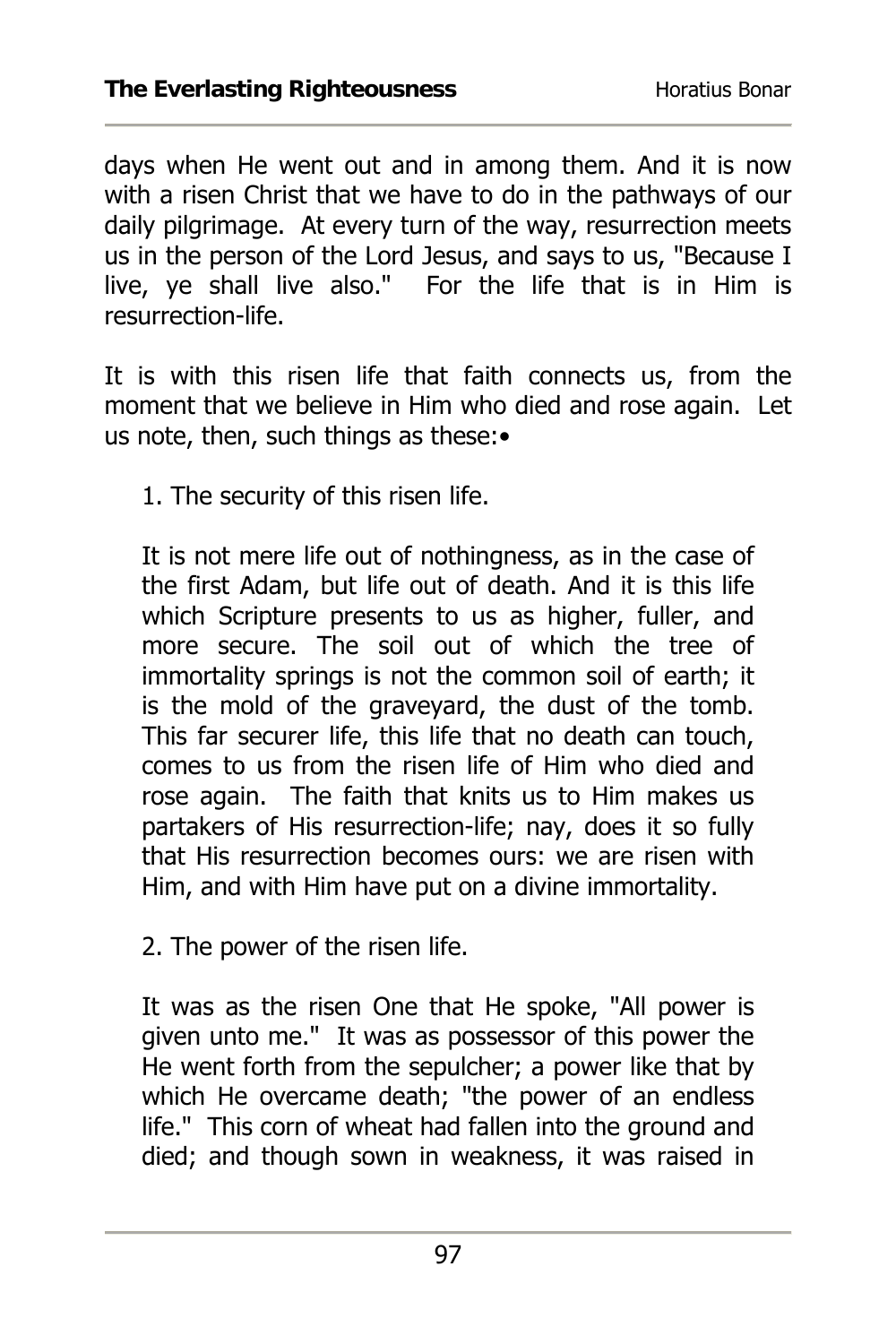power. It was with this power of the risen life that He ascended on high, leading captivity captive. It is this power of the risen life that He now wields upon the throne. It is in this power of the risen life that He comes again in His glory; Redeemer, king, Judge of all. It is this power of the risen life that He puts forth in His Church,•that He exercises in the begetting us again to a lively hope, and in sustaining each begotten one in a world of hostility and death, amid fightings without and fears within. It is to the power of this risen life that we betake ourselves in the day of weakness and conflict; so that, strong in the Lord, and in the power of His might, we are made more than conquerors.

3. The love of the risen life.

Resurrection was a new and higher stage of being; and with the perfection of life, there came the perfection of the love. The instrument was now more perfectly tuned, and fitted both for containing and giving forth new measures of love. The love of the risen life is the largest and highest of all. It is of this love that we are made partakers; a love beyond all that is earthly and human; a love that passeth knowledge.

4. The sympathies of the risen life.

Resurrection does not form a gulf or throw up a wall between us and the risen One. It is not the Shepherd withdrawing from His flock to some inaccessible height. It is the filling up of every gulf, the throwing down of every wall; it is the Shepherd bringing Himself into closer and fuller sympathy with His flock. True, they are evil, and He is good; they are earthly, and He is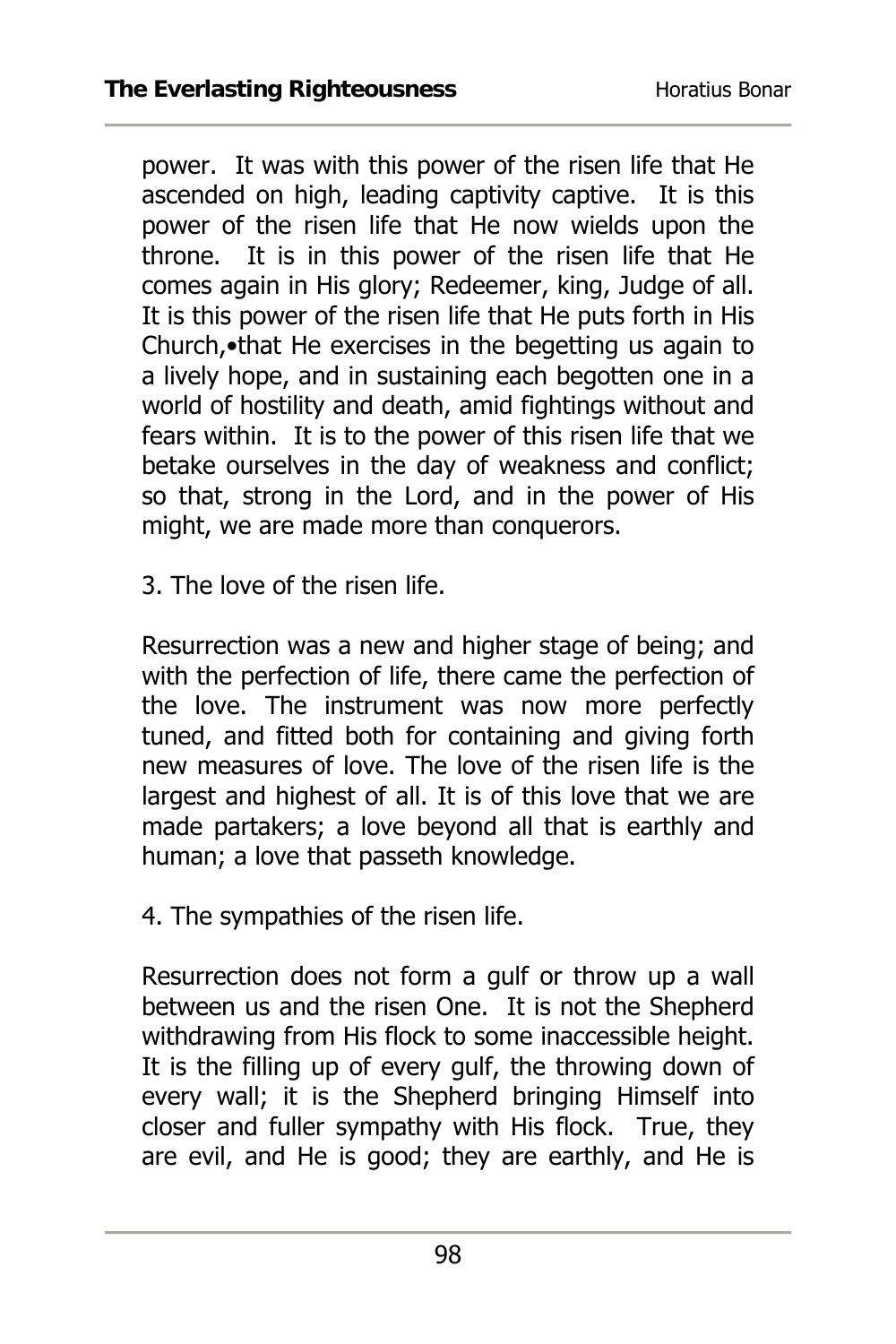heavenly. But that which resurrection laid aside was not anything of true humanity. It was but the sinless infirmities which weighed down His true humanity, and kept its sympathies from coming out into full development and play. The risen life, then, is the life of truest and largest sympathy. In its perfection there is the perfection of sympathy, the development of the full round of fellow-feeling existing in the being of the Word made flesh.

5. The affinities of the risen life.

The resurrection breaks no bounds save those of mortality. It is the strengthening, not the weakening, of the links that fasten the Son of God to us, and us to the Son of God. Resurrection ties are the strongest of all. The risen life of Christ alters none of the affinities between Himself and His saints; it has not lessened the number of the points at which we come in contact with Him; it has not made Him less human, nor stopped certain channels of communication between us and Him. His immortality has not unlinked Him from those who are still in the flesh. His risen life has not shaken or loosened the relationship He bears to the unrisen. All that He was before, He is still, with something superadded of new love, new power, new perfection, new glory. The difference between His unrisen and His risen life is only that between the sun at dayspring and at noon. Let us rejoice at the remembrance of His risen life as the truest, the fittest, the most blessed for us. The more that we realize our own mortality, the more let us feel the preciousness and the suitableness of His immortality as the risen One; and the more let us realize the identity between us and Him, in virtue of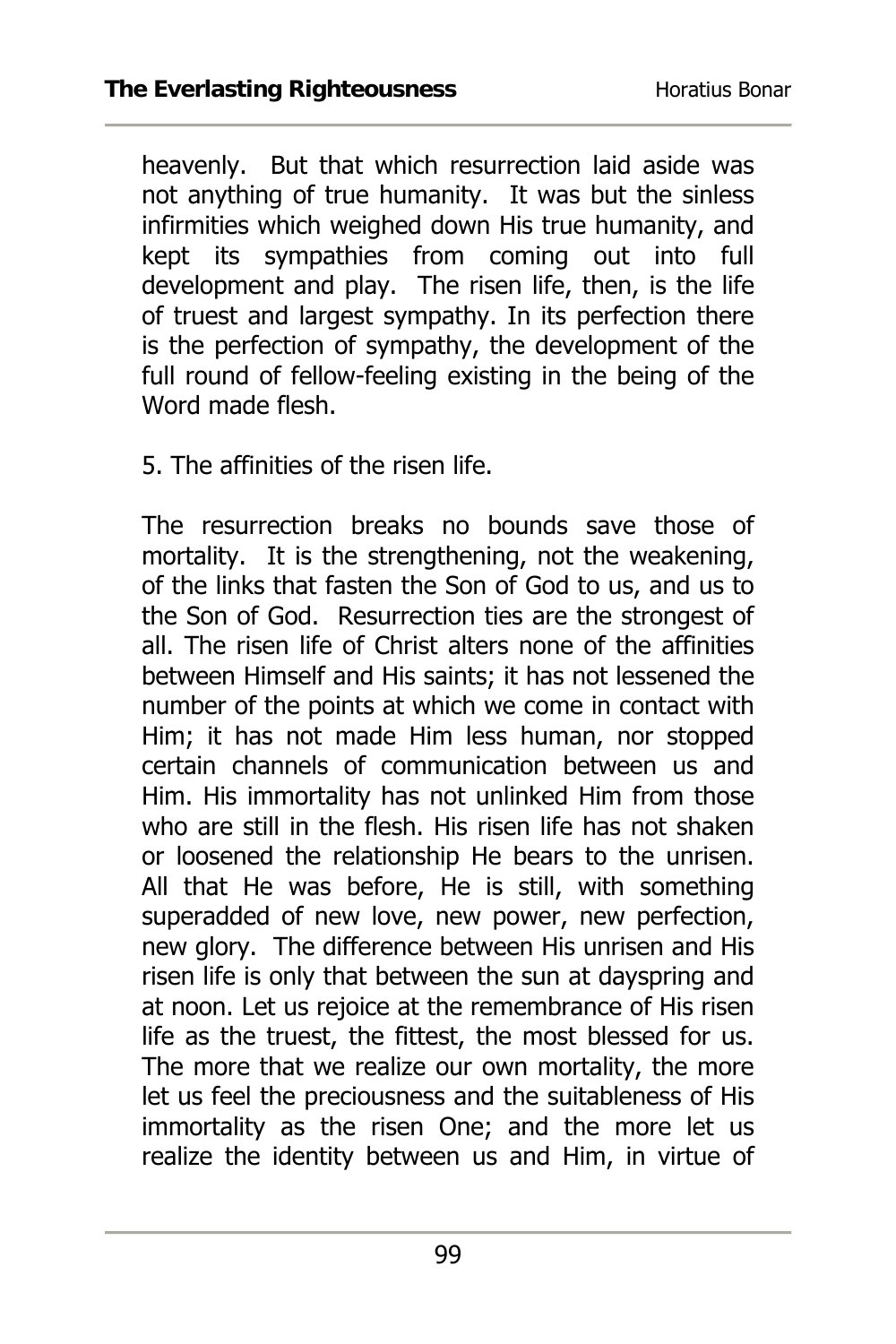which not merely we shall rise, but we have risen with Him.

6. The joys of the risen life.

In the tomb the Man of sorrows left all His sorrows, as He left all our sins. There they were buried with Him. At His resurrection His full joy began; and in the Psalms this connection between His resurrection and His joy is more than once proclaimed. In the sixteenth the two things are placed very strikingly together; for after it is said, "Thou wilt not suffer Thine Holy One to see corruption," it is added, "Thou wilt show me the path of life (resurrection); in Thy presence is fullness of joy" (see Psalm 30:3-5; 116:3-7). For Him resurrection was joy, not merely because it ended His connection with death, but because it introduced Him into the fullness of joy,•a joy peculiar to the risen life, and of which only a risen man can be capable. Into the joy of His risen life we in some measure enter here by faith; but the fullness of that risen joy is yet in reserve for us, awaiting the resurrection of the just, when the body as well as the head shall have done with tribulation and with death for ever.

7. The hopes of the risen life.

We are "begotten again to a lively (or living and lifegiving) hope by the resurrection of Jesus Christ from the dead" (1 Pet. 1:3). With Christ's resurrection and with His risen life our "hope" is connected,•a "hope" which contains and imparts "life" here; a "hope" which, like a flower from the bud, opens out into the fullness of the glorious life hereafter. The hope of which we are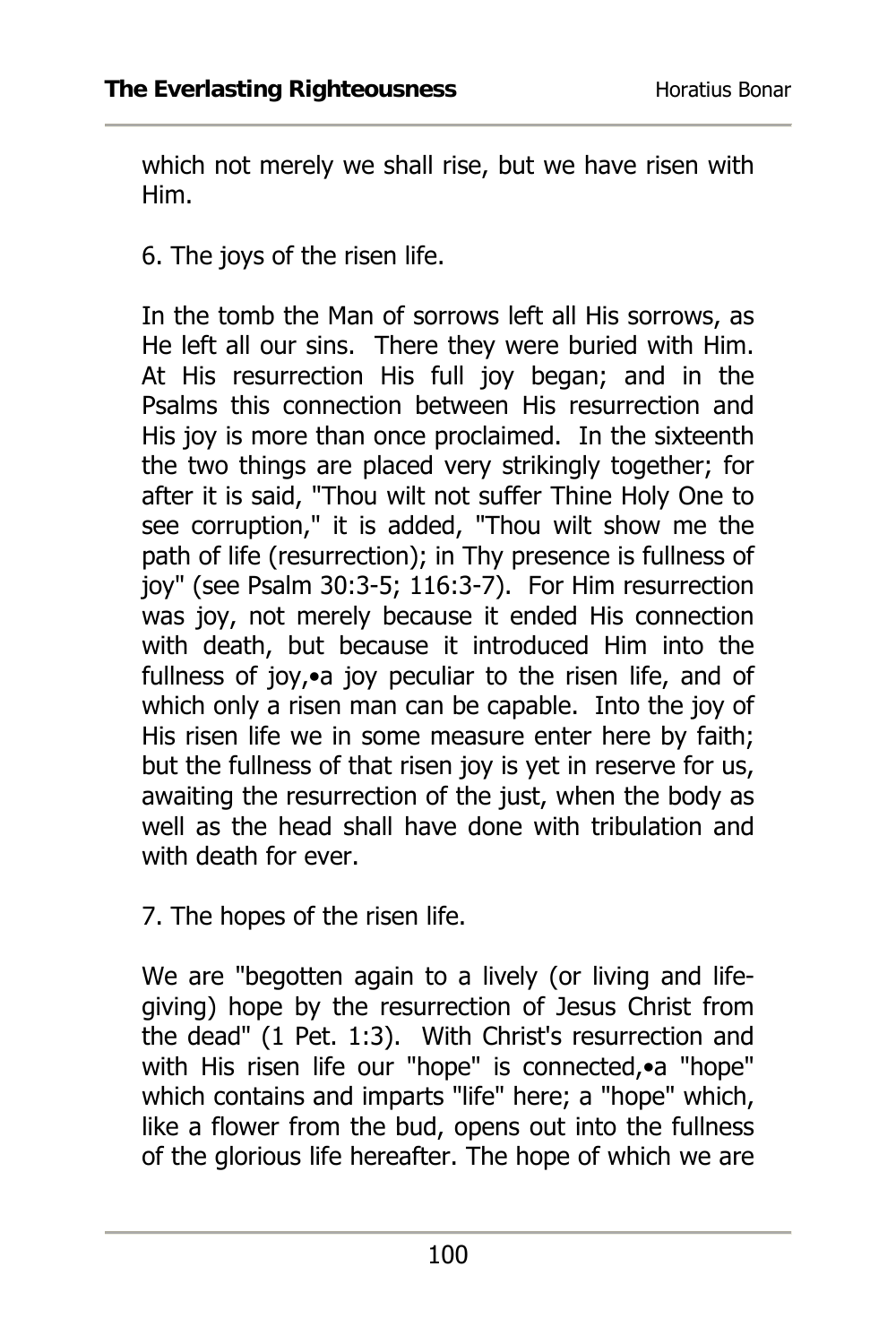partakers through the risen life of the second Adam far transcends any hope which the unrisen life of the first Adam could have given. It is the hope of an inheritance, a kingdom, a city, a glory, such as belongs only to the risen offspring of the second Adam, such as can be possessed only by the redeemed and the risen. The resurrection of the Son of God is to us the earnest and the pledge of this blessed hope. Hence our watchword is, "Christ in us, the hope of glory."

For the Church of God, the words "He is risen" are full of health and gladness. The more that we dwell upon our Surety's resurrection, the more shall we realize the life and immortality which have been brought to light by His gospel. The oftener that we visit His empty tomb, and see for ourselves that He is not here, He is risen, the more shall we be penetrated by that wondrous truth that we are risen with Him, and that this fellowship in resurrection is as truly the source of spiritual life, health, and holiness, as of joy unspeakable and full of glory.

For each sad sinner, still buried in the grave of sin, the words contain a gospel,•glad tidings of great joy. The empty tomb of Jesus gives forth a voice which reaches to the very ends of the earth. Everlasting life through Him who died and rose again; forgiveness and righteousness and reconciliation through the accepted work of the great Substitute, finished on the cross, but sealed and attested by resurrection; peace with God through Him who left the tomb and went up to the Father's right hand, as at once the maker and the giver of peace;•all this we preach, without condition or restriction, to a world lying in wickedness, that each condemned one may hear and live! Through this Man is preached unto you the forgiveness of sins! Take the free pardon now; and in taking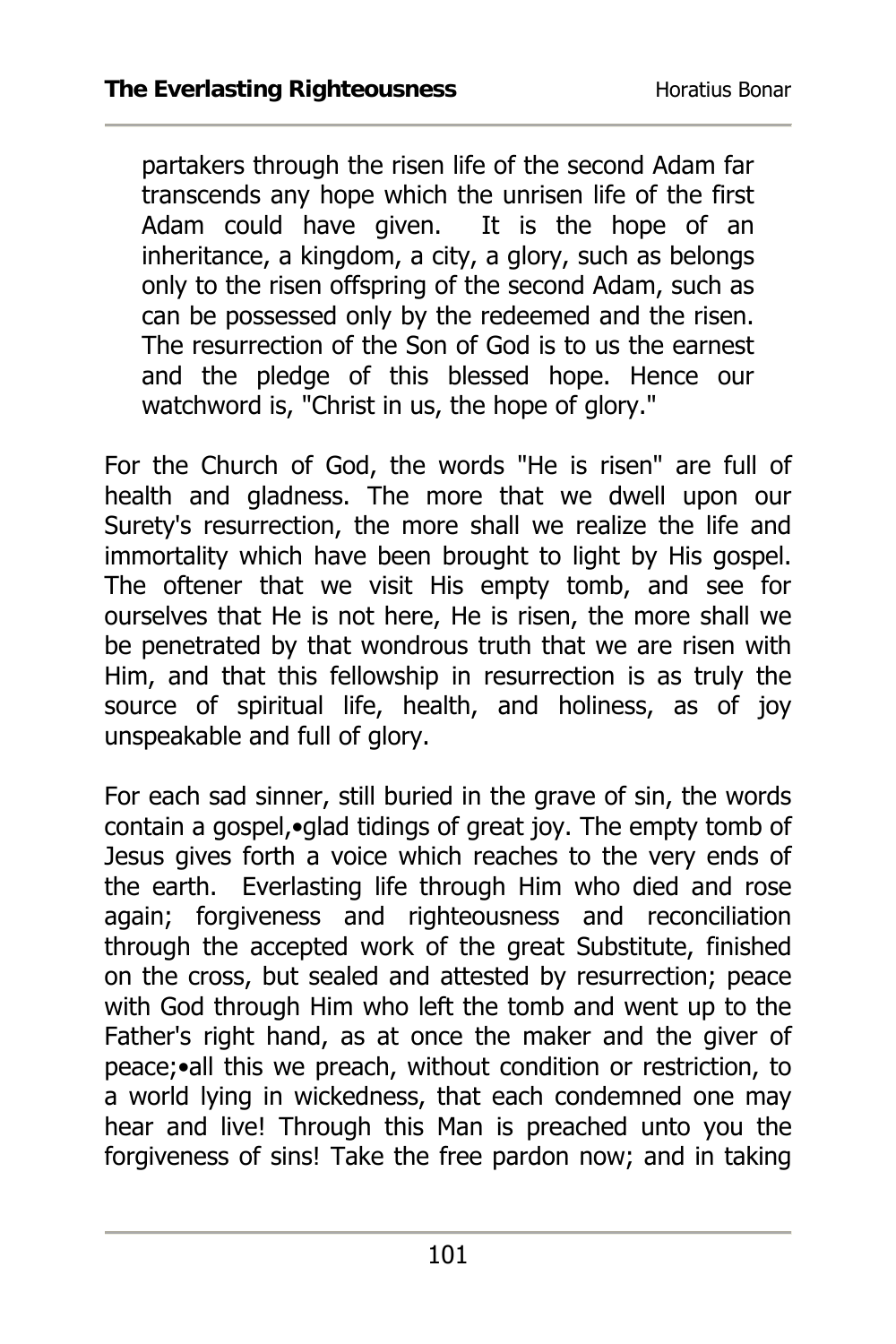it, exchange at once, without one moment's delay or uncertainty, life for death, liberty for bondage, Sonship for alienation, joy for sorrow,•a hope that maketh not ashamed, for heaviness here and eternal despair hereafter. He is risen, sinner, He is risen!

Go, deal with this risen Christ; go, transact the great business for eternity with Him; go, receive life and blessings at His hands: for truly He is the same Savior still as when, by the sea of Galilee, He said to sinners, as far off as you can be, "Come unto me, and I will give you rest."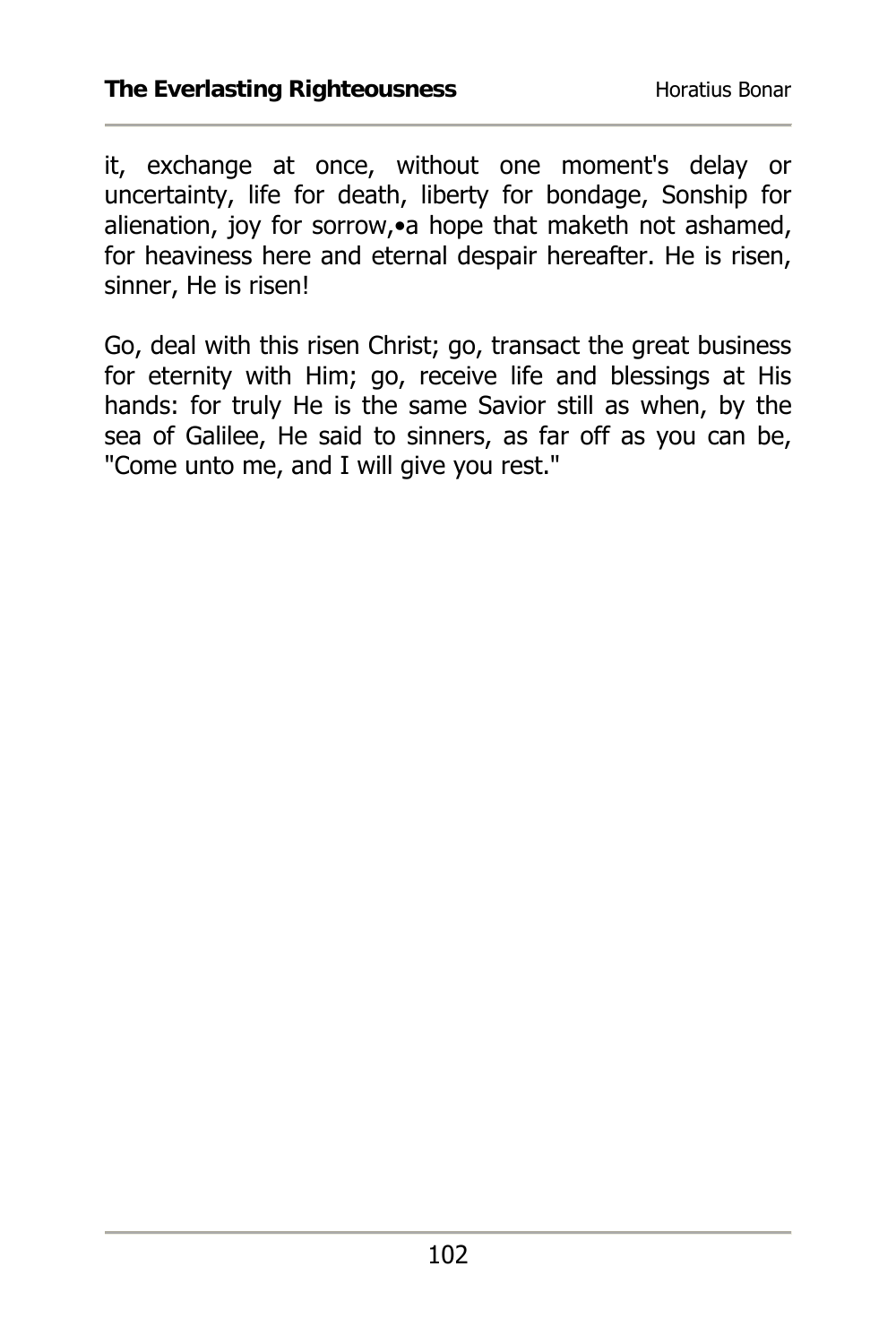## **CHAPTER 9**

#### **The Pardon And The Peace Made Sure**

"Christ for us," the obedient in the room of the disobedient, is the first part of our message. His assumption of the legal claims, which otherwise would have made good against us, is the security for our deliverance. That deliverance becomes an actual thing to us immediately upon our consenting to allow Him to undertake our case.

"Christ in us" is the second part of our gospel. This second is of mighty moment, and yet is not to be confounded with the first. That which is done for us is not the same as that which is done in us. By the former we are constituted righteous, by the latter we are made holy. The one is properly the gospel, in the belief of which we are saved; the other, the carrying out of that gospel in the soul.

Christ "for us" is our justification. "Christ in us, and we in Christ," is our holiness. The former is the external substitution; the latter, the internal energy or operation, taking its rise from the former, yet not to be confounded with it, or substituted for it.

Christ the substitute, giving His life for ours upon the cross, is specially the object of faith. The message concerning this sacrificial work is the gospel, the belief of which brings pardon to the guilty.

God has given us this gospel not merely for the purpose of securing to us life hereafter, but of making us sure of this life even now. It is a true and sure gospel; so that he who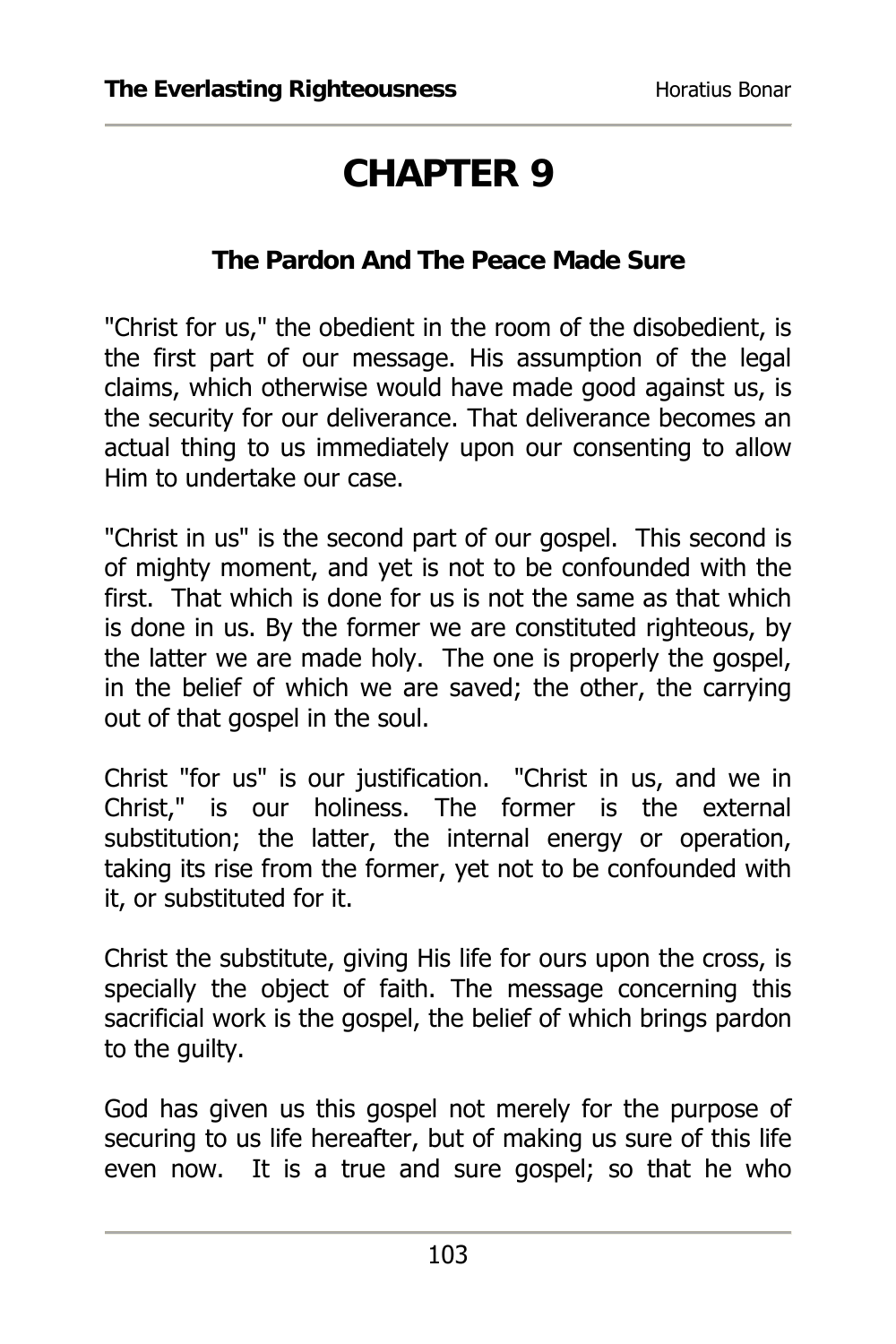believes it is made sure of being saved. If it could not make us sure, it would make us miserable; for to be told of such a salvation and such a glory, yet kept in doubt as to whether they are to be ours or not, must render us truly wretched. What a poor gospel it must be, which leaves the man who believes it still in doubt as to whether he is a child of God, an unpardoned or a pardoned sinner! Till we have found forgiveness, we cannot be happy; we cannot serve God gladly or lovingly; but must be in some bondage or gloom.

This is the view of the matter which Scripture sets before us; telling us that salvation is a free, a sure, a present gift. "He that believeth is justified" (Acts 13:39). "He that believeth hath everlasting life" (John 3:36). The Bible gives no quarter to unbelief or doubting. It does not call it humility. It does not teach us to think better of ourselves for doubting. It does not countenance uncertainty or darkness.

This was the view taken of the subject by our fathers, from the Reformation downwards. They held that a man ought to know that he is justified; and that it was Popery to teach uncertainty, or to set aside the full assurance of faith, or to hold that this sureness was not to be had from the beginning of a man's conversion, but only to be gathered up in process of years, by summing up his good feelings and good deeds, and concluding from his own excellences that he must be one of the elect, a man in favor with God. Our fathers believed that the jailer at Philippi rejoiced as soon as he received the good news which Paul preached to him (Acts 16:34). Our fathers believed that, "being justified by faith, we HAVE peace with God" (Rom. 5:1), and that the life of a believing man is a life of known pardon; a life of peace with God; a life of which the outset was the settlement of the great question between himself and God; a life in which, as being a walk with God,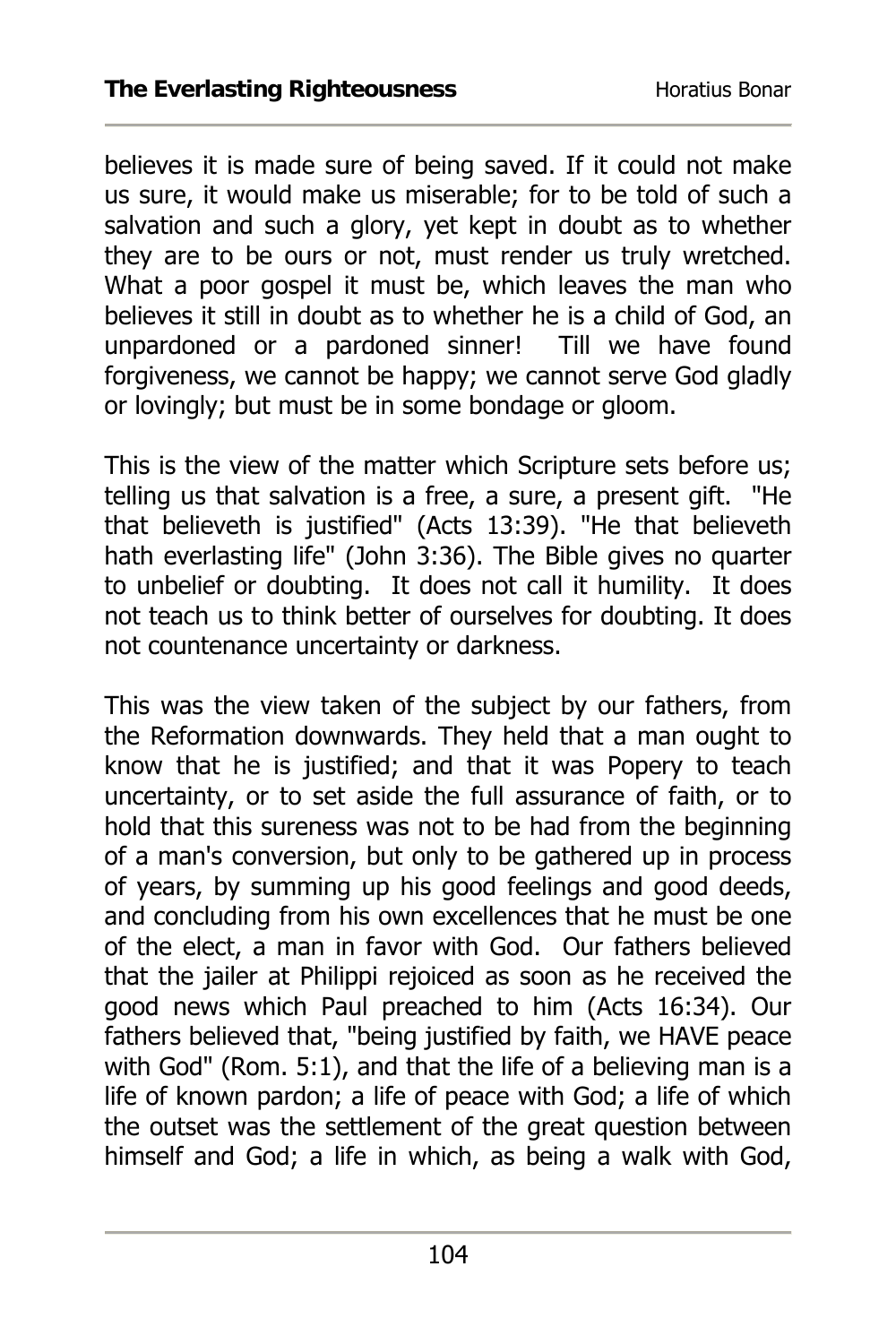the settlement of that question did not admit of being deferred or kept doubtful: for without felt agreement, without conscious reconciliation, intercourse was impossible.

All the Reformation creeds and confessions take this for granted; assuming that the doctrine of uncertainty was one of the worst lies of Popery, [26] the device and stronghold of a money-loving priesthood, who wished to keep people in suspense in order to make room for the dealings of priests and payments for pardon. If assurance be the right of every man who believes, then the priest's occupation is at an end; his craft is not only in danger, but gone. It was the want of assurance in his poor victims that enabled him to drive so prosperous a trade, and to coin money out of the people's doubts. It was by this craft he had his wealth, and hence the hatred with which Rome and her priests have always hated the doctrine of assurance. It took the bread out of their mouths. If God pardons so freely, so simply, so surely, so immediately upon believing, alas for the priesthood! Who will pay them for absolution? Who will go to them to make sure that which God has already made sure in a more excellent way than theirs?

Romanists have always maintained that assurance is presumption; and it is remarkable that they quote, in defense of their opinion, the same passages which many modern Protestants do, such as, "Work out your salvation with fear and trembling"; the apostle's expression about being "a castaway"; "Let him that thinketh he standeth"; and the like.

One of them, in reasoning with one of the English Reformers, speaks of "the presumptuous opinion of the certainty of grace and salvation, contrary to that which St. Paul counselleth, Philippians 2:12"; and the great Romish controversialists give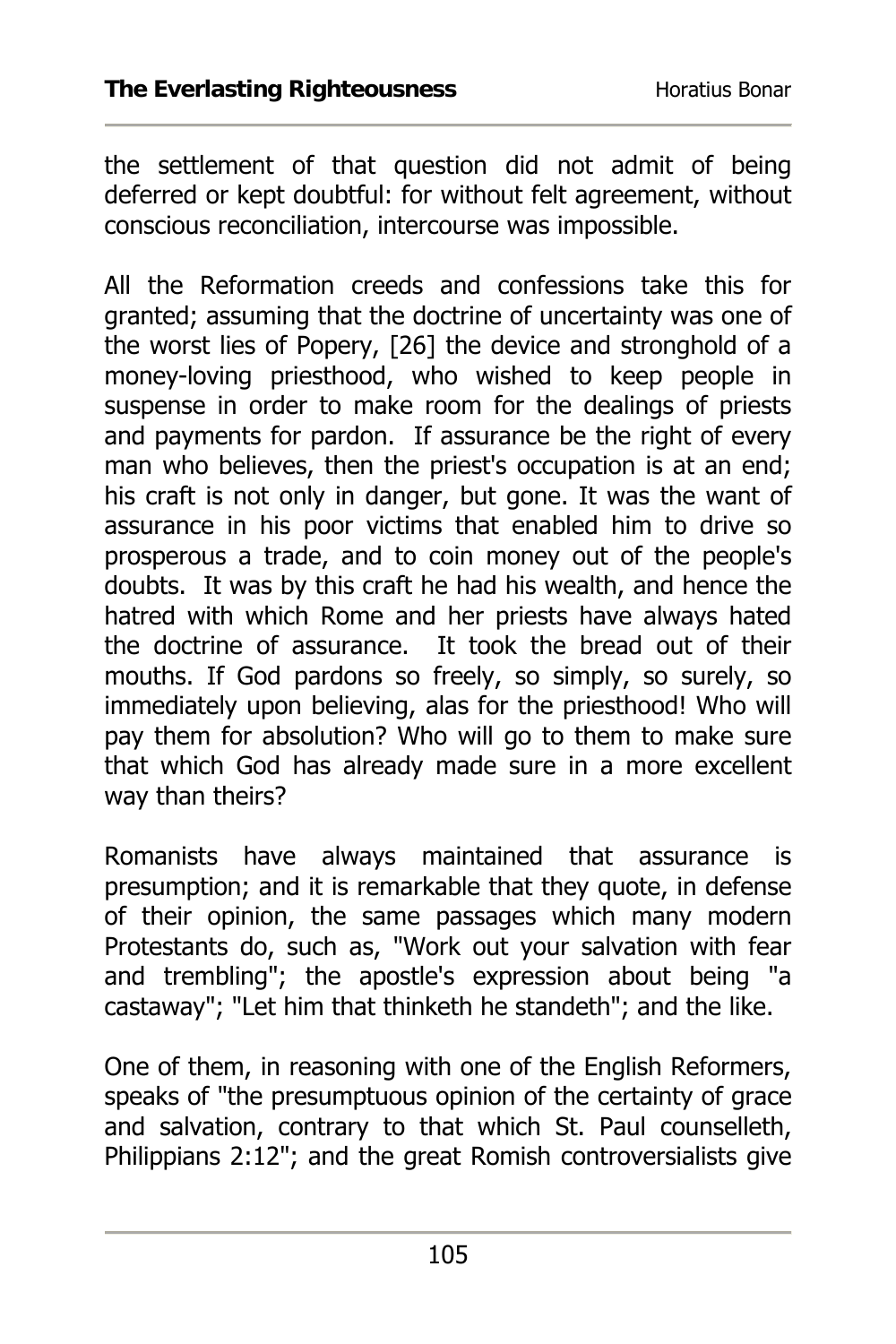the following reasons against assurance, which we abridge and translate:•(1) No man certainly ought to disbelieve God's mercy and Christ's merits; but on account of his own imperfections, he ought to be fearful about his own grace, so that no one can certainly know that he has found favor with God. (2) It is not expedient that men should have certainty about their own grace; for certainty produces pride, while ignorance of this secret preserves and increases humility. (3) Assurance is the privilege of only a few favored ones, to whom God has revealed the singular benefit of the pardon of their sins. (4) The most perfect men, when dying, have been humbled because of this uncertainty; and if some of the holiest men have been uncertain, is it credible that all believers ought to have assurance of their justification? (5) The best men fall from faith; therefore there can be no assurance. (6) The following passages confute the error of assurance: 1 Corinthians 10:12; 2 Corinthians 6:1; Romans 11:20; Philippians 2:12.

Such are the Popish arguments against assurance, and the conclusion to which the Council of Trent came was: "If any man shall say that justifying faith is confidence in the mercy of God, who remitteth sins for Christ's sake, or that it is by such confidence alone that we are justified, let him be accursed."

Old John Foxe, who three hundred years ago wrote the history of the martyrs, remarks concerning the Pope's Church that it "left the poor consciences of men in perpetual doubt" (volume 1. page 78).

This is a true saying. But it is true of many who earnestly protest against the Church of Rome. They not only teach doctrines which necessarily lead to doubting, and out of which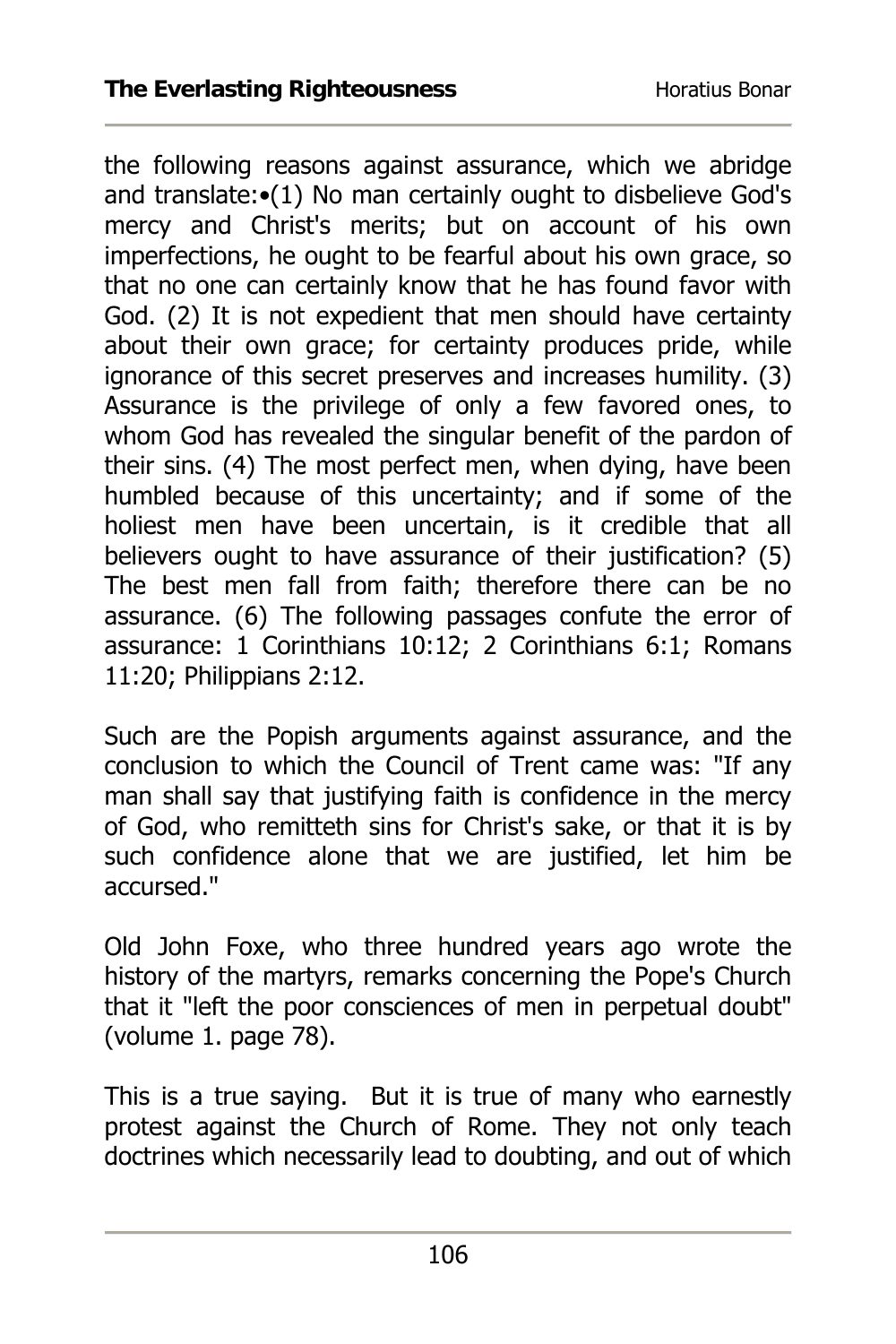no poor sinner could extract anything but uncertainty; but they inculcate doubting as a humble and excellent thing; a good preparation, nay, an indispensable qualification, for faith. The duty of doubting is in their theology much more obligatory than that of believing. The propriety and necessity of being uncertain they strongly insist upon; the blessedness of certainty they undervalue; the sin of uncertainty they repudiate; the duty of being sure they deny.

This same John Foxe, after showing that a man is saved not by working, but by believing, gives us the following specimen of "the horrible blindness and blasphemy" of the Church of Rome: "That faith wherewith a man firmly believeth and certainly assureth himself, that for Christ's sake his sins be forgiven him, and that he shall possess eternal life, is not faith, but rashness; not the persuasion of the Holy Ghost, but the presumption of human audacity." The above extract is from a Popish book of the time, and is a fair specimen of the Romish hatred of the doctrine of assurance. Its language is almost the same as that employed by many Protestants of our day.

The Romanists held that a man is to believe in the mercy of God and the merits of Christ, but that this belief brought with it no assurance of justification; though possibly, if the man lived a very holy life, God might before he died reveal His grace to him, and give him assurance; which is precisely what many Protestants hold. In opposition to this, our forefathers not only maintained that a man is justified by faith, but that he ought to know that he is justified, and that this knowledge of justification is the great root of a holy life. The Romanists did not quarrel with the word assurance; they did not hold it to be impossible: they held that men might get it, nay, that some very holy men had got it. But they affirmed that the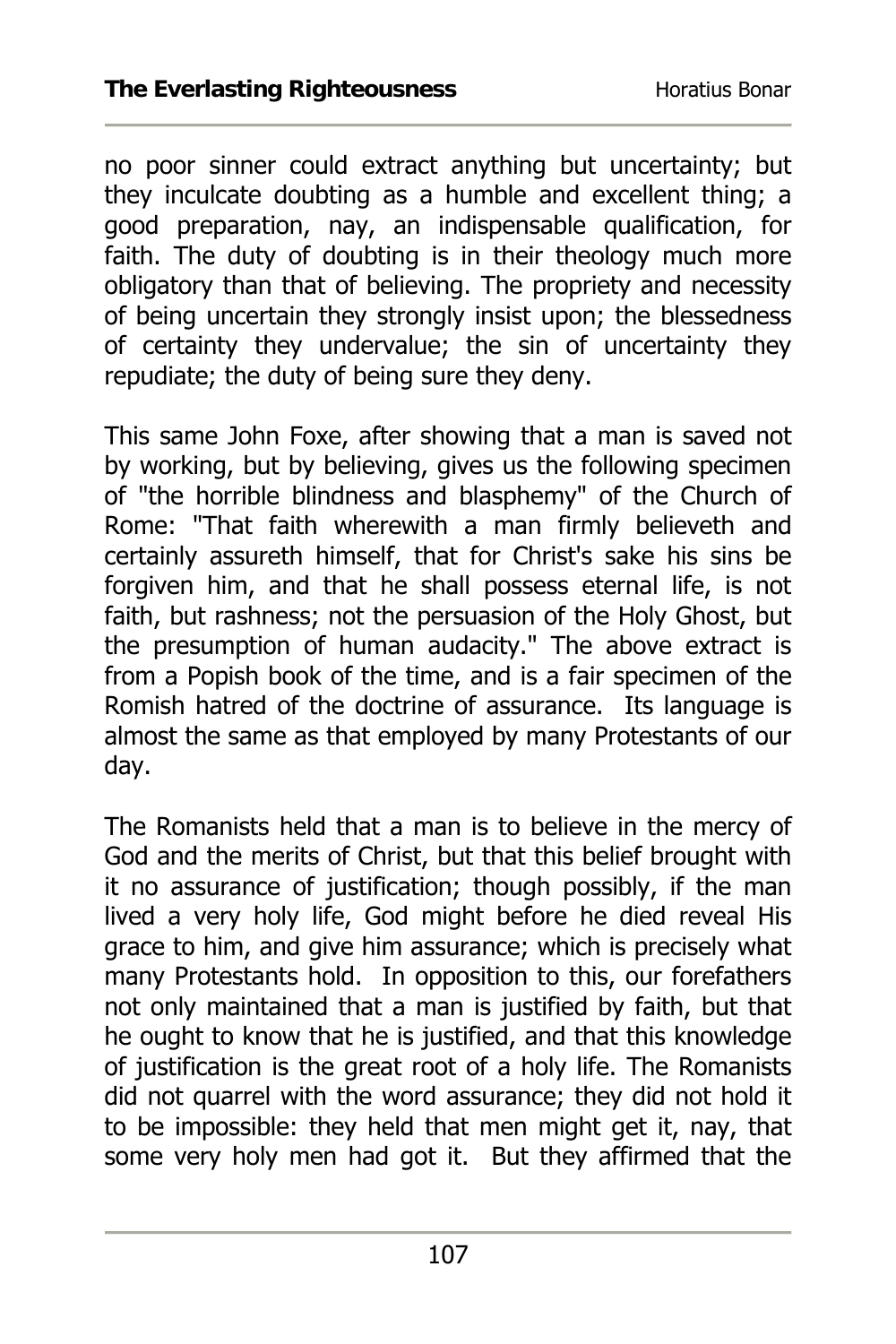only means of reaching the grace of assurance was by a holy life; that with the slow development of a holy life, assurance might develop itself; and that in the course of years, a man by numbering his good deeds, and ascertaining the amount of his holiness, might perhaps come to the conclusion that he was a child of God; but perhaps not. They were very strenuous in contending for this life of religious suspense, sad and dismal as it must be; because conscious justification, such as Luther contended for, shut out priesthood and penance; giving a man the joy of true liberty and divine fellowship at once, without the intervention of another party or the delay of an hour. This conscious justification started the man upon a happy life, because relieved from the burden of doubt and the gloom of uncertainty; it made his religion bright and tranquil, because springing so sweetly from the certainty of his reconciliation to God; it delivered him from the cruel suspense and undefined fears which the want of assurance carries always with it; it rescued him from all temptations to self-righteousness, because not arising from any good thing in himself; it preserved him from pride and presumption, because it kept him from trying to magnify his own goodness in order to extract assurance out of it; it drew him away from self to Christ, from what he was doing to what Christ had done; thus making Christ, not self, the basis and the center of his new being; it made him more and more dissatisfied with self, and all that self contained, but more and more satisfied with Jesus and His fullness; it taught him to rest his confidence towards God, not on his satisfaction with self, not on the development of his own holiness, not on the amount of his graces and prayers and doings, but simply on the completed work of Him in whom God is well pleased.

The Romanists acquiesced in the general formula of the Protestants, that salvation was all of Christ, and that we are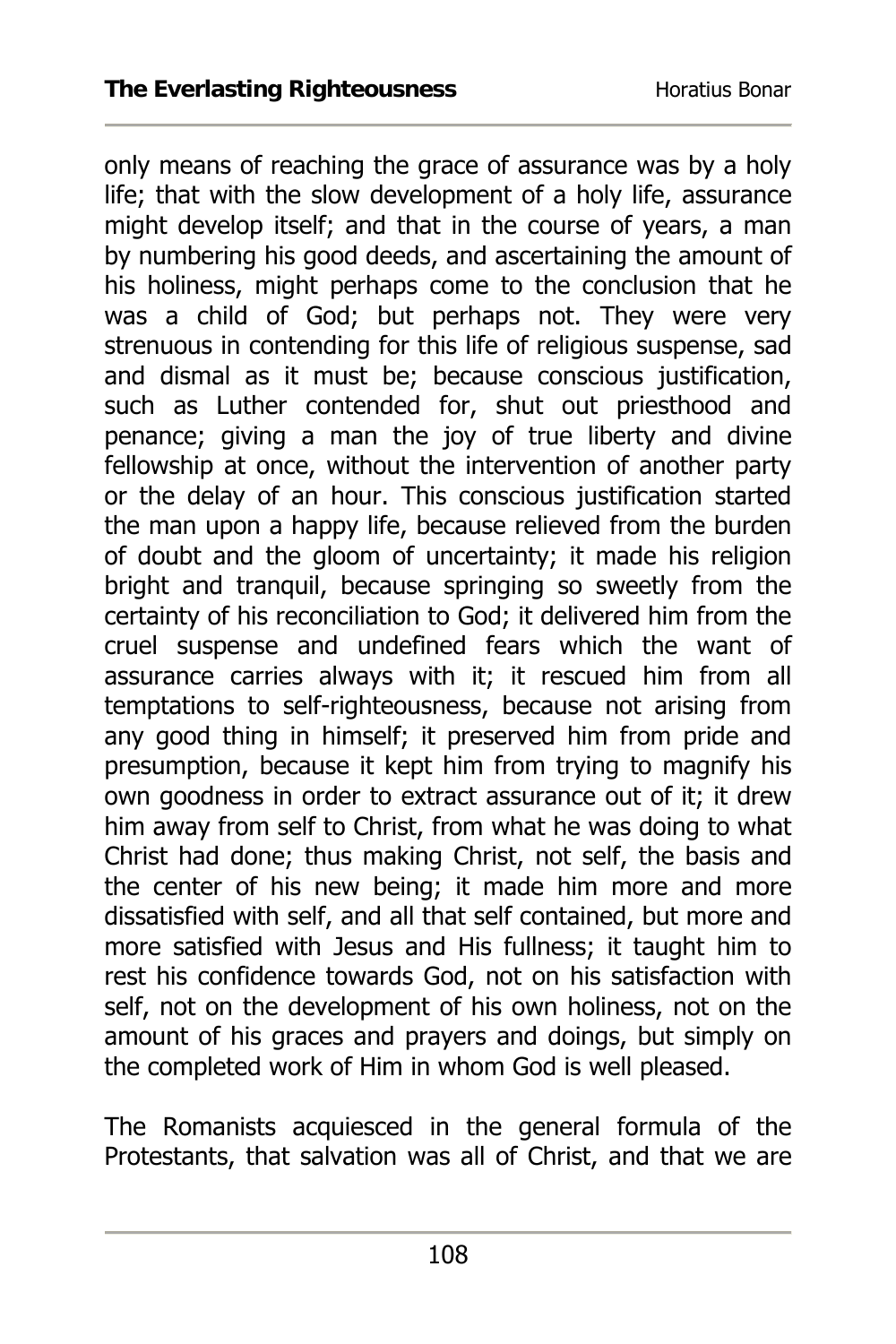to believe on Him in order to get it. But they resisted the idea that a man, on believing, knows that he is saved. They might even have admitted the terms "justification by faith," provided it was conceded that this justification was to be known only to God, hidden from the sinner who believes. They did not much heed the mere form of words, and some of them went apparently a long way to the Protestant doctrine. But that which was essential to their system was, that in whatever way justification took place, it should be kept secret from the sinner himself, so that he should remain without assurance for years, perhaps all his life. Unconscious justification by faith suited their system of darkness quite as well as justification by works. For it was not the kind of justification that they hated, but the sinner's knowing it, and having peace with God simply in believing, without waiting for years of doing. No doubt they objected to free justification in the Protestant sense; but the force of their objection lies not so much against its being free, as against the sinner being sure of it. For they saw well enough, that if they could introduce uncertainty at any part of the process, their end was gained. For to remove such uncertainty the Church must be called in; and this was all they wanted.

The doctrine, then, that makes uncertainty necessary, and that affirms that this uncertainty can only be removed by the development of a holy life, is the old Popish one, though uttered by Protestants. Luther condemned it; Bellarmine maintained it. And many of the modern objections to assurance, on the part of some Protestants, are a mere reproduction of old Romish arguments, urged again and again, against justification by faith. There is hardly one objection made to a man's being sure of his justification which would not apply, and which have not been applied, against his being justified by faith at all. If the common arguments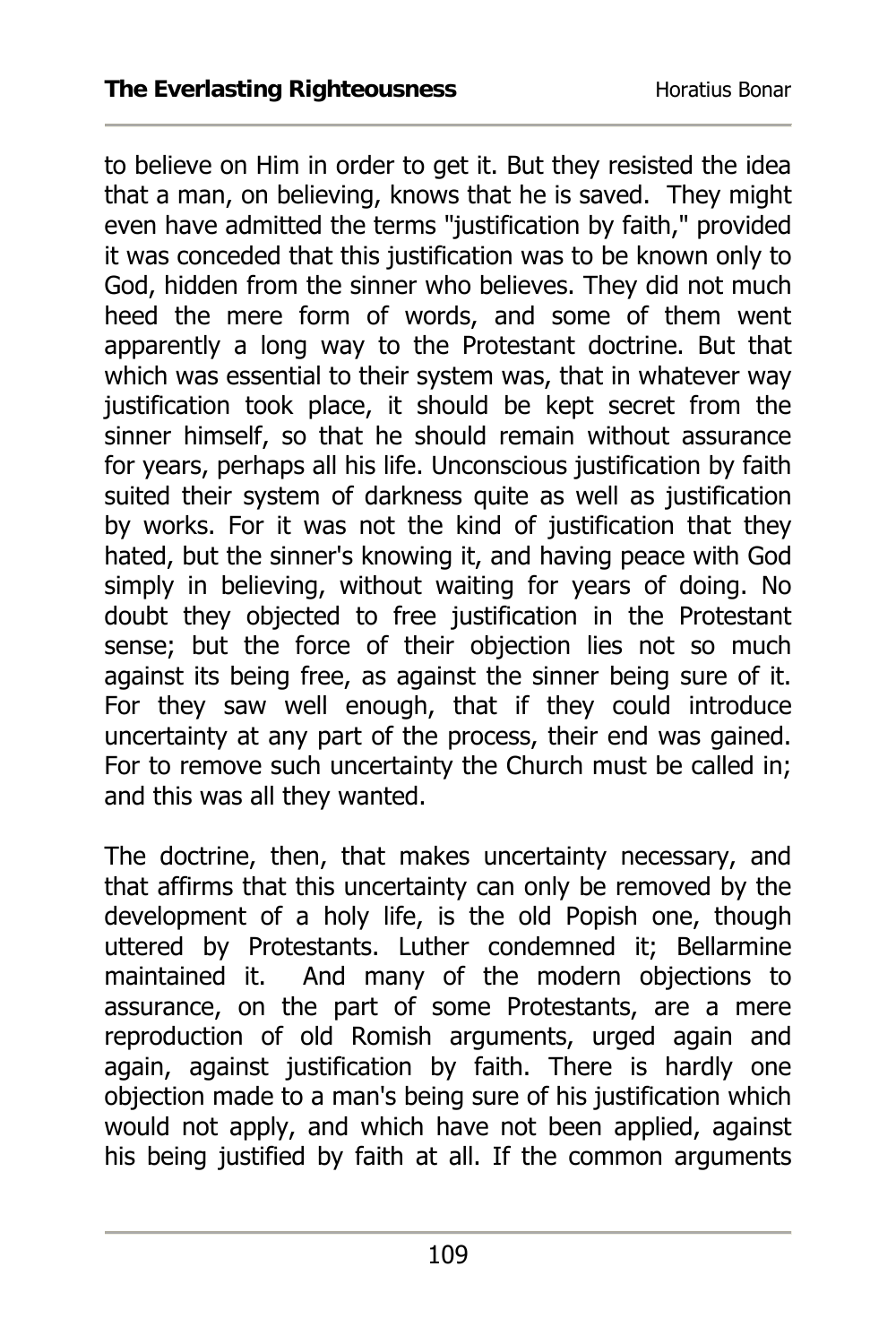against assurance turn out valid, they cannot stop short of establishing justification by works. Salvation by believing, and assurance only by means of working, are not very compatible. The interval which is thus created between God's act of justifying us, and His letting us know that He has justified us, is a singular one, of which Scripture certainly takes no cognizance. This interval of suspense (be it longer or shorter) which Romanists have created for the purpose of giving full scope to priestly interposition, and which some Protestants keep up in order to save us from pride and presumption, is not acknowledged in the Bible any more than purgatory. An intermediate state in the life to come, during which the soul is neither pardoned nor unpardoned, neither in heaven nor hell, is thought needful by Romanists for purging out sin and developing holiness; but then this interval of gloom is man's creation. An intermediate state in this life, during which a sinner, though believing in Jesus, is not to know whether he is justified or not, is reckoned equally needful by some Protestants, as a necessary means of producing, and through holiness leading perhaps ere life close to assurance; but then of this sorrowful interval, this present purgatory, which would make a Christian's life so dreary and fearful, Scripture says nothing. It is a human delusion borrowed from Popery, and based upon the dislike of the human heart to have immediate peace, immediate adoption, and immediate fellowship.

The self-righteous heart of man craves an interval of the above kind as a space for the exercise of his religiousness, while free from the responsibility for a holy and unworldly life which conscious justification imposes on the conscience.

But it will be greatly worth our while to see what Romanists have said upon this subject; for their errors help us much in understanding the truth. It will be seen that it was against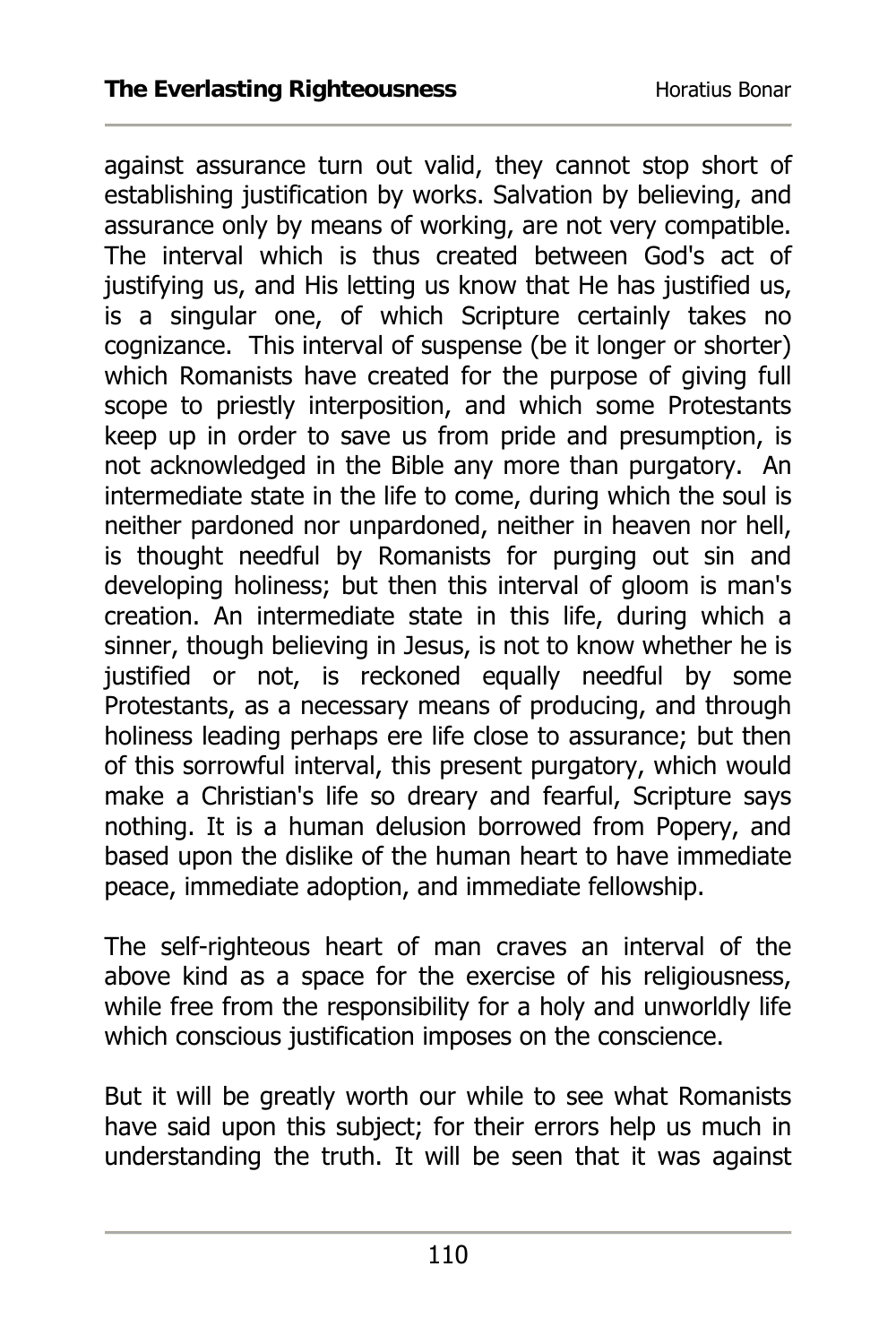present peace with God that Rome contended; and that it was in defense of this present peace, this immediate certainty, that the Reformers did battle so strenuously, as a matter of life and death. The great Popish Assembly, the "Council of Trent," in 1547, took up these points concerning faith and grace. Nor was that body content with condemning assurance; they proclaimed it an accursed thing, and pronounced an anathema against every one who affirmed that justifying faith is "confidence in the mercy of God." They denounced the man as heretic who should hold "the confidence and certainty of the remission of sins."

Yet they had a theory of a justification by faith. We give it in their own words, as it corresponds strikingly with the process which is prescribed by some Protestants as the means of arriving, after long years, at the knowledge of our justification: "The beginning of justification proceedeth from preventing grace. The manner of the preparation is, first to believe the divine revelations and promises, and knowing oneself to be a sinner, to turn from the fear of God's justice to His mercy, to hope for pardon from Him, and therefore to begin to love Him and hate sin, to begin a new life, and keep the commandments of God. Justification follows this preparation." This theory of a gradual justification, or a gradual approach to justification, is that held by many Protestants, and made use of by them for resisting the truth of immediate forgiveness of sin and peace with God.

Then comes another sentence of the Council which expresses truly the modern theory of non-assurance, and the common excuse for doubting, when men say, "We are not doubting Christ, we are only doubting ourselves." The Romish divines assert: "No one ought to doubt the mercy of God, the merits of Christ, and the efficacy of the sacraments; but in regard to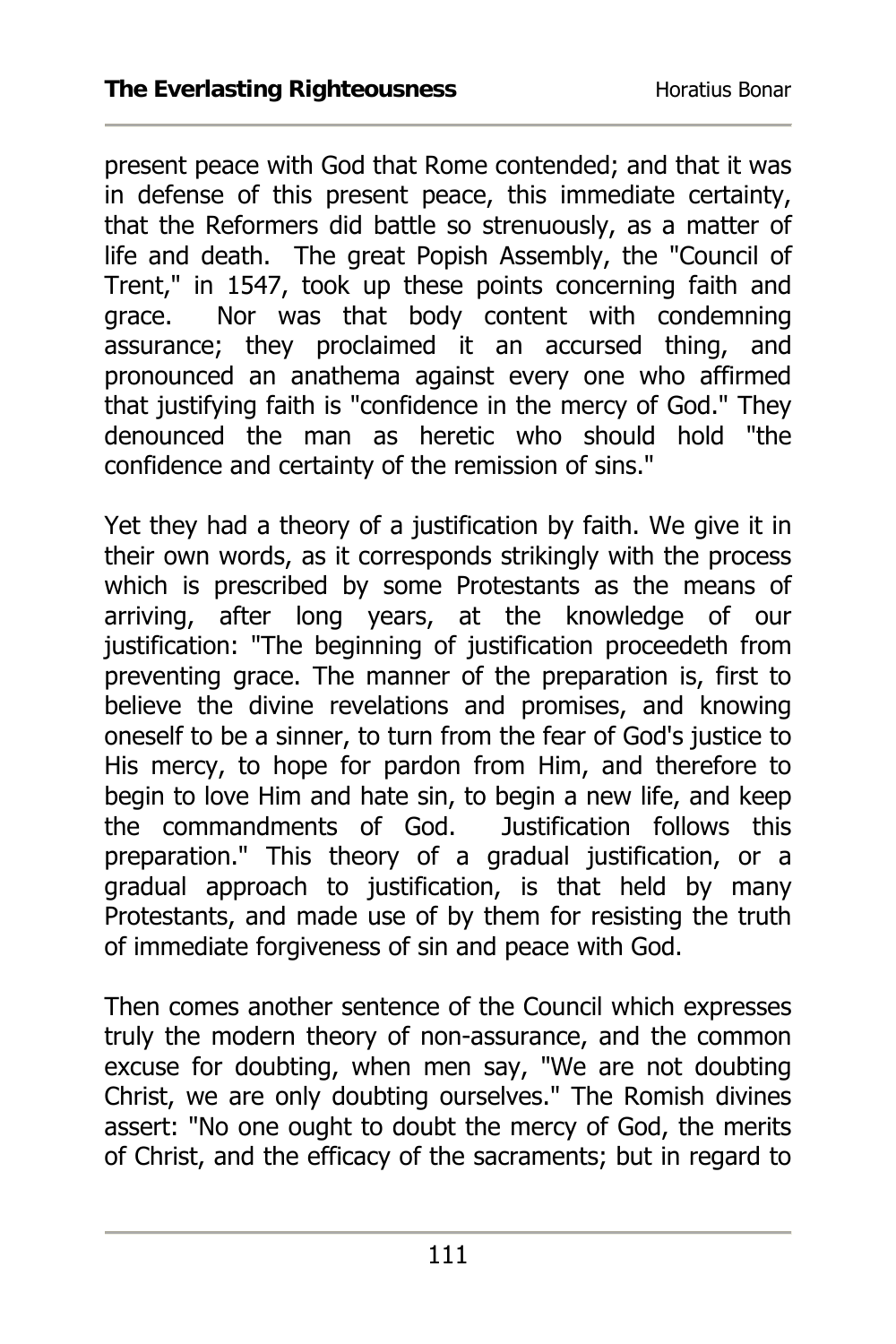his own indisposition he may doubt, because he cannot know by certainty, of infallible faith, that he has obtained grace." Here sinners are taught to believe in God's mercy and in Christ's merits, yet still to go on doubting as to the results of that belief, viz. sure peace with God. Truly self-righteousness, whether resting on works or on feelings, whether in Popery or Protestantism, is the same thing, and the root of the same errors, and the source of the same determination not to allow immediate certainty to the sinner from the belief of the good news.

This Popish Council took special care that the doctrine of assurance should be served with their most pointed curses. All the "errors of Martin" were by them traced back to this twofold root, that a man is justified by faith, and that he ought to know that he is justified. They thus accuse the German Reformer of inventing his doctrine of immediate and conscious justification for the purpose of destroying the sinner's works of repentance, which by their necessary imperfection make room for indulgences. They call this free justification, a thing unheard of before,•a thing which not only makes good works unnecessary, but sets a man free from any obligation to obey the law of God.

It would appear that the learned doctors of the Council were bewildered with the Lutheran doctrine. The schoolmen had never discussed it, nor even stated it. It had no place either among the beliefs or misbeliefs of the past. It had not been maintained as a truth, nor impugned as a heresy, so far as they knew. It was an absolute novelty. They did not comprehend it, and of course misrepresented it. As to original sin, that had been so often discussed by the schoolmen, that all Romish divines and priests were familiar with it in one aspect or another. On it, therefore, the Council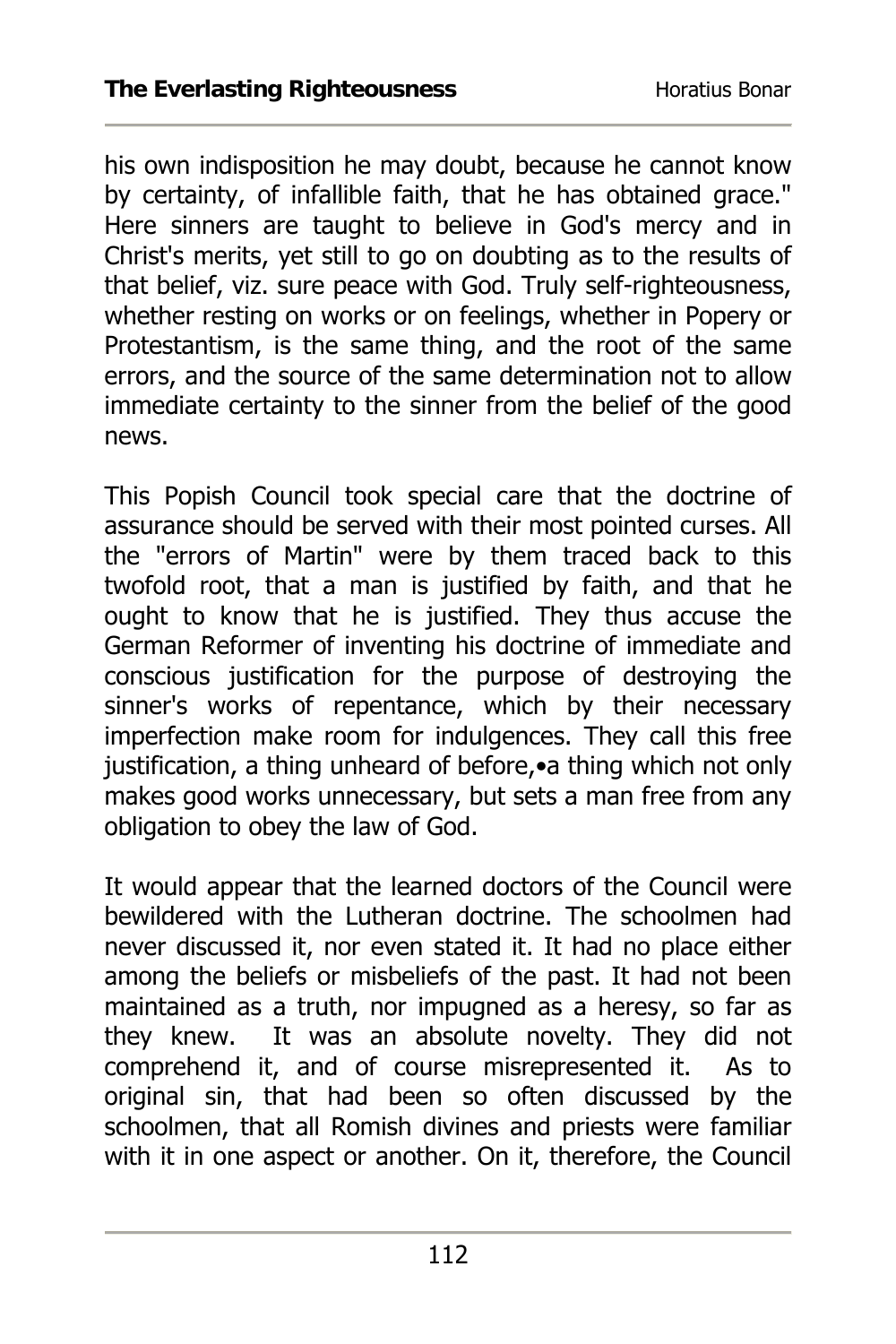were at home, and could frame their curses easily, and with some point. But the Lutheran doctrine of justification brought them to a stand. Thus the old translator of Paul Sarpi's History puts it: "The opinion of Luther concerning justifying faith, that is a confidence and certain persuasion of the promise of God, with the consequences that follow, of the distinction between the law and the gospel, etc., had never been thought of by any school writers, and therefore never confuted or discussed, so that the divines had work enough to understand the meaning of the Lutheran propositions." Luther's doctrine of the will's bondage they were indignant at, as making man a stone or a machine. His doctrine of righteousness by faith horrified them, as the inlet of all laxity and wickedness. Protestant doctrines were to them absurdities no less than heresies.

Nor was it merely the Church, the Fathers, and tradition that they stood upon. The schools and the schoolmen! This was their watchword; for hitherto these scholastic doctors had been, at least for centuries, the bodyguard of the Church. Under their learning, and subtleties, and casuistries, priests and bishops had always taken refuge. Indeed, without them, the Church was helpless, so far as logic was concerned. When she had to argue, she must call in these metaphysical divines; though generally by force and terror she contrived to supersede all necessity for reasoning.

Three men in the Council showed some independence: a Dominican friar, by name Ambrosius Catarinus; a Spanish Franciscan, by name Andreas de Vega; and a Carmelite, by name Antonius Marinarus. The "Heremites" of the order to which Luther originally belonged were especially blind and bitter, their leader Seripandus outdoing all in zeal against Luther and his heresy.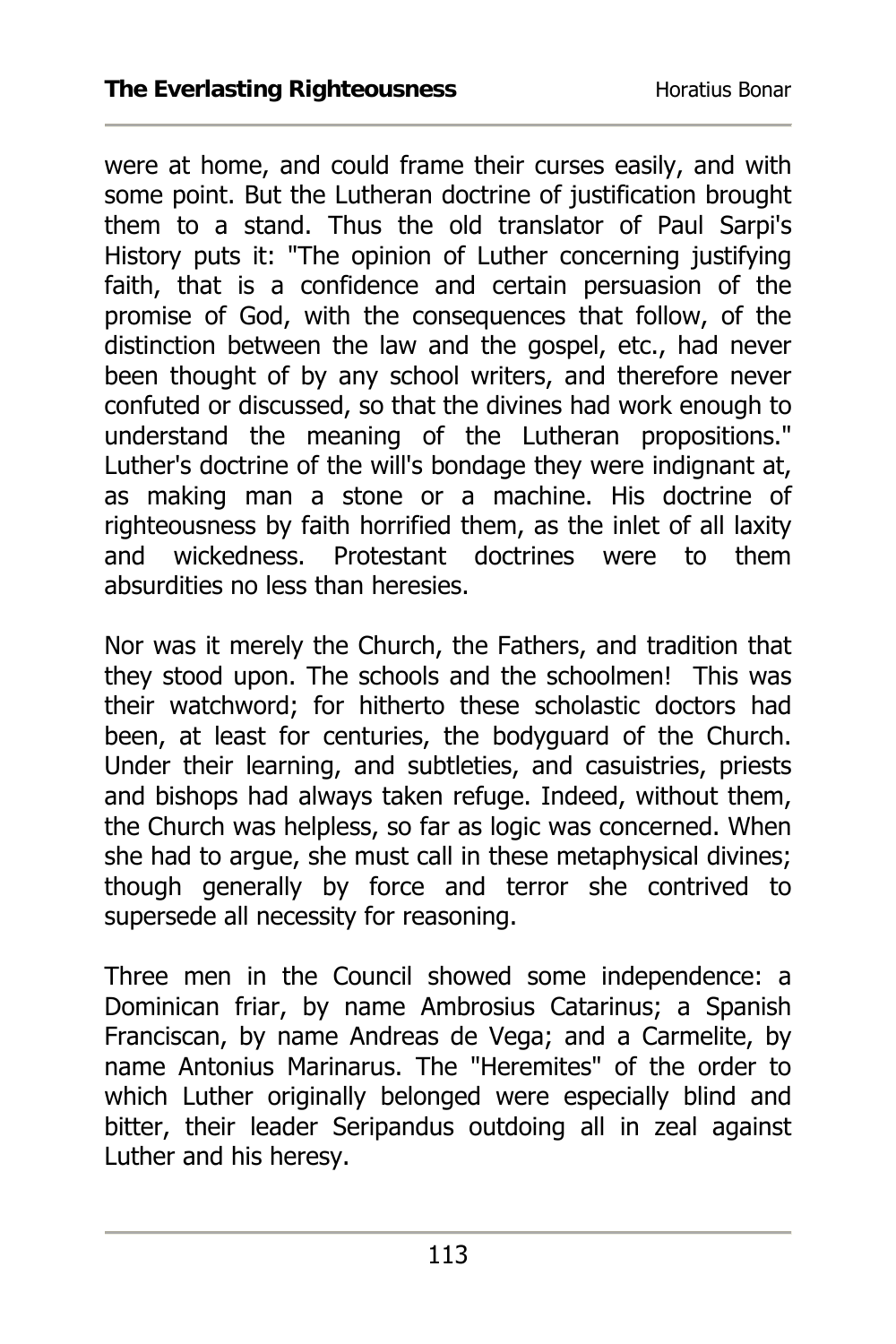Compelled, in the investigation of the subject, to pass beyond Luther to Luther's Master, they were sorely puzzled. To overlook Him was impossible, for the Protestants appealed to Him; to condemn Him would have not been wise.

The were obliged to admit the bitter truth, that Paul had said that a man is justified by faith. They had maintained the strict literality of "This is my body"; must they admit the equal literality of 'justified by faith"? Or may this latter expression not be qualified and overlaid by scholastic ingenuity, or set aside by an authoritative denial in the name of the Church? At the Council of Trent both these methods were tried.

It was not Luther only who laid such stress upon the doctrine of free justification. His adversaries were wise enough to do the same. They saw in it the root or foundationstone of the whole Reformation. If it falls, Popery stands erect, and may do what she pleases with the consciences of men. If it stands, Popery is overthrown; her hold on men's consciences is gone; her priestly power is at an end, and men have directly to do with the Lord Jesus Christ in heaven, and not with any pretended vicar upon earth, or any of his priests or seven sacraments. "All the errors of Martin are resolved into that point," said the bishops of the Council; and they added, "He that will establish the Catholic doctrine must overthrow the heresy of righteousness by faith only."

But did not Paul say the same things as Luther has said? Did he not say, "To him that worketh not, but believeth on Him that justifieth the ungodly, his faith is counted for righteousness"? (Rom. 4:20). Yes; but we may use some liberties with Paul's words, which we cannot do with Luther's. It would not do to refute Paul; but it is quite safe to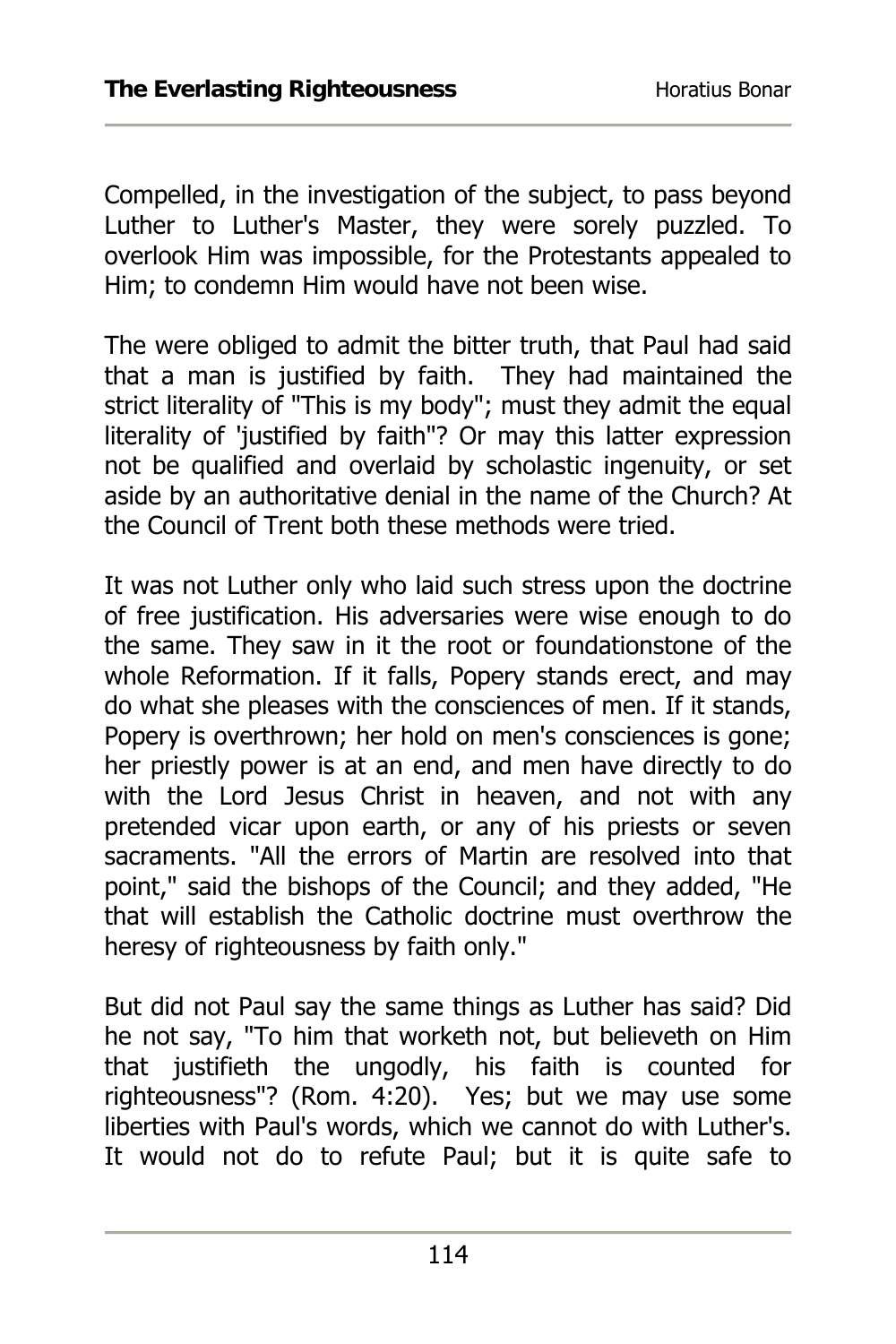demonstrate that Luther is wrong, and is at variance with the Church.

Let us then assail Luther; and leave Paul alone. Now Luther has said such things as the following:•

1. Faith without works is sufficient to salvation, and alone doth justify.

2. Justifying faith is a sure trust, by which one believeth that his sins are remitted for Christ's sake; and they that are justified are to believe certainly that their sins are remitted.

3. By faith only we are able to appear before God, who neither regardeth nor hath need of our works; faith only purifying us.

4. No previous disposition is necessary to justification; neither doth faith justify because it disposeth us, but because it is a means or instrument by which the promise and grace of God are laid hold on and received.

5. All the works of men, even the most sanctified, are sin.

6. Though the just ought to believe that his works are sins, yet he ought to be assured that they are not imputed.

7. Our righteousness is nothing but the imputation of the righteousness of Christ; and the just have need of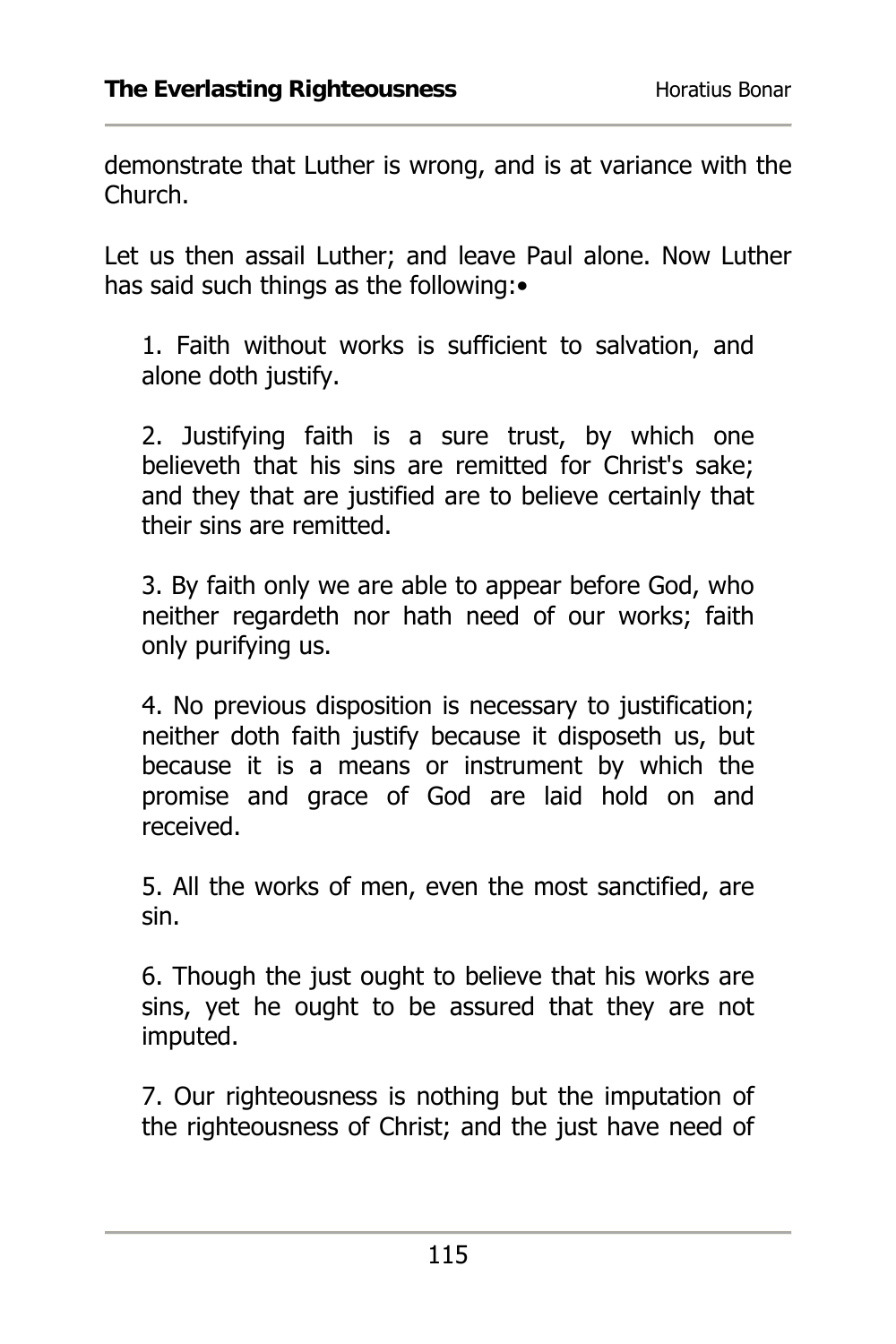a continual justification and imputation of the righteousness of Christ.

8. All the justified are received into equal grace and glory; and all Christians are equally great with the Mother of God, and as much saints as she.

These were some of Luther's propositions which required to be confuted. That they looked wonderfully like the doctrines of the Apostle Paul, only made the confutation more necessary. That "faith justifies," the bishops said, we must admit, because the apostle has said so; but as to what faith is, and how it justifies, is hard to say. Faith has many meanings (some said nine, others fifteen; some modern Protestants have said the same); and then, even admitting that faith justifies, it cannot do so without good dispositions, without penance, without religious performances, without sacraments. By introducing all these ingredients into faith, they easily turned it into a work; or by placing them on the same level with faith, they nullified (without positively denying) justification by faith.

Ingenious men! Thus to overthrow the truth, while professing to admit and explain it. In this ingenious perversity they have had many successors, and that in churches which rejected Rome and its Council.

"Christ crucified" is the burden of the message which God has sent to man. "Christ died for our sins, according to the Scriptures." The reception of this gospel is eternal life; the non-reception or rejection of it is everlasting death. "This is the record, that God hath given to us eternal life, and this life is in His Son." The belief of the gospel saves; the belief of the promise annexed to that gospel makes us sure of this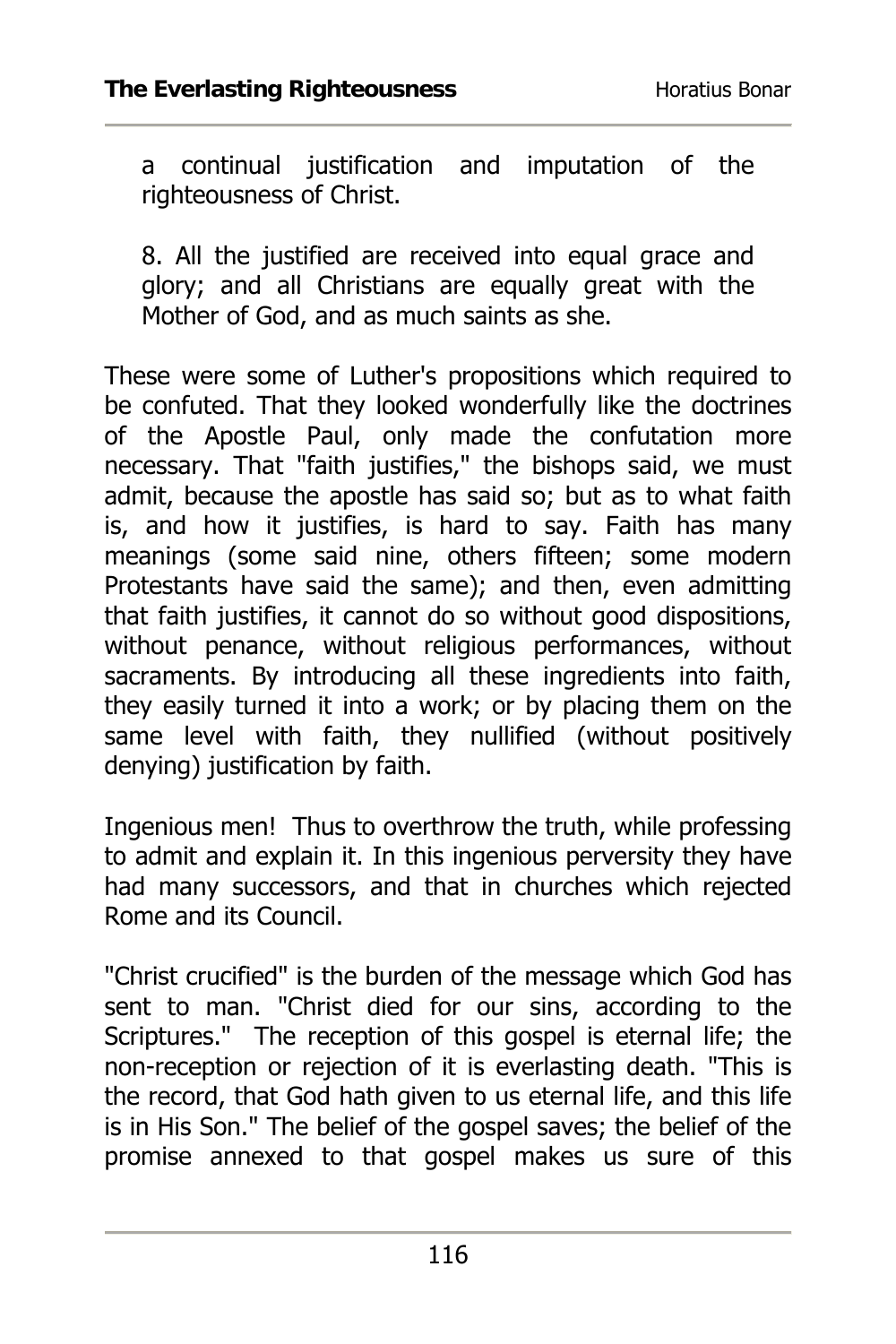salvation personally. It is not the belief of our belief that assures us of pardon, and gives us a good conscience towards God; but our belief of what God has promised to every one who believes His gospel,•that is eternal life. "Believe in the Lord Jesus Christ, and THOU SHALT BE SAVED."

What is God to me? This is the first question that rises up to an inquiring soul. And the second is like unto it,•What am I to God? On these two questions hang all religion, as well as all joy and life to the immortal spirit.

If God is for me, and I am for God, all is well. If God is not for me, and if I am not for God, all is ill (Rom. 8:31). If He takes my side, and if I take His, there is nothing to fear, either in this world or in that which is to come. If He is not on my side, and if I am not on His, then what can I do but fear? Terror in such a case must be as natural and inevitable as in a burning house or a sinking vessel.

Or, if I do not know whether God is for me or not, I can have no rest. In a matter such as this, my soul seeks certainty, not uncertainty. I must know that God is for me, else I must remain in the sadness of unrest and terror. In so far as my actual safety is concerned, everything depends on God being for me; and in so far as my present peace is concerned, everything depends on my knowing that God is for me. Nothing can calm the tempest of my soul, save the knowledge that I am His, and that He is mine.

Our relationship to God is then to us the first question; and till this is settled, nothing else can be settled. It is the question of questions to us, in comparison of which all other personal questions are as moonshine when the health of a beloved child is in danger; I seem for the time to lose sight of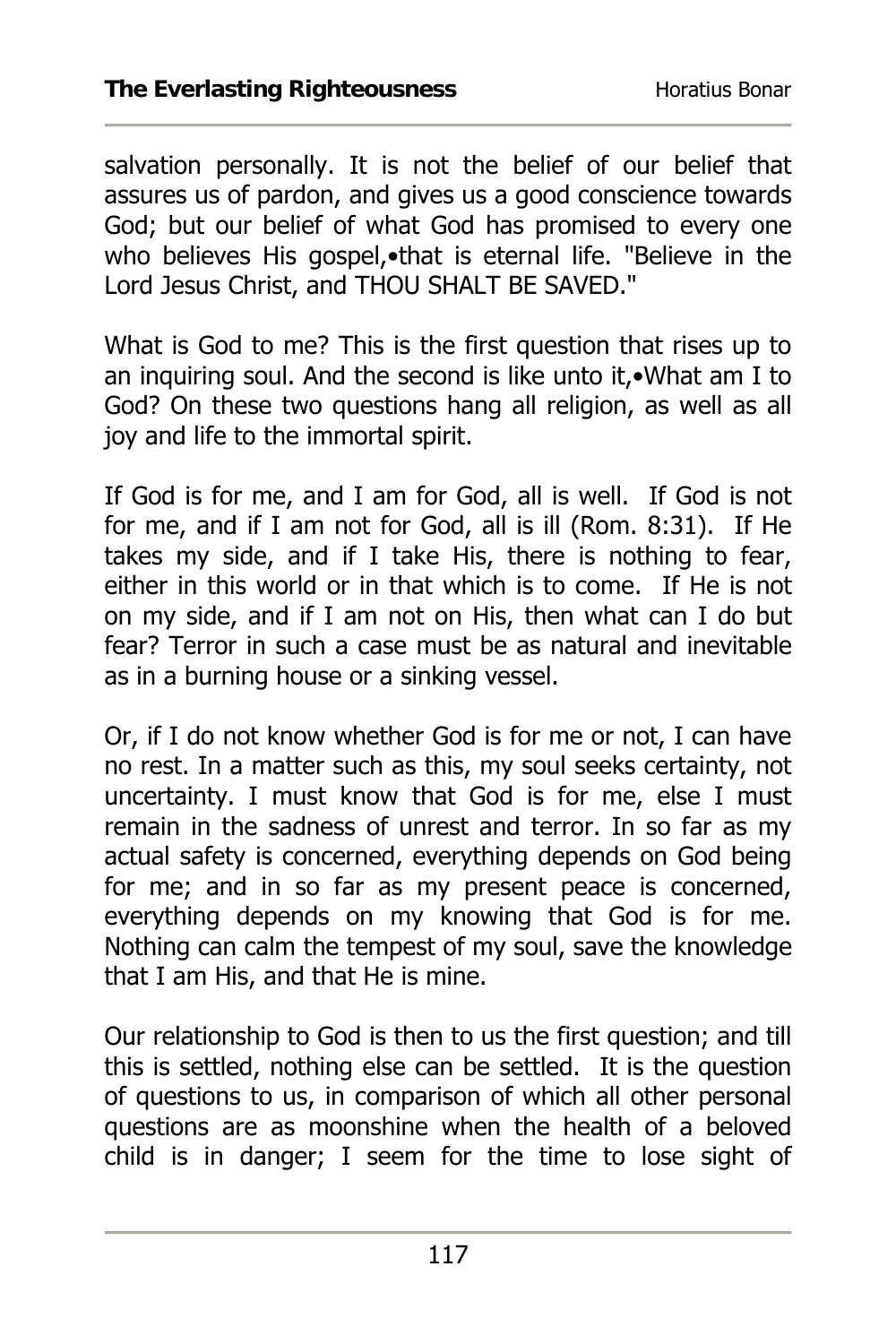everything around me, wholly absorbed in the thought, Will he live, or will he die? I move about the house as one who sees nothing, hears nothing. I go to and I come from the sickroom incessantly, watching every symptom for the better or the worse. I eagerly inquire at the physician, Is there hope, or is there none? I am paralyzed in everything, and indifferent to the things which in other circumstances might interest me. What matters it to me whether it rains or shines, whether my garden-flowers are fading or flourishing, whether I am losing or making money, so long as I am uncertain whether that beloved child is to live or die? And if uncertainty as to my child's health be so important to me, and so engrossing as to make me forget everything else; oh, what must be the engrossment attending the unsettled question of the life or death of my own immortal soul! I must know that my child is out of danger before I can rest; and I must know that my soul is out of danger before I can be quieted in spirit. Suspense in such a case is terrible; and, were our eyes fully open to the eternal peril, absolutely unendurable. Not to know whether we are out of danger, must be as fatal to peace of soul as the certainty of danger itself. Suspense as to temporal calamities has often in a night withered the fresh cheek of youth, and turned the golden hair to gray. And shall time's uncertainties work such havoc with their transient terrors, and shall eternal uncertainties pass over us as the idle wind?

In the great things of eternity nothing but certainty will do; nothing but certainty can soothe our fears, or set us free to attend to the various questions of lesser moment which every hour brings up. The man who can continue to go about these lesser things, whilst uncertainty still hangs over his everlasting prospects, and the great question between his soul and God is still unsettled must be either sadly hardened or altogether wretched.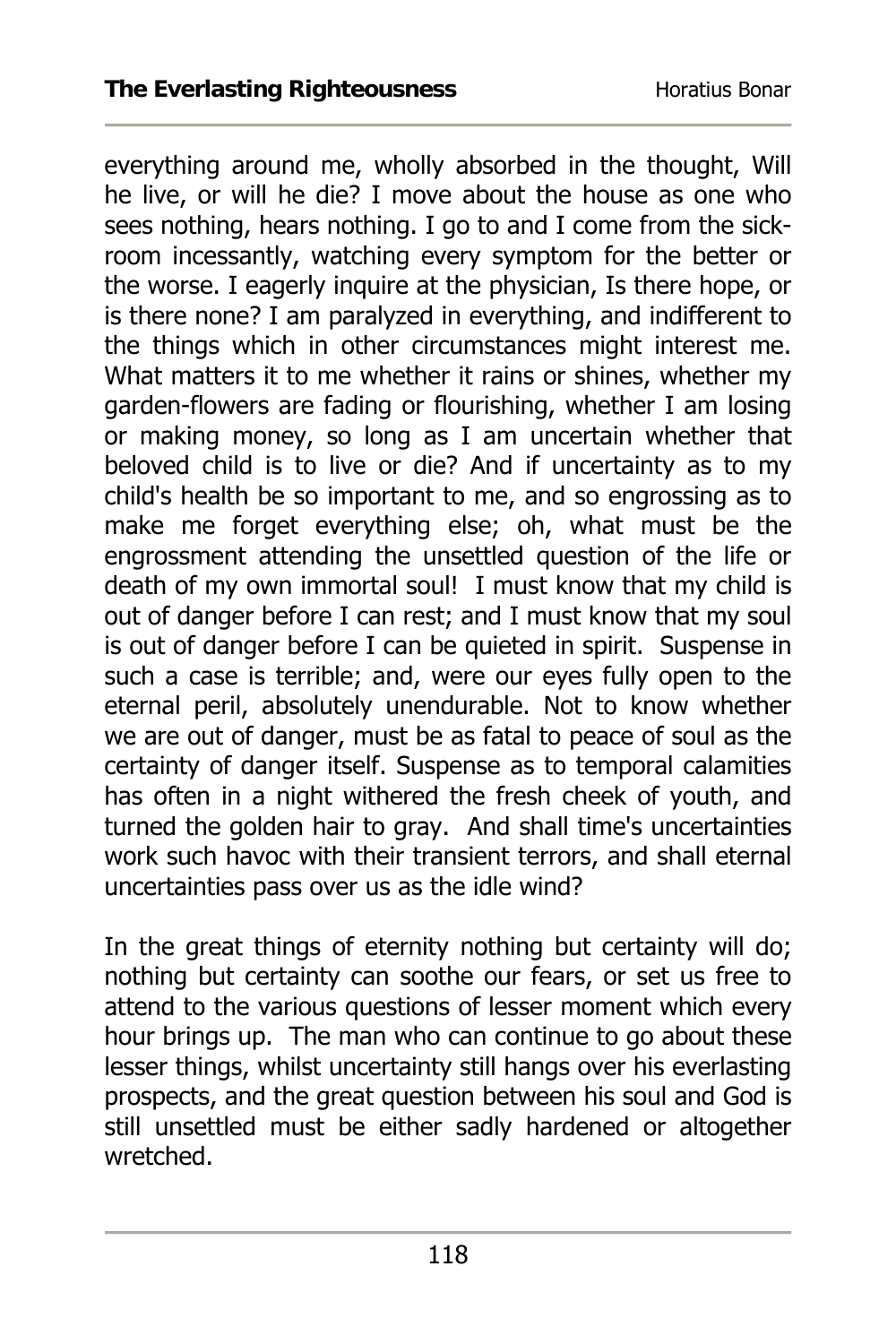He who remains in this uncertainty remains a burdened and weary man. He who is contented with this uncertainty is contented with misery and danger. He who clings to this uncertainty as a right thing, can have no pretensions to the name of son, or child, or saint of God: for in that uncertainty is there any feature of resemblance to the son or the saint; anything of the spirit of adoption, whereby we cry, Abba, Father; any likeness to the filial spirit of the beloved son of God?

He who resolves to remain in this uncertainty is a destroyer of his own soul; and he who tries to persuade others to remain in this uncertainty is a murderer of souls. He who does his best to make himself comfortable without the knowledge of his reconciliation and relationship to God, is a manifest unbeliever; and he who tries to induce others to be comfortable without this knowledge is something worse; if worse can be. That there are many among professing Christians who have not this knowledge, is a painful fact; that there are some who, instead of lamenting this, make their boast of it, is a fact more painful still; that there are even some who proclaim their own uncertainty in order to countenance others in it, is a fact the most painful of all.

Thus the questions about assurance resolve themselves into that of the knowledge of our relationship to God. To an Arminian, who denies election and the perseverance of the saints, the knowledge of our present reconciliation to God might bring with it no assurance of final salvation; for; according to him, we may be in reconciliation today, and out of it tomorrow; but to a Calvinist there can be no such separation. He who is once reconciled is reconciled forever; and the knowledge of filial relationship just now is the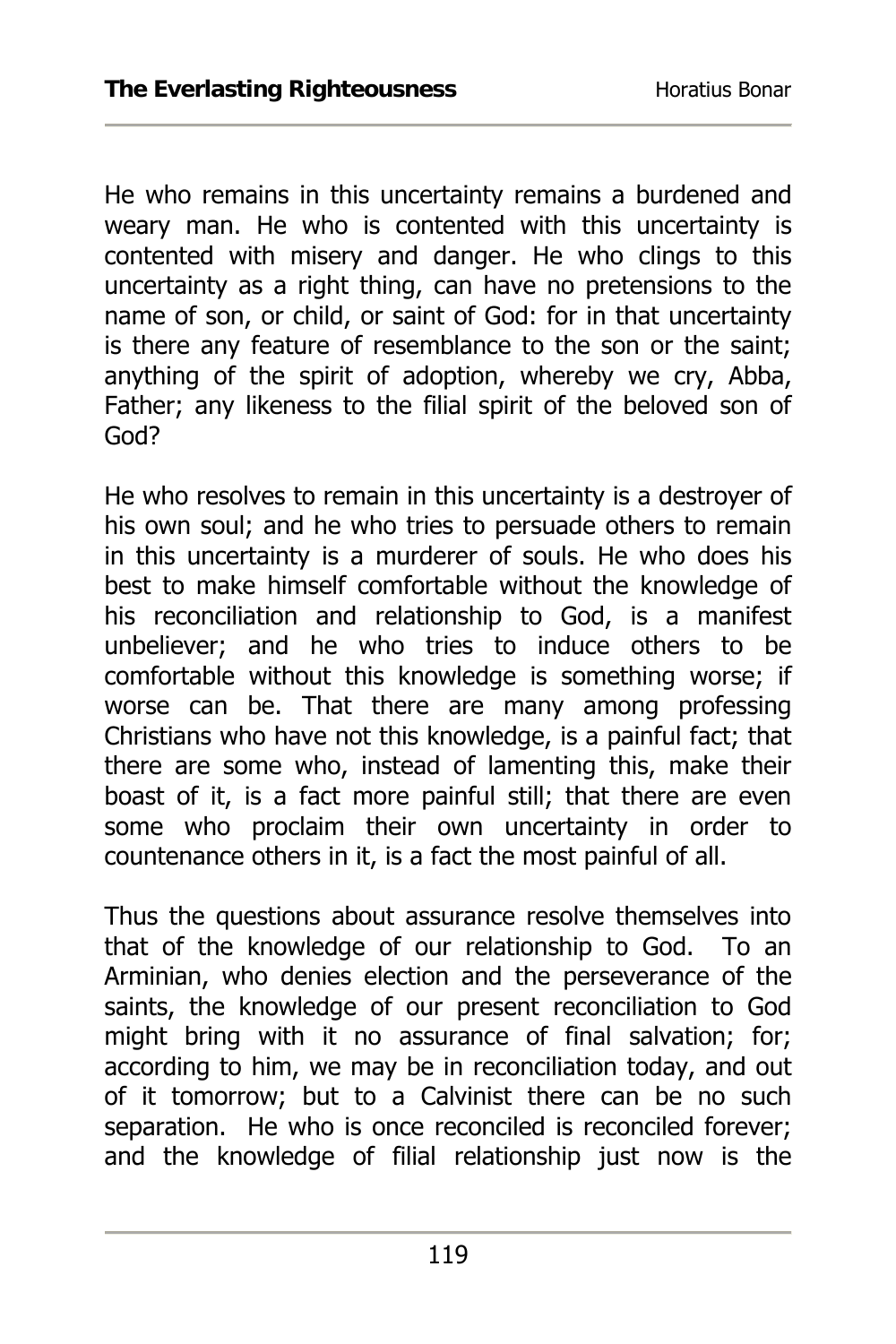assurance of eternal salvation. Indeed, apart from God's electing love, there can be no such thing as assurance. It becomes an impossibility.

By nature we have no peace; "there is no peace to the wicked." Man craves peace; longs for it. God has made it for us; presents it to us.

Many are the causes of dispeace; sin is the root of all. Where unpardoned sin is, there cannot be peace. Many are the subordinate causes. An empty soul; disappointment; wounded affection; worldly losses; bereavement; vexations, cares, weariness of spirit; broken hopes; deceitful friendships; our own blunders and failures; the misconduct or unkindnesses of others. These produce dispeace; these are the winds that ruffle the surface of life's sea.

Many are the efforts and appliances to obtain peace. Man's whole life is filled up with these. His daily cry is, "Give me peace!" He tries to get it in such ways as the following:•

1. By forgetting God. It is the remembrance of God that troubles a sinner. He could get over many of his disquietudes, if he could keep God at a distance. He tries to thrust Him out of his thoughts, his heart, his mind, his conscience. Though he could succeed, what would it avail? He would only bring himself more surely into the number of those who shall be "turned into hell"; for they are they who "forget God." What will forgetting God do for a soul? What will it avail to thrust Him out of our thoughts?

2. By following the world. The heart must be filled by some one or in some way. Man betakes himself to the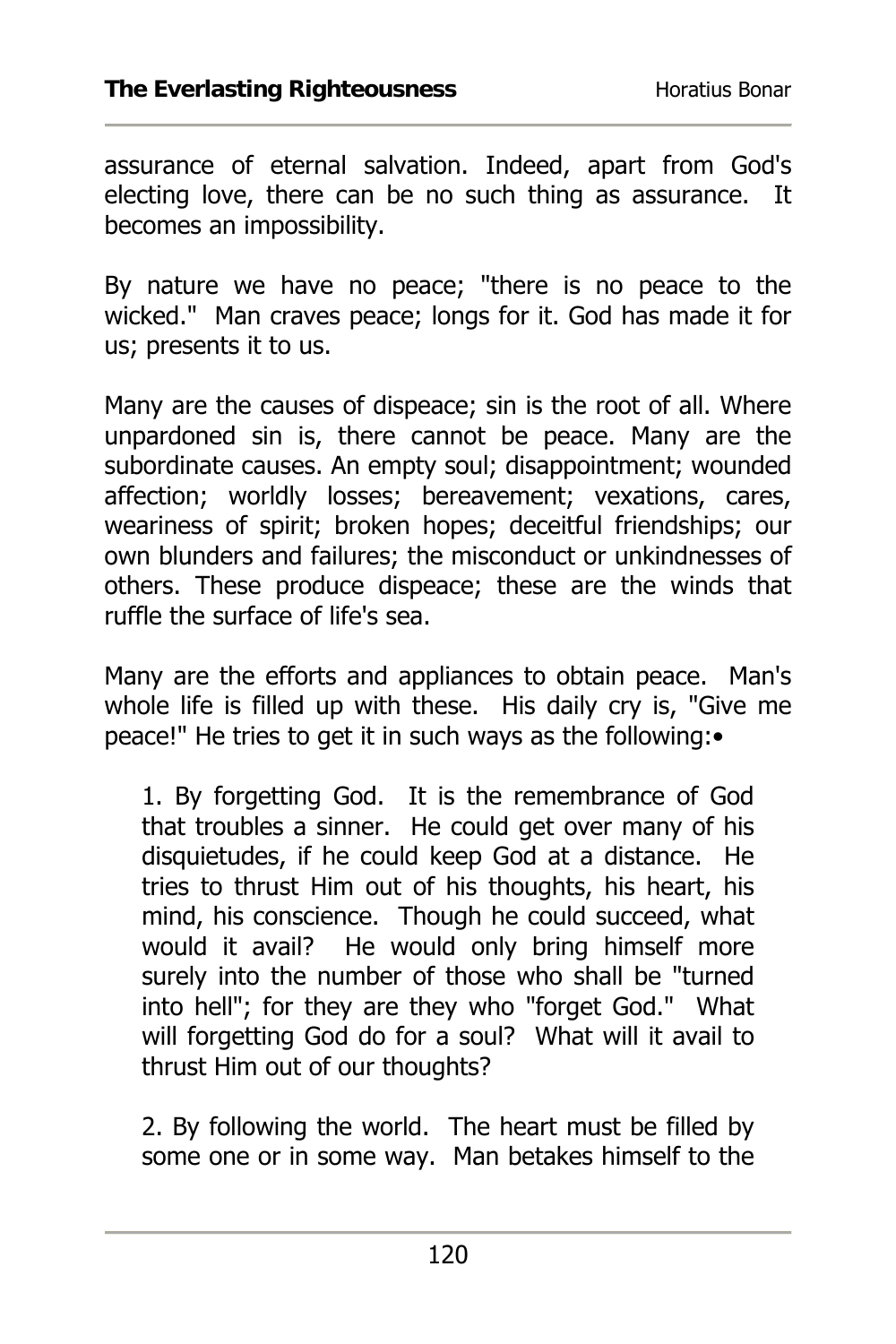world, as that which is most congenial, and most likely to satisfy his cravings. Pleasure, gaiety, business, folly, change, gold, friends,•these man tries; but in vain. Peace comes not.

3. By working hard and denying self. The dispeace of a troubled conscience comes from the thought of evil deeds done, or good deeds left undone. This dispeace he tries to remove by trying to shake off the evil that is in him, and to introduce the good that is not in him. But the hard labor is fruitless. It does not pacify the conscience or assure him of pardon, without which there can be no peace.

4. By being very religious. He does not know that true religion is the fruit or result of peace found, not the way to it, or the price paid for it. He may be on his knees from morn to night, and may make long fastings and vigils, or prosecute his devotional performances till body and soul are worn out; but all will not do. Peace is as far off as ever.

He wants peace; but he takes his own way of getting it, not God's. He thinks there is a resting-place; but he overlooks the free love that said, "Come unto me, and I will give you rest."[27] The peace of the cross, what is it? What does it do for us?

What is it? It is peace of conscience; peace with God; peace with the law of God; peace with the holiness of God. It is reconciliation, friendship, fellowship; and all this in a way which prevents the dread or possibility of future variance, or distance, or condemnation. For it is not simply peace, but the peace of the cross; peace extracted from the cross; peace founded on and derived from what the cross reveals, and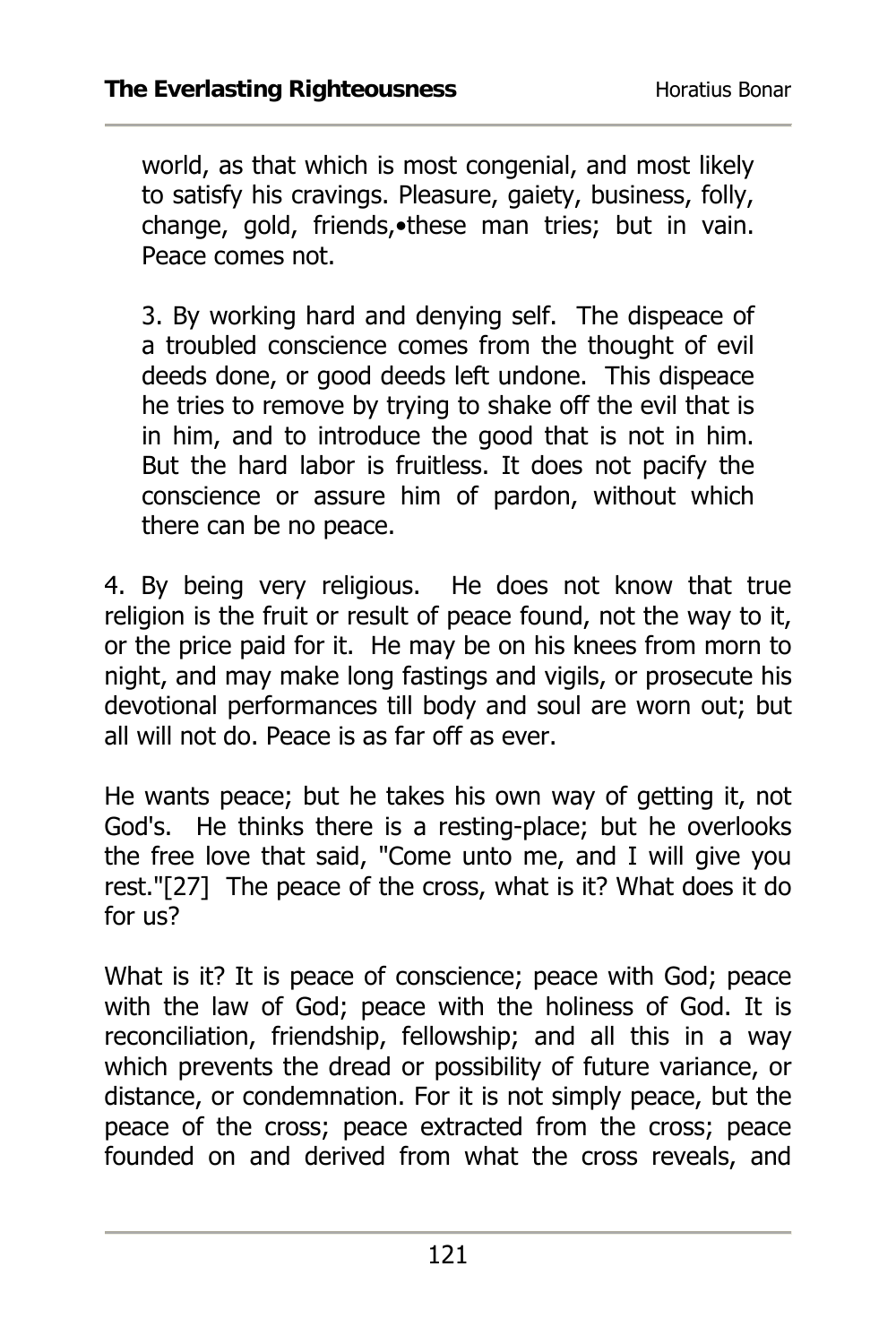what the cross has done. It is peace whose basis is forgiveness, "no condemnation." It is peace which comes from our knowledge of the peace-making work of Calvary. It is true peace; sure peace; present peace; righteous peace; divine peace; heavenly peace; the peace of God; the peace of Christ; complete peace, pervading the whole being.

What does it do for us?

1. It calms our storms. In us tempests rage perpetually. The storms of the unforgiven spirit are the most fearful of all: the whirlwind, earthquake, rushing blast, lightning, raging waves,•these are the emblems of a human heart. But peace comes, and all is still. The great Peacemaker comes, and there is a great calm. The holy pardon which He bestows is the messenger of rest.

2. It removes our burdens. A sinner's heaviest burdens must ever be dread of God, want of conscious reconciliation with Him, uncertainty as to the eternal future. Peace with God is the end of all these. A sight of the cross relieves us of our burdens, and connection with the Sin-bearer assures us that these shall never be laid on us again.

3. It breaks our bonds. Sharp and heavy are the chains of sin; not merely because it is a disease preying upon our spiritual nature, but because it is guilt which must be answered for before a righteous Judge. Unpardoned guilt is both prison and fetters. Forgiveness brings with it peace; and with peace every chain is broken: our prison doors are opened; we walk forth into liberty.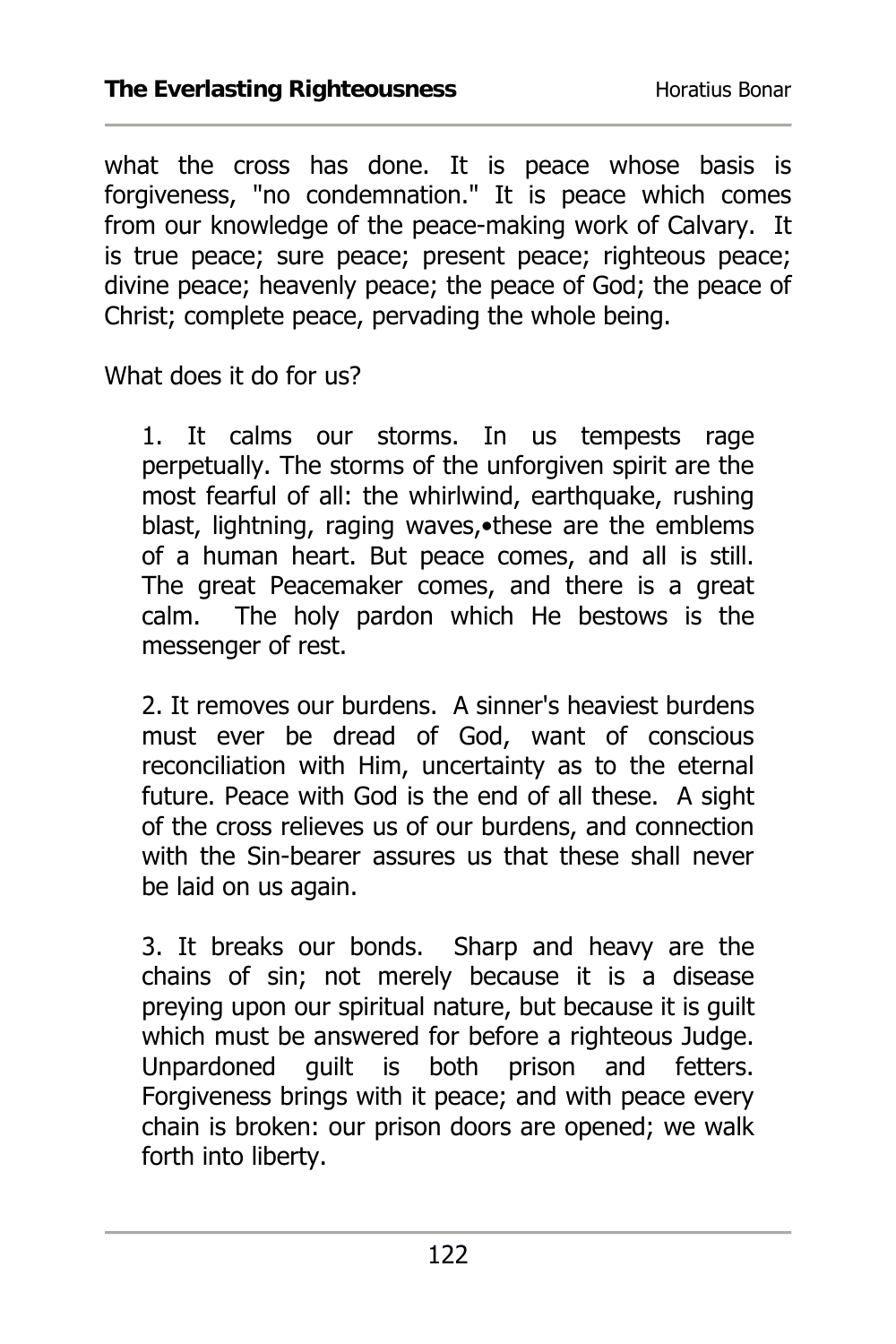4. It strengthens us for warfare. Without peace we cannot fight. Our hands hang down, and our weapons fall from them. Our courage is gone. So long as God is our enemy, or so long as we know not whether God is our friend, we are disabled men. We are without heart, and without hope. But when reconciliation comes, and God becomes our assured friend, then we are strong; well nerved for battle; fearless in the conflict; full of hope and heart. "If God be for us, who can be against us?"

5. It cheers us in trial. The peace of God within is our chiefest consolation when sorrows crowd in upon us. Lighted up with this true lamp, we are not greatly moved because of the darkness without. Peace with God is our anchor in the storm; our strong tower in adverse times; the soother of our hearts, and the dryer up of our tears. We learn to call affliction light, and to find that it worketh for us an exceeding and eternal weight of glory.

Is my soul at rest? If so, whence has the rest come? If not, why is it not at rest? Is unrest a necessity, after Christ has said, "I will give you rest"?

Am I satisfied with the gospel? Is my heart content with Christ Himself, and my conscience with what He has done? If not content, why? What aileth me at Him and His work? Would I have something added to that work, or something taken from it? Is it not, at this moment, exactly the thing for me; exactly the thing which contains all the peace and rest I need? and am I not, at this moment, exactly the person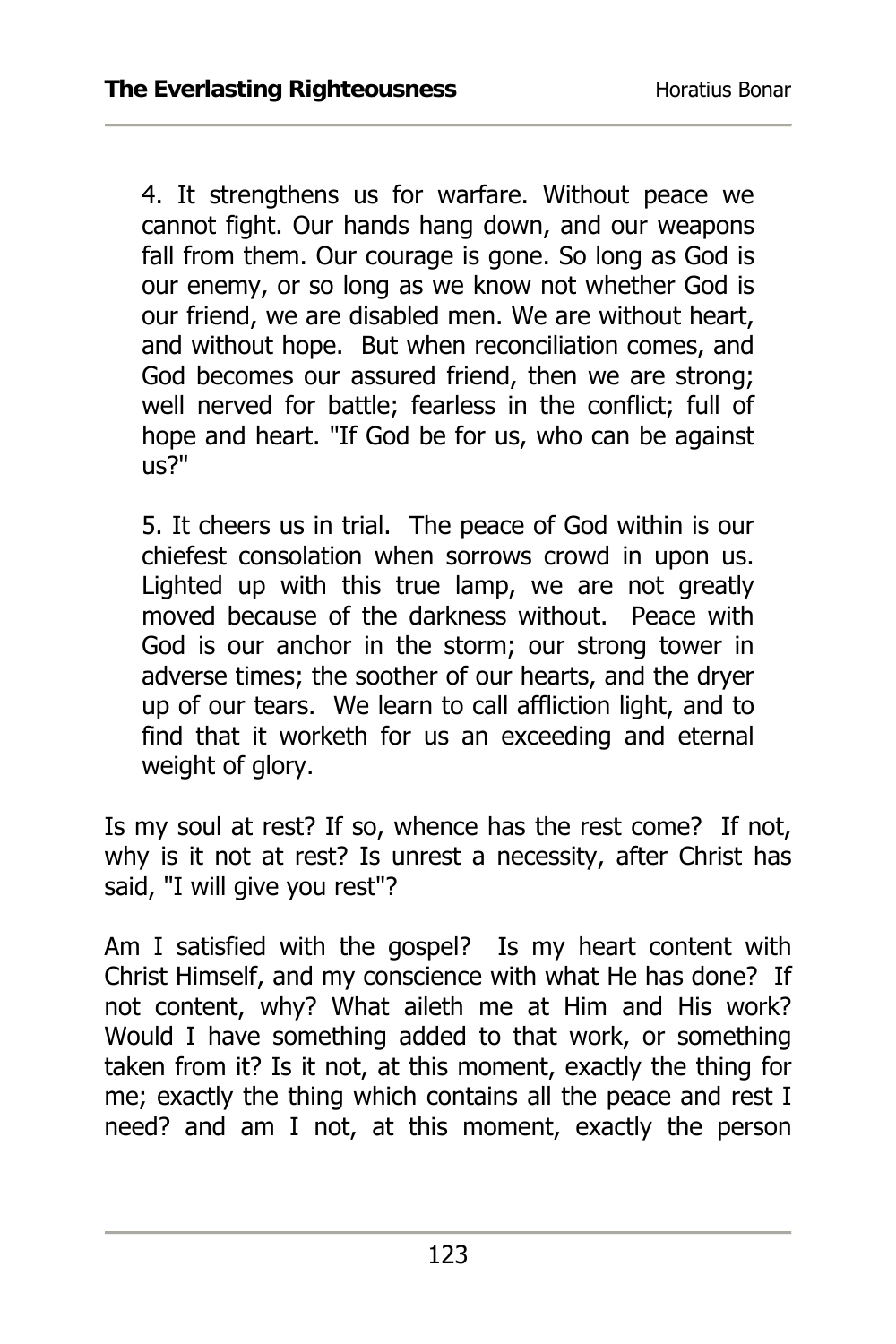whom it suits; to whom, without any change or delay, it offers all its fullness?

The propitiation and the righteousness finished on the cross, and there exhibited as well as presented to me freely, are such as entirely meet my case: offering me all that which is fitted to remove dispeace and unrest from heart and conscience; revealing as they do the free love of God to the sinner, and providing for the removal of every hindrance in the way of that love flowing down; proclaiming aloud the rent veil, and the open way, and the gracious welcome, and the plenteous provision, and the everlasting life.

Peace does not save us, yet it is the portion of a saved soul. Assurance does not save us; and they have erred who have spoken of assurance as indispensable to salvation. For we are not saved by believing in our own salvation, nor by believing anything whatsoever about ourselves. We are saved by what we believe about the Son of God and His righteousness. The gospel believed saves; not the believing in our own faith. Nevertheless, let us know that assurance was meant to be the portion of every believing sinner. It was intended not merely that he should be saved, but that he should know that he is saved, and so delivered from all fear and bondage, and heaviness of heart.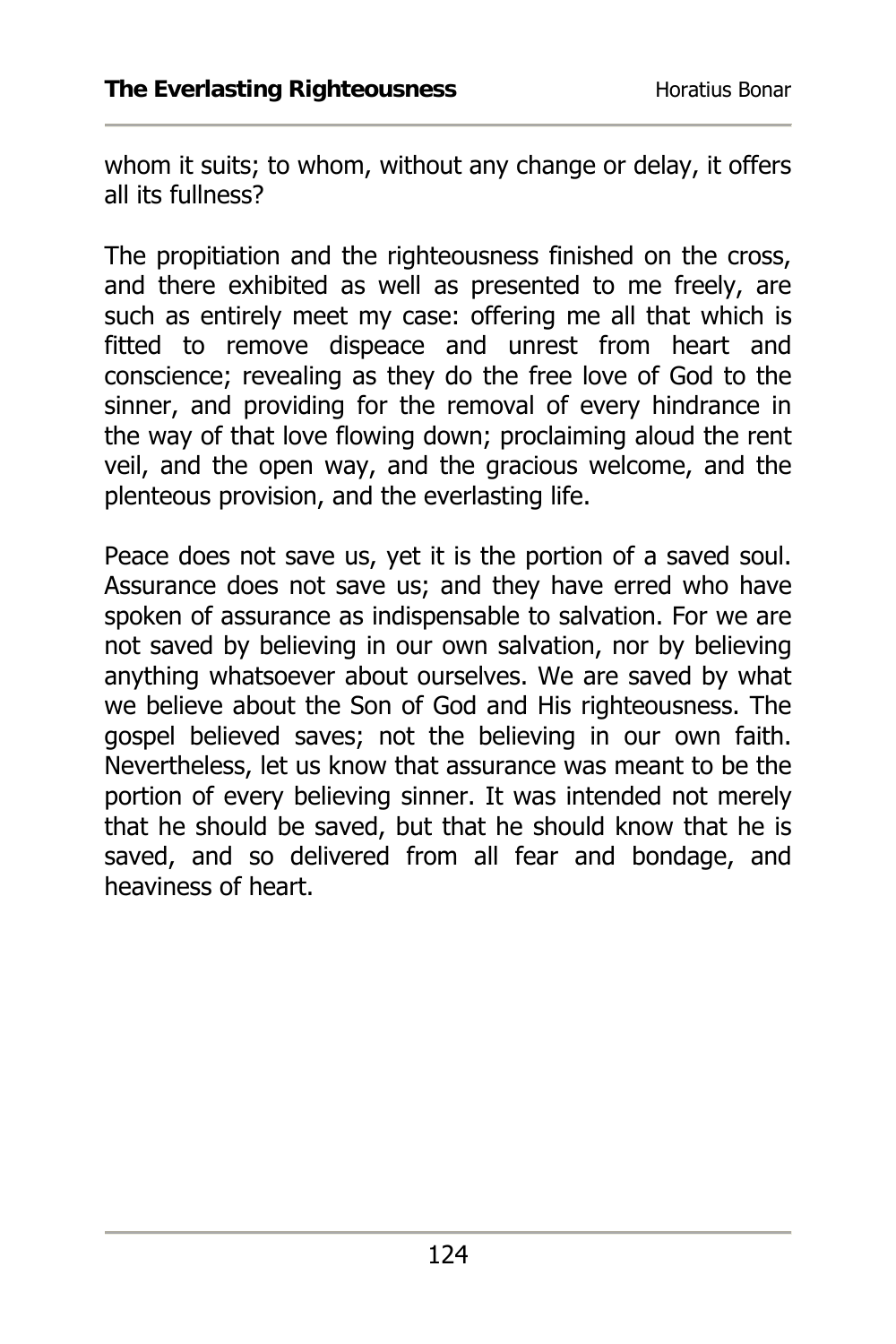## **CHAPTER 10**

## **The Holy Life Of The Justified**

"To him that worketh not, but believeth," says the apostle, speaking of the way in which we are reckoned just before God. Does he by this speech make light of good works? Does he encourage an unholy walk? Does he use a rash word, which had better been left unspoken?

No, truly. He is laying the foundation of good works. He is removing the great obstacle to a holy life, viz. the bondage of an unforgiven state. He is speaking, by the power of the Holy Ghost, the words of truth and soberness. The difference between working and believing is that which God would have us to learn, lest we confound these two things, and so destroy them both. The order and relation of these two things are here very explicitly laid down, so as to anticipate the error of many who mix up working and believing together, or who make believing the result of working, instead of working the result of believing.

We carefully distinguish, yet we as carefully connect the two. We do not put asunder what God has joined together; yet we would not reverse the divine order, nor disturb the divine relation, nor place that last which God has set first.

It was not to depreciate or discourage good works that the apostle spoke of "not working, but believing"; or of a man being "justified by faith, without the deeds of the law"; or of God "imputing righteousness without works" (Rom. 3:28; 4:6). It was to distinguish things that differ; it was to show the true use of faith, in connecting us, for justification, with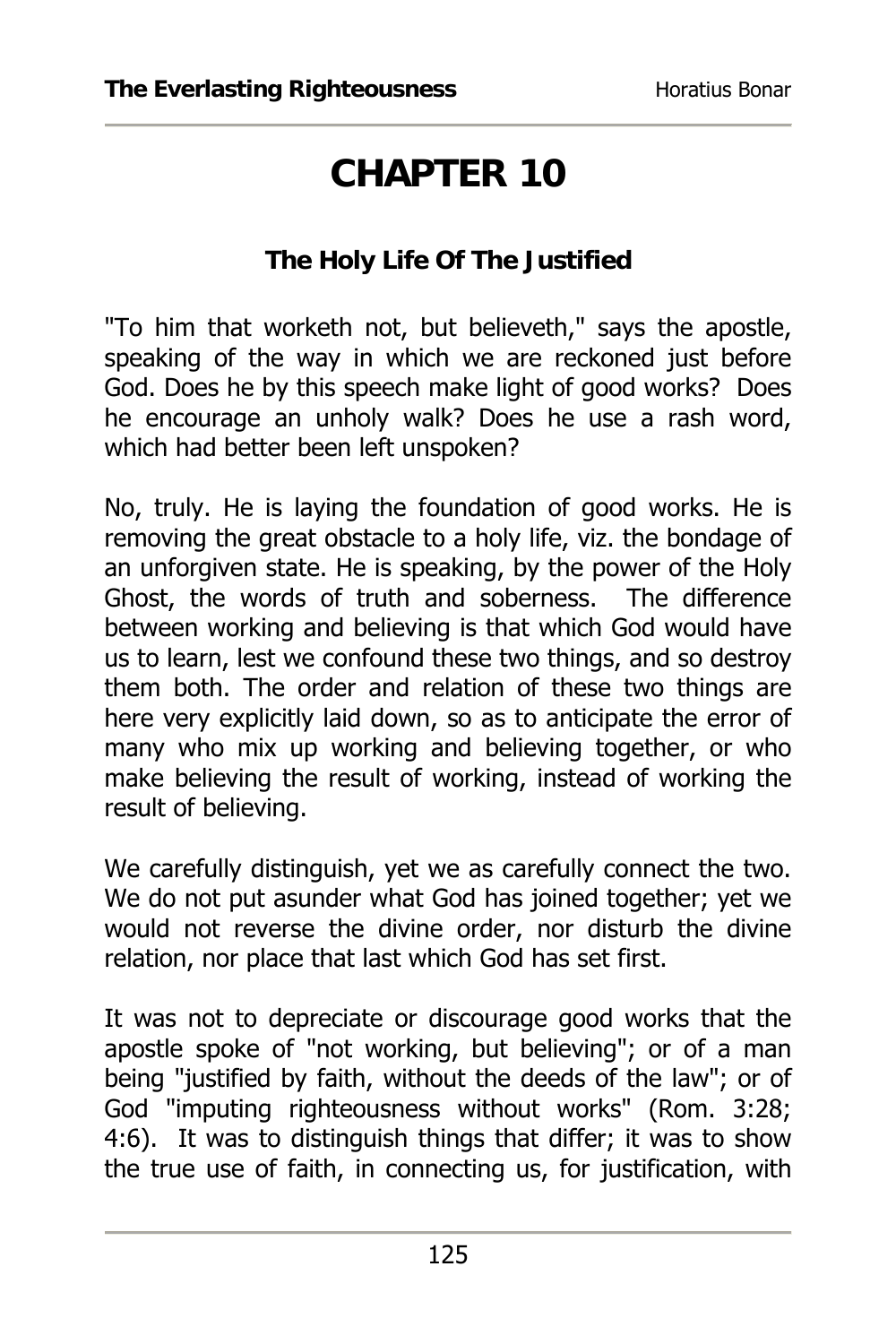what another has done; it was to stay us from doing anything in order to be justified. In this view, then, faith is truly a ceasing from work, and not a working; it is not the doing of anything in order to be justified, but the simple reception of the justifying work of Him who "finished transgression and made an end of sin": for THE ONE JUSTIFYING WORK was completed eighteen hundred years ago, and any attempt on our part to repeat or imitate this is vain. The one cross suffices.

Nor was it to undervalue good works that our Lord gave, what many may deem such a singular answer to the question of the Jews, "What shall we do, that we may work the works of God?" "This is the work of God, that ye believe on Him whom He hath sent" (John 6:29). They wanted to work their way into the favor of God. The Lord tells them that they may have that favor without waiting or working; by accepting at once His testimony to His only-begotten Son. Till then, they were not in a condition for working. They were as trees without a root; as stars whose motions, however regular, would be useless, if they themselves were unlighted.

To say to a groping, troubled spirit, You must first believe before you can work, is no more to encourage ungodliness or laxity of walk, than to say to an imprisoned soldier, You must first get out of your dungeon before you can fight; or to a swimmer, You must throw off that millstone before you can attempt to swim; or to a racer, You must get quit of these fetters before you can run the race.

Yet these expressions of the apostle have often been shrunk from; dreaded as dangerous; quoted with a guarding clause, or rather cited as seldom as possible, under the secret feeling that, unless greatly diluted or properly qualified, they had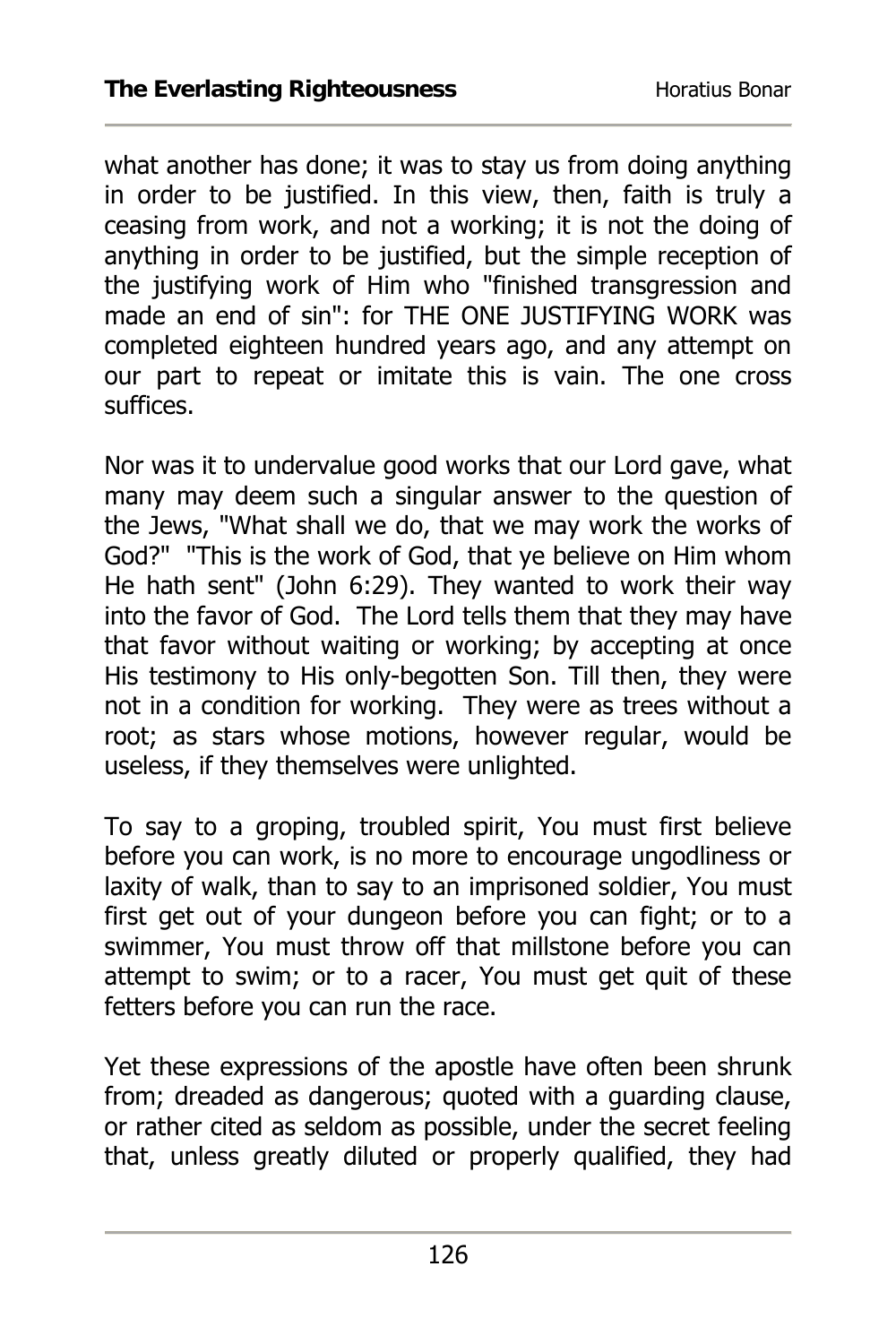better not be cited at all. But why are these bold utterances there, if they are perilous, if they are not meant to be as fearlessly proclaimed now as they were fearlessly written eighteen centuries ago? What did the Holy Spirit mean by promulgation of such "unguarded" statements, as some seem disposed to reckon them? It was not for nothing that they were so boldly spoken. Timid words would not have served the purpose. The glorious gospel needed statements such as these to disentangle the great question of acceptance; to relieve troubled consciences, and purge them from dead works, yet at the same time to give to works their proper place.

Perhaps some of Luther's statements are too unqualified; yet their very strength shows how much he felt the necessity of so speaking of works, as absolutely and peremptorily to exclude them from the office of justifying the sinner. He saw and testified how the Papacy, by mixing the two things together, had troubled and terrified men's consciences, and had truly become a "slaughter-house of souls."

In another's righteousness we stand; and by another's righteousness are we justified. All accusations against us, founded upon our unrighteousness, we answer by pointing to the perfection of the righteousness which covers us from head to foot, and in virtue of which we are unassailable by law, as well as shielded from wrath.

Protected by this perfection, we have no fear of wrath, either now or hereafter. It is a buckler to us, and we cry, "Behold, 0 God, our shield; look upon the face of Thine Anointed"; as if to say, Look not on me, but on my Substitute; deal not with me for sin, but with my Sin-bearer; challenge not me for my guilt, but challenge Him; He will answer for me. Thus we are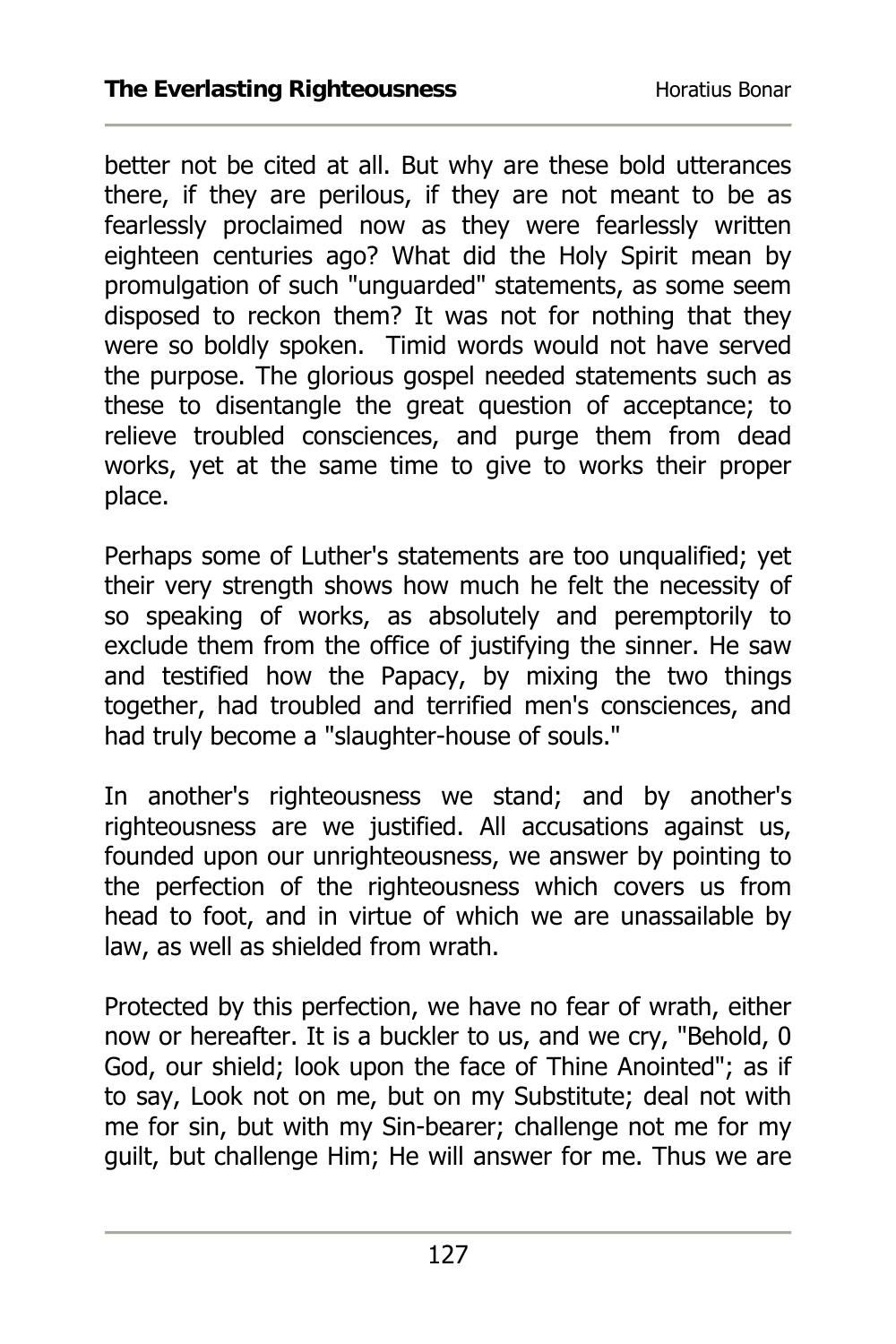safe beneath the shield of His righteousness. No arrow, either from the enemy or from conscience, can reach us there.

Covered by this perfection, we are at peace. The enemy cannot invade us; or if he try to do so, we can triumphantly repel him. It is a refuge from the storm, a covert from the tempest, a river of water in a dry place, the shadow of a great rock in a weary land. The work of righteousness is peace; and in the Lord we have righteousness and strength.

Beautified with this perfection, which is the perfection of God, we find favour in His sight. His eye rests on the comeliness which He has put upon us; and as He did at viewing the first creation, so now, in looking at us as clothed with this divine excellency, He pronounces it "very good." He sees "no iniquity in Jacob, and no transgression in Israel." "The iniquity of Jacob may be sought for, and there shall be none; and the sins of Judah, and they shall not be found" (Jer. 50:20). This righteousness suffices to cover, to comfort, and to beautify.[28]

But there is more than this. We are justified that we may be holy. The possession of this legal righteousness is the beginning of a holy life. We do not live a holy life in order to be justified; but we are justified that we may live a holy life. That which man calls holiness may be found in almost any circumstances,•of dread, or darkness, or bondage, or self•righteous toil and suffering; but that which God calls holiness can only be developed under conditions of liberty and light, and pardon and peace with God. Forgiveness is the mainspring of holiness. Love, as a motive, is far stronger than law; far more influential than fear of wrath or peril of hell. Terror may make a man crouch like a slave and obey a hard master, lest a worse thing come upon him; but only a sense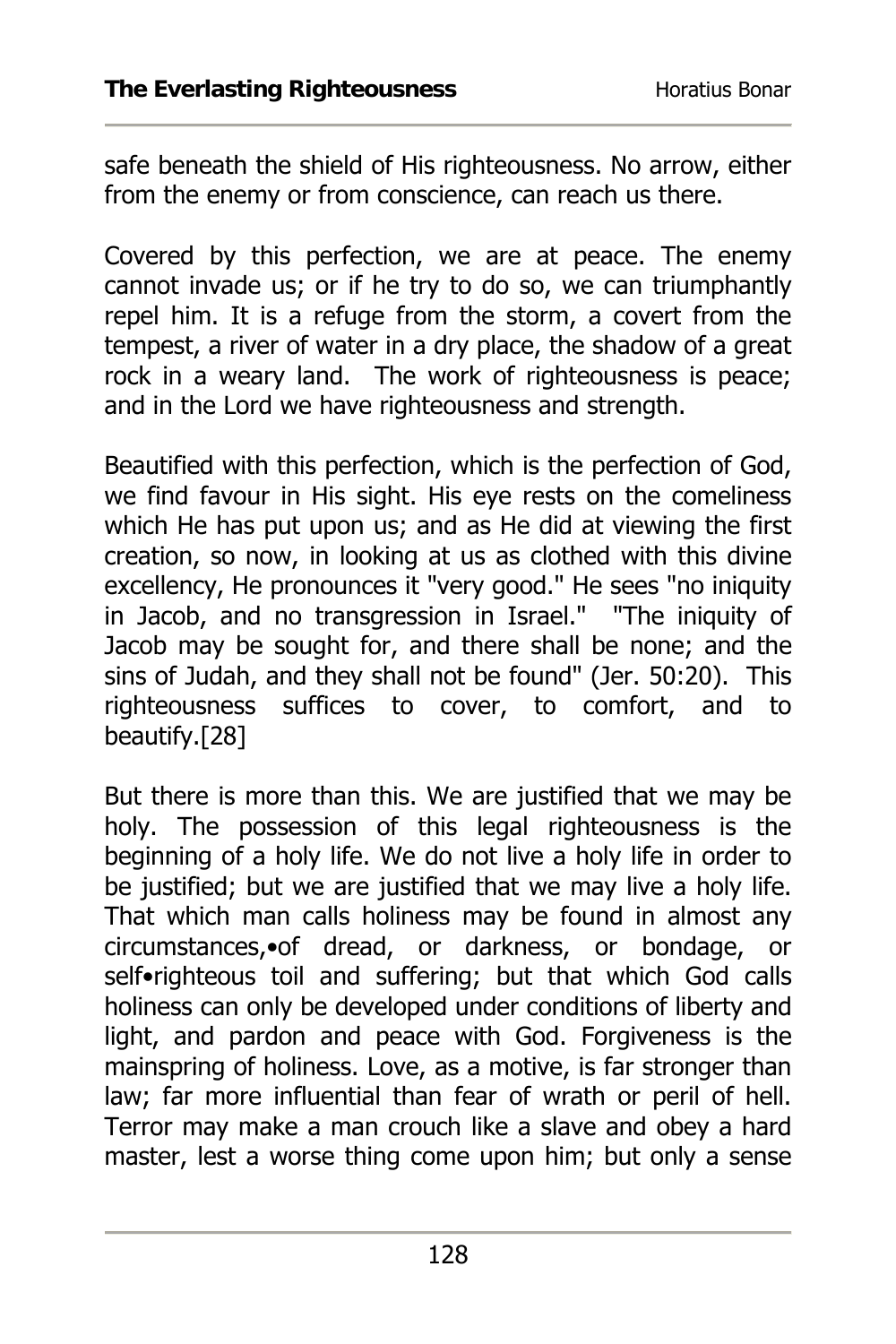of forgiving love can bring either heart or conscience into that state in which obedience is either pleasant to the soul or acceptable to God.

False ideas of holiness are common, not only among those who profess false religions, but among those who profess the true. For holiness is a thing of which man by nature has no more idea than a blind man has of the beauty of a flower or the light of the sun. All false religions have had their "holy men," whose holiness often consisted merely in the amount of pain they could inflict upon their bodies, or of food which they could abstain from, or of hard labor which they could undergo. But with God, a saint or holy man is a very different being. It is in filial, full-hearted love to God that much of true holiness consists. And this cannot even begin to be until the sinner has found forgiveness and tasted liberty, and has confidence towards God. The spirit of holiness is incompatible with the spirit of bondage. There must be the spirit of liberty, the spirit of adoption, whereby we cry, Abba, Father. When the fountain of holiness begins to well up in the human heart, and to fill the whole being with its transforming, purifying power, "We have known and believed the love that God has to us" (1 John 4:16) is the first note of the holy song, which, commenced on earth, is to be perpetuated through eternity.

We are bought with a price, that we may be new creatures in Christ Jesus. We are forgiven, that we may be like Him who forgives us. We are set at liberty and brought out of prison, that we may be holy. The free, boundless love of God, pouring itself into us, expands and elevates our whole being; and we serve Him, not in order to win His favour, but because we have already won it in simply believing His record concerning His Son. If the root is holy, so are the branches.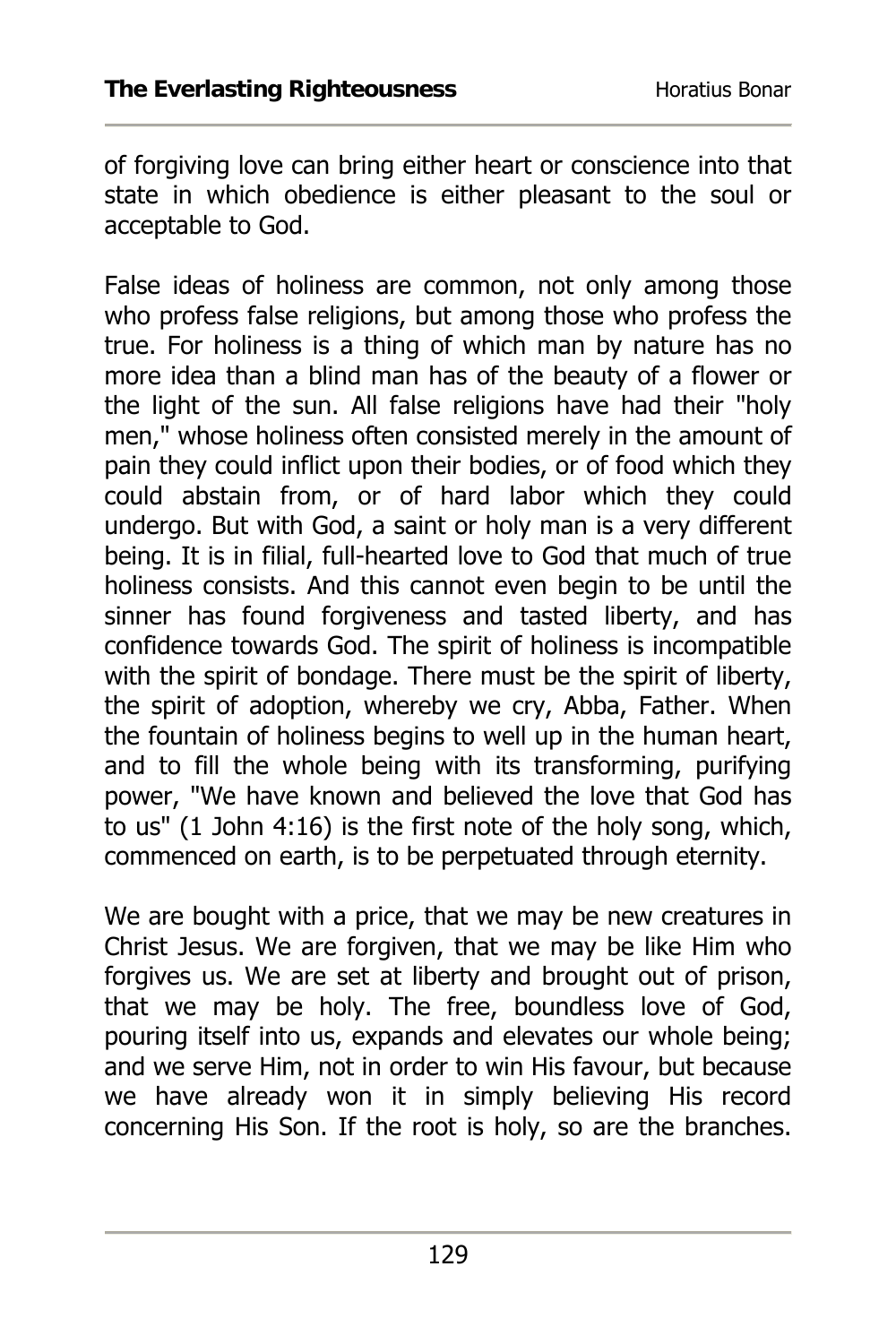We have become connected with the holy root, and by the necessity of this connection are made holy too.

Forgiveness relaxes no law, nor interferes with the highest justice. Human pardons may often do so: God's pardons never.

Forgiveness doubles all our bonds to a holy life; only they are no longer bonds of iron, but of gold. It takes off the heavy yoke, in order to give us the light and easy.

The love of God to us, and our love to God, work together for producing holiness in us. Terror accomplishes no real obedience. Suspense brings forth no fruit unto holiness. Only the certainty of love, forgiving love, can do this. It is this certainty that melts the heart, dissolves our chains, disburdens our shoulders, so that we stand erect, and makes us to run in the way of the divine commandments.

Condemnation is that which binds sin and us together. Forgiveness looses this fearful tie, and separates us from sin. The power of condemnation which the law possesses is that which makes it so strong and terrible. Cancel this power, and the liberated spirit rises into the region of love, and in that region finds both will and strength for the keeping of the law,•a law which is at once old and new: old as to substance ("Thou shalt love the Lord with all thy heart"); new as to mode and motive. "The law of the spirit of life in Christ Jesus bath made me free from the law of sin and death" (Rom. 8:2); that is, The law of the life•giving spirit which we have in Christ Jesus has severed the condemning connection of that law which leads only to sin and death. "For what the law could not do, in that it was weak through the flesh (i.e. unable to carry out its commandments in our old nature), God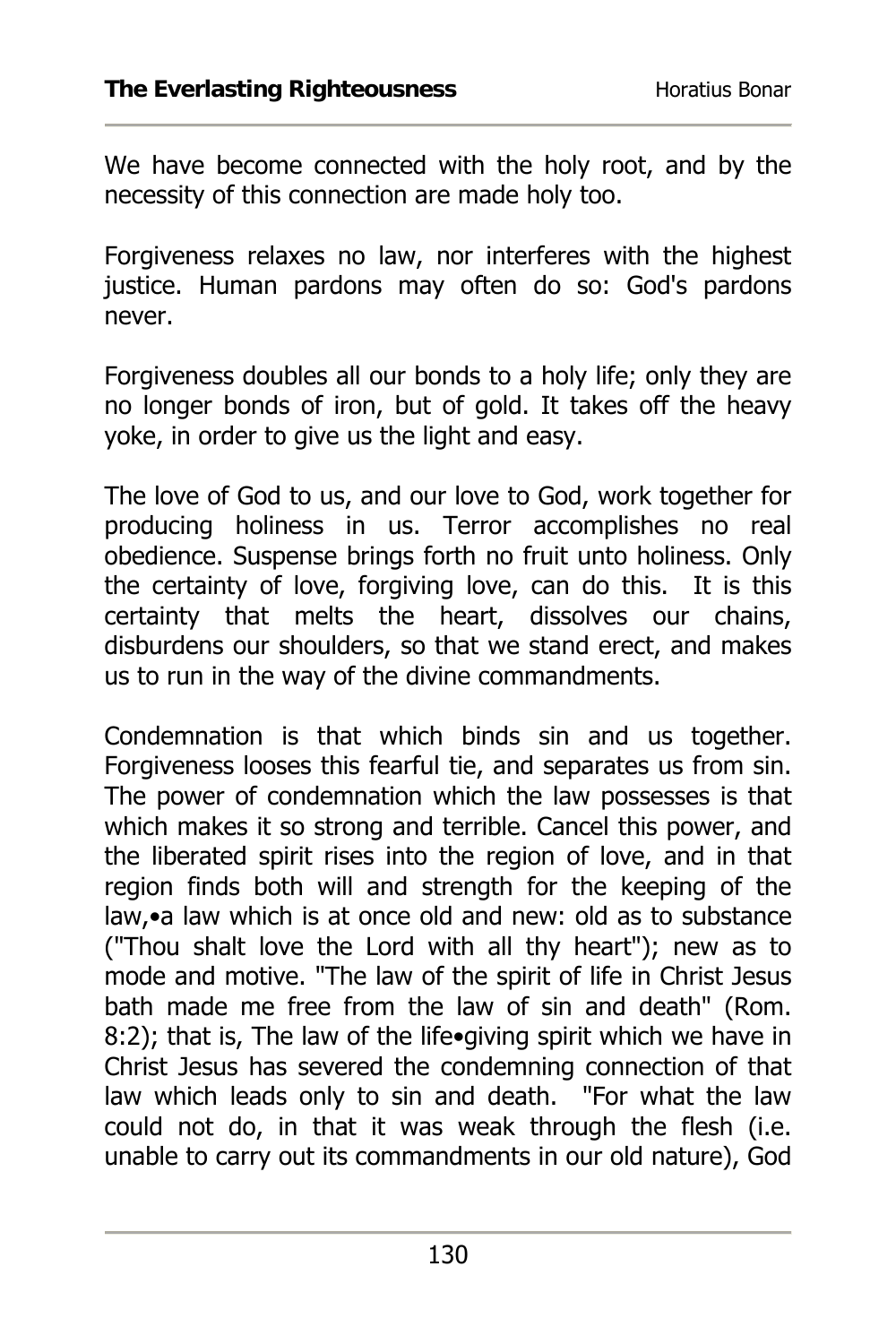sending His own Son in the likeness of sinful flesh, and for sin, condemned sin in the flesh; that the righteousness of the law might be fulfilled in us, who walk not after the flesh, but after the spirit" (Rom. 8:3,4).

The removal of condemnation is the dissolution of legal bondage, and of that awful pressure upon the conscience which at once enslaved and irritated; disenabling as well as disinclining us from all obedience; making holiness both distasteful and dreadful, to be submitted to only through fear of future woe.

Sin, when unforgiven, oppresses the conscience and tyrannizes over the sinner. Sin forgiven in an unrighteous way, would be but a slight and uncertain as well as imperfect relief. Sin righteously and judicially forgiven, loses its dominion. The conscience rises up from its long oppression, and expands into joyous liberty. Our whole being becomes bright and buoyant under the benign influence of this forgiving love of God. "The winter is past, the rain is over and gone, the flowers appear on the earth, the time of the singing of birds is come" (Song 2:11,12).

Condemnation is the dark cloud that obscures our heavens. Forgiveness is the sunshine dissolving the cloud, and by its brilliance making all good things to grow and ripen in us.

Condemnation makes sin strike its roots deeper and deeper. No amount of terror can extirpate evil. No fear of wrath can make us holy. No gloomy uncertainty as to God's favour can subdue one lust, or correct our crookedness of will. But the free pardon of the cross uproots sin, and withers all its branches. The "no condemnation to them that are in Christ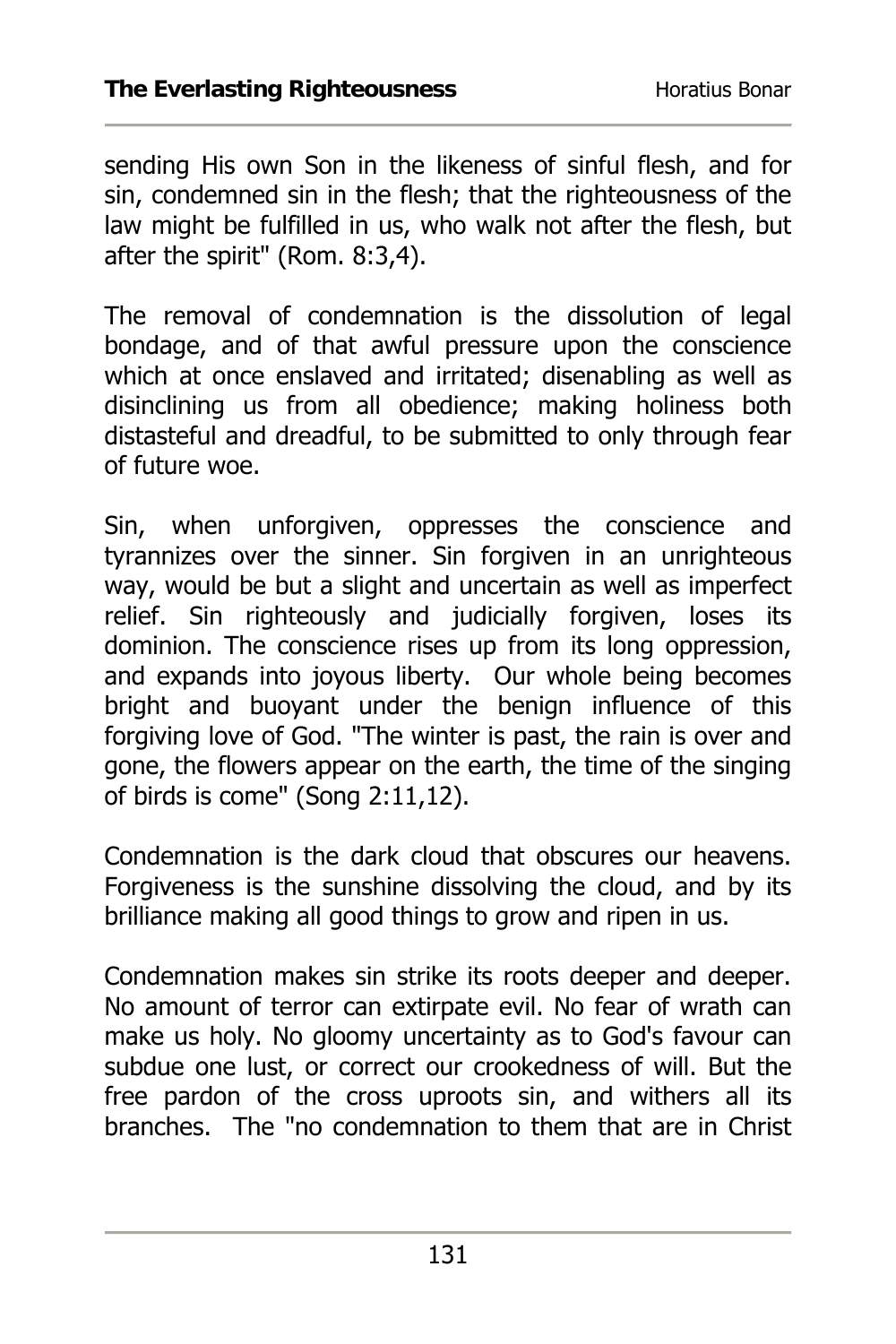Jesus" is the only effectual remedy for the deadly disease of an alienated heart and stubborn will.

The want of forgiveness, or uncertainty as to it, are barriers in the way of the removal of the heart's deep enmity to a righteous God. For enmity will only give way to love; and no suspense, however terrible, will overcome the stout-hearted rebelliousness of man. Threats do not conquer hearts; nor does austerity win either confidence or affection. They who would trust to law to awaken trust, know nothing either of law or love; nor do they understand how the suspicions of the human heart are to be removed, and its confidence won. The knowledge of God simply as Judge or Lawgiver will be of no power to attract, of no avail to remove distrust and dread.

But the message, "God is love," is like the sun bursting through the clouds of a long tempest. The good news, "Through this man is preached unto you the forgiveness of sins," is like the opening of the prisoner's dungeon-gate. Bondage departs, and liberty comes. Suspicion is gone, and the heart is won. "Perfect love has cast out fear." We hasten to the embrace of Him who loved us; we hate that which has estranged us; we put away all that caused the distance between us and Him; we long to be like one so perfect, and to partake of His holiness. To be "partakers of the divine nature" (2 Peter 1:4), once so distasteful, is henceforth most grateful and pleasant; and nothing seems now so desirable as to escape the corruptions that are in the world through lust.

We undergo many false changes, which look like holiness, but which are not really so. The poison-tree drops its leaves, yet remains the same. The sea of Sodom glistens in the sunshine with surpassing splendor, yet remains salt and bitter as before. Time changes us, yet does not make us holy. The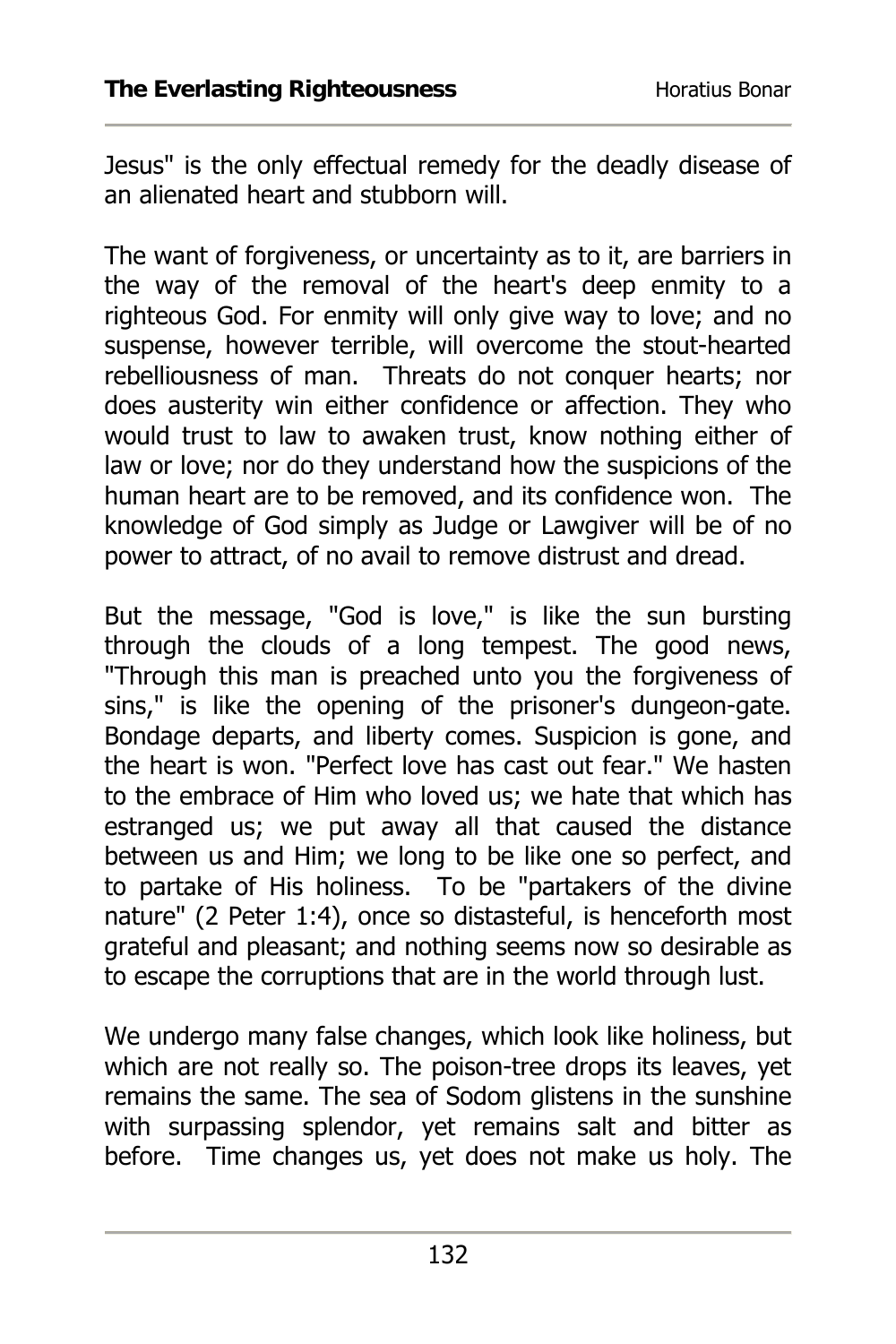decays of age change us, but do not break the power of evil. One lust expels another; frailty succeeds to frailty; error drives out error; one vanity pails, another comes freshly in its room; one evil habit is exchanged for a second, but our old man remains the same. The cross has not touched us with its regenerating power; the Holy Spirit has not purified the inner sources of our being and life.[29]

Fashion changes us; the example of friends changes us; society changes us; excitement changes us; business changes us; affection changes us; sorrow changes us; dread of coming evil changes us; yet the heart is just what it was. Of the numerous changes in our character or deportment, how many are deceitful, how few are real and deep! Only that which can go down into the very depths of our spiritual being can produce any change that is worthy of the name.

The one spell that can really transform us is THE CROSS. The one potent watchword is, "I, if I be lifted up, will draw all men unto me" (John 12:32). The one physician for all our maladies is He who died for us, and the one remedy which He applies is the blood that cleanseth from all sin. The one arm of power that can draw us out of the horrible pit and the miry clay, is "the Spirit of holiness."

"For their sakes I sanctify myself, that they also might be sanctified through the truth" (John 17:19). Christ presents Himself as the Holy One, Consecrated One, to God, that His people may partake of His sanctification, and be like Himself, saints, consecrated ones, men set apart for God by the sprinkling of the blood. Through the truth they are sanctified, by the power of the Holy Ghost.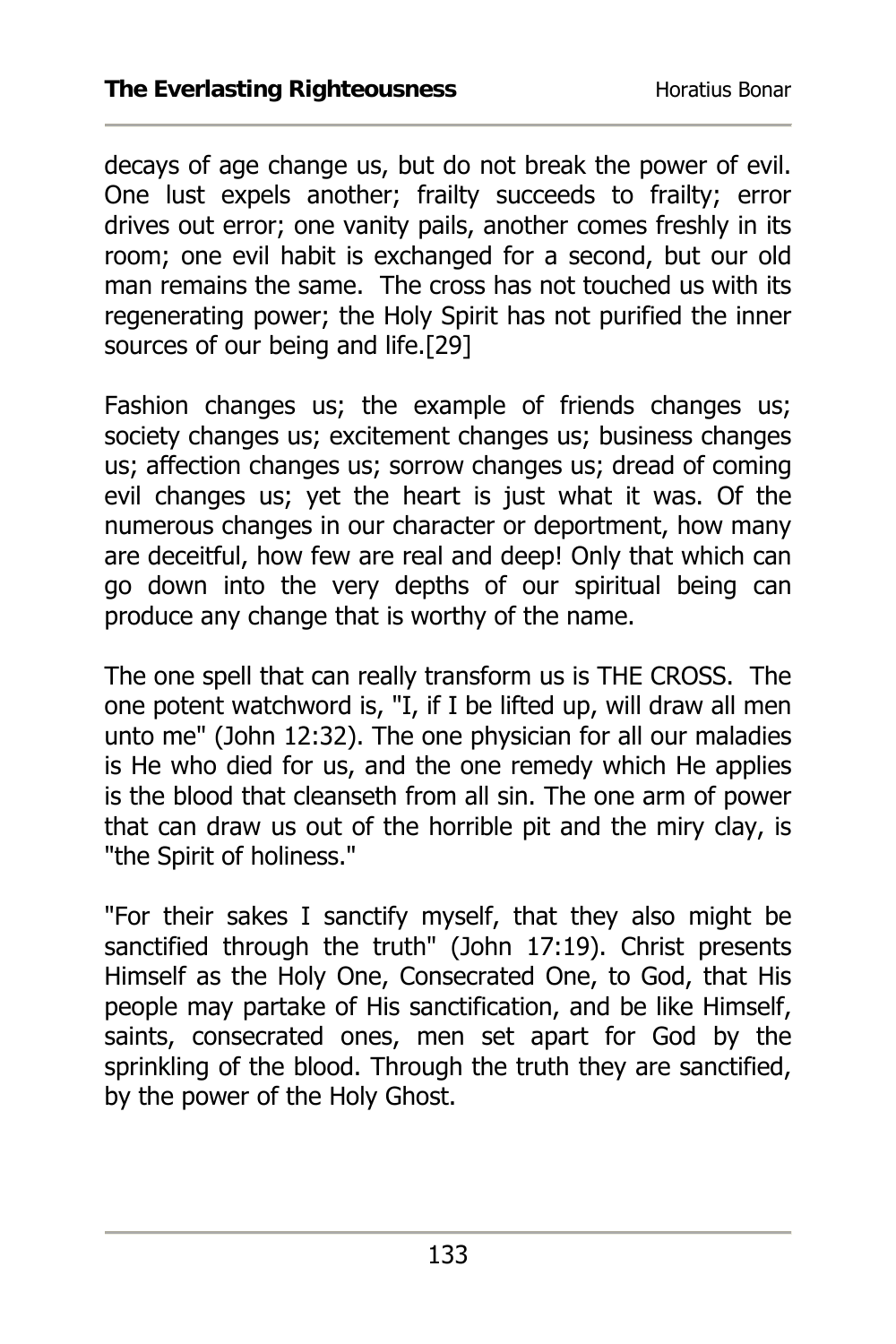"By one offering He hath perfected for ever them that are sanctified" (Heb. 10:14); so that the perfection of His saints, both as to the conscience and as to personal holiness, is connected with the one offering, and springs out of the one work finished upon Calvary. "By the which will we are sanctified, through the offering of the body of Jesus Christ once for all" (Heb. 10:10). Here again the sanctification is connected with the offering of the body of Christ. Whatever place "the power of His resurrection" may hold in our spiritual history, it is the cross that is the source of all that varied fullness by which we are justified and purified. The secret of a believer's holy walk is his continual recurrence to the blood of the Surety, and his daily intercourse with a crucified and risen Lord.

Nowhere does Scripture, either in its statements or doctrines or lives of the saints, teach us that here we get beyond our need of the blood, or may safely cast off the divine raiment that covers our deformity. Even should we say at any time, "I am free from sin," this would be no proof of our being really holy: for the heart is deceitful above all things, and there may be ten thousand sins lurking in us; seen by God, though unseen by ourselves. "I know nothing of myself' says the apostle; i.e. I am not conscious of any failure; "but," he adds, "I am not hereby justified"; i.e. this my own consciousness is no proof of my sinlessness: for "He that judgeth me is the Lord"; and the Lord may condemn me in many things in which I do not condemn myself.

Let me say to one who thinks he has reached sinlessness, "My friend, are you sure that you are perfectly holy? For nothing but absolute certainty should lead you to make so bold an affirmation regarding your freedom from all sin. Are you sure that you love the Lord your God with all your heart and soul?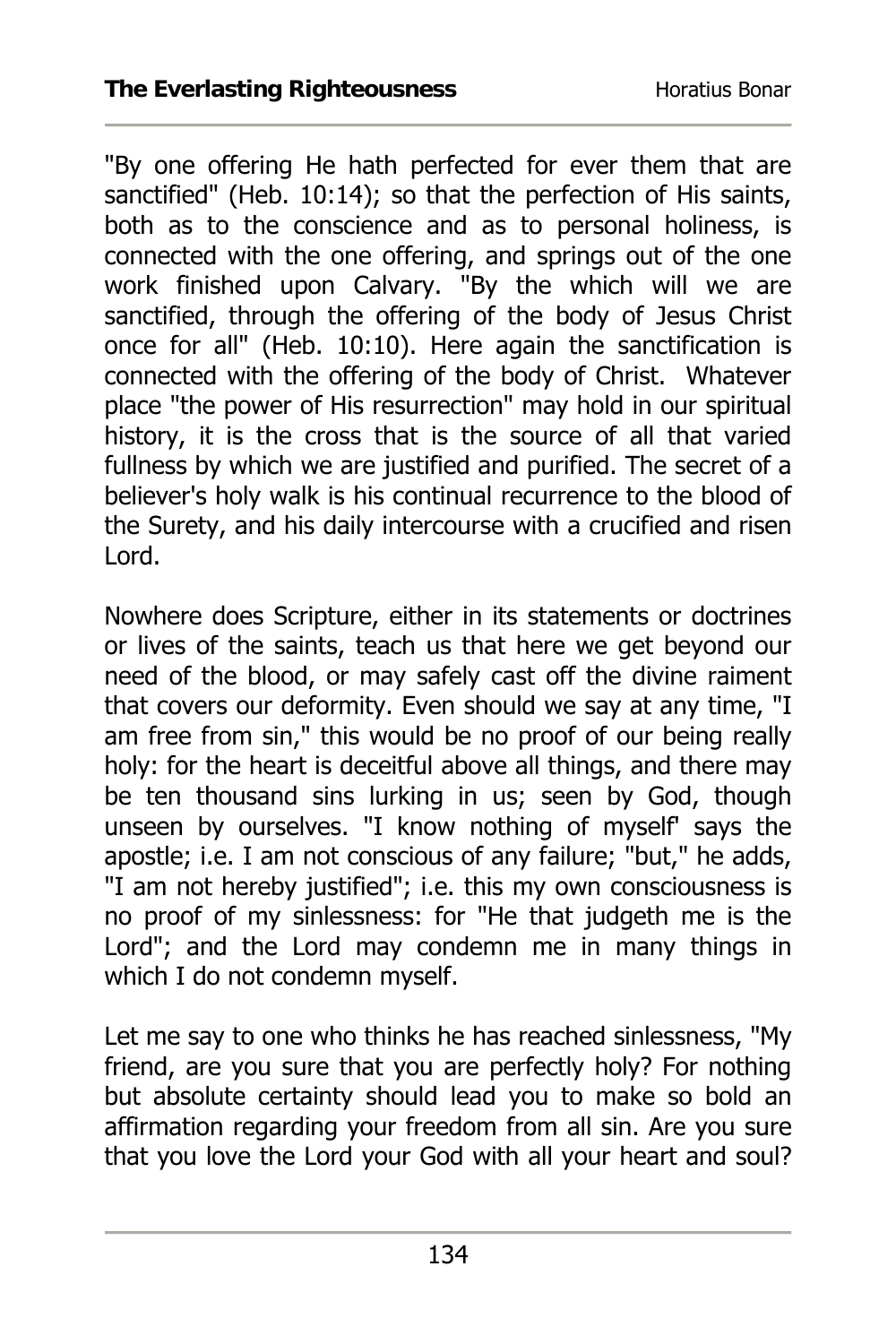For unless you are absolutely sure of this, you have no right to say, I am perfectly holy; and it will be a perilous thing for you to affirm, I have no longer any need of the blood, and I refuse to go to the fountain for cleansing, seeing my going thither would be mockery. For the cross, the blood, the fountain, are for the imperfect, not for the perfect; for the unrighteous, not for the righteous; and if your self•consciousness is correct, you are no longer among the imperfect or the unrighteous. My friend, do you never sin, in thought, or in word, or in desire, or in deed? Have you never a wandering thought? Is your heart as warm and are your affections as heavenly as you could possibly desire them to be? What! not one stray thought from morn to night, from night to morn? Not one wrong word, nor look, nor tone? What! no coldness, no want of fervor, no flagging of zeal, no momentary indulgence of self and sloth? What! no error (for error is sin), no false judgment, no failure of temper, no improper step, no imperfect plan; nothing to regret, nothing to wish unsaid or undone in the midst of a world like ours, with all its provocations, its crosses, it worries, its oppositions, its heated atmosphere of infectious evil? And art thou sure, quite sure, that all this is the case; and that thy conscience is so perfectly alive, so divinely sensitive, that the faintest expressions of evil in the remotest corner of thy heart would be detected? If so, thou art an extraordinary man, far above him who was less than the least of all saints; above him who said, 'The good that I would, that I do not; and the evil that I would not, that I do'; and one whose history will require to be written by some immortal pen, as that of the man who, after a few years believing, ceased to require any application to the cross, or to be indebted to the blood for cleansing, who could look at altar, and laver, and mercy-seat as one who had no longer any interest in their provisions; nay, as one to whom a crucified Christ was a thing of the past, of whom he had now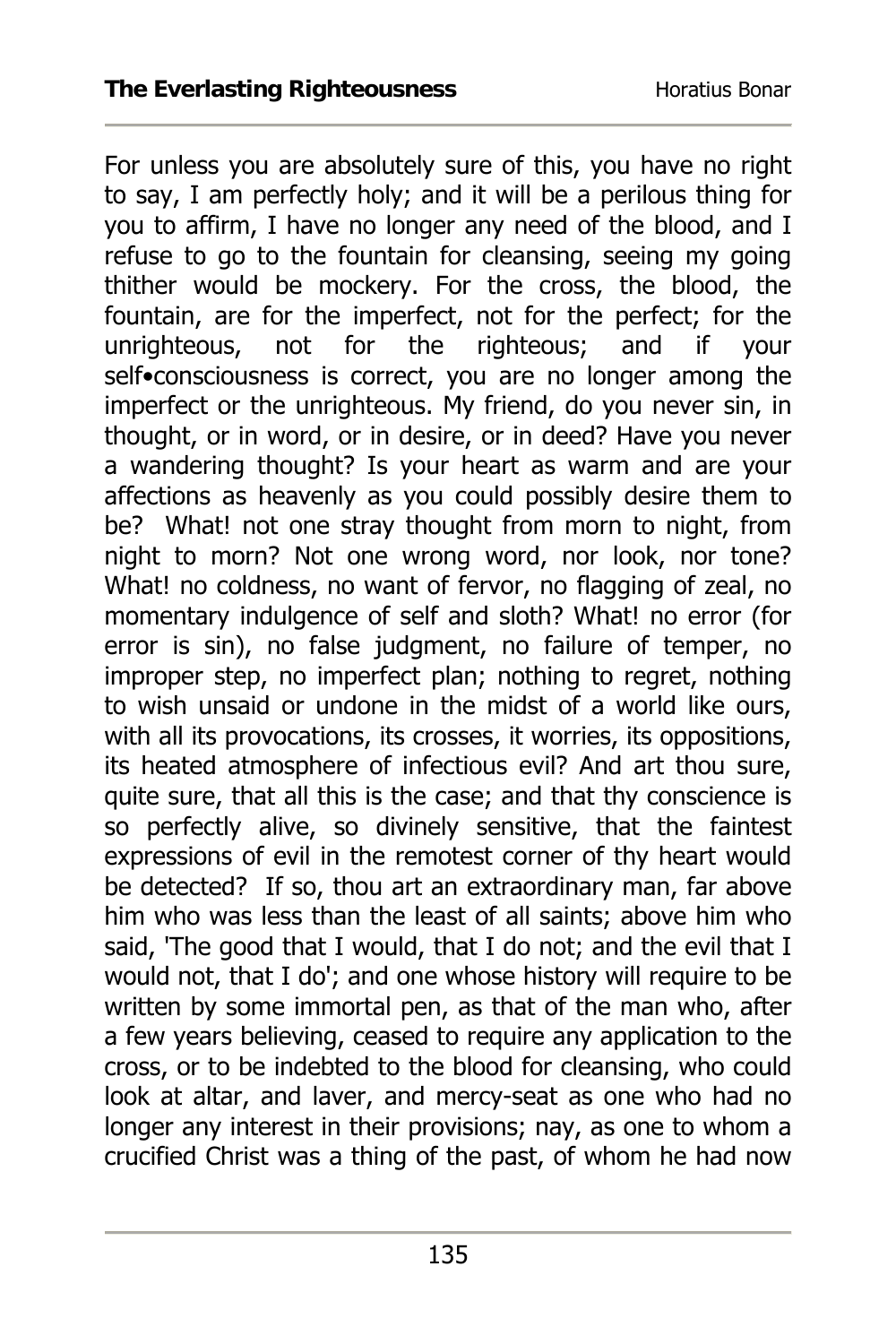no need as a Sin•bearer; or High Priest, or Advocate, or Intercessor, but only as a companion and friend."

God's processes are not always rapid. His greatest works rise slowly. Swiftness of growth has been one of man's tests of greatness; not so is it with God. His trees grow slowly; the stateliest are the slowest. His flowers grow slowly; the brightest are the slowest. His creatures grow slowly, year by year; man, the noblest, grows the most slowly of all. God can afford to take His time. Man cannot. He is hasty and impatient. He will have everything to be like Jonah's gourd, or like one of those fabled oriental palaces, which magicians are said to call up by a word or a stamp, out of the sand. He forgets how slowly the palm tree and the cedar grow. They neither spring up in a night nor perish in a night. He forgets the history of the temple: "Forty and six years was this temple in building." He insists that, because it is God's purpose that His saints should be holy, therefore they ought to be holy at once.

It is true that our standard is, and must be, perfection. For our model is the Perfect One. But the question is, Has God in Scripture anywhere led us to expect the rapidity of growth, the quick development of perfection in which some glory, and because of the confessed lack of which in others they look down on these others as babes or loiterers?

Is there in Scripture any instance of a perfect man, excepting Him who was always and absolutely without sin? If Christians were perfect, where is the warfare, and the adversary, and the sword, and the shield? Are angels exposed to this warfare when they visit earth? Or is it not our imperfection that in great measure produces this? And are we anywhere in Scripture led to believe that we are delivered from "the body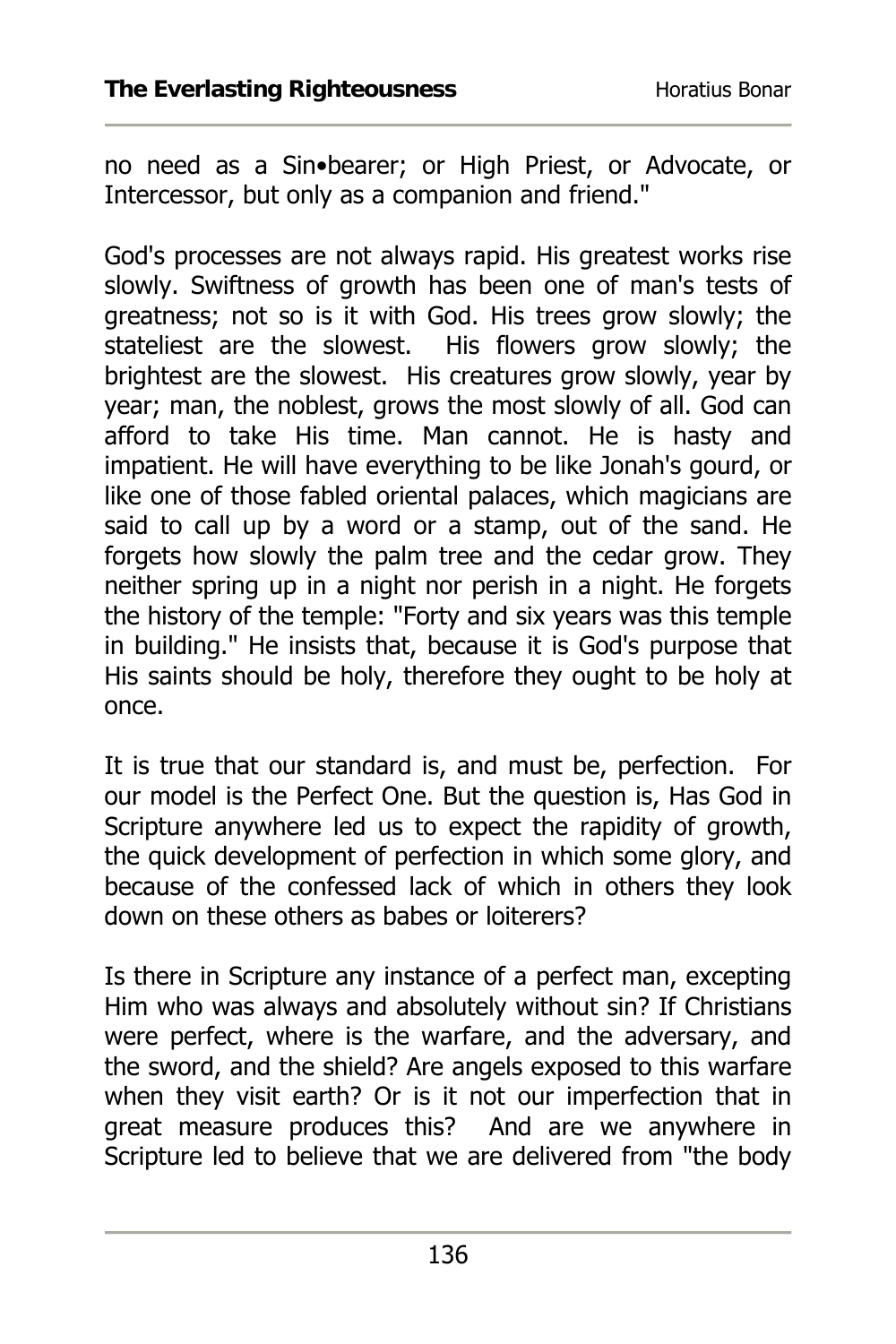of this death," from the battle of flesh and spirit, from the wrestling with principalities and powers, till death sets us free, or our Lord shall come?

Yet we are called with a holy calling (2 Tim. 1:9); and as so called, are bound to take the highest standard for our model of life. The slowness or swiftness of the progress does not alter the standard, nor affect our aiming at conformity to it.

This progress, rapid or gradual, springs from the forgiveness we have received, and the new life imparted by the Holy Spirit. Our life is to be fruit-bearing; and the fruitfulness comes from our ascertained acceptance, our being "rooted and grounded in love." We taste and see that the Lord is good; that in His favour is life; that the joy of the Lord is our strength; and so we move on and up, rising from one level to another. "We know and believe the love that God hath to us"; and we find in this the source of goodness, no less than of gladness and liberty.

The life of the justified should be a peaceful one. Being justified by faith, we have peace with God,•the God of peace, and the God of all grace. The world's storms have not been stilled, nor our way smoothed, nor our skies brightened, nor our enemies swept away; but the peace of God has come in and taken possession of the soul. We are cheered and comforted. God is for us, and who can be against us? The name of the Lord is our strong tower; we run into it, and are safe. No evil can happen to us; no weapon that is formed against us can prosper.

The life of the justified should be a holy one, all the more because of the extent of previous unholiness. "And such were some of you: but ye are washed, but ye are sanctified, but ye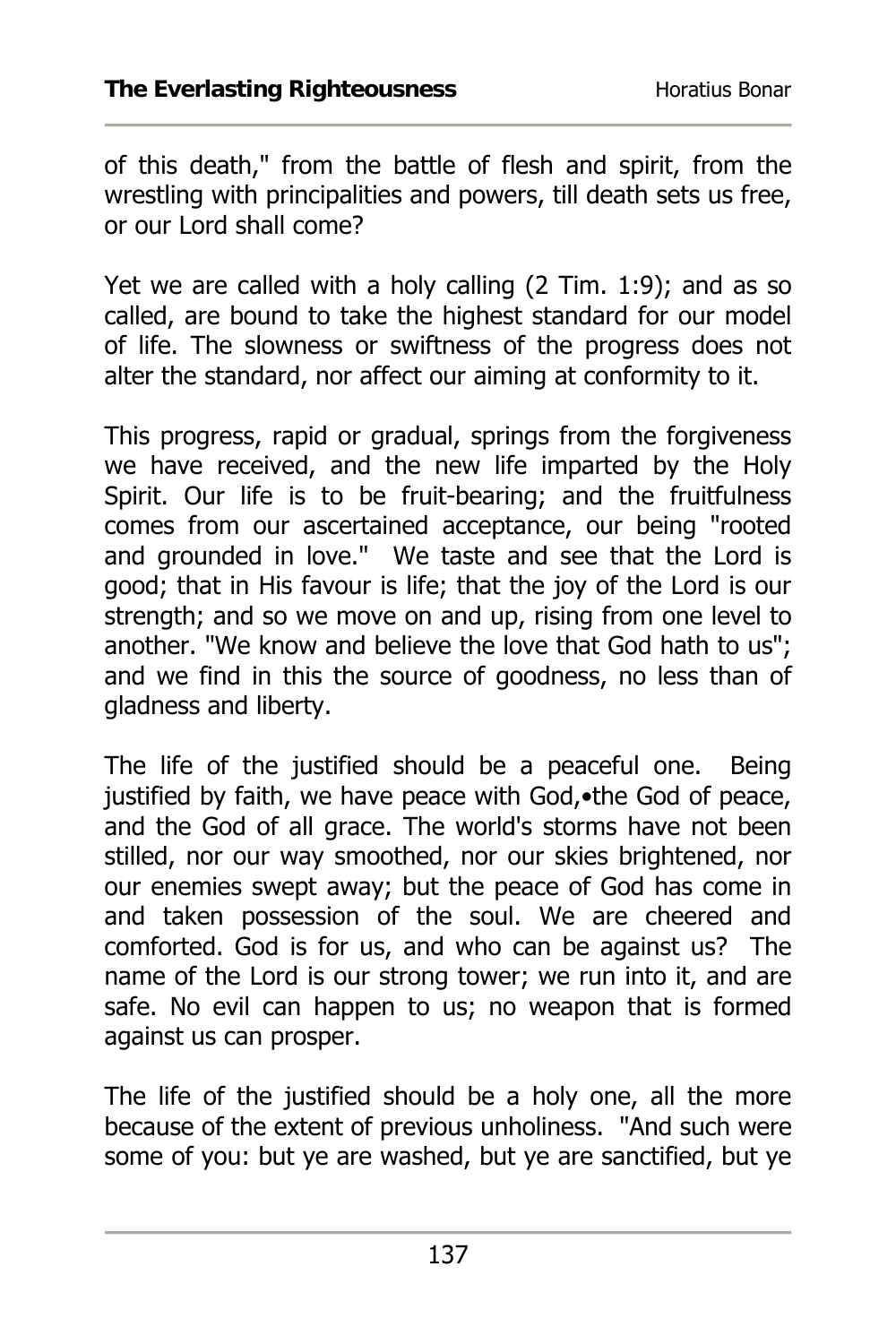are justified in the name of the Lord Jesus, and by the Spirit of our God" (1 Cor. 6:11). All that these marvelous and mysterious words "holy" and "holiness" imply, is to be found in the life of one who has been "much forgiven." There is no spring of holiness so powerful as that which our Lord assumes: "Neither do I condemn thee: go, and sin no more" (John 8:11). Free and warm reception into the divine favour is the strongest of all motives in leading a man to seek conformity to Him who has thus freely forgiven him all trespasses. A cold admission into the paternal house by the father might have repelled the prodigal, and sent him back to his lusts; but the fervent kiss, the dear embrace, the best robe, the ring, the shoes, the fatted calf, the festal song,•all without one moment's suspense or delay, as well as without one upbraiding word, could not but awaken shame for the past, and true-hearted resolution to walk worthy of such a father, and of such a generous pardon. "Revellings, banquetings, and abominable idolatries," come to the abhorrence of him round whom the holy arms of renewed fatherhood have been so lovingly thrown. Sensuality, luxury, and the gaieties of the flesh have lost their relish to one who has tasted the fruit of the tree of life.

The life of the justified should be a loving one. It is love that has made him what he is, and shall he not love in return? Shall he not love Him that begat, and him also that is begotten of Him? The deep true spring of love is thus revealed to us by the Lord Himself: "A certain creditor had two debtors; the one owed five hundred pence, the other fifty. And when they had nothing to pay, HE FRANKLY FORGAVE THEM BOTH. Tell me therefore, which of them will LOVE him most?" (Luke 7:41,42). Thus love produces love. The life of one on whom the fullness of the free love of God is ever shining must be a life of love. Suspense, doubt, terror,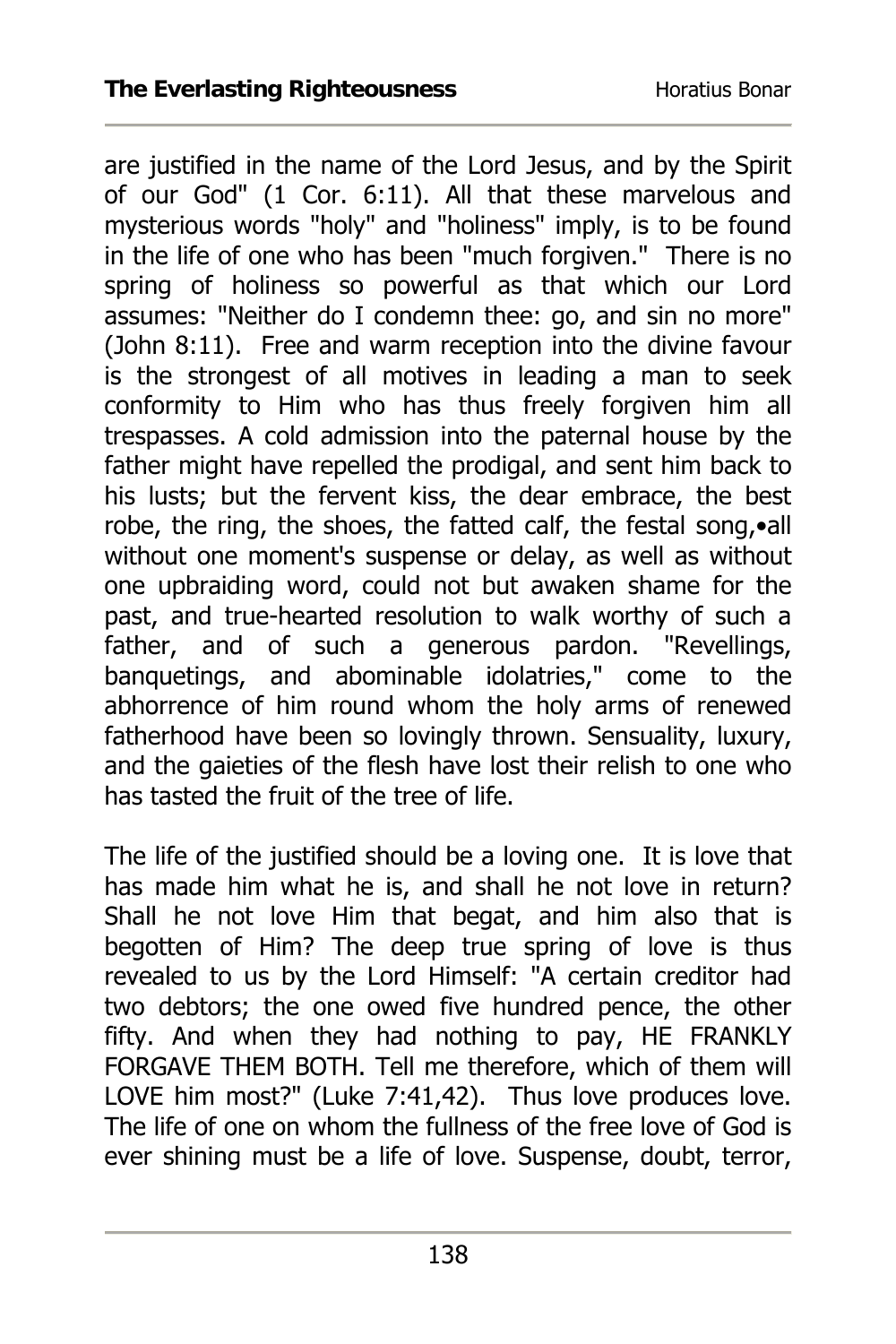darkness, must straiten and freeze; but the certainty of free and immediate love dissolves the ice, and kindles the coldest spirit into the warmth of love. "We love Him because He first loved us." Love to God, love to the brethren, love to the world, spring up within us as the heavenly love flows in. Malevolence, anger, envy, jealously, receive their death-blow. The nails of the cross have gone through all these, and their deadly wound cannot be healed. They that are Christ's have crucified the flesh, with its affections and lusts. Sternness, coldness, distance, depart; and are succeeded by gentleness, mildness, guilelessness, meekness, ardor, long-suffering. The tempers of the old man quit us, we know not how; and in their place comes the "charity which suffereth long, and is kind, which envieth not, which vaunteth not itself, which is not puffed up, which doth not behave itself unseemly, which seeketh not her own, which is not easily provoked, which thinketh no evil, which rejoiceth not in iniquity, but rejoiceth in the truth, which beareth all things, which believeth all things, which never faileth" (1 Cor. 13:4-8). Gentle and loving and simple should be the life of the justified; meek and lowly should they be, who have been loved with such a love.

The life of the justified should be an earnest one. For everything connected with his acceptance has been earnest on the part of God; and the free forgiveness on which he has entered, in believing, nerves, and cheers, and animates. It is a spring of courage, and hardihood, and perseverance. It makes the coward brave; it says to the weak, Be strong; to the indolent, Arise; making the forgiving man ready to face danger, and toil, and loss; arming him with a new-found energy, and crowning him with sure success. "Ready to spend and be spent" is his motto now. "I am debtor" is his watchword, debtor first of all to Him who forgave me; after that, to the church of God, redeemed with the same blood, and filled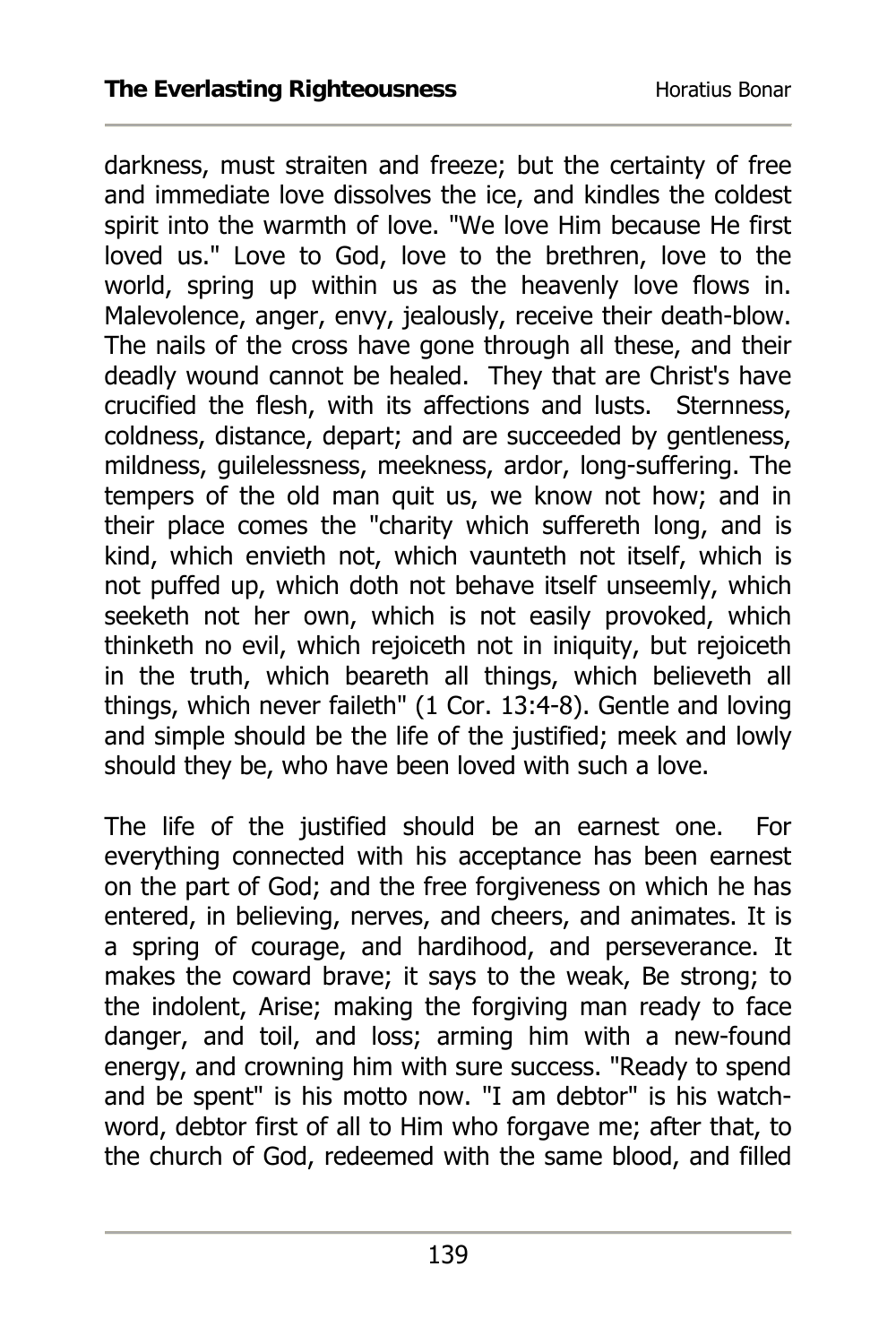with the same Spirit; and then after that to the world around, still sunk in sin and struggling with a thousand sorrows, under which it has no comforter, and of whose termination it has no hope. How thoroughly in earnest should be the life of one thus pardoned,•pardoned so freely, yet at such a cost to Him who "gave His life a ransom for many!"

The life of the justified should be a generous one. All connected with his justification has been boundless generosity on the part of God. He spared not His own Son, and will He not with Him also freely give us all things? The love of God has been of the largest, freest kind; and shall this not make us generous? The gifts of God have been all of them on the most unlimited scale; and shall not this boundless liberality make us liberal in the highest and truest sense? Can a justified man be covetous, or slow to part with his gold? God has given His Son; He has given His Spirit; He has given us eternal life; He has given us an everlasting kingdom. And shall these gifts not tell upon us? shall they not expand and elevate us? or shall they leave us narrow and shriveled as before? Surely we are called to a noble life; a life far above the common walk of humanity; a life far above that of those who, disbelieving the liberality of God, are trying to merit His favour, or to purchase His kingdom by moral goodnesses or ceremonial performances of their own. Not unselfish merely, but self-denying men, we are called to be; not self-pleasers, nor man-pleasers, nor flesh-pleasers, nor world-pleasers; but pleasers of God, like Enoch (Heb. 11:5), or like a greater than Enoch, as it is written, "Even Christ pleased not Himself" (Rom. 15:3). "We then that are strong ought to bear the infirmities of the weak, and NOT TO PLEASE OURSELVES; let every one of us please his neighbor for his good to edification," i.e. to the edification or building up of the body of Christ (Rom. 15:2). Selfishness, self-love, self-seeking, have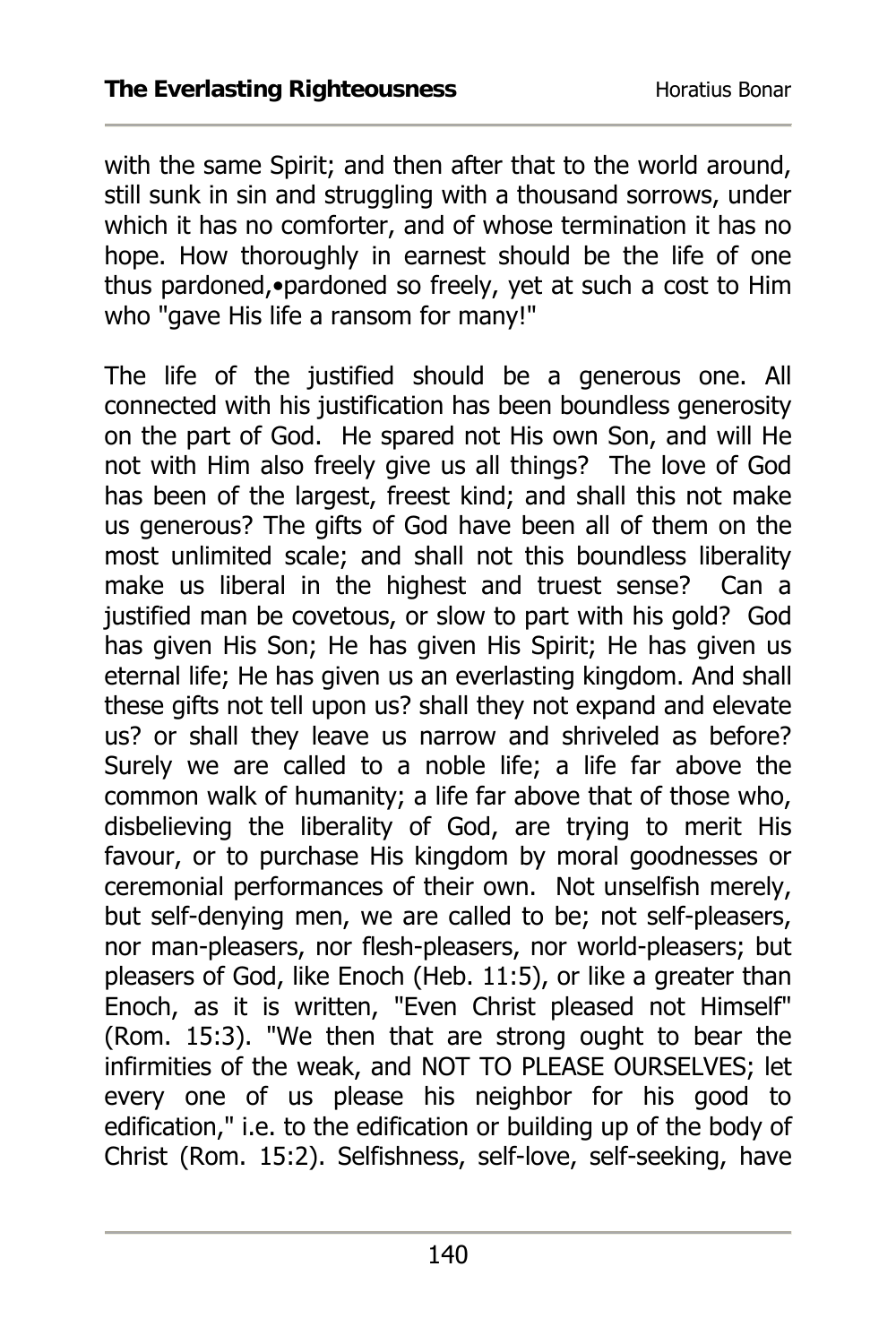been in all ages the scandal of the church of God. "All seek their own, not the things that are Jesus Christ's" (Phil. 2:21), was the sad testimony of the apostle to the Philippian church, even in early days: so little had God's marvelous love told even upon those who believed it; so obstinate was the contraction of the human heart, and so unwilling to yield to the enlarging pressure of an influence which men in common things deem irresistible. To love warmly, to give largely, to sympathize sincerely, to help unselfishly; these are some of the noble fruits to be expected from the belief of a love that passeth knowledge. Self-sacrifice ought not to seem much to those for whom Christ has died, and whom He now represents upon the throne. Generous deeds and gifts and words ought to be as natural as they are becoming in those who have been so freely loved, so abundantly pardoned, and so eternally blest. Narrow hearts are the fruits of a narrow pardon, and of an uncertain favour; poor gifts are the produce of stinted and grudging giving; but large-heartedness and open-handedness may surely be looked for from those whom the boundless liberality of God has made partakers of the unsearchable riches of Christ, and heirs of the kingdom which can not be moved.

The life of the justified should be a lofty one. Littleness, and meanness, and earthliness, do not become the pardoned. They must mount up on wings as eagles, setting their affection on things above. Having died with Christ and risen with Him, they sit with Him in heavenly places (Eph. 2:6). In the world, and yet not of it, they rise above it; possessed of a heavenly citizenship (Phil. 3:20), and expecting an unearthly recompense at the return of Him who has gone to prepare a place for them. High thoughts, high aims, high longings, become them of whom Christ was not merely the substitute upon the cross, but the representative upon the throne,•the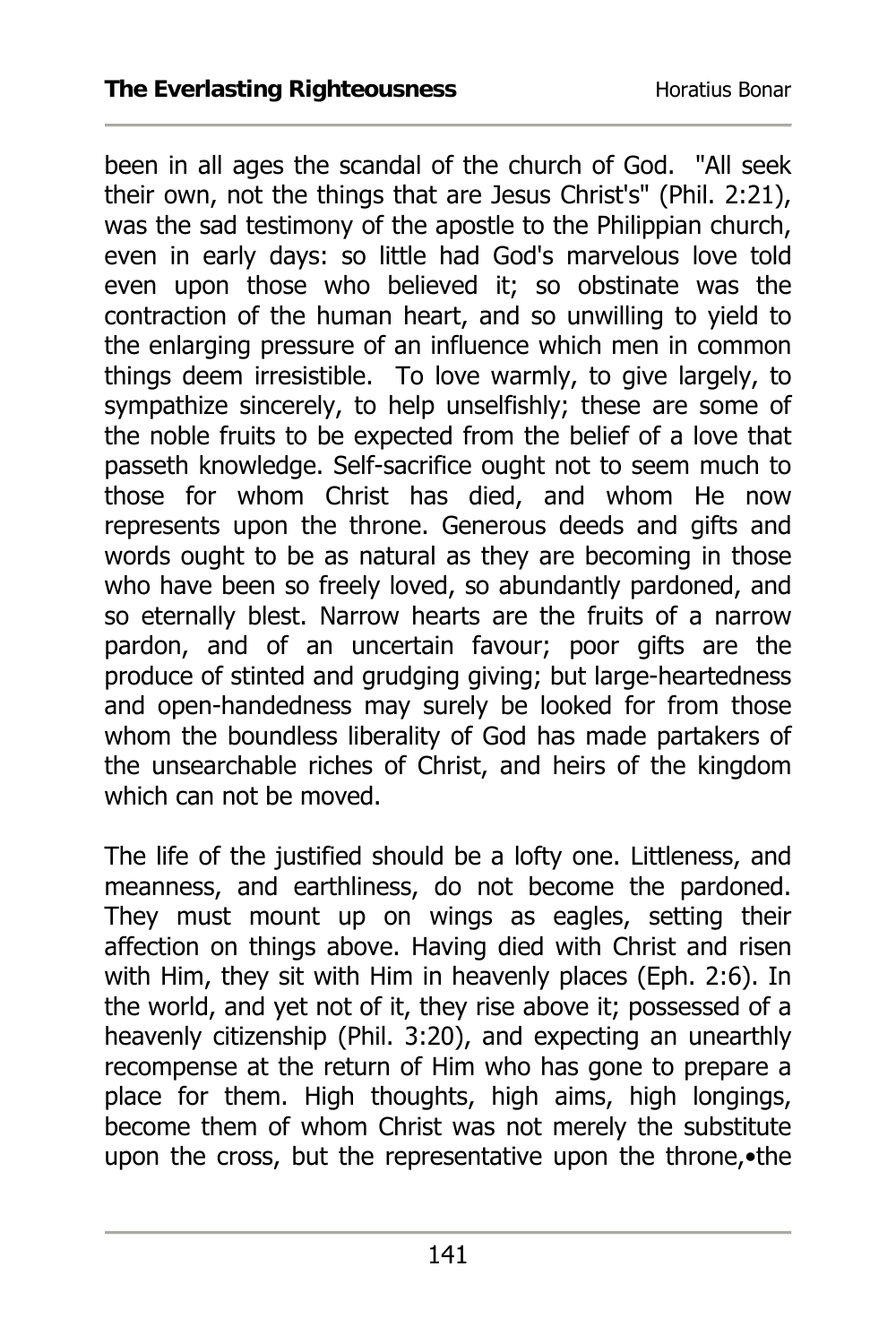forerunner, who has entered within the veil, and ever liveth to intercede for us. Shall he who has been freely justified grovel in the dust, or creep along the polluted soil of earth? Shall such a justification as he has received not be the source of superhuman elevation of character, making him unworldly in his hopes, in his tastes, in his works, in the discharge of his daily calling? Shall not such a justification act upon his whole being, and pervade his life; making him a thoroughly consistent man in all things; each part of his course becoming his name and prospects; and his whole man symmetrical, his whole Christianity harmonious?

The life of the justified is a decided one. It does not oscillate between goodness and evil, between Christ and the world. The justifying cross has come between him and all evil things; and that which released him from the burden of guilt has, in so doing, broken the bondage of sin. Even if at any time he feels as if he could return to that country from which he set out, the cross stands in front, and arrests his backward step. Between him and Egypt rolls the Red Sea, now flowing in its strength, so that he cannot pass. At the door of the theatre, or the ballroom, or the revel-hall, stands the cross, and forbids his entrance. The world is crucified to him, and he unto the world, by the saving cross. His first look to the cross committed him. He began, and he cannot go back. It would be mean as well as perilous to do so. There is henceforth to be no mistake about him. His heart is no longer divided, and his eye no longer roams. He has taken up the cross, and he is following the Lamb. He has gone in at the strait gate, and is walking along the narrow way; and at the entrance thereof stands the cross barring his return. Over his entrance there was joy in heaven; and shall he at any time turn that joy into sorrow by even seeming to go back?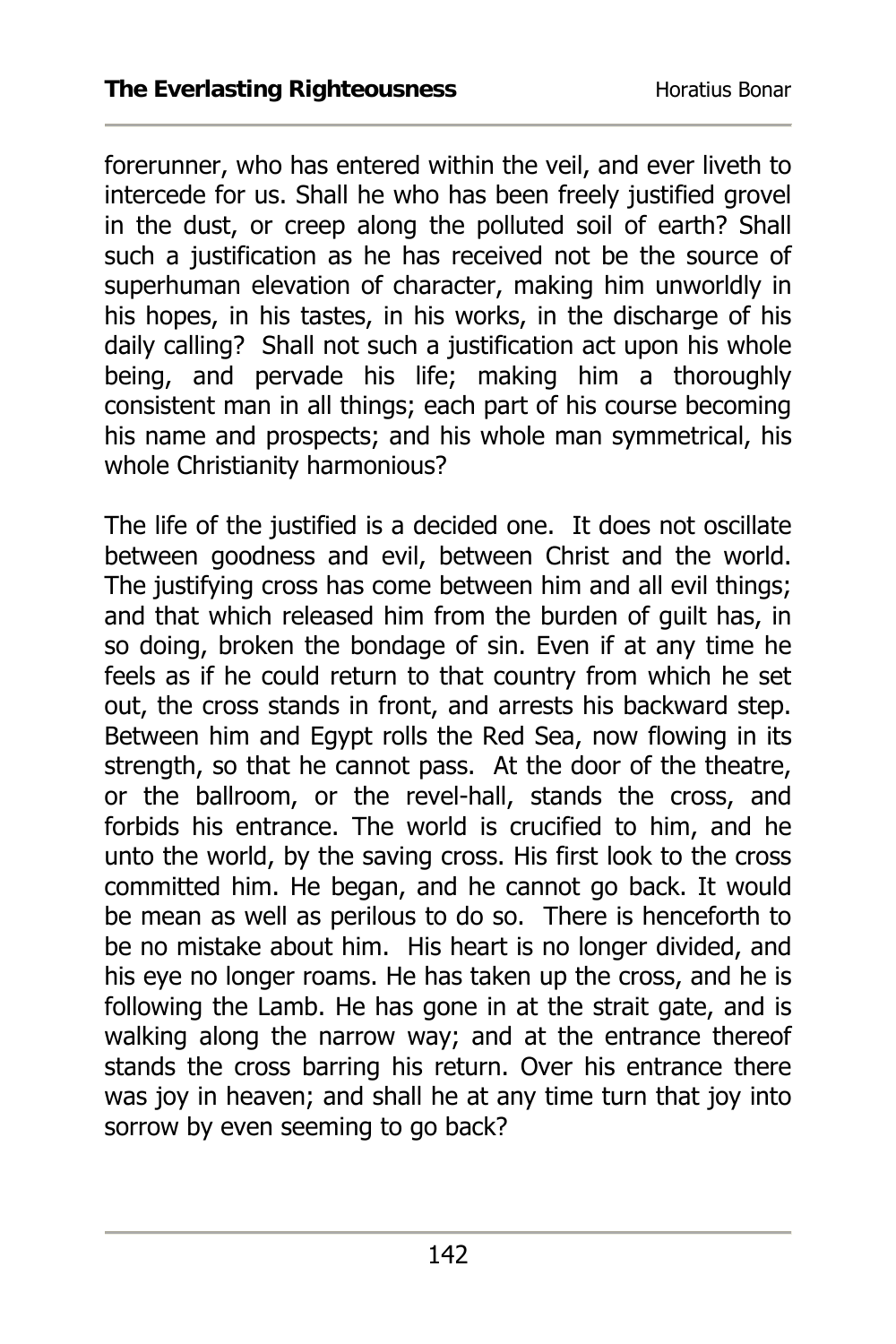The life of the justified is a useful one. He has become a witness for Him who has thrown over him the shadow of His cross. He can tell what the bitterness of sin is, and what is the burden of guilt. He can speak of the rolling away of the stone from the sepulchre of his once dead soul, and of the angel sitting on that stone clothed in light. He can make known the righteousness which he has found, and in finding which he has been brought into liberty and gladness. Out of the abundance of his heart, and in the fullness of his liberated spirit, his mouth speaketh. He cannot but speak of the things which he now possesses, that he may induce others to come and share the fullness. He is bent on doing good. He has no hours to throw away. He knows that the time is short, and he resolves to redeem it. He will not waste a life that has been redeemed at such a cost. It is not his own, and he must keep in mind the daily responsibilities of a life thus bought for another. As one of the world's lights, in the absence of the true light, he must be always shining, to lessen in some degree the darkness of earth, and to kindle heavenly light in souls who are now excluding it. As one of the sowers of the heavenly seed, he must never be idle, but watching opportunities,•making opportunities for sowing it as he goes out and in; it may be in weakness, it may be in tears.

The life of the justified is the life of wisdom and truth. He has become "wise in Christ"; nay, "Christ has been made unto him wisdom" as well as righteousness. It is thus that he has become "wise unto salvation," and he feels that he must hold fast the truth that saves. To trifle with that truth, to tamper with error, would be to deny the cross. He by whom he is justified is Himself THE TRUTH, and every man who receives that truth becomes a witness for it. By THE TRUTH he is saved; by THE TRUTH he is made free; by THE TRUTH he is made clean; by THE TRUTH he is sanctified; and therefore it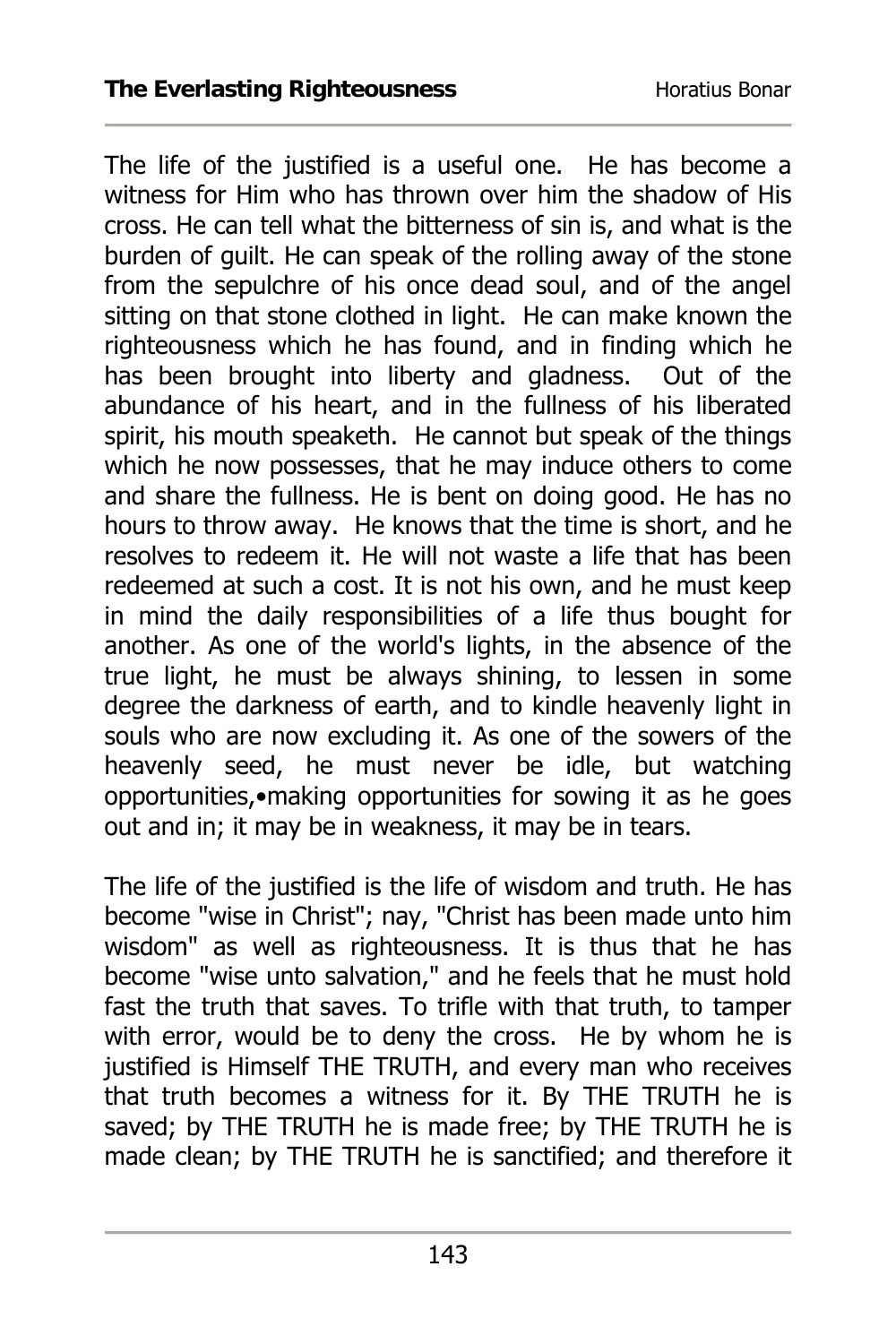is precious to him, every jot and tittle. Each fragment broken off is so much lost to his spiritual well•being; and each new discovery made in the rich field of truth is so much eternal gain. He has bought the truth, and he will not sell it. It is his life; it is his heritage; it is his kingdom. He counts all truth precious, and all error hateful. He dreads the unbelief that is undermining the foundations of truth, and turning its spacious palaces into the chaos of human speculations. He calls no truth obsolete or out of date; for he knows that the truths on which he rests for eternity are the oldest of old, and yet the surest of sure. To introduce doubt as to the one sacrifice on which he builds, is to shake the cross of Calvary. To lay another foundation than that already laid, is to destroy his one hope. To take the sacrificial element out of the blood, is to make peace with God impossible, because unrighteous. To substitute the church for Christ, or the priest for the herald of pardon, or the rite for the precious blood, or the sacrament for the living Christ upon the throne, or the teachings of the church for the enlightenment of the Holy Ghost,•this is to turn light into darkness, and then to call that darkness light. Thus taught by that Spirit who has led him to the cross, the justified man knows how to discern truth from error. He has the unction from the Holy One, and knows all things (1 John 2:20); he has the anointing which is truth, and is no lie (1 John 2:27); and he can try the spirits, whether they are of God (1 John 4:1).

Want of sensitiveness to the difference between truth and error is one of the evil features of modern Protestantism. Sounding words, well•executed pictures, pretentious logic, carry away multitudes. The distinction between Gospel and no Gospel is very decided and very momentous; yet many will come away from a sermon in which the free gospel has been overlaid, not sensible of the want, and praising the preacher.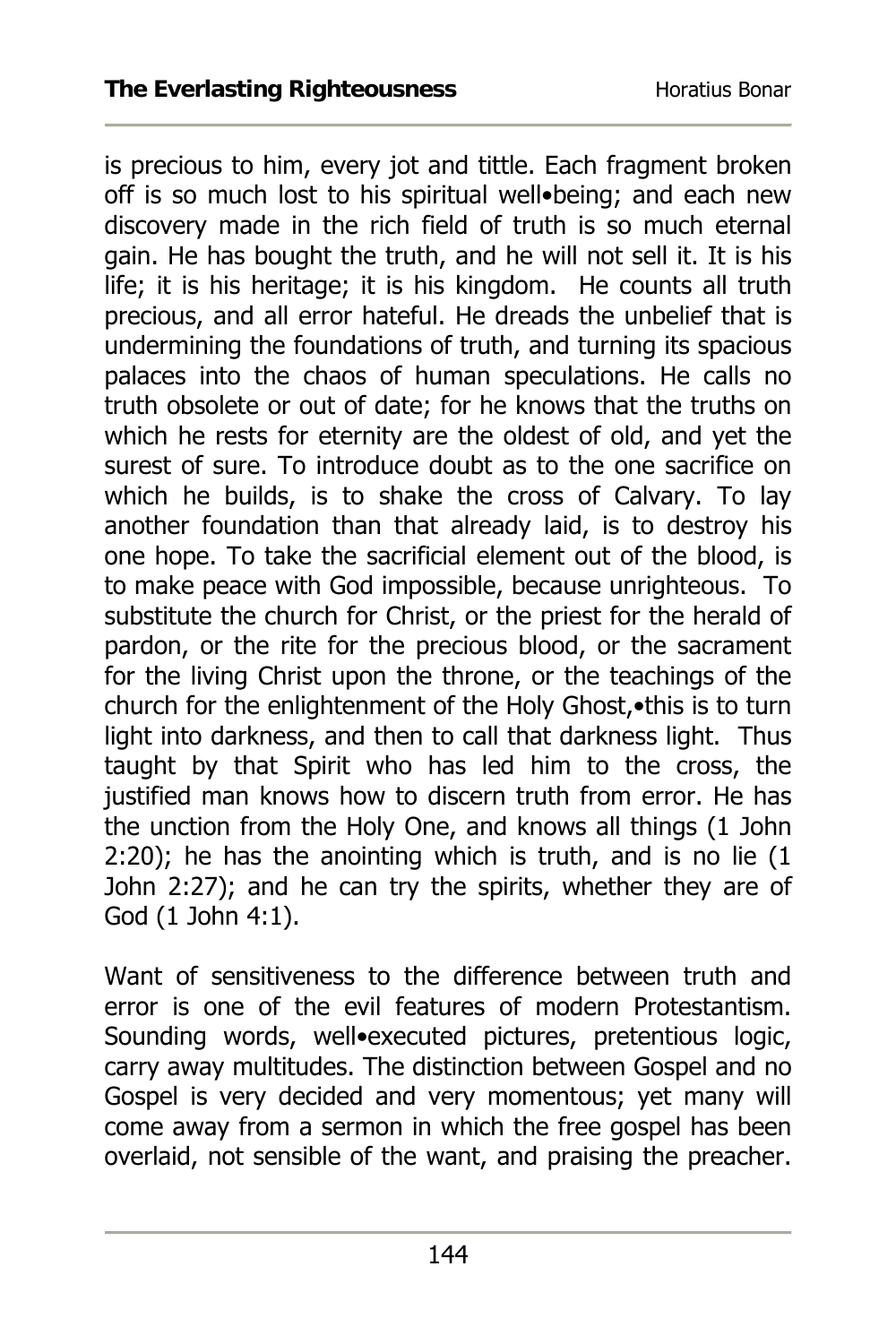The conversions of recent years have not the depth of other days. Consciences are half-awakened and half-pacified; the wound is slightly laid open, and slightly healed. Hence the want of spiritual discernment as to truth and error. The conscience is not sensitive, else it would at once refuse and resent any statement, however well argued or painted, which encroached in the slightest degree upon the free gospel of God's love in Christ; which interposed any obstacle between the sinner and the cross; or which merely declaimed about the cross, without telling us especially how it saves and how it purifies. We need sensitive but not morbid consciences to keep us steadfast in the faith, to preserve our spiritual eyesight unimpaired, remembering the apostle's words, "He that lacketh these things is blind, and cannot see afar off and bath forgotten that he was purged from his old sins" (2 Pet. 1:9). Censoriousness is one thing, and spiritual discernment is quite another. To avoid the first we do not need to give up the second: though the "liberality" of modern times would recommend us to be charitable to error, and not very tenacious of any Bible truth, seeing that nothing in an age of culture can be received but that which has been pronounced credible by philosophy or science, and which the "verifying faculty" has adjudged to be true!

The life of the justified must be one of praise and prayer. His justification has drawn him near to God. It has opened his lips and enlarged his heart. He cannot but praise; he cannot but pray. He has ten thousand things to ask for; he has ten thousand things for which to give thanks. He knows what it is to speak in psalms and hymns and spiritual songs, singing with grace in his heart to the Lord (Col. 3:16).

The life of the justified is one of watchfulness. Forgiveness has altered all his circumstances and hopes. It has brought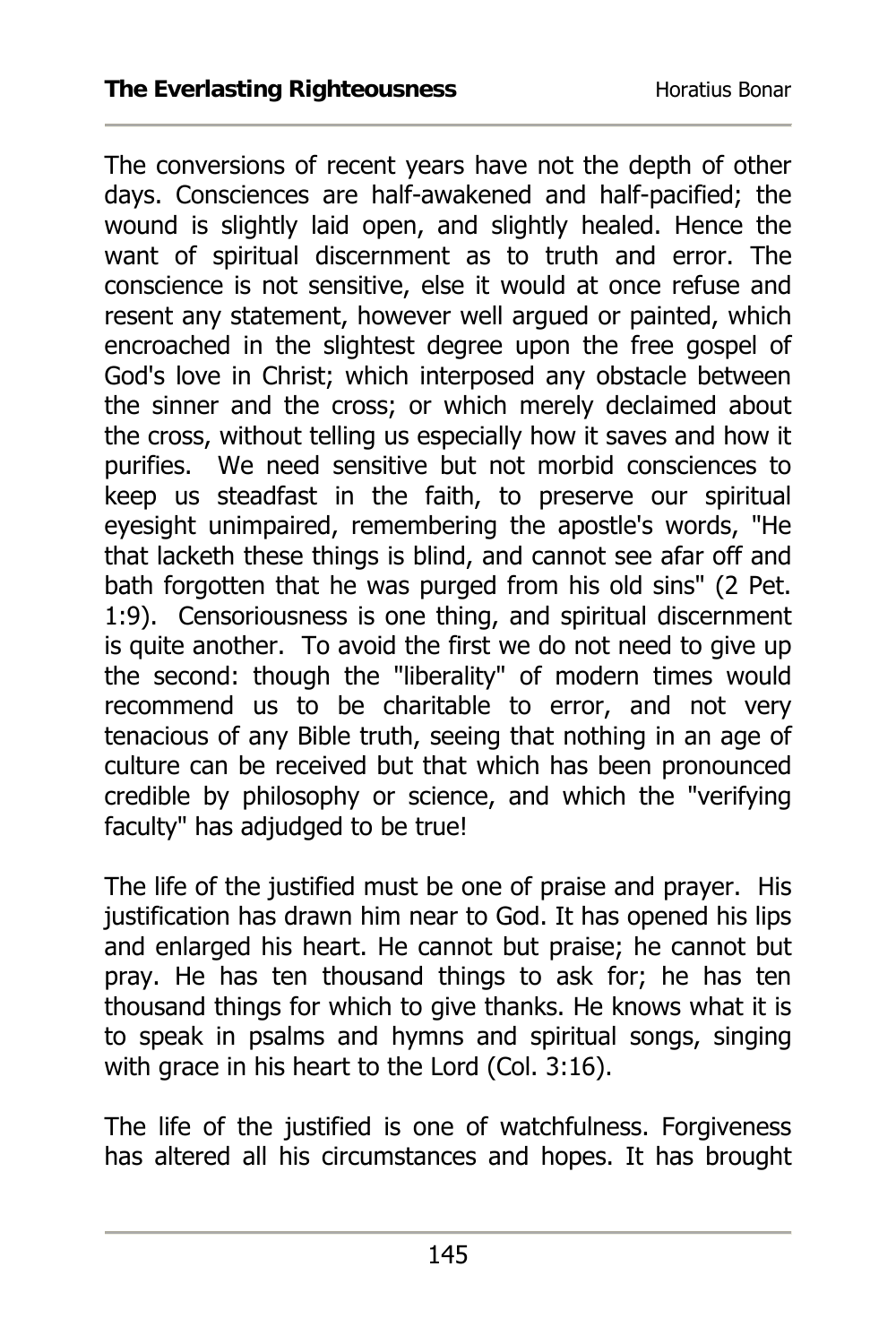him into a new world, from which are shut out things he was formerly familiar with, and into which are introduced things which he knew not. He sees and hears what he never saw nor heard before; and he ceases to see and hear what but lately he delighted in. He expects changes, and wishes that they were come. The present has become less to him, the future more; and in that future the one absorbing object is the reappearing of Him, whom not having seen he loves. That the future should be a mere repetition of the present,•with a few scientific and political improvements, is quite enough for the worldly man. But the man who, by his new connection with the cross, has been transported into a new region, is not content that it should be so. He wants a better future, and a more congenial world; he desires a state of things in which the new object of his love shall be all. And learning from Scripture that such a new condition of things is to be expected, and that of that new state Christ is Himself to be the first and last, he looks eagerly out for the fulfillment of these hopes. Learning, moreover, that the arrival of this King and of His kingdom is to be sudden, he is led to wait and watch; all the more because everything here, in the world's daily history of change, and noise and revelry, is fitted to throw him off his guard. His justification does not lull him asleep. His faith does not make him heedless of the future. It is the substance of things hoped for, the evidence of things not seen. It says, Let us not sleep, as do others; but let us watch and be sober: watch, for ye know neither the day nor the hour when the Son of man cometh. Many a trial of her watchfulness has the church had, many a disappointment has her faith sustained; but she does not despond nor give way, remembering the promise, "He that shall come will come, and will not tarry." Her faith keeps up her vigilance, and her vigilance invigorates her faith. In the darkest hour faith says, "I am my Beloved's, and my Beloved is mine"; and hope adds,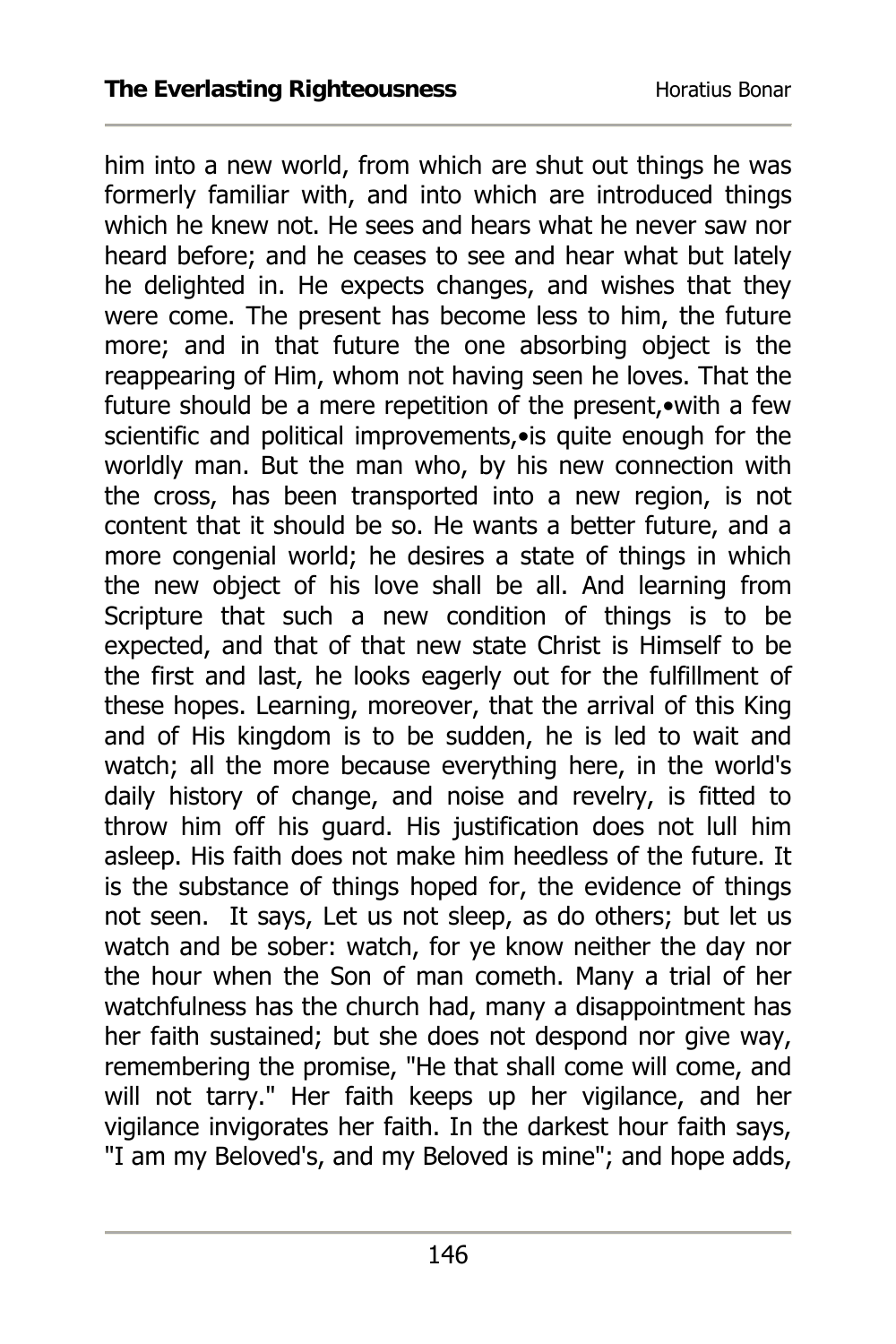"Make haste, my beloved, and be thou like to a roe or a young hart upon the mountains of spices."

The church watches because of present evil, and coming good; that she may be kept undefiled from the one, and may attain unto the other. Danger from enemies, and the prospect of speedy victory over them, keep her awake. Fear of losing sight of the cross, and so again walking in darkness; suspicion both of the good and the evil things of earth,•its flatteries and its menaces, it toils, its cares, its amusements, its pleasures; anxiety about keeping her garments unspotted and her conscience clean; the sight of the sleeping millions around, and the knowledge that it is upon a sleeping world that the Lord is to come;•these things act powerfully as stimulants, and bid her be watchful. To be among the foolish virgins, without oil and with a dying lamp, when the midnight cry goes forth; to be near the door, and yet shut out; to hear the announcement, "The marriage of the Lamb is come, and His wife hath made herself ready," and yet not be ready; to be summoned to the festival, and yet to be without the bridal and festal dress; to love, and then to fall from love; to draw the sword, and then in faint-heartedness to sheath it; to run well for a while, and then to slacken speed; to war against Satan as the prince of darkness, and yield to him as an angel of light; to set out with condemning the world, and then to mingle with it; to cleave like Demas to the saints, and then to forsake them; to be among the twelve for a season, then to be a traitor at the last; to be lifted up, like Capernaum, to heaven, and then to be thrust down to hell; to be among the sons of light, and then to fall from heaven like Lucifer, son of the morning; to sit down in the upper chamber with the Lord, and then to betray the Son of man with a kiss; to put on a goodly garment of fair profession, and then to walk naked in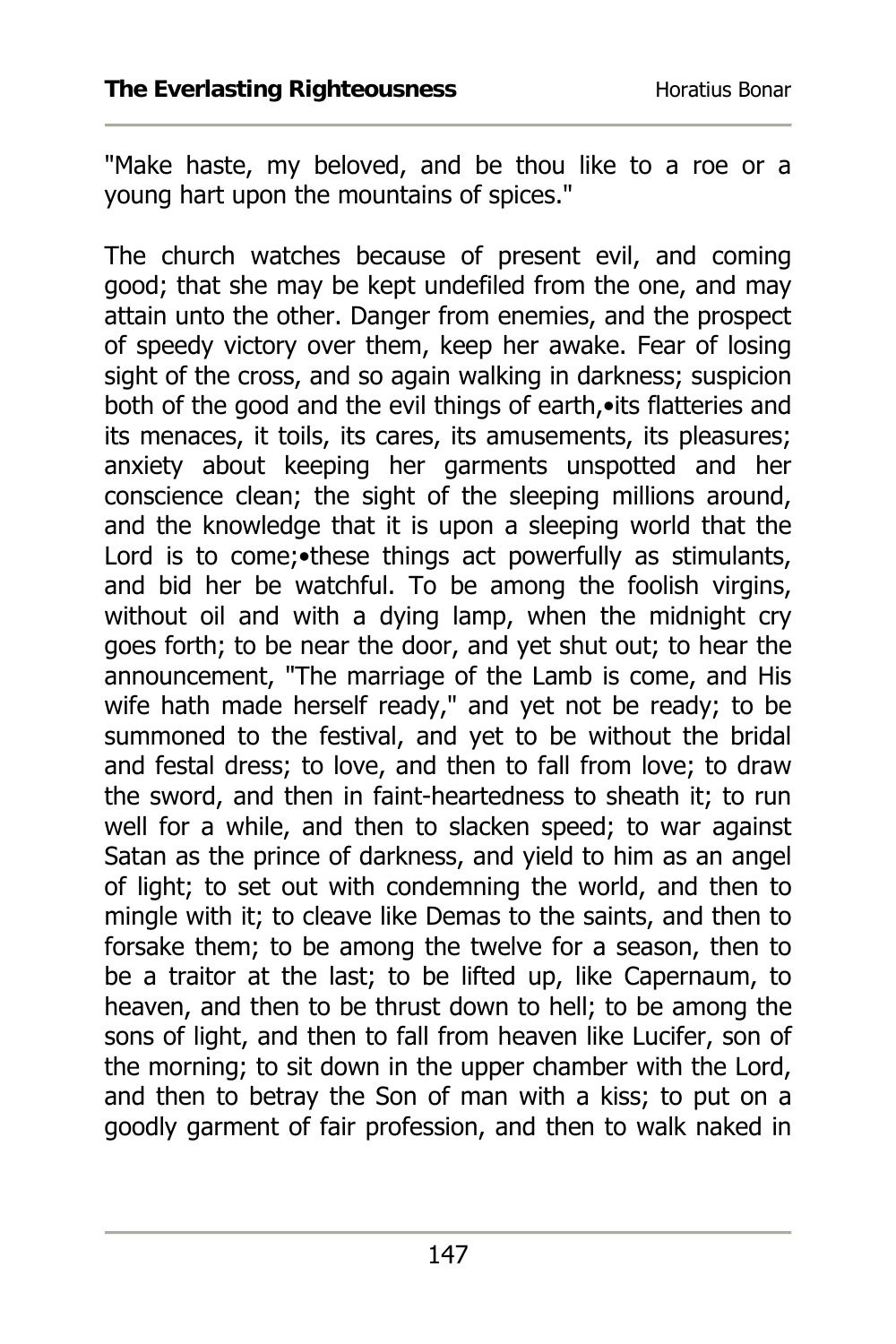shame;•these are the solemn thoughts that crowd in upon the justified man, and keep him watchful.

They who know not what it is to be "accepted in the Beloved," and to "rejoice in hope of the glory of God," may fall asleep. He dare not; he knows what he is risking, and what one hour of slumber may cost him; and he must be wakeful. He does not make election his opiate, and say, I am safe; but this only makes me doubly vigilant, that I may not dishonor Him who has saved me; and even though I may not finally fall away, I know not how much I may lose by one day's slothfulness, or how much I may gain by maintaining that watchful attitude to which, as the expectant of an absent Lord, I am called, "Blessed is he that watcheth"; and even though I could not see the reason for this, I will act upon it, that I may realize the promised blessedness. He who has called me to vigilance can make me a partaker of its joy. He can make my watchtower, lonely and dark as it may seem, none other than the house of God, and the very gate of heaven.

## Footnotes

[1] One who knows the "religious world" well, and passed through its hollowness, thus writes: "It is just two years since He came in a way as certainly miraculous as ever He spake with a voice to Paul or any other, and ran His plough through my heart, breaking up and tearing into shreds my old 'Christian' and 'professor' life, showing me death, death amidst all, and leading me, though with terrible struggles and opposition from the old heart and its pride, into something like a knowledge of Himself, the living personal Jesus; though, alas, how feeble, how dark, how slow, has been the progress!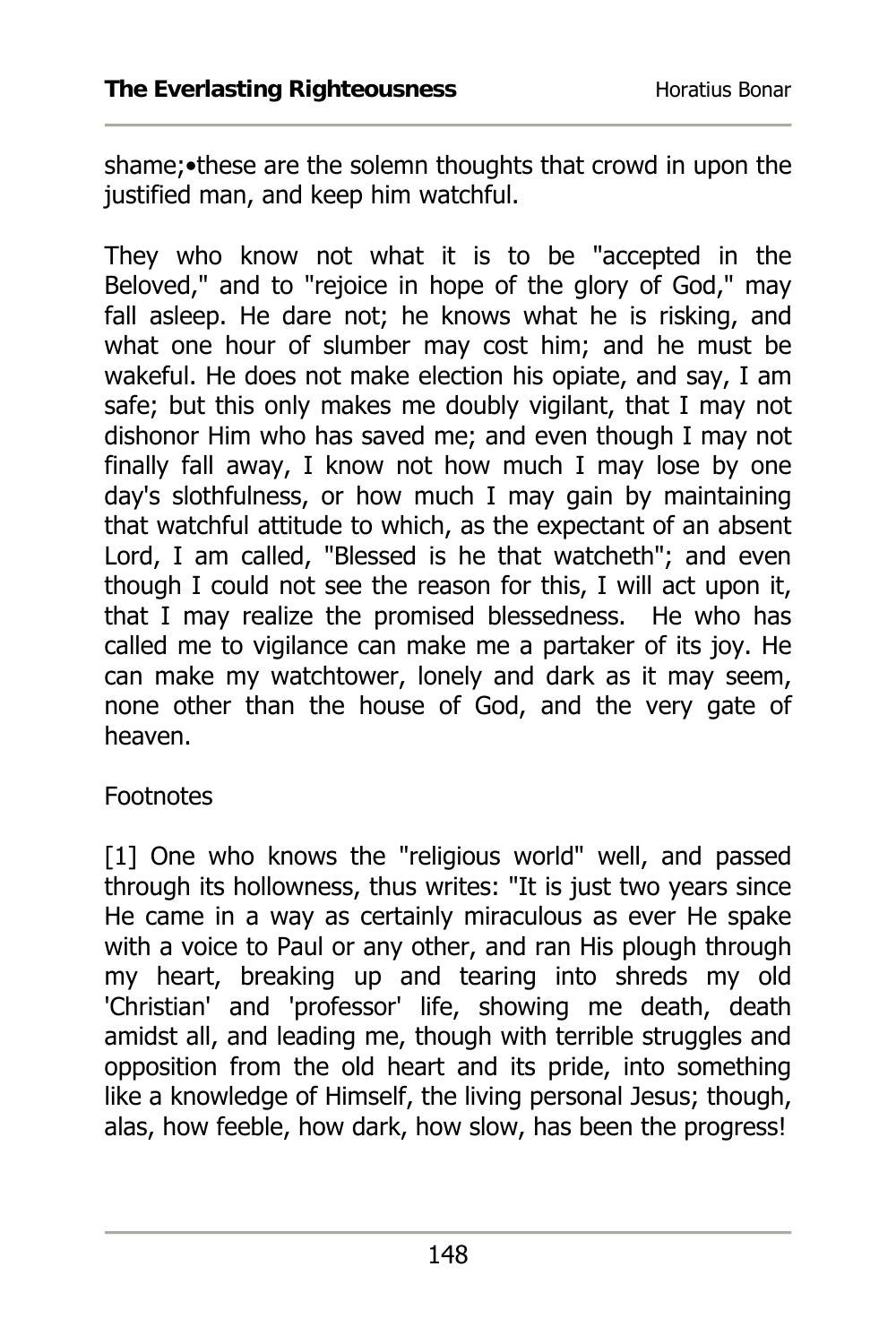Before that, I was in a condition in which I verily believe (though it may seem unkind and morbid to say so) the great part of the professing church is at the present day, ministers as well as people. I know the kind of intercourse I had with many who pass for as good Christians as are to be found; and I know this, that very many who could talk hotly about doctrine, who would laugh and make merry, smile at my foolish jesting, showed no inclination whatever to join in speaking of the personal living Lord Himself, after He came by His strong arm of power, and made me wish more to speak of Him. (cont.)

I think it is well that you should be told such things. Cry aloud, spare not; show to the house of Israel their sins. There is far too much assuming even on the part of the faithful ones, that many of their flock are only in a low state, and that the mere calling them to go out of the world is enough. No. While there may be an isolated case of this sort, I believe that where worldliness and inconsistency are so widespread as they are, where so many are known only by profession, and by no other single mark or fruit of the Lord's people, it tells of something worse. The ploughshare must be sent deeper. It must bring up earth which has not yet been searched.

A great number are awakened and interested in youth, who by and by find a sort of peace, through some kind of wrong preaching or daubing with untempered mortar, along with the blindness of their own heart. Such peace is not founded on personal contact with the living One; and when business, or advancing years, or worldly entanglements come in, their vessel will not hold in. What have they to fall back upon? They do not like to abandon their profession; nay, there hangs about them a sort of spurious and galvanic life, which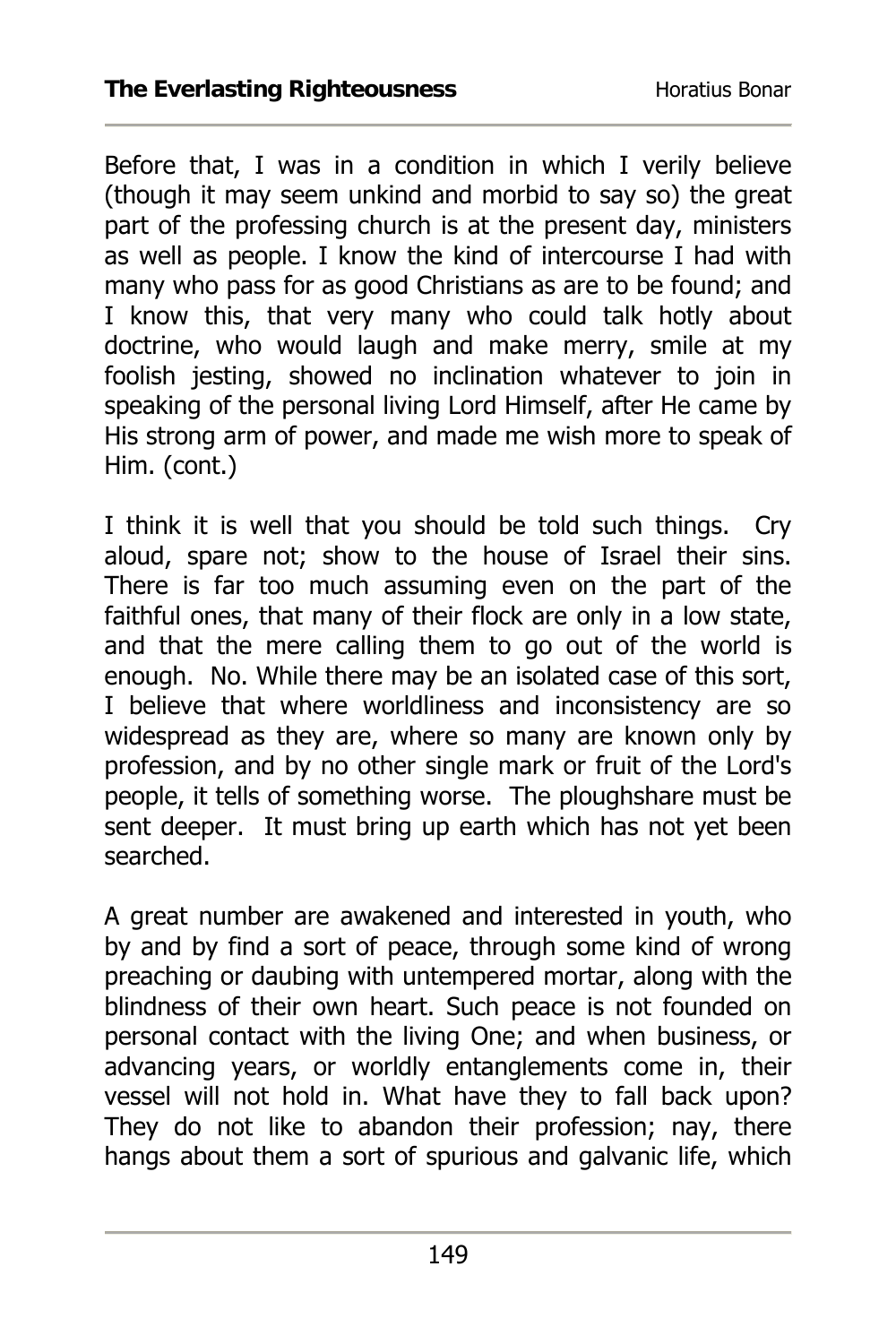blinds them. But they know not the Lord of life. The good Lord help you to deal with such souls; and may He anoint you afresh, and give you His own wisdom and discernment to speak so as to draw souls, and call them to new life in the Lord."

[2] "of law there can be no less acknowledged than that her seat is the bosom of God, her voice the harmony of the world; all things in heaven do her homage, the very least as feeling her care, and the greatest as not exempted from her power; both angels and men, and creatures of what condition soever, though each in different sort and manner, yet all, with uniform consent, admiring her as the mother of their peace and joy." •Hooker, Eccl Pol. B. 1 sec 16.

[3] The Heidelberg Catechism (used in the Scotch Church, along with Calvin's, till superseded by the Westminster) asks, "What profit takest thou by Christ's holy conception and nativity?" and answers, "That He is our Mediator, and doth cover my sins with His innocencv and perfect holiness, in which I was conceived, that they may not come into the sight of God."

[4] "These ceremonial observances were so many confessions of sin. Christ, then, who was made sin for us, conformed to these" (Ames, Medulla Theologica, B. 1. ch. 21). "Hereby (by circumcision) He was represented to the world not only as a subject, but also as a sinner. For though He was pure and holy, yet this ordinance passing upon Him seemed to imply as if corruption had indeed been in Him, which must be cut off by mortification....Thus was He represented as a sinner to the world, though most holy and pure in Himself" (Flavel, Fountain of Life•Sermon 19). "He was circumcised, and kept the law to deliver us from the condemnation of it....Therefore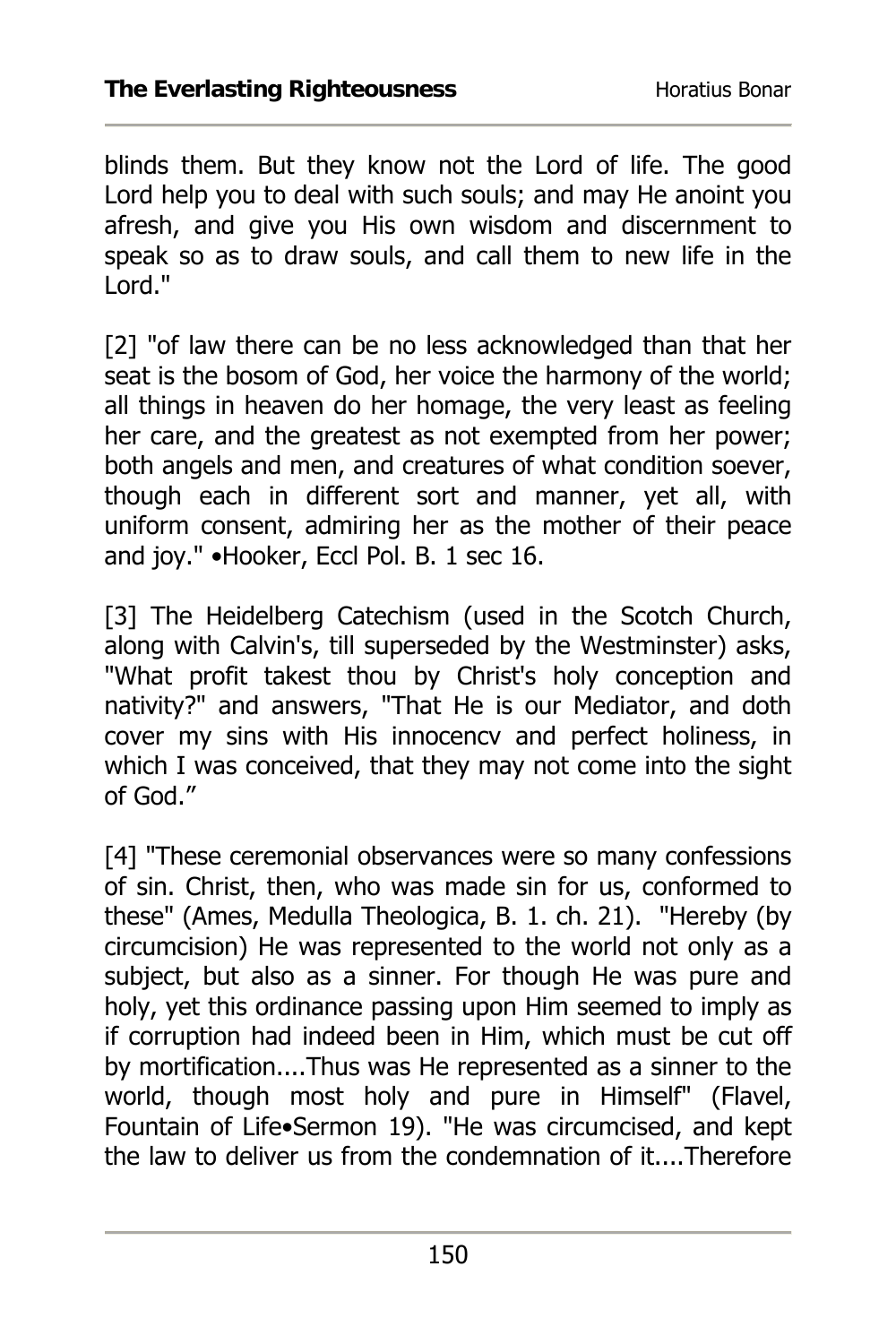we must seek our righteousness, not in the law, but in Christ, who hath fulfilled the same, and given us freely His fulfilling" (Latimer on Matt. 2:1,2).

[5] The old hymns have not lost sight of those truths. As specimens, I give the following:

"Stillat excisos pueri per artus Efficax noxas abolere sanguis; Obligat morti pretiosa totum Stilla cruorem."

"Vix natus, ecce lacteum Profundit Infans sanguinem, Libamen est hoc funeris A moris hoc proludium."

And again:

"Dixit; et Patris veneratus iram Sustinet vulnus silicis cruent; Et jugum legis subit ipse, servis Ut juga demat."

Little as these hymns contain of the finished work of the substitution, occasionally the great truth breaks out in connection with the different events in the Lord's history.

[6] The evangelist here translates directly from the Hebrew, and differs from the Septuagint.

[7] The Heidelberg Catechism asks, "What believest thou when thou sayest, He suffered?" and the answer is, "That He, all the time of His life which He led on earth, but especially at the end thereof, sustained the wrath of God, both in body and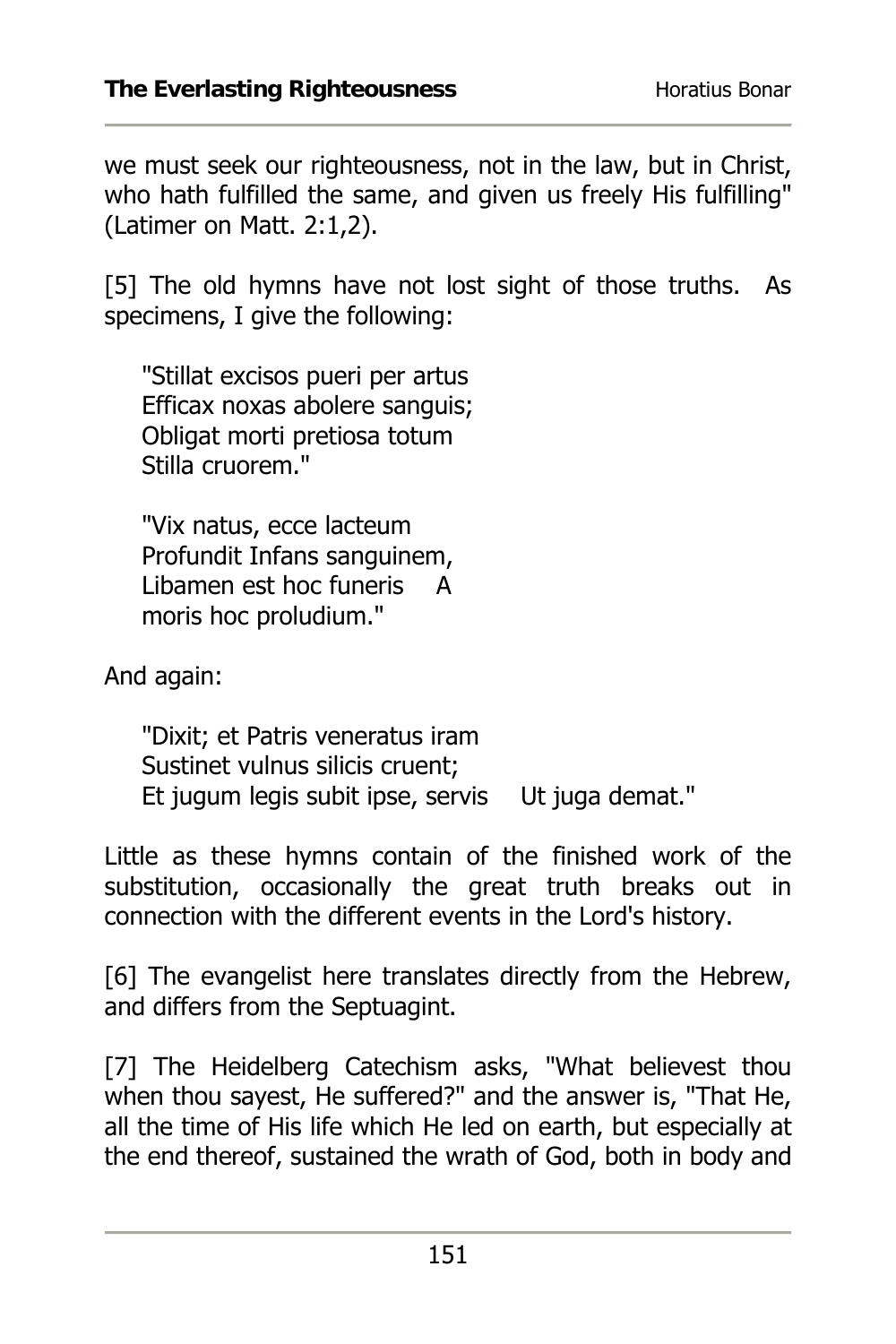soul, against the sin of mankind, that He might by His passion, as the only propitiatory sacrifice, deliver our body and soul from everlasting damnation, and purchase unto us the favour of God, righteousness, and everlasting life."

[8] The old catechetical exposition of the Heidelberg Catechism brings out this fully: "The Godhead hath so strengthened the human nature, and upheld it, that it could bear the weight of the wrath of God against sin. It hath also given such dignity to the short sufferings of the human nature, that it hath satisfied for the eternal punishment which we had deserved... What suffered He in His soul? Very heavy and terrible torments, anxieties, pains, sorrows, distresses, arising from the sense of God's wrath... When and how long hath Christ suffered? The whole time of His life which He led on earth, but especially at the end thereof. The evangelical histories testify of banishments, Satan's temptations, poverty, disgrace, infirmities, hunger, thirst, fear, perils of life; especially in the garden of Gethsemane, in the judgment hall, on Golgotha... He not only suffered for sin, but He felt God against Him in that suffering as an angry judge... Hath He also purchased righteousness for us? Yes, so that the Father freely giveth and bestoweth the same on us, and reckoneth it unto us; so that the satisfaction and righteousness of Christ being imputed to us, we may stand in God's judgment."

[9] "To what end was He buried? That thereby He might make manifest that He was dead indeed" (Heidelberg Catechism).

[10] "What other benefits receive we by the sacrifice and death of Christ? That by virtue of His death our old man is crucified, slain, and buried together with Him, that henceforth evil lusts and desires may not reign in us, but we may offer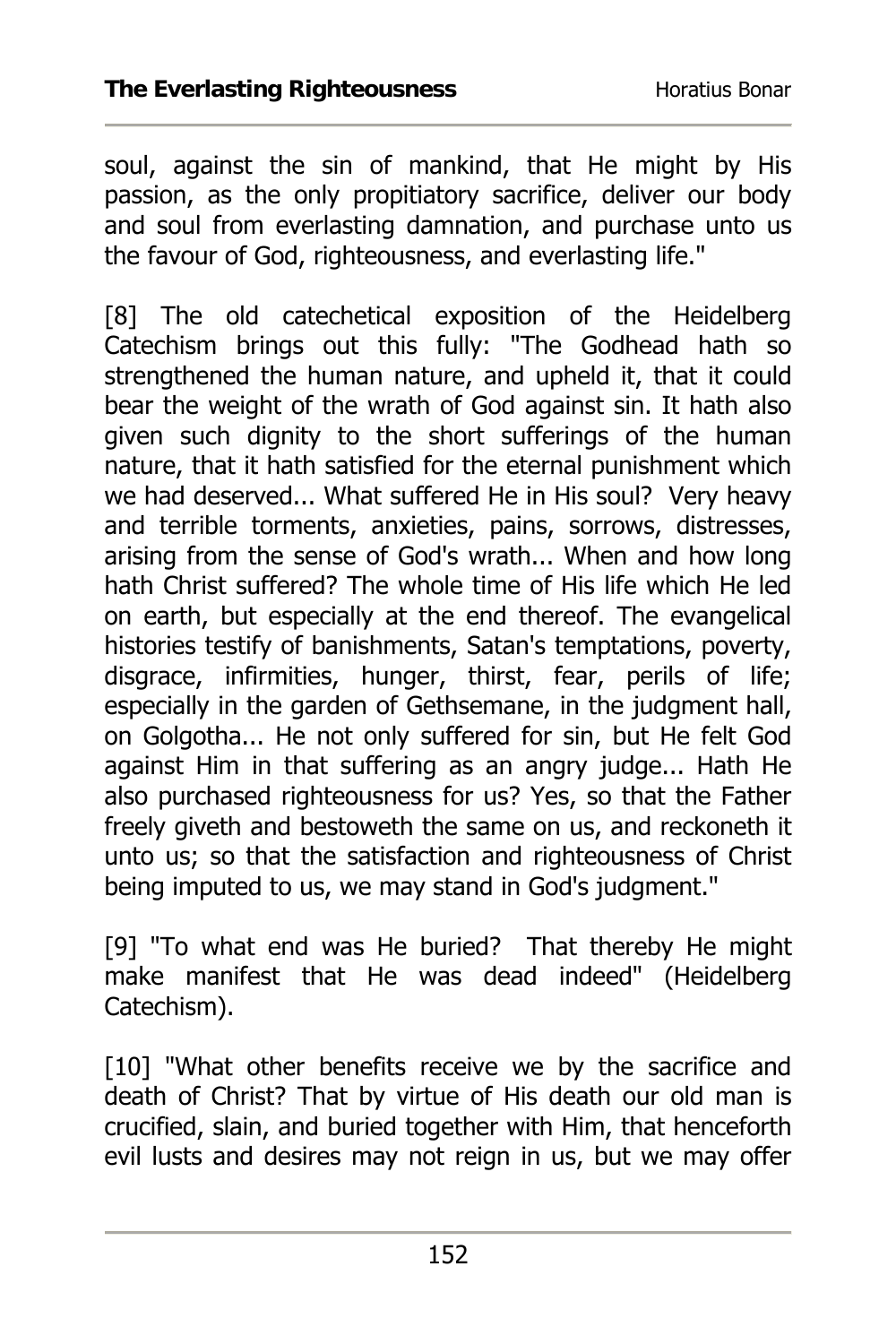ourselves unto Him a sacrifice of thanksgiving.... How doth the resurrection of Christ profit us? First, by His resurrection He vanquished death, that He might make us partakers of that righteousness which He had purchased for us; secondly, we are stirred up by His power to a new life" (Heidelberg Catechism).

[11] See Kypke's Observ. in N.T, who quotes some striking passages in classical Greek to illustrate this. See also Bengel and Winer.

[12] In these words, "they know not what they do," He is speaking as the sin-offering, which was specially for sins of ignorance.

[13] Thirty times does the word Lamb, as Christ's heavenly name, occur in the Apocalypse; bringing perpetually before the redeemed in glory the cross and the blood, as if to prevent the possibility of our losing sight of CHRIST CRUCIFIED.

[14] "How art thou righteous before God? Only by a true faith in Jesus Christ; insomuch that if my conscience accuse me that I have grievously transgressed against all the commandments of God, nor have kept any one of them, and, moreover, am still prone to evil; yet, notwithstanding, the full and perfect satisfaction, righteousness, and holiness of Christ is imputed and given to me, without any merit of mine, of the mere mercy of God, even as if I had never committed any sin, or as if no spot at all did cleave to me, yea, as if I myself had perfectly performed that obedience which Christ performed for me.... Why is Christ's sacrifice and obedience called the material cause of our justification? For that it is the same for which we are made righteous (Rom. 5:19). Is Christ's death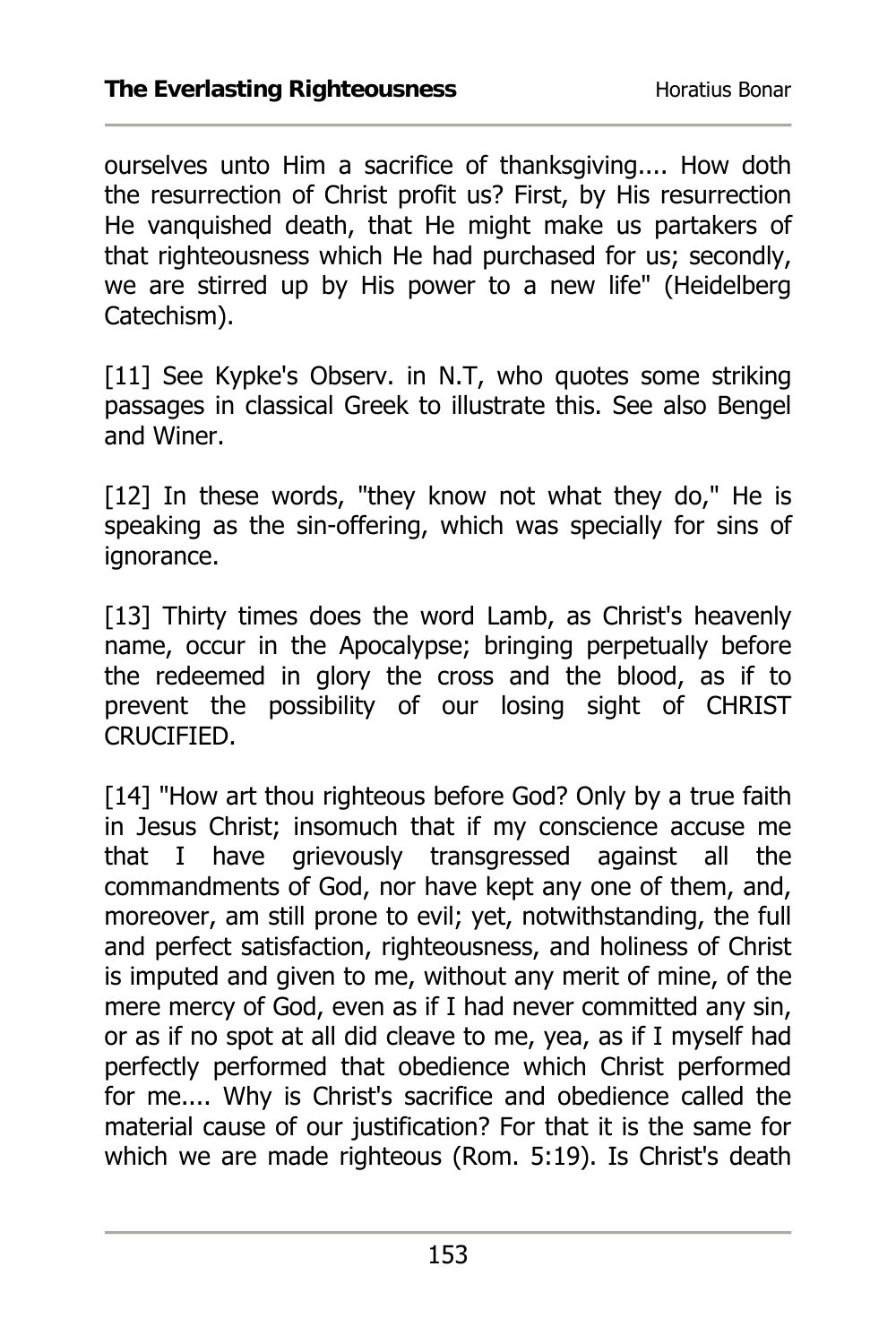and last passion only imputed to us, or also the obedience of His life? Both. His satisfaction by punishment meriteth for us the remission of sin. This is His passive obedience. Then there is the obedience called active obedience.... We owed to God not only punishment for the transgression, but also a perfect obedience. All this hath Christ satisfied for us. But our justification is most ascribed to Christ's suffering, bloodshedding, and death" (Heidelberg Catechism).

[15] That is: "Therein is the righteousness of God, which is by faith, revealed to be believed."

[16] That is: The righteousness which God has provided for us, the righteousness of Him who is God, and which comes to us by believing in Christ, is presented to all without distinction, and is put upon all who believe for a robe or covering; as it is written "Put ye on the Lord Jesus Christ" (Rom. 13:14); and again, "As many of you as have been baptized into Christ have put on Christ" (Gal. 3:27).

[17] "I may boldly glory of all the victory which He obtaineth over the law, sin, death, the devil; and may challenge to myself all His works, even as if they were my own, and I myself had done them.... Wherefore, when the law shall come and accuse thee that thou dost not observe it, send it to Christ, and say, There is that man who hath fulfilled the law; to Him I cleave; He hath fulfilled it for me, and hath given His fulfilling unto me.

When it heareth these things, it will be quiet. If sin come, and would have thee by the throat, send it to Christ, and say, As much as thou mayest do against Him, so much right shalt thou have against me; for I am in Him, and He is in me. If death creep upon thee and attempt to devour thee, say unto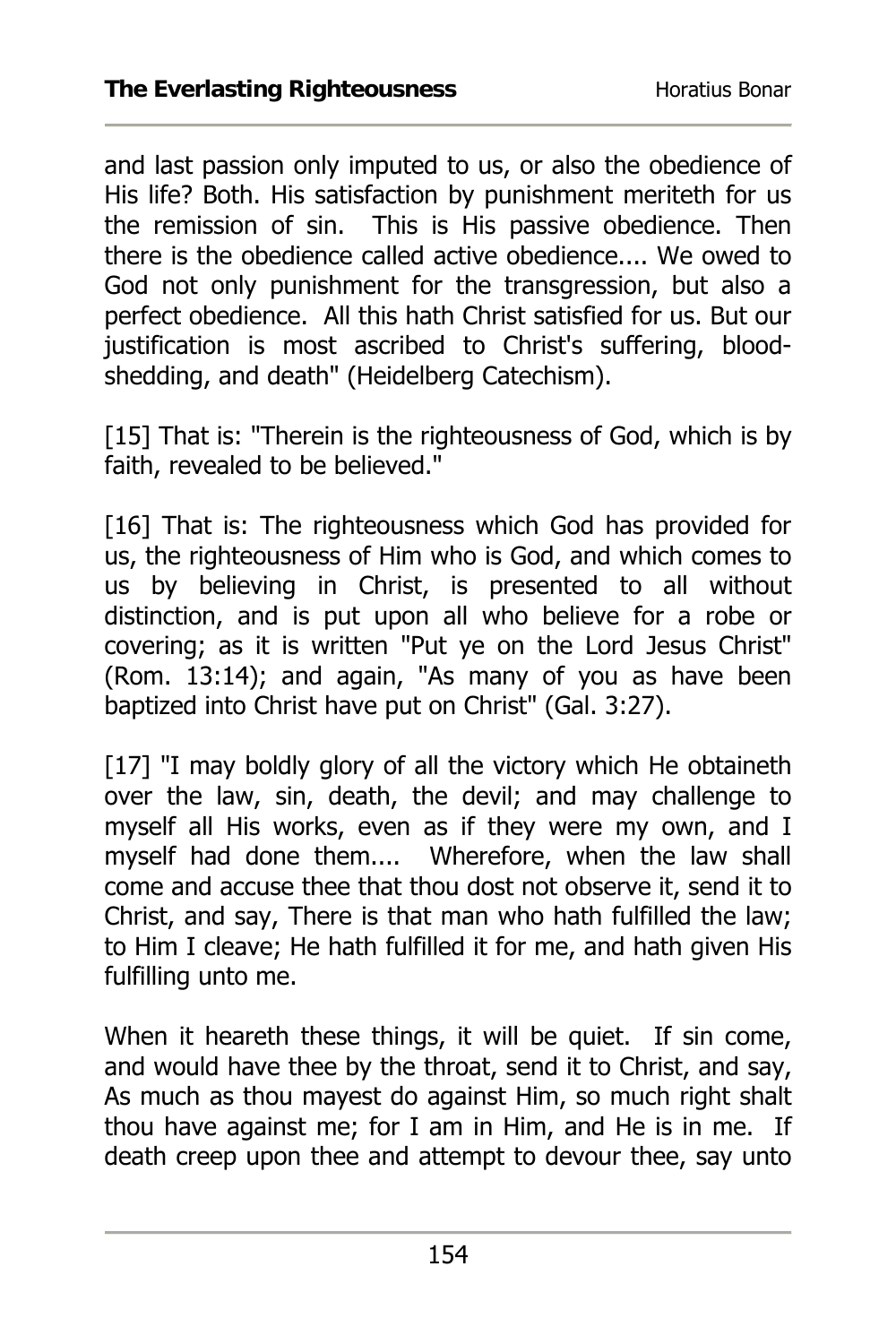it, Good mistress Death, dost thou know this man? Come, bite out His tooth: hast thou forgotten how little thy biting prevailed with Him once? Go to! if it be a pleasure unto thee, encounter Him again. Thou hast persuaded thyself that thou shouldest have prevailed somewhat against Him when He did hang between two thieves, and died an ignominious death; but what didst thou gain thereby? Thou didst bite, indeed, but it turned worst to thyself. I pertain to this man; I am His, and He is mine, and where He abideth I will abide. Thou couldst hurt Him nothing; therefore let me alone.... Hereof we may easily understand what kind of works those be which make us entire and righteous before God. Surely they are the works of another… Salvation hath come unto all by Jesus Christ, as by the works of another; wherefore this is diligently to be noted, that our felicity doth not consist in our own works, but in the works of another, namely, of Christ Jesus our Savior, which we obtain through faith only in Him... Before God this thy righteousness is of no estimation. Thou must set in place thereof another, namely mine. This God my Father doth allow. I have appeased the wrath of God, and of an angry Judge have made Him a gentle, merciful, and gracious Father. Believe this, and it goeth well with thee; thou art then safe, entire, and righteous. Beware that thou presume not to deal before God with thine own works. But if thou wilt do anything with Him, creep into me, put on me, and thou shalt obtain of my Father whatsoever thou desirest." •LUTHER, Sermon on John 20:24-29

[18] In this there is no confusion of personalities; no transfer of moral character; no exchange of inherent sin on the one hand, or inherent righteousness on the other; no literal or physical identity; but a judicial verdict or sentence is given in our favor, constituting us partakers in law of all the results or fruits of the work of Him whom God, as Judge, appointed our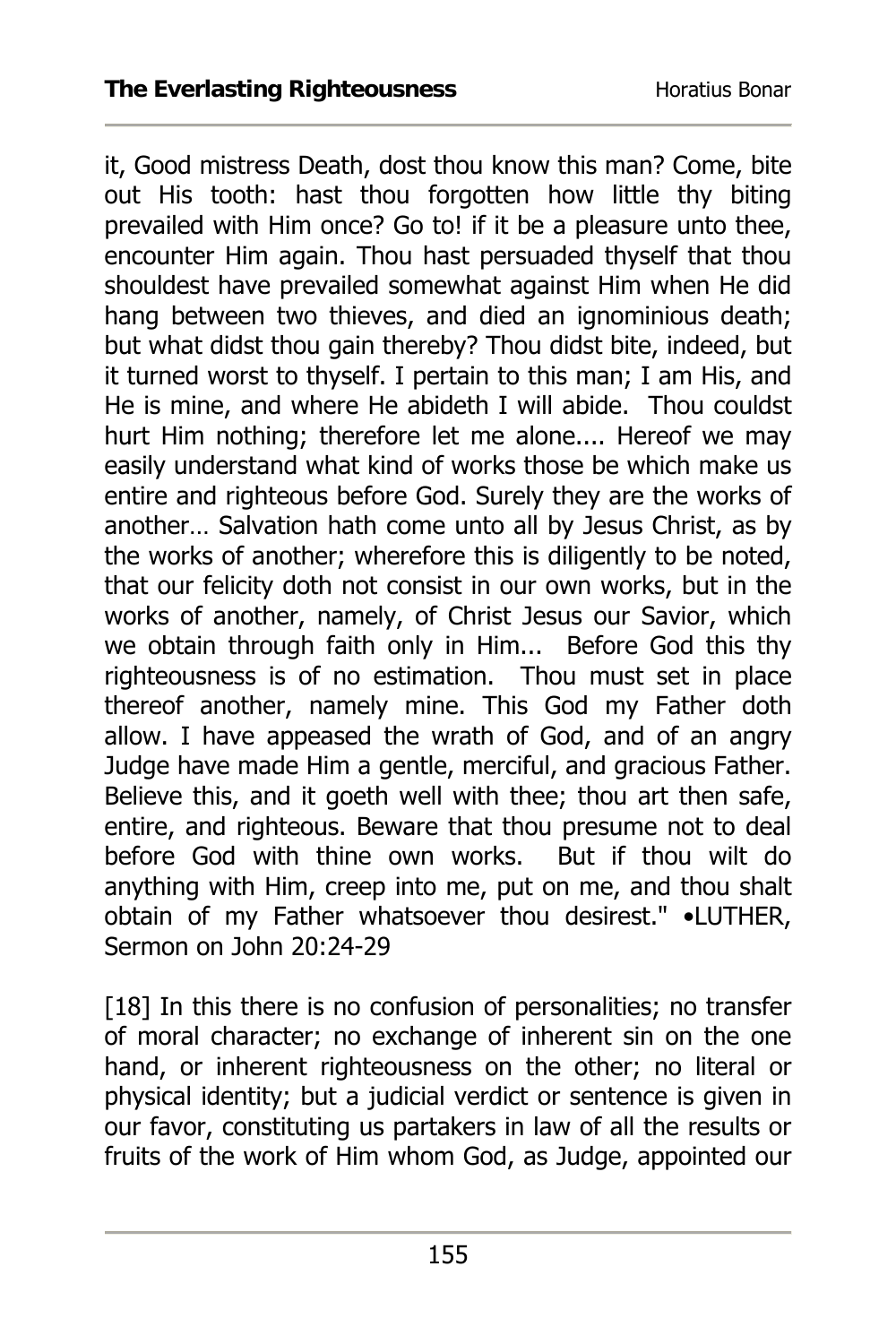Substitute. "As we are made guilty of Adam's sin, which is not inherent in us, but only imputed to us; so are we made righteous by the righteousness of Christ, which is not inherent in us, but only imputed to us" (Owen). The legal or judicial gift of benefits is certainly different from the personal meriting of them; but the benefits are not less real, nor their possession less sure. That they should come to us in a righteous way, with the consent and sanction of law, is the great thing. The reality is to be measured by the actual possession and enjoyment of the benefits, and not by the way in which they come. The security for them lies in this, that they reach us in a legal and honorable way.

[19] "To them that have obtained like precious faith with us," i.e. with us Jews, who have believed now, and with all our fathers of the past ages, "through (or more properly in) the righteousness of Him who is our God and Savior." Thus that which is elsewhere called "the righteousness of God" is here called "the righteousness of our God and Savior," i.e. of Christ. So that "the righteousness of Christ" is a scriptural expression.

[20] In the high priest's breastplate were twelve precious stones, on which the names of the twelve tribes were written. The names thus graven shone with all the glory of the gems which contained them. Thus are our names written on the breastplate of the greater High Priest, not only for remembrance, but for glory. They are enveloped in His glory, and shine as if all that glory were their own. The luster of the sardius, and the topaz, and the diamond, chased in gold, took away that which was dark and earthly about the name, or the person, or the tribe; so the more resplendent luster of the heavenly gems which glitter in the breastplate of the great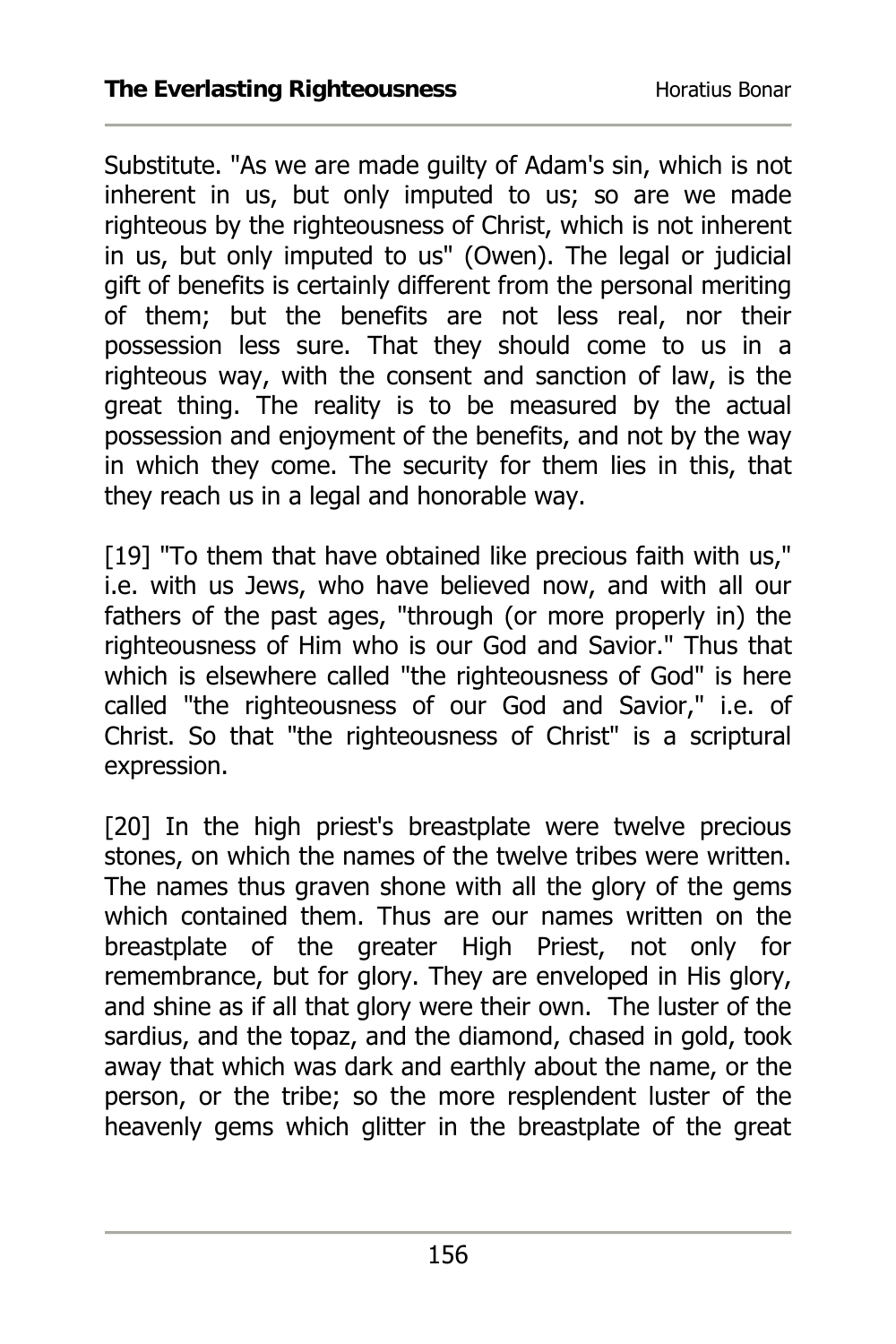Intercessor, not only hides all that is unlustrous in us, but gives to us a beauty such as belongs only to Him.

[21] See the Greek of Isa. 53:3,4. "He was despised, and we esteemed Him not"; i.e. refused to reckon Him to be what He was. "We did not esteem Him stricken, smitten of God"; we reckoned Him to be under the curse of God. The word in these two sentences is the same as is elsewhere rendered 'imputed.''

[22] "Justifying righteousness is the doing and suffering of Christ when He was in the world. This is clear, because we are said to be justified by His obedience•His obedience to the law (Rom. 5:19,10:4). This righteousness resides in and with the person of Christ; it is of a justifying virtue only by imputation, i.e. by God's reckoning it to us, even as our sins made the Lord Jesus a sinner, nay sin, i.e. by God's reckoning it to Him. The righteousness of God, i.e. a righteousness of God's completing, a righteousness of God's bestowing, a righteousness that God gives unto and puts upon all them that believe,•a righteousness that stands in the works of Christ, and that is imputed both by the grace and justice of God. The righteousness by which we stand just before God, from the curse, was performed long ago by the person of Christ." •BUNYAN'S Sermon on Justification by Imputed Righteousness.

[23] Thus old Anthony Burgess, in 1655, wrote regarding imputation: 'The righteousness the believer hath is imputed. It is an accounted or reckoned righteousness to him; it is not that which he hath inherently in himself, but God through Christ doth esteem of him as if he had it, and so deals with him as wholly righteous. This is a passive, not an active righteousness,•a righteousness we receive, not that we do.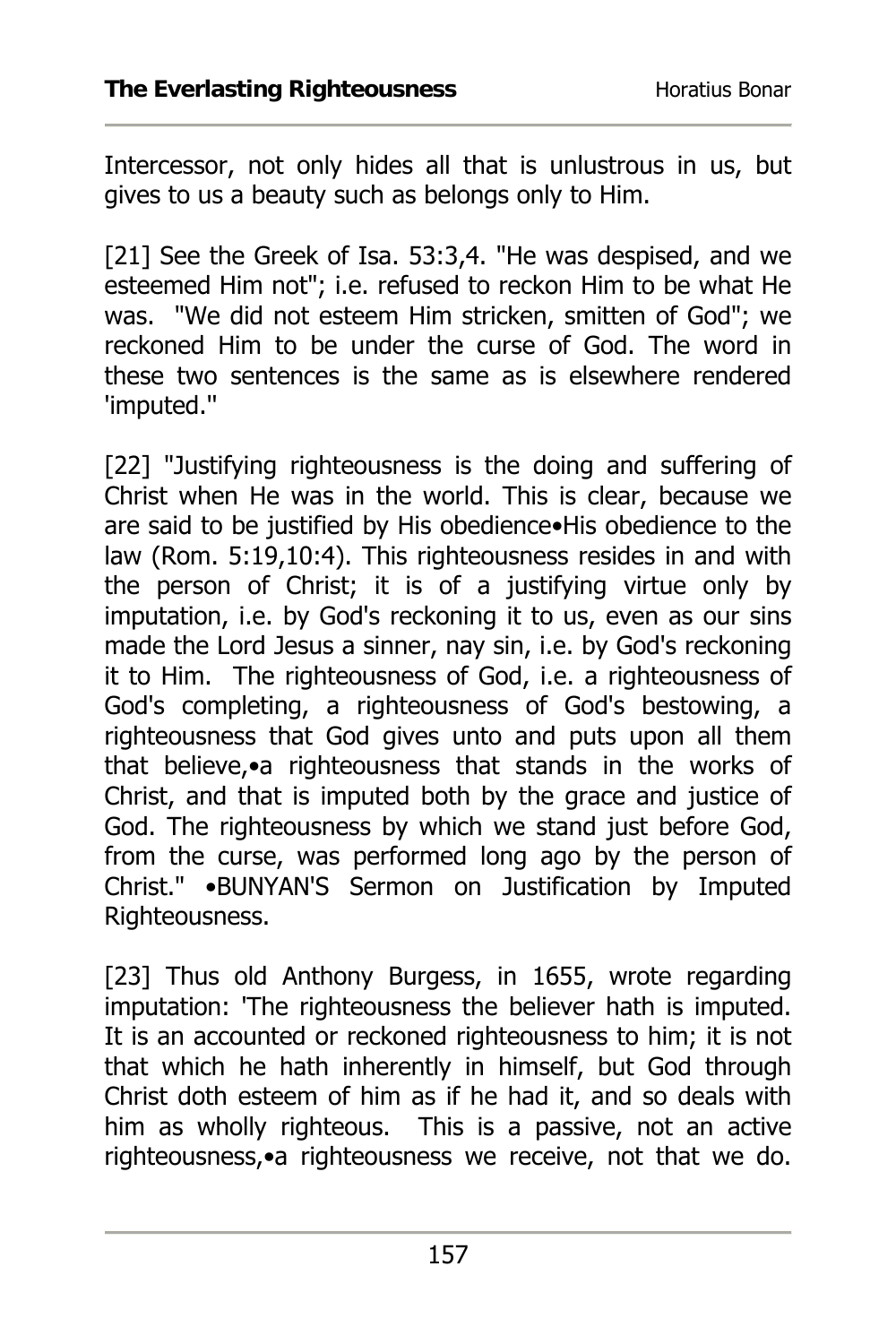This doctrine of imputed righteousness is by all erroneous persons to be judged to be like the abomination of desolation. However heretical persons contradict one another in other things, yet against this they are unanimously conspiring. It is well enough known what reproaches and mocks are put upon it by the Popish party, calling it the putative and chimerical righteousness. The Socinians abominate it. The Castellians flout at it, saying they have an imputed learning, and imputed modesty, that hold imputed righteousness. The Arminians, though they grant faith to be accounted for righteousness, yet think it an idol of the Protestants' brain to say that Christ's righteousness is imputed to us, and say that it is nowhere expressed in Scripture. Let this satisfy us, that the Scripture doth often mention an imputed righteousness, and therefore that it should not be a matter of reproach, but worthy of all acceptation, and certainly, seeing none of us have such an inherent righteousness within ourselves as is able to endure before so perfect and holy a God, we ought greatly to rejoice in the goodness and mercy of God, who hath provided such glorious robes for us, that when we were wholly naked and undone, hath procured a righteousness for us that neither men nor angels could bring about."

[24] "Think not that to live always on Christ for justification is a low and beggarly thing,•a staying at the foundation. For, let me tell you, depart from a sense of the meritorious means of your justification before God, and you will quickly grow light, and frothy, and vain; you will be subject to errors and delusions, for this is not to 'hold the head,' from which nourishment is administered. Why not live upon Christ alway; and especially as He standeth the Mediator between God and the soul, defending thee with the merit of His blood, and covering thee with His infinite righteousness from the wrath of God and the curse of the law? Can there be any greater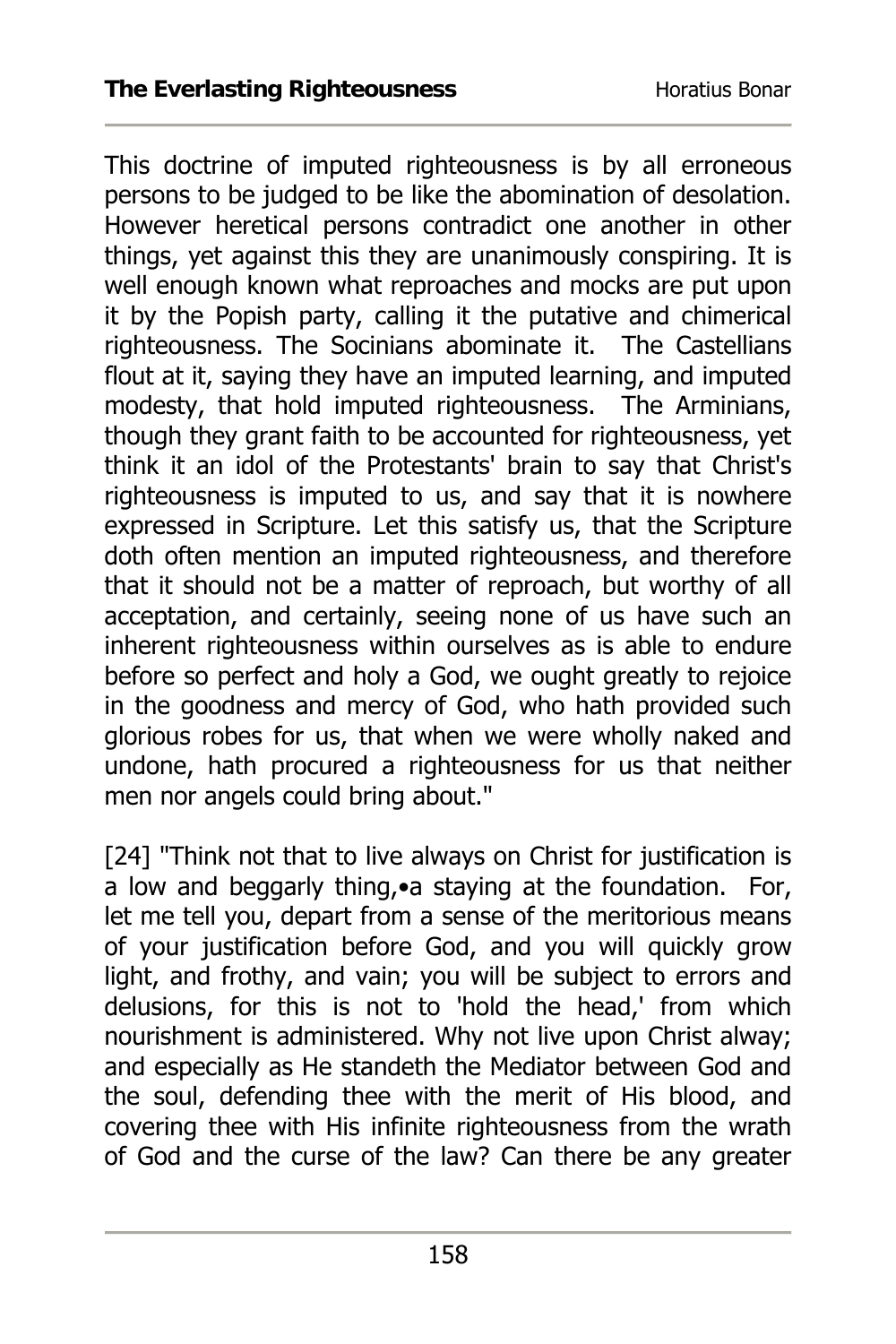comfort ministered to thee, than to know that thy person stands just before God; just, and justified from all things that would otherwise swallow thee up? Is peace with God and assurance of heaven of so little respect with thee, that thou slightest the very foundation thereof, even faith in the blood and righteousness of Christ." •BUNYAN, Justification by Imputed Righteousness.

[25] Mr. Irving, Dr. Newman, and the followers of Mr. Darby, are the modern upholders of this new form of an old heresy. Formerly it was simply justification by an infused righteousness, now it is by an infused righteousness derived from Christ's resurrection. See Dr. Newman's sermon, Christ's Resurrection the Source of Justification.

[26] What do you think of the doctrine of the Papists, whereby they teach the people to doubt and fear? It is a comfortless doctrine, placing a believer at his departure no higher than an unbeliever" (Heidelberg Catechism). Elsewhere in the same Catechism we have the following quotation: "What comfort have the Papists here? Continual doubting, an unquiet mind, and the wreck of conscience, They say:

Three things there are that trouble my mind: The first, that I the grave must find; The second troubleth me more yet,•That I know not the time of it; The third above all troubleth me,•That whither I must I cannot see. (cont.) What doth a believer set against this? Three things there are that cheer my mind: First, that in Christ I pardon find; The second cheers me much more yet,•That Christ my Lord for me is fit; The third above all cheereth me,•That I my place in heaven do see."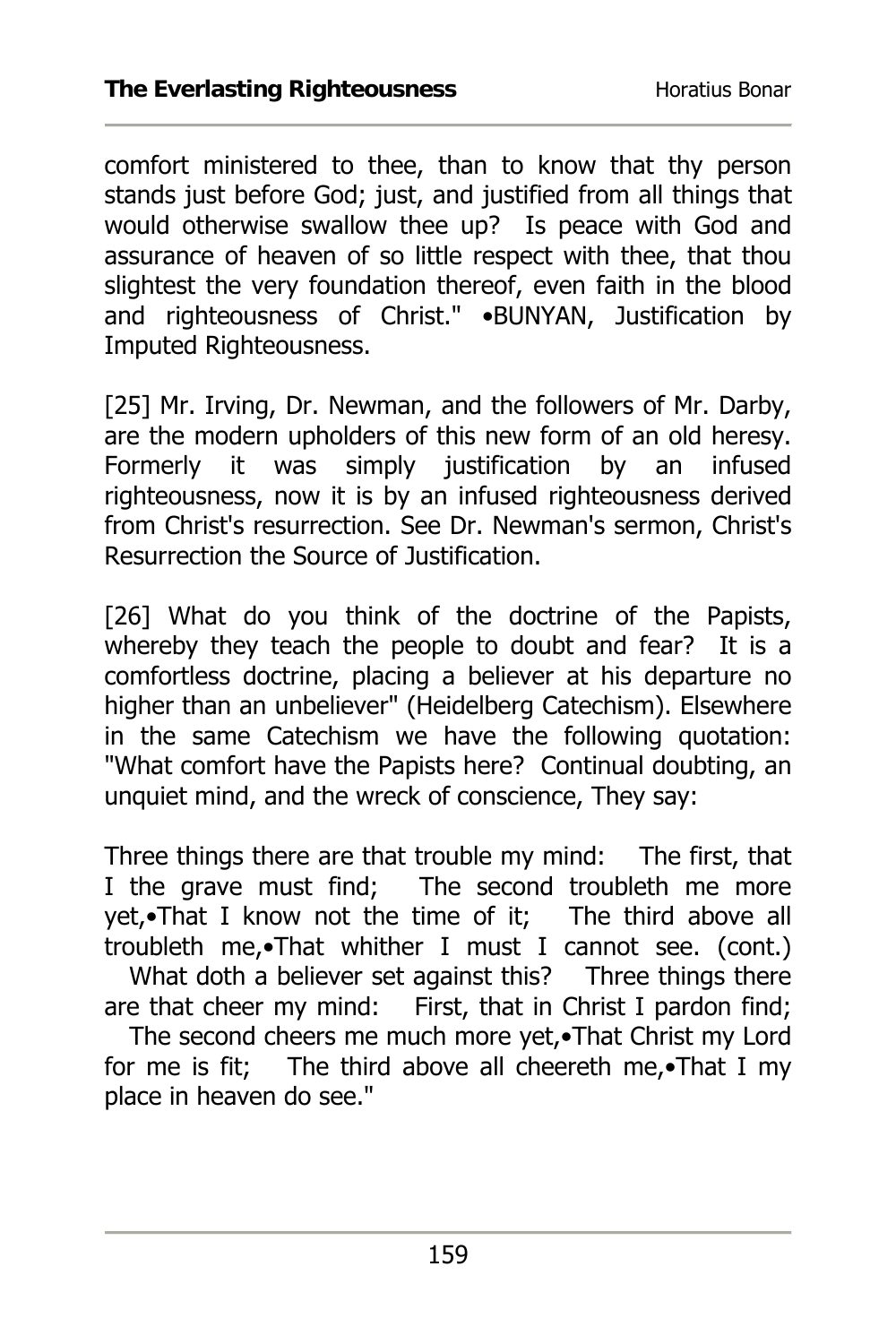[27] "I believe these words on the divine testimony. My conscience bears witness to their truth. It is a good conscience; it agrees with God; and looks upon Him as reconciled perfectly. It fears to dishonor Him, by calling in question the infinite value of Christ's righteousness and atonement, or doubting of their being mine, while they are freely offered to me, while I find my want of them, and have my dependence upon them. Thus the peace of God rules, takes the lead in the conscience, rules always, the offer being always the same, the righteousness and atonement of Jesus always the same, my want of them always the same, and mine interest in them always the same; which I daily learn to maintain by all means, against all corruptions, enemies, and temptations from every quarter." •Old Writer.

[28] Every time we say "for Thy name's" sake, or for Christ's sake, we are making use of another's claim, another's merit, and conceding or accepting the whole doctrine of imputed righteousness. Every man is daily getting, in some way or other, what he personally has no title to. When a son gets an inheritance from his father, he gets what does not belong to him, and what could easily and legally be diverted from him. When one who is not a son gets an estate by will, he gets what he has no claim to, simply by a legal deed. Human jurisprudence recognizes these transferences as competent and proper, not fictitious or absurd. Man daily acts on these principles of getting what he has no right to, simply because a fellow-man wills it, and law acknowledges that will. Why then should he speak of fictitious transferences in spiritual blessings, proceeding on precisely the same principle? why should he deny the law or process of the divine jurisprudence, by which forgiveness of sins is conferred on him according to the will of another, and secured to him by the claims of another? If earthly law deals thus with him in earthly things,